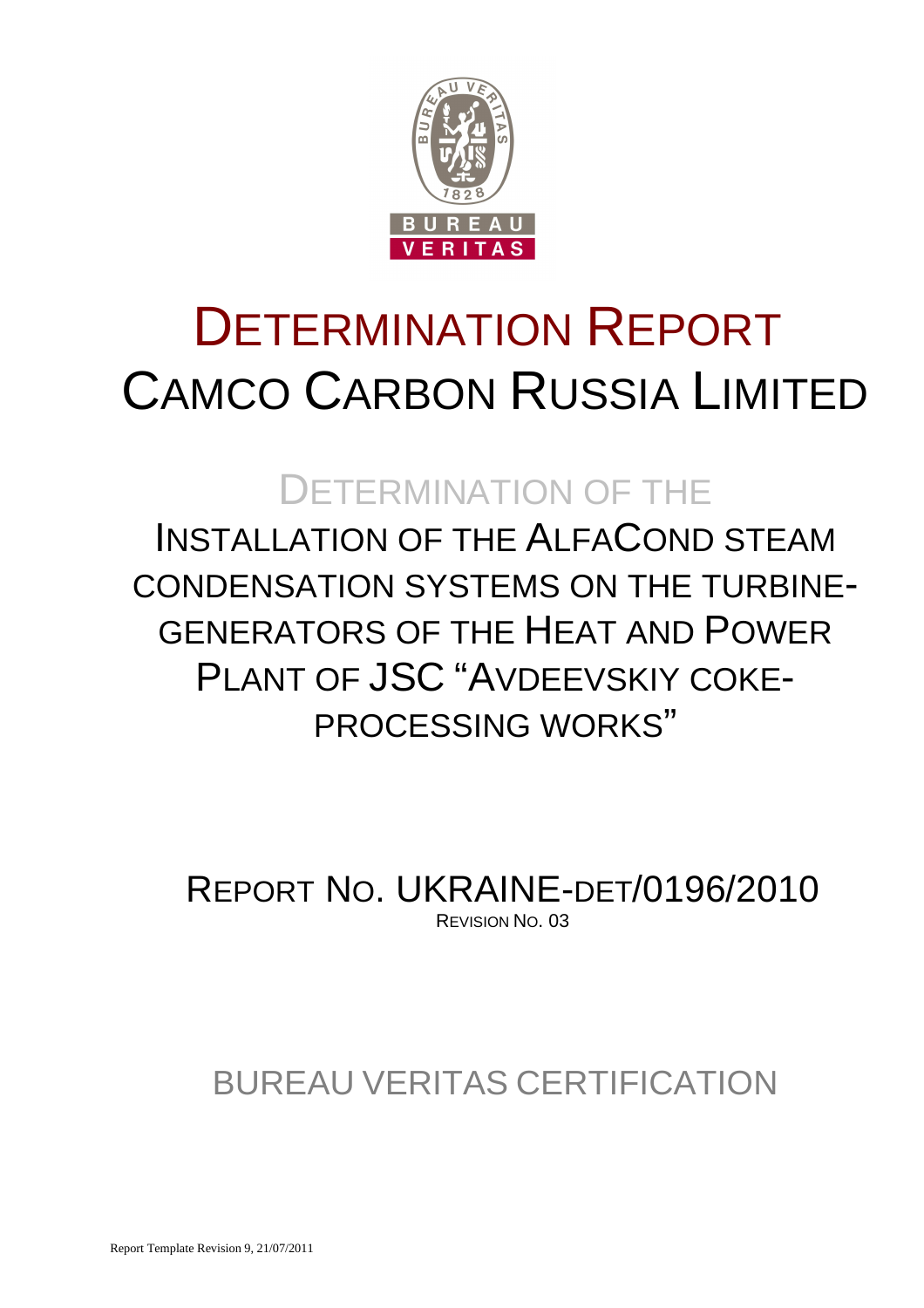

#### DETERMINATION REPORT

| Date of first issue:<br>16/03/2012      | Organizational unit:<br>Bureau Veritas Certification Holding<br><b>SAS</b> |  |
|-----------------------------------------|----------------------------------------------------------------------------|--|
| Client:                                 | Client ref.:                                                               |  |
| Camco Carbon Russia Limited<br>Summary: | Arthur Houston                                                             |  |

Bureau Veritas Certification has made the determination of the "Installation of the AlfaCond steam condensation systems on the turbine-generators of the Heat and Power Plant of JSC "Avdeevskiy coke-processing works" project of Camco Carbon Russia Limited located in Donetsk region, Ukraine on the basis of UNFCCC criteria for the JI, as well as criteria given to provide for consistent project operations, monitoring and reporting. UNFCCC criteria refer to Article 6 of the Kyoto Protocol, the JI rules and modalities and the subsequent decisions by the JJ Supervisory Committee, as well as the host country criteria.

The determination scope is defined as an independent and objective review of the project design document, the project's baseline study, monitoring plan and other relevant documents, and consisted of the following three phases: i) desk review of the project design and the baseline and monitoring plan; ii) follow-up interviews with project stakeholders; iii) resolution of outstanding issues and the issuance of the final determination report and opinion. The overall determination, from Contract Review to Determination Report & Opinion, was conducted using Bureau Veritas Certification internal procedures.

The first output of the determination process is a list of Clarification and Corrective Action Requests (CL and CAR), presented in Appendix A. Taking into account this output, the project proponent revised its project design document.

In summary, it is Bureau Veritas Certification's opinion that the project correctly applies Guidance on criteria for baseline setting and monitoring and meets the relevant UNFCCC requirements for the JI and the relevant host country criteria.

| Report No.:<br>Subject Group:<br>UKRAINE-det/0196/2010<br>JI                                                                                                                                                                      | <b>Indexing terms</b>                                                                    |
|-----------------------------------------------------------------------------------------------------------------------------------------------------------------------------------------------------------------------------------|------------------------------------------------------------------------------------------|
| Project title:<br>"Installation<br>of<br>AlfaCond<br>steam<br>the<br>the<br>turbine-<br>condensation<br>systems on<br>generators of the Heat and Power Plant of JSC<br>"Avdeevskiy coke-processing works"                         | Climate change, Joint Implementation, Kyoto<br>Protocol, Determination process           |
| Work carried out by:<br>Oleg Skoblyk - Team Leader, Lead Verifier<br>Olena Manziuk - Team member, Verifier<br>Denis Pishchalov - Team member, Financial<br>Specialist                                                             | No distribution without permission from the<br>Client or responsible organizational unit |
| Work reviewed by:<br>Ivan Sokolov - Internal Technical Reviewer<br>Iuliia Berdnikova - Technical Specialist<br>Work approved by:<br>Ivan Sokolov - Operational Manager<br>Date of this revision:<br>Rev. No.:<br>Number of pages: | Limited distribution<br>Unrestricted distribution                                        |
| 05/12/2012<br>03<br>75                                                                                                                                                                                                            |                                                                                          |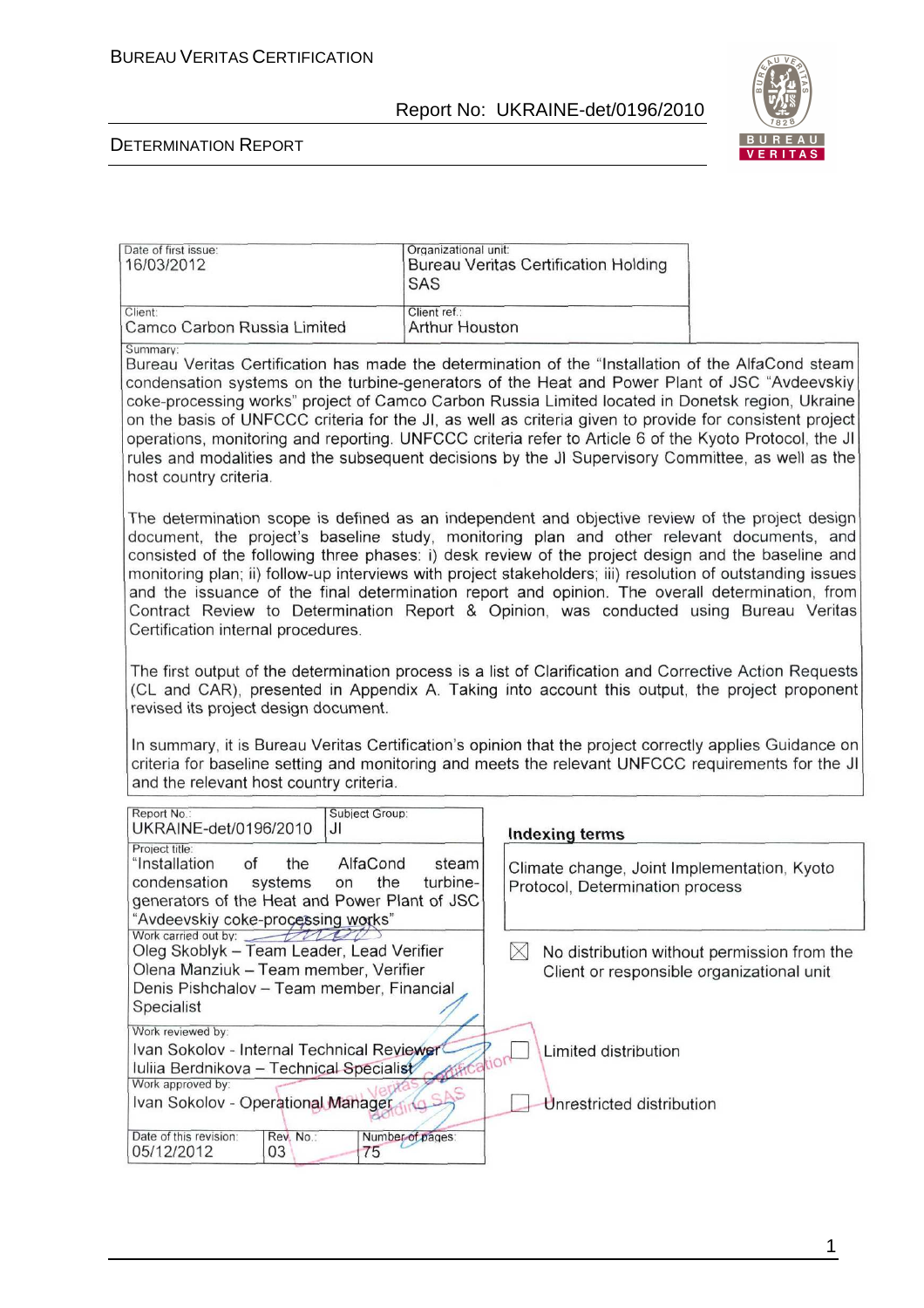DETERMINATION REPORT

#### **Table of Contents Page 2018**

| $\mathbf{1}$<br>1.1<br>1.2<br>1.3                                                        | Objective<br>Scope<br>Determination team                                                                                                                                                                                                                                                                                                                                                                                                                                           | 3<br>3<br>3                                                                                |
|------------------------------------------------------------------------------------------|------------------------------------------------------------------------------------------------------------------------------------------------------------------------------------------------------------------------------------------------------------------------------------------------------------------------------------------------------------------------------------------------------------------------------------------------------------------------------------|--------------------------------------------------------------------------------------------|
| 2<br>2.1<br>2.2<br>2.3                                                                   | <b>Review of Documents</b><br>Follow-up Interviews<br><b>Resolution of Clarification and Corrective Action Requests</b>                                                                                                                                                                                                                                                                                                                                                            | 4<br>4<br>5<br>5                                                                           |
| 3                                                                                        |                                                                                                                                                                                                                                                                                                                                                                                                                                                                                    |                                                                                            |
| 4<br>4.1<br>4.2<br>4.3<br>4.4<br>4.5<br>4.6<br>4.7<br>4.8<br>4.9<br>4.10<br>4.11<br>4.12 | Project approvals by Parties involved (19-20)<br>Authorization of project participants by Parties involved (21)<br>Baseline setting (22-26)<br>Additionality (27-31)<br>Project boundary (32-33)<br>Crediting period (34)<br>Monitoring plan (35-39)<br>Leakage $(40-41)$<br>Estimation of emission reductions or enhancements of net<br>removals $(42-47)$<br>Environmental impacts (48)<br>Stakeholder consultation (49)<br>Determination regarding small scale projects (50-57) | $\overline{7}$<br>$\overline{7}$<br>8<br>9<br>10<br>11<br>12<br>15<br>15<br>18<br>19<br>19 |
| 4.13                                                                                     | Determination regarding land use, land-use change<br>and<br>forestry (LULUCF) projects (58-64)                                                                                                                                                                                                                                                                                                                                                                                     | 19                                                                                         |
|                                                                                          | 4.14 Determination regarding programmes of activities (65-73)                                                                                                                                                                                                                                                                                                                                                                                                                      | 19                                                                                         |
| 5                                                                                        | SUMMARY AND REPORT OF HOW DUE ACCOUNT WAS<br>TAKEN OF COMMENTS RECEIVED PURSUANT TO<br>PARAGRAPH 32 OF THE JI GUIDELINES 19                                                                                                                                                                                                                                                                                                                                                        |                                                                                            |
| 6                                                                                        |                                                                                                                                                                                                                                                                                                                                                                                                                                                                                    |                                                                                            |
| $\overline{7}$                                                                           |                                                                                                                                                                                                                                                                                                                                                                                                                                                                                    |                                                                                            |
|                                                                                          |                                                                                                                                                                                                                                                                                                                                                                                                                                                                                    |                                                                                            |

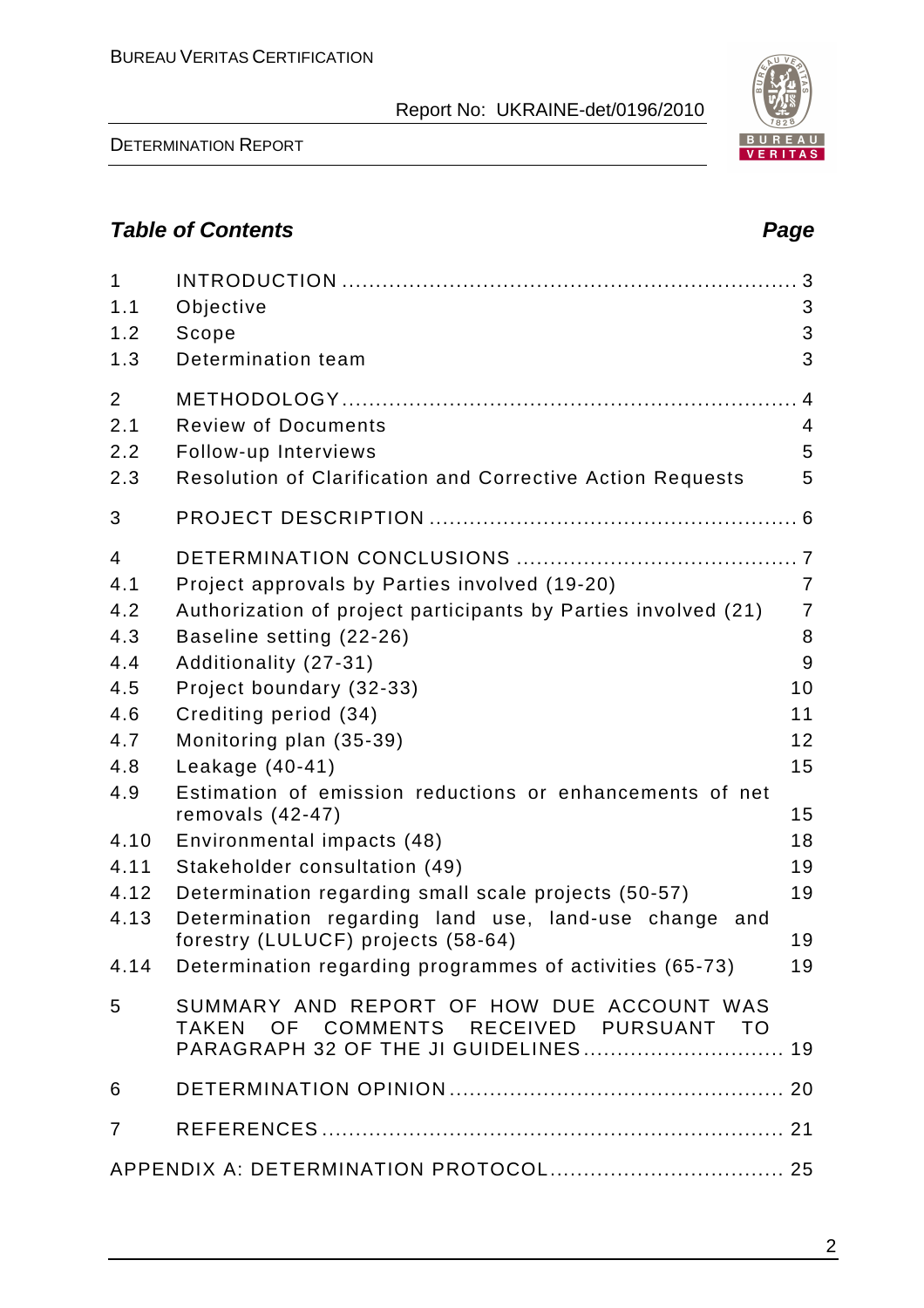



### **1 INTRODUCTION**

Camco Carbon Russia Limited has commissioned Bureau Veritas Certification to determine its JI project "Installation of the AlfaCond steam condensation systems on the turbine-generators of the Heat and Power Plant of JSC "Avdeevskiy coke-processing works" (hereafter called "the project") at Donetsk region, Ukraine.

This report summarizes the findings of the determination of the project, performed on the basis of UNFCCC criteria, as well as criteria given to provide for consistent project operations, monitoring and reporting.

#### **1.1 Objective**

The determination serves as project design verification and is a requirement of all projects. The determination is an independent third party assessment of the project design. In particular, the project's baseline, the monitoring plan (MP), and the project's compliance with relevant UNFCCC and host country criteria are determined in order to confirm that the project design, as documented, is sound and reasonable, and meets the stated requirements and identified criteria. Determination is a requirement for all JI projects and is seen as necessary to provide assurance to stakeholders of the quality of the project and its intended generation of emission reduction units (ERUs).

UNFCCC criteria refer to Article 6 of the Kyoto Protocol, the JI rules and modalities and the subsequent decisions by the JI Supervisory Committee, as well as the host country criteria.

#### **1.2 Scope**

The determination scope is defined as an independent and objective review of the project design document, the project's baseline study and monitoring plan and other relevant documents. The information in these documents is reviewed against Kyoto Protocol requirements, UNFCCC rules and associated interpretations.

The determination is not meant to provide any consulting towards the Client. However, stated requests for clarifications and/or corrective actions may provide input for improvement of the project design.

#### **1.3 Determination team**

The determination team consists of the following personnel:

Oleg Skoblyk Bureau Veritas Certification Climate Change Lead Verifier, Team Leader

Olena Manziuk

Bureau Veritas Certification Climate Change Verifier, Team Member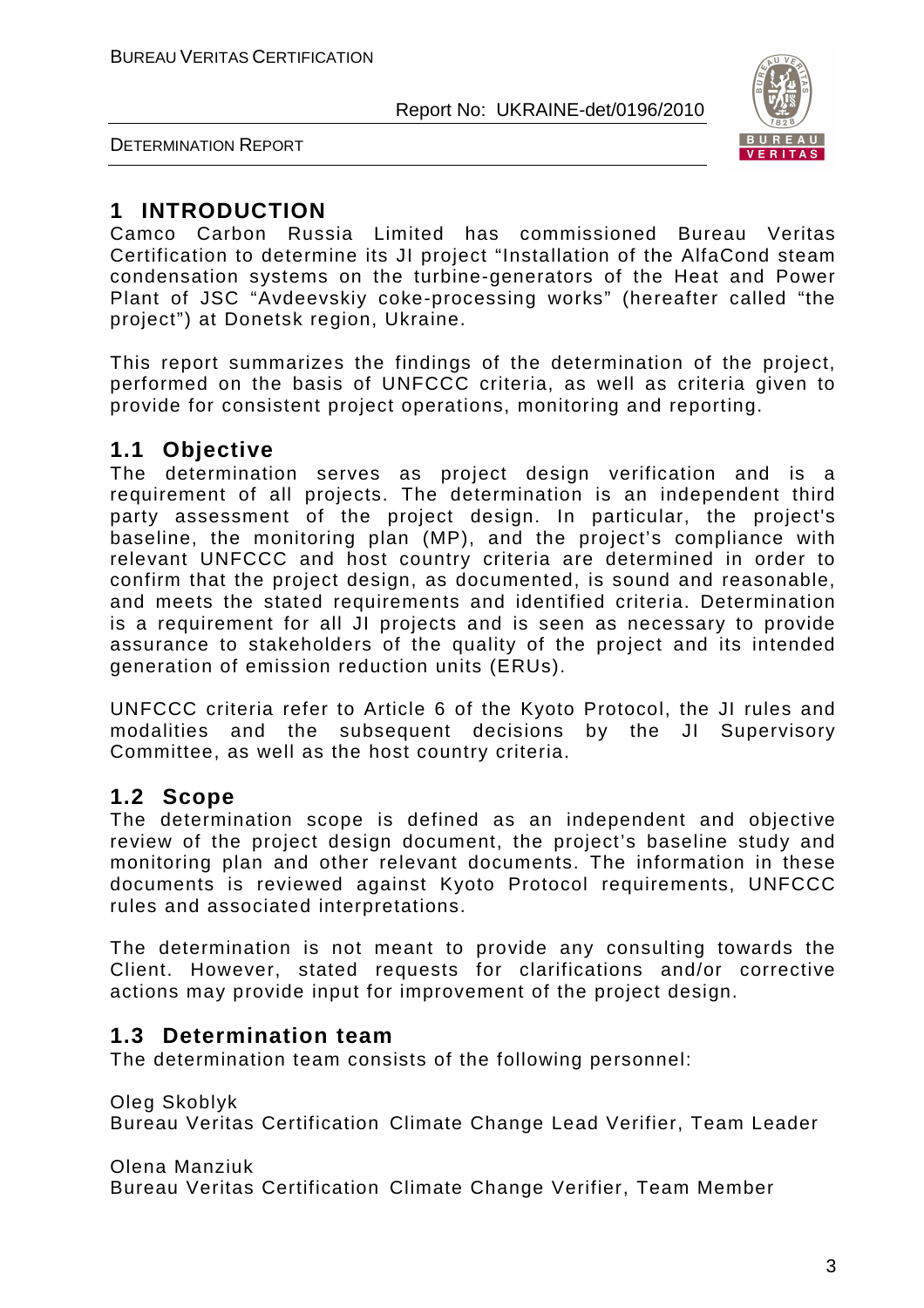

DETERMINATION REPORT

Denis Pishchalov Bureau Veritas Certification Financial Specialist

This determination report was reviewed by:

Ivan Sokolov Bureau Veritas Certification Internal Technical Reviewer

Iuliia Berdnikova Bureau Veritas Certification Technical Specialist

#### **2 METHODOLOGY**

The overall determination, from Contract Review to Determination Report & Opinion, was conducted using Bureau Veritas Certification internal procedures.

In order to ensure transparency, a determination protocol was customized for the project, according to the version 01 of the Joint Implementation Determination and Verification Manual, issued by the Joint Implementation Supervisory Committee at its 19 meeting on 04/12/2009. The protocol shows, in a transparent manner, criteria (requirements), means of determination and the results from determining the identified criteria. The determination protocol serves the following purposes:

- It organizes, details and clarifies the requirements a JI project is expected to meet;
- It ensures a transparent determination process where the determiner will document how a particular requirement has been determined and the result of the determination.

The completed determination protocol is enclosed in Appendix A to this report.

#### **2.1 Review of Documents**

The Project Design Document (PDD) submitted by Camco Carbon Russia Limited and additional background documents related to the project design and baseline, i.e. country Law, Guidelines for users of the joint implementation project design document form, Approved CDM methodology and/or Guidance on criteria for baseline setting and monitoring, Kyoto Protocol, Clarifications on Determination Requirements to be Checked by an Accredited Independent Entity were reviewed.

To address Bureau Veritas Certification corrective action and clarification requests, Camco Carbon Russia Limited revised the PDD and resubmitted the new version of project design document.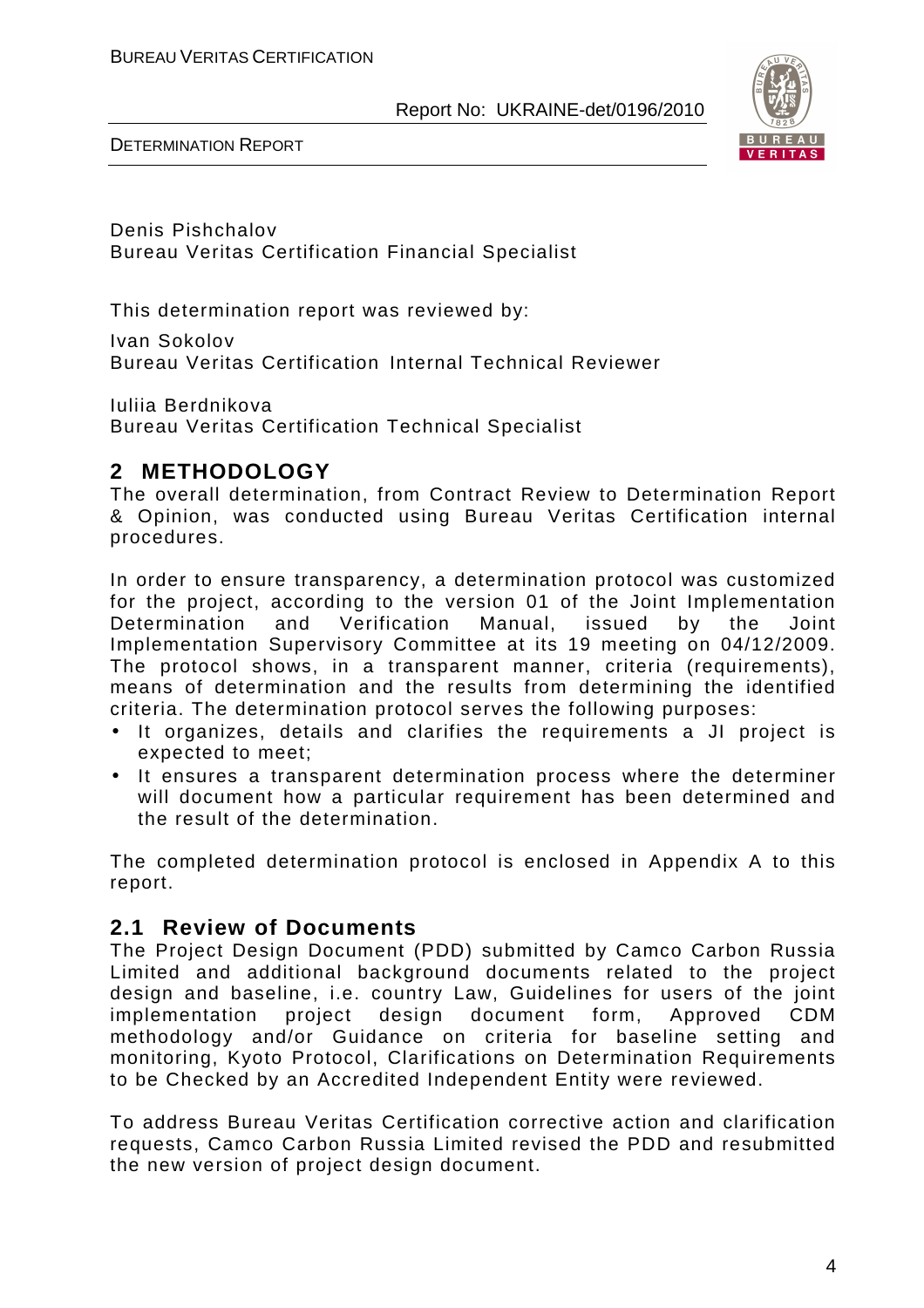

DETERMINATION REPORT

The determination findings presented in this report relate to the project as described in the PDD version 1.0 dated 31/01/2011, the PDD version 1.1 dated 27/04/2011, the PDD version 1.2 dated 21/06/2011, the PDD version 1.3 dated 22/02/2012, PDD version 1.4 dated 07/03/2012, PDD version 1.5 dated 16/03/2012 and PDD version 1.6 dated 23/03/2012, and the PDD version 2.0 dated 04/12/2012.

#### **2.2 Follow-up Interviews**

On 10/03/2011 Bureau Veritas Certification during site visit performed interviews with project stakeholders to confirm selected information and to resolve issues identified in the document review. Representatives of JSC "Avdeevskiy coke-processing works" and Camco Carbon Russia Limited were interviewed (see section 7 References). The main topics of the interviews are summarized in Table 1.

| <b>Table I Interview topics</b> |                                                       |  |  |  |  |
|---------------------------------|-------------------------------------------------------|--|--|--|--|
| <b>Interviewed</b>              | <b>Interview topics</b>                               |  |  |  |  |
| organization                    |                                                       |  |  |  |  |
| <b>JSC "Avdeevskiy</b>          | Implementation schedule<br>➤                          |  |  |  |  |
| coke-processing                 | Project management organisation<br>➤                  |  |  |  |  |
| works"                          | <b>Environmental Impact Assessment</b><br>➤           |  |  |  |  |
|                                 | Project monitoring responsibilities<br>➤              |  |  |  |  |
|                                 | $\triangleright$ Measurement equipment                |  |  |  |  |
|                                 | Quality control and quality assurance procedures<br>➤ |  |  |  |  |
|                                 | $\triangleright$ Environmental impacts affected       |  |  |  |  |
|                                 | Local authorities and public opinion                  |  |  |  |  |
| Camco Carbon                    | $\triangleright$ Applicability of methodology         |  |  |  |  |
| Russia Limited                  | Baseline and Project scenarios<br>➤                   |  |  |  |  |
|                                 | <b>Barriers analysis</b><br>➤                         |  |  |  |  |
|                                 | Additionality justification<br>➤                      |  |  |  |  |
|                                 | Common practice analysis<br>➤                         |  |  |  |  |
|                                 | Monitoring plan                                       |  |  |  |  |
|                                 | Conformity of PDD to JI requirements                  |  |  |  |  |

#### **Table 1 Interview topics**

#### **2.3 Resolution of Clarification and Corrective Action Requests**

The objective of this phase of the determination is to raise the requests for corrective actions and clarification and any other outstanding issues that needed to be clarified for Bureau Veritas Certification positive conclusion on the project design.

If the determination team, in assessing the PDD and supporting documents, identifies issues that need to be corrected, clarified or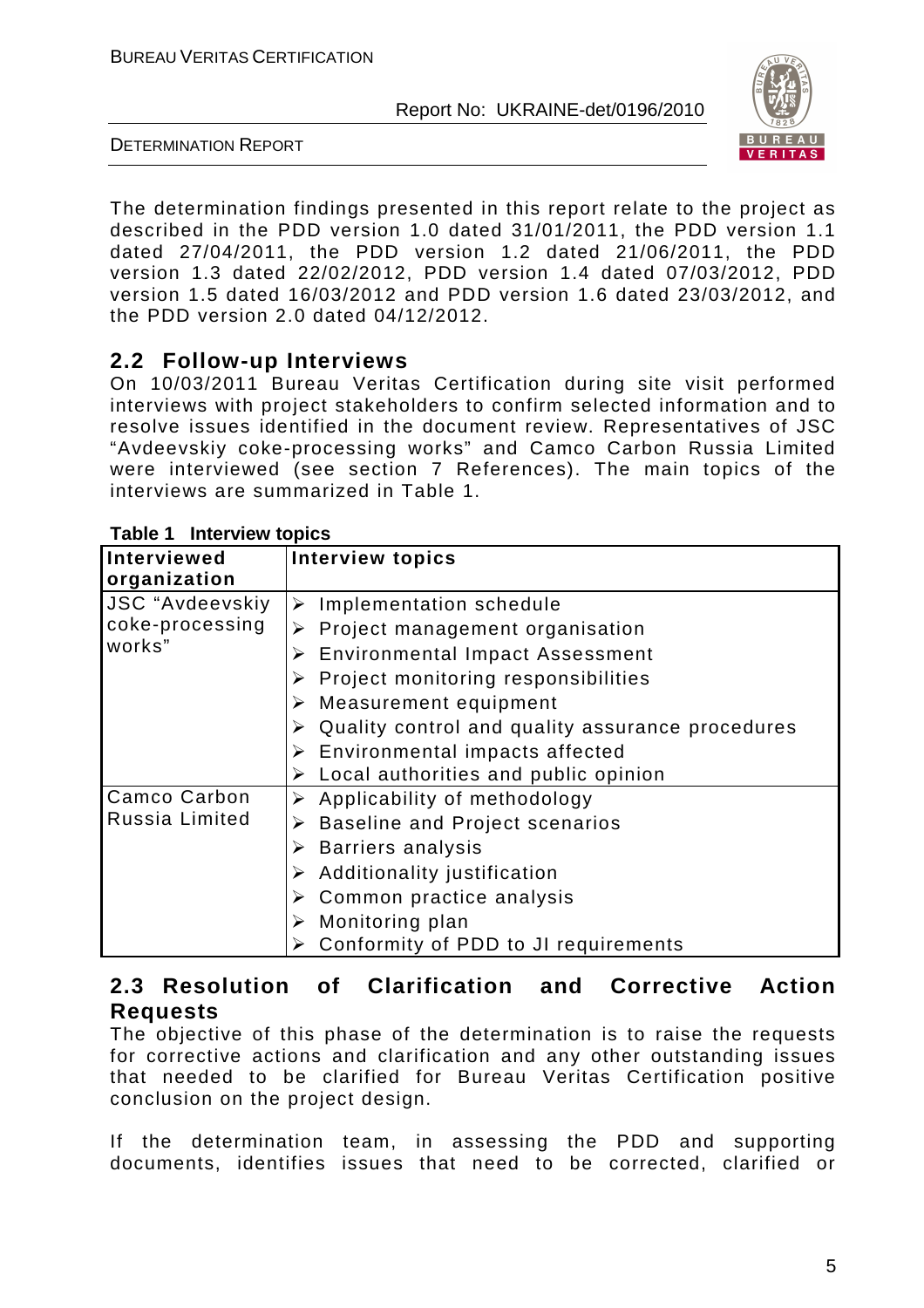

DETERMINATION REPORT

improved with regard to JI project requirements, it will raise these issues and inform the project participants of these issues in the form of:

(a) Corrective action request (CAR), requesting the project participants to correct a mistake in the published PDD that is not in accordance with the (technical) process used for the project or relevant JI project requirement or that shows any other logical flaw;

(b) Clarification request (CL), requesting the project participants to provide additional information for the determination team to assess compliance with the JI project requirement in question;

(c) Forward action request (FAR), informing the project participants of an issue, relating to project implementation but not project design, that needs to be reviewed during the first verification of the project.

The determination team will make an objective assessment as to whether the actions taken by the project participants, if any, satisfactorily resolve the issues raised, if any, and should conclude its findings of the determination.

To guarantee the transparency of the verification process, the concerns raised are documented in more detail in the determination protocol in Appendix A.

#### **3 PROJECT DESCRIPTION**

Detailed project description is provided in the project design document. As described, the project envisages installation of the AlfaCond steam condensation systems on the turbine-generators #7and #8 of the Heat and Power plant (HPP) of JSC "Avdeevskiy coke-processing works" (ACPW). As a fact, purpose of the project is improving of turbine-generator efficiency and increasing own electricity generation by ACPW.

KP-540/2 type condensers were installed on turbine-generators (TG) #7 and #8 of the HPP prior the project realization. Insufficient cooling surface of these condensers did not allow turbine-generators to achieve design electricity generation. Furthermore, standard KP condensers with bigger cooling surface can not be placed in the existing installation site.

According to the provided information there is known that steam condensation system AlfaCond has twice cooling ability than old condenser KP-540/2 with the smaller overall dimensions. It was specially designed for ACPW conditions by company Alfa Laval which is the global leader in heat transfer technologies. Installation of Alfa Cond system increases electricity generation by turbine-generator up to 50%.

The situation is as follows: HPP of the ACPW operates using coke-oven gas for steam and electricity production. Surplus amount of coke-oven gas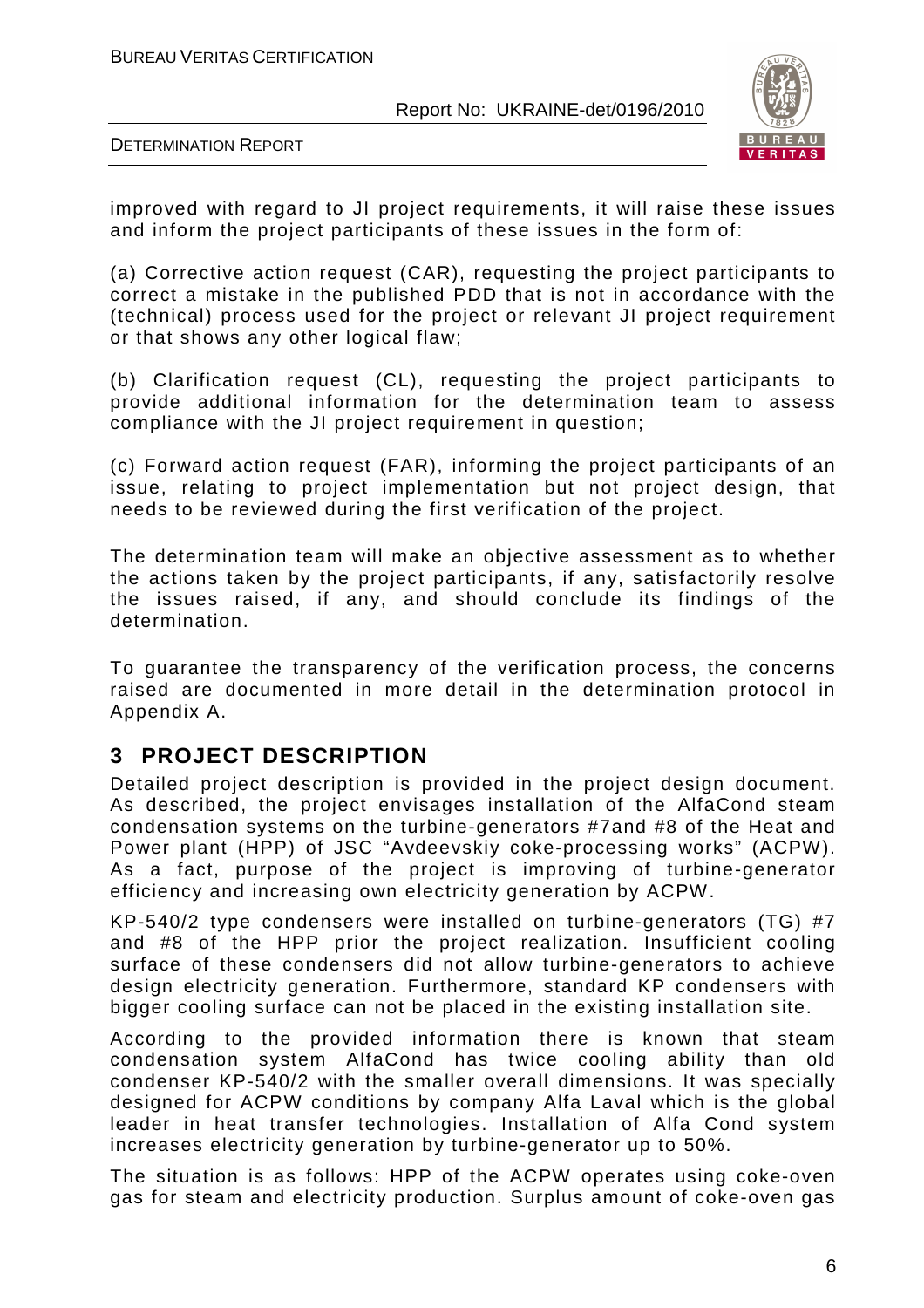

DETERMINATION REPORT

that is not needed for steam and electricity generation and in-plant use is burned at the special coke-oven gas off-take (flare). Therefore, increase of electricity generation due to the project implementation doesn't increase fuel combustion at the ACPW.

As regarded in the PDD, additional project electricity generation replaces electricity from Integrated Electricity System of Ukraine (IESU) which is produced at the power stations connected to the grid partially with fossil fuel combustion. Thus, the project realization results in greenhouse gases (GHG) emission reductions into the atmosphere.

#### **4 DETERMINATION CONCLUSIONS**

In the following sections, the conclusions of the determination are stated.

The findings from the desk review of the original project design documents and the findings from interviews during the site visit are described in the Determination Protocol in Appendix A.

The Clarification Request and Corrective Action Requests are stated, where applicable, in the following sections and are further documented in the Determination Protocol in Appendix A. The determination of the Project resulted in twenty six Corrective Action Requests, five Clarification Requests, and one Forward Action Request.

The number between brackets at the end of each section corresponds to the DVM paragraph.

#### **4.1 Project approvals by Parties involved (19-20)**

After finishing JI project determination report, the PDD and Determination Report will be presented to the State Environmental Investments Agency of Ukraine (SEIA) for receiving the Letter of Approval (LoA).

As a fact, JI project "Installation of the AlfaCond steam condensation systems on the turbine-generators of the Heat and Power Plant of JSC "Avdeevskiy coke-processing works" has already received Letter of Endorsement (LoE) #1459/23/7 dated 24/09/2010 that issued by the National Environmental Investments Agency of Ukraine.

The identified areas of concern as to Project approvals by Parties involved, project participants response and Bureau Veritas Certification's conclusion are described in Appendix A (refer to CAR01).

#### **4.2 Authorization of project participants by Parties involved (21)**

The participation of each of the legal entities listed as project participants in the PDD will be authorized by State Entity of Ukraine through Letter of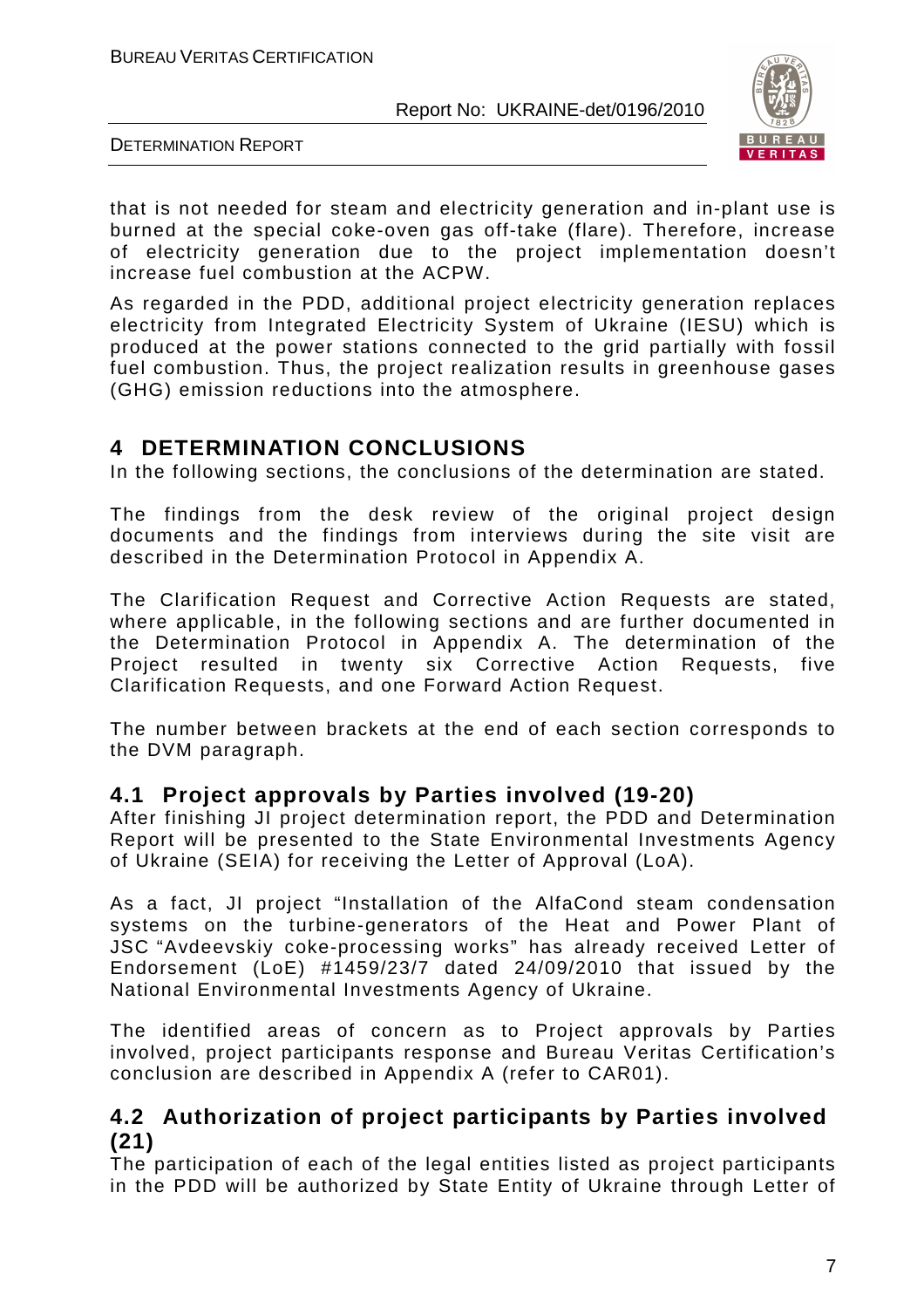

DETERMINATION REPORT

Approval that should be issued after determination process. Also, refer to section 4.1 of this report.

The identified areas of concern as to authorization of project participants by Parties involved, project participants response and Bureau Veritas Certification's conclusion are described in Appendix A (refer to CAR01).

#### **4.3 Baseline setting (22-26)**

The PDD explicitly indicates that using a methodology for baseline setting and monitoring developed in accordance with appendix B of the JI guidelines (hereinafter referred to as JI specific approach) was the selected approach for identifying the baseline.

The PDD provides a detailed theoretical description in a complete and transparent manner, as well as justification, that the baseline is established:

- (a) By listing and describing the following plausible future scenarios on the basis of conservative assumptions and selecting the most plausible one:
	- a. Preservation of current situation with continuation of usage KP-540/2 condensers on TG #7 and #8;
	- b. Replacement of KP-540/2 condensers by similar standard condensers with increased cooling surface;
	- c. Construction of a new gas turbine with recovery boiler at HPP ACPW;
	- d. Realization of the project, i.e. replacement of condensers on TG #7 and #8 by AlfaCond steam condensation systems without carbon financing.
- (b) Taking into account relevant national and/or sectoral policies and circumstances, such as sectoral reform initiatives, local fuel availability, power sector expansion plans, and the economic situation in the project sector. In this context, the following key factors that affect a baseline are taken into account:
- 1. There are no regulations that constrain the ACPW from using the fossil fuels to cover own energy demand;
- 2. The amount of the COG producing at ACPW depends on coke production capacity of the coke battery. The configuration of the proposed project's equipment has been selected due to the amount of COG available at the existing ACPW's coke battery;
- 3. Installation of AlfaCond steam condensation system is not a common practice for the enterprises of the Ukraine coke industry.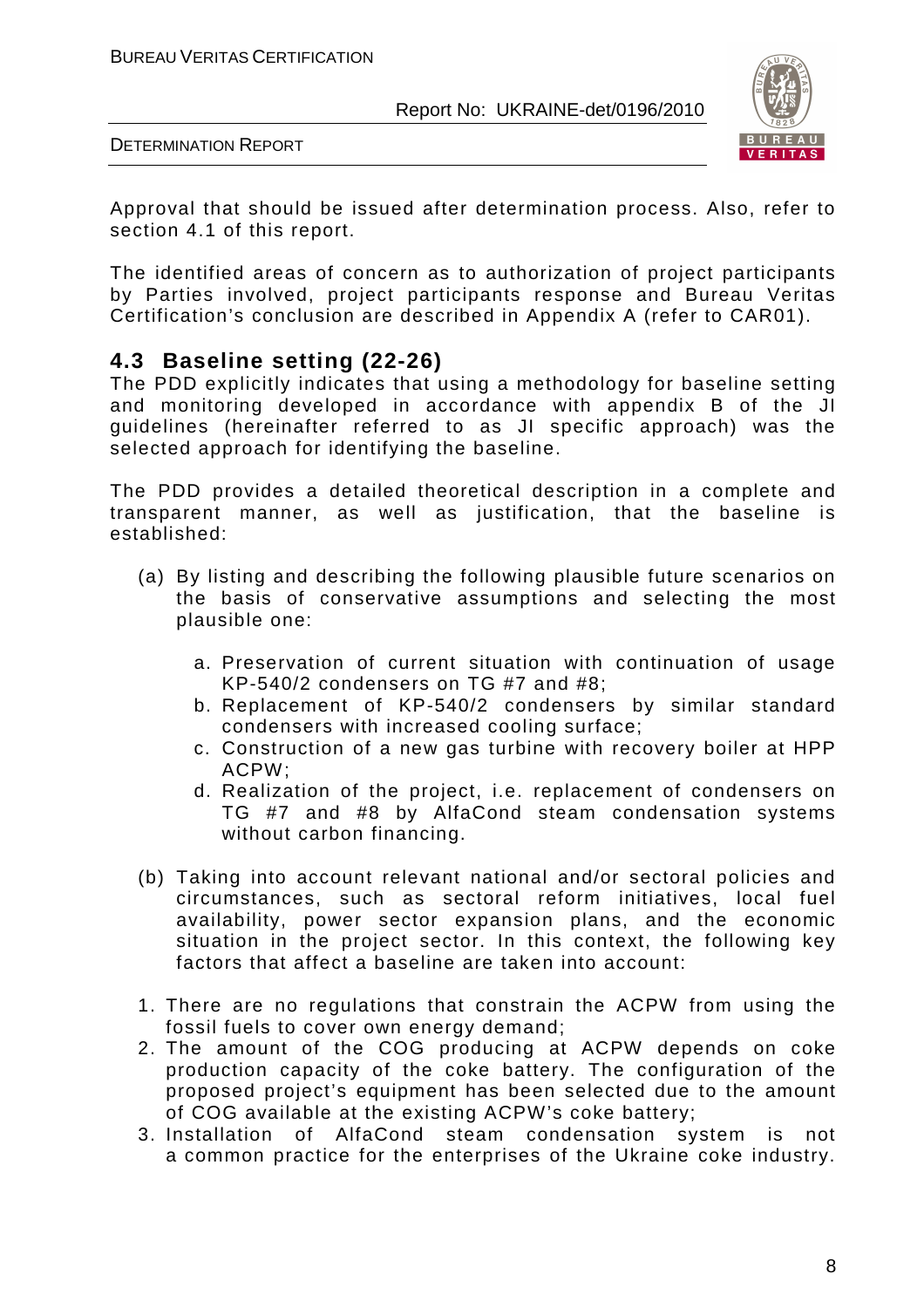

DETERMINATION REPORT

It is the unique equipment in the context of heat transfer intensity and overall dimensions.

As a result of the performed by project developer analysis of the key factors affected the plausible future scenarios, in the PDD there is drawn conclusion that the most plausible future scenario is the plausible future scenario a: Preservation of current situation with continuation of usage KP-540/2 condensers on TG #7 and #8. Chosen scenario represents the usual continuation (business-as-usual situation) of the ACPW HPP operations under the legislation of Ukraine. Thus, the plausible future scenario a, stated above, is the baseline.

For estimation of greenhouse gases emissions according to the baseline project developer used following parameters: baseline hourly production, project hourly production, operating hours of TG #8, operating hours of TG #7, and  $CO<sub>2</sub>$  emission factor during power generation in the Integrated Electricity System of Ukraine.

The identified areas of concern as to baseline setting, project participants response and Bureau Veritas Certification's conclusion are described in Appendix A (refer to CAR02, CAR03, CAR08).

#### **4.4 Additionality (27-31)**

According to the project design document, JI specific approach was the selected method for identifying the additionality.

Allowing for a grace period of eight months when the PDD is submitted for publication on the UNFCCC JI website, the most recent version of the fine of the demonstration and assessment of additionality" for the demonstration and assessment of additionality" (version 05.2) approved by the CDM Executive Board was used. All explanations, descriptions and analyses are made in accordance with the selected tool.

The PDD provides a justification of the applicability of the approach with a clear and transparent description, as per item 4.3 above.

Additionality proofs are provided using investment analysis. In the frame of investment analysis the benchmark analysis and sensitivity analysis were applied. As a financial indicator during the benchmark analysis, the internal rate or return (IRR) figure is used. Benchmark equals 15% according to the official order of the Metinvest Holding ―On the establishment of the discount rate». Due to calculation results there is known that the project scenario has lower IRR than the benchmark and the activity under the project. So, it can not be considered as financially attractive. Sensitivity analysis was performed varying a couple factors, such as investment expenses', electricity price, and cost level. Sensitivity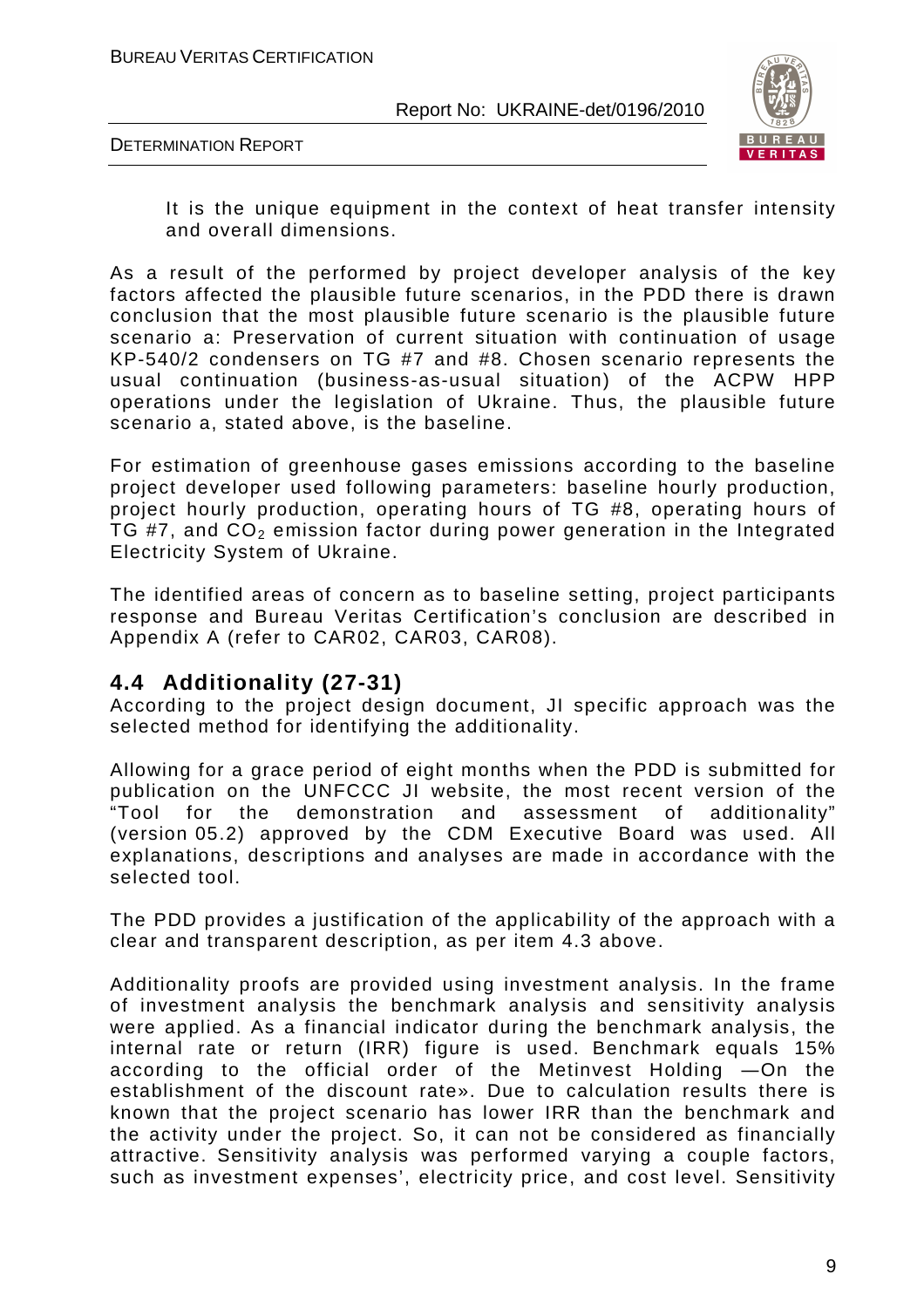

DETERMINATION REPORT

analysis results show that the conclusions regarding the project scenario not being the financially attractive and remain true upon changes of the investments' calculation of the main parameters.

Thus, as a result of the performed investment analysis the project developers has shown that the proposal project activity cannot be considered as most financially attractive and this conclusion is robust to reasonable variations in the critical assumptions.

Additionality is demonstrated appropriately as a result of the analysis using the approach chosen.

The identified areas of concern as to additionality, project participants response and Bureau Veritas Certification's conclusion are described in Appendix A (refer to CAR09, CAR10, CAR11, CAR12, CAR13, CAR14, CL04).

#### **4.5 Project boundary (32-33)**

As described in the provided documents, JI specific approach are used in the JI project "Installation of the AlfaCond steam condensation systems on the turbine-generators of the Heat and Power Plant of JSC "Avdeevskiy coke-processing works".

The project boundary defined in the PDD encompasses all anthropogenic emissions by sources of greenhouse gases (GHGs) that are:

- (i) Under the control of the project participants (such as  $CO<sub>2</sub>$ );
- (ii) Reasonably attributable to the project (such as  $CO<sub>2</sub>$ ); and

(iii) Significant, i.e., as a rule of thumb, would by each source account on average per year over the crediting period for more than 1 per cent of the annual average anthropogenic emissions by sources of GHGs, or exceed an amount of 2,000 tonnes of CO2 equivalent, whichever is lower.

CO2 emissions due electricity generation by power plants of Integrated Electricity System of Ukraine and emissions due to additional electricity generation as a result of project realization are the main sources of within the project boundaries. According to the situation, emissions due to additional electricity generation as a result of project realization are considered equal to zero since additional electricity generation does not associate with production, transportation and firing of fuel. Thus,  $CO<sub>2</sub>$ emissions due to electricity generation by power plants of Integrated Electricity System of Ukraine in baseline scenario is the only emission source in the project.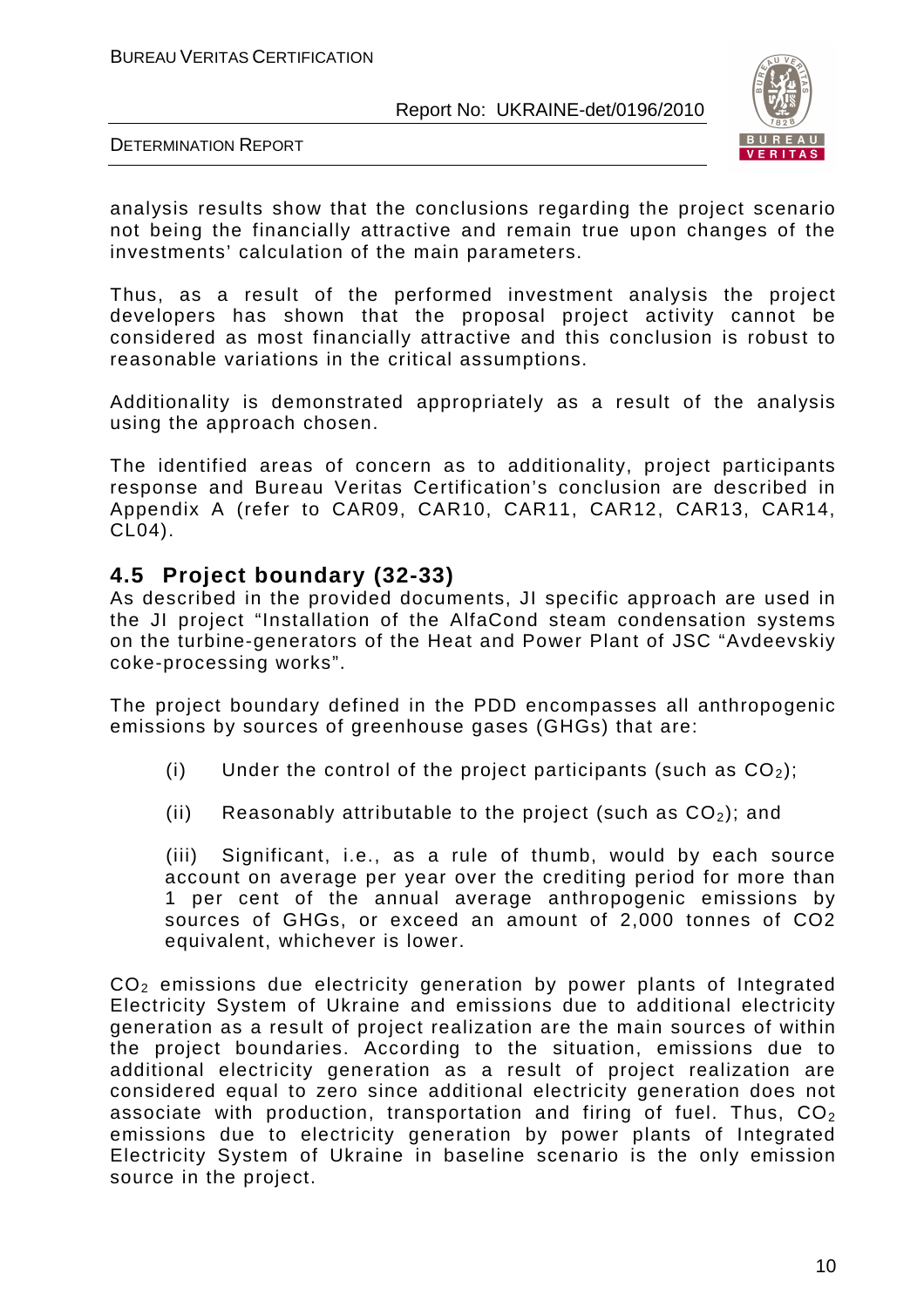

DETERMINATION REPORT

As per the project design document of JI project "Installation of the AlfaCond steam condensation systems on the turbine-generators of the Heat and Power Plant of JSC "Avdeevskiy coke-processing works", since the additional electricity generation associates with the new more effective equipment installation but not with production, transportation and firing of additional amount of fuel, project leakages are absent.

The delineation of the project boundary and the gases and sources included are appropriately described and justified in section B.3 of the PDD.

Based on the above assessment, the AIE hereby confirms that the identified boundary and the selected sources and gases are justified for the project activity.

The identified areas of concern as to project boundary, project participants response and Bureau Veritas Certification's conclusion are described in Appendix A (refer to CAR15, CL05).

#### **4.6 Crediting period (34)**

The PDD states the starting date of the project as the date on which the implementation or construction or real action of the project will begin or began, and the starting date is 14/08/2006, which is after the beginning of 2000.The starting date of regarded JI project relates with the project approval by investment committee of Metinvest.

The PDD states the expected operational lifetime of the joint implementation project in years and months, which is 25 years or 300 months.

The PDD states the length of the crediting period in years and months, which is 14 years and 10 months (178 months): 4 years and 10 months for the 1st commitment period (2008-2012) and 10 years and 0 months for the period following the 1st commitment period (2013-2022). Crediting period start date is considered as 23/02/2008, which is on the date the first emission reductions are generated by the project. The end date of the crediting period is 31/12/2022.

The PDD states that the crediting period for the issuance of ERUs starts only after the beginning of 2008 and does not extend beyond the operational lifetime of the project.

The PDD states that the extension of its crediting period beyond 2012 is subject to the host Party approval, and the estimates of emission reductions are presented separately for those until 2012 and those after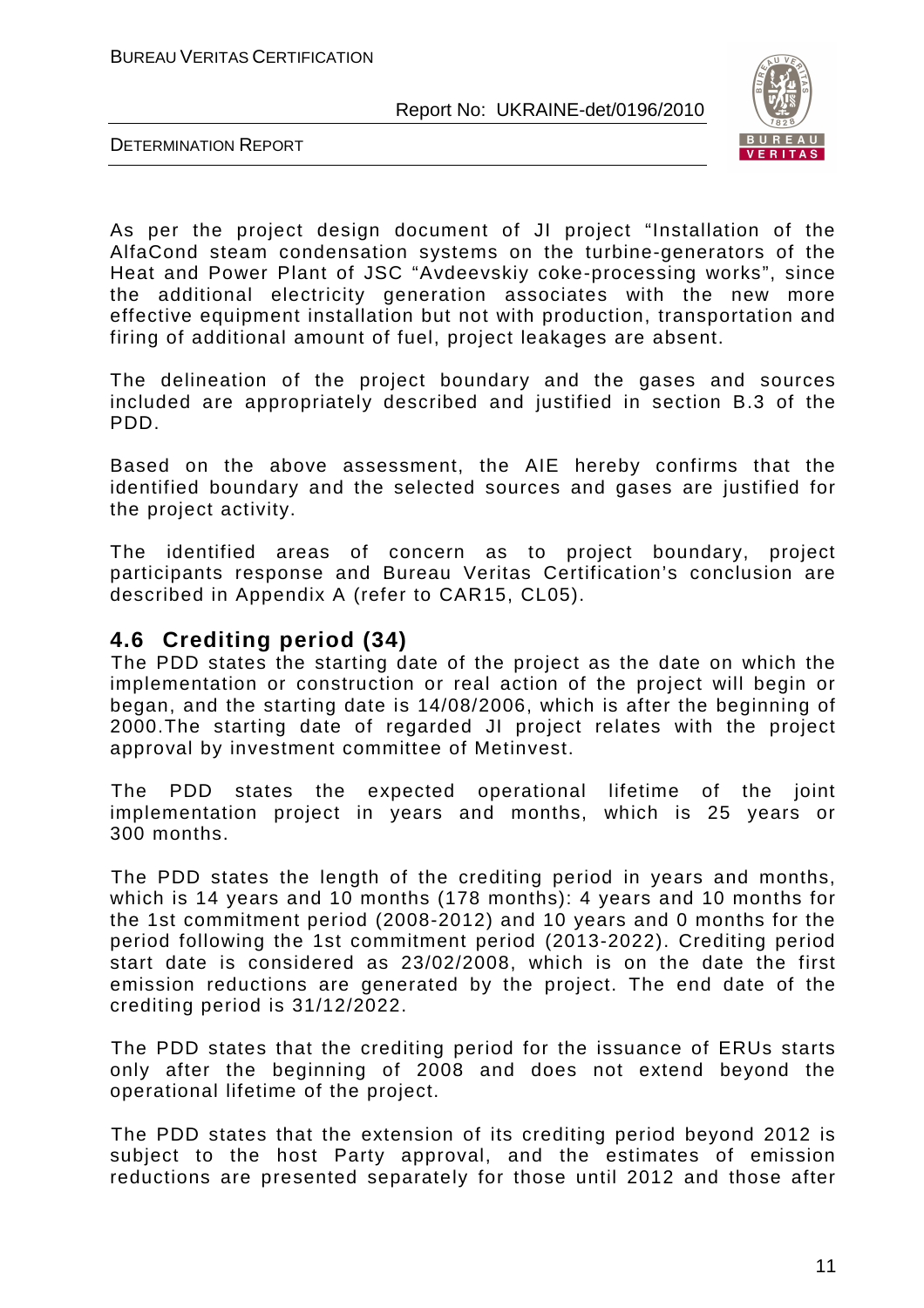

DETERMINATION REPORT

2012 in all relevant sections of the PDD (refer to section A.4.3.1 and E.6 of the project design document).

#### **4.7 Monitoring plan (35-39)**

The PDD, in its monitoring plan section, explicitly indicates that the project developer used JI-specific approach for establishing the monitoring, since among the approved CDM methodologies for baseline and monitoring there is not a single one that would be associated with the proposed project activity.

The monitoring plan describes all relevant factors and key characteristics that will be monitored, and the period in which they will be monitored, in particular also all decisive factors for the control and reporting of project performance, such as reporting forms; quality control (QC) and quality assurance (QA) procedures; the operational and management structure that are to be applied in implementing the monitoring plan.

The monitoring plan specifies the indicators, constants and variables that are reliable (i.e. provide consistent and accurate values), valid (i.e. be clearly connected with the effect to be measured), and that provide a transparent picture of the emission reductions to be monitored such as electricity generation by turbine – generator #7, electricity generation by turbine – generator #8, operating hours of turbine – generator #7, operating hours of turbine – generator #8, and standardized  $CO<sub>2</sub>$  emission factors for the Ukrainian electricity grid.

The monitoring plan draws on the list of standard variables contained in appendix B of "Guidance on criteria for baseline setting and monitoring" developed by the Joint Implementation Supervisory Committee, as appropriate  $BE$  and  $EF_{CO2,grid}$ , etc.

The monitoring plan explicitly and clearly distinguishes:

(i) Data and parameters that are not monitored throughout the crediting period, but are determined only once (and thus remain fixed throughout the crediting period), and that are available already at the stage of determination, such as baseline hourly production by the TG #7 and TG#8.

(ii) Data and parameters that are not monitored throughout the crediting period, but are determined only once (and thus remain fixed throughout the crediting period), but that are not already available at the stage of determination, which are absent in this JI project.

(iii) Data and parameters that are monitored throughout the crediting period, such as electricity generation by turbine – generator #7,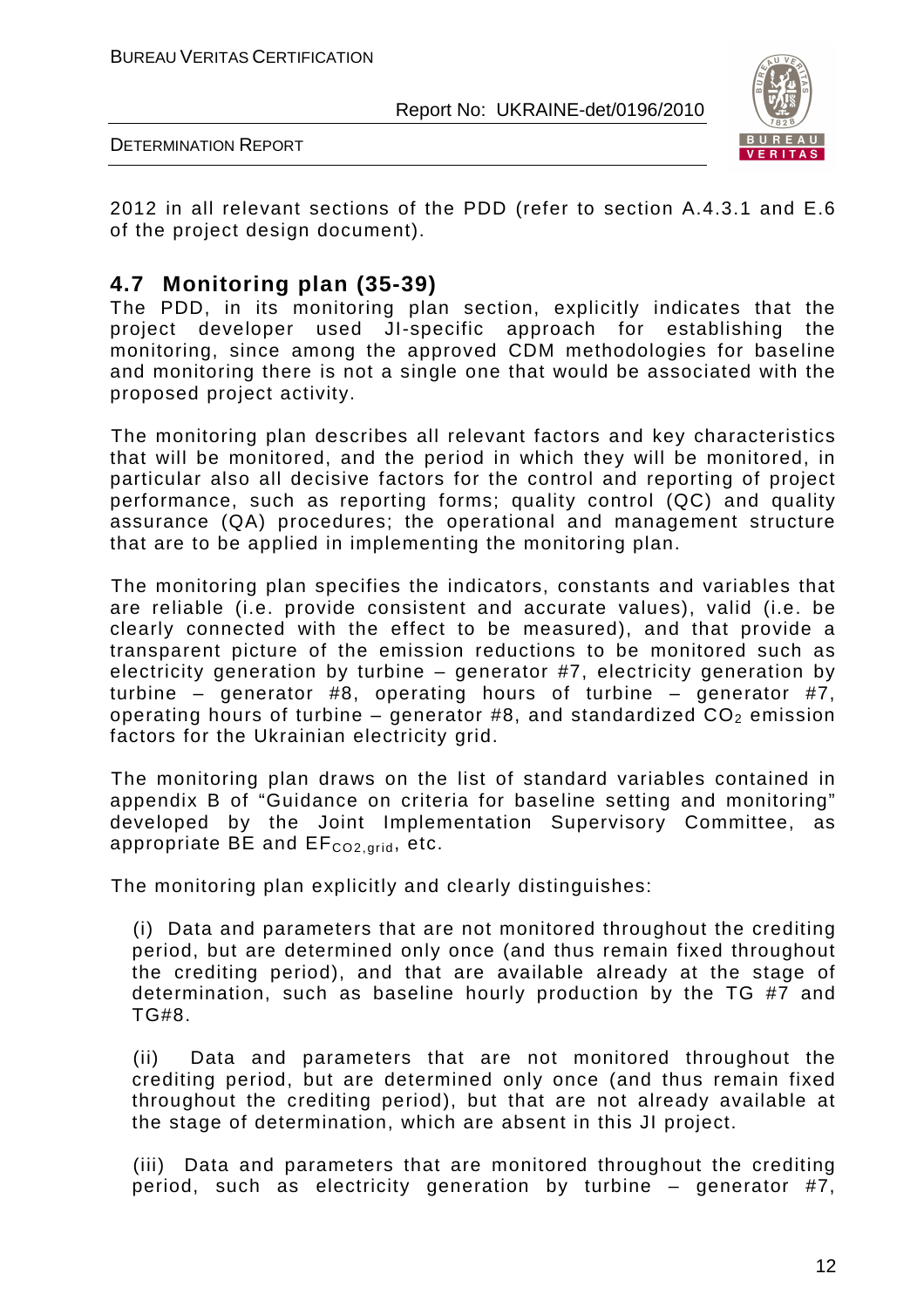

DETERMINATION REPORT

electricity generation by turbine – generator #8, operating hours of turbine – generator #7, operating hours of turbine – generator #8, and standardized  $CO<sub>2</sub>$  emission factors for the Ukrainian electricity grid.

The monitoring plan describes the methods employed for data monitoring (including its frequency) and recording, such as direct measurement with appropriate metering equipment, calculations based on developed JI specific approach, reporting using special reporting forms, with different recording frequency such as monthly or annually and electronic or paper recording method. For instance, monthly monitoring frequency is approved for the following parameters: electricity generation by turbine – generator #7, electricity generation by turbine – generator #8, operating hours of turbine – generator #7, operating hours of turbine – generator #8; and annually monitoring frequency is stated for the parameter  $CO<sub>2</sub>$  emission factors for the Ukrainian electricity grid. The respective information for each monitoring parameter is sufficiently described in the section D and Annex 3 of the project design document.

Based on the provided information and information stated in the project design document of the JI project "Installation of the AlfaCond steam condensation systems on the turbine-generators of the Heat and Power Plant of JSC "Avdeevskiy coke-processing works", since the additional electricity generation associates with the new more effective equipment installation but not with production, transportation and firing of additional amount of fuel, project leakages are absent.

The monitoring plan elaborates all algorithms and formulae used for the estimation/calculation of baseline emissions or direct monitoring of emission reductions from the project, leakage, as appropriate. Algorithms and formulae used for emission reduction calculation are stated below.

Baseline emissions

According to the monitoring plan provided in the PDD, baseline emissions are to be calculated upon difference between real annual project electricity generation by TG #7 and TG #8 and baseline electricity generation.

Annual project electricity generation

 $EG_{PJY} = EG_{TGZ PJY} + EG_{TG8 PJY}$ 

where,

| $EGTG7$ PJ Y         |                        |  |  | - is the annual project electricity generation by TG #7, |  |  |
|----------------------|------------------------|--|--|----------------------------------------------------------|--|--|
| EG <sub>TGBPJY</sub> | MWh /year<br>MWh /year |  |  | - is the annual project electricity generation by TG #8, |  |  |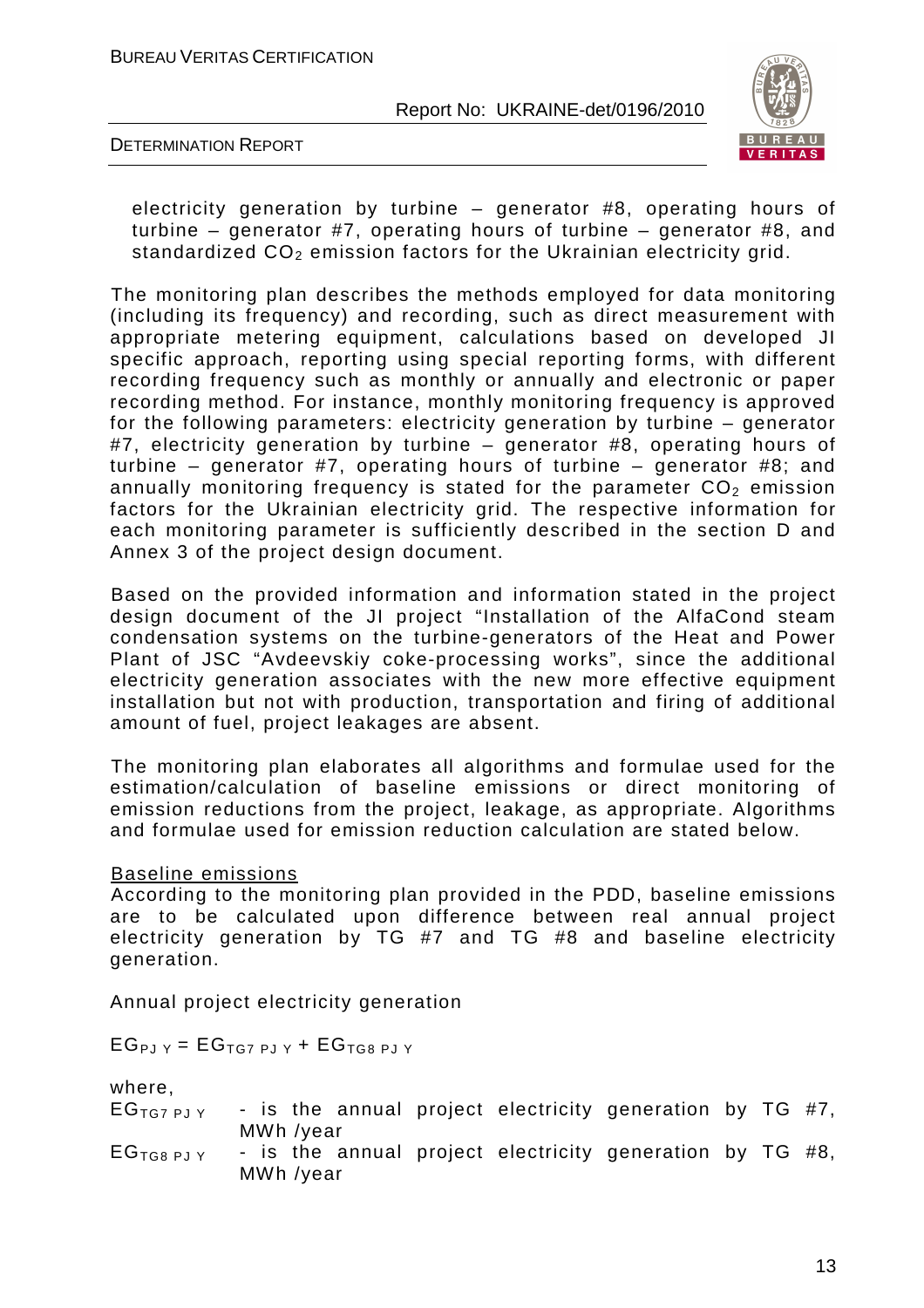

DETERMINATION REPORT

Annual baseline electricity generation that established in section B.1 of the project design document

 $EG_{BLY} = P_{BLZ} \cdot T_{TGZ PJY} + P_{BLB} \cdot T_{TG8 PJY}$ 

where,

| $P_{BL}$ 7       | - is baseline hourly production of the electric power by the |
|------------------|--------------------------------------------------------------|
|                  | TG #7, equals to 5.70 MW, according section B.1 of the PDD   |
| $P_{BL,8}$       | - is baseline hourly production of the electric power by the |
|                  | TG #8, equals to 6.93 MW, according section B.1 of the PDD   |
| $T_{TG7PJY}$     | - is the annual operating hours of TG #7, hour /year         |
| $T_{TGB\ PJ\ Y}$ | - is the annual operating hours of TG #8, hour /year         |

Emission reductions

Annual reductions of  $CO<sub>2</sub>$  emissions due to the project realization

 $ER_Y = EF_{CO2 \text{ grid } Y} \cdot (EG_{PJ} Y - EG_{BJ} Y)$ 

where

| ER <sub>Y</sub>     | - is emissions reductions, $t CO2/year$                    |  |  |  |  |  |  |
|---------------------|------------------------------------------------------------|--|--|--|--|--|--|
| $EF_{CO2\ grid\ Y}$ | - is the baseline emission factor during the Integrated    |  |  |  |  |  |  |
|                     | Electricity System of Ukraine electricity generation,      |  |  |  |  |  |  |
|                     | t $CO2$ /MWh                                               |  |  |  |  |  |  |
| $EG_{PJY}$          | - is the annual project electricity generation, MWh /year  |  |  |  |  |  |  |
| $EG_{BIY}$          | - is the annual baseline electricity generation, MWh /year |  |  |  |  |  |  |

The monitoring plan presents the quality assurance and control procedures for the monitoring process described in section D.2 of the project design document. This includes information on measurement devices, its calibration and on how records on data and/or method validity and accuracy are kept and made available on request. Furthermore, quality assurance and control procedures includes the procedure in case of expected monitored data for the turbine-generator in any period are unavailable the calculations for this turbine-generator in this period will not be made, in according to principle of conservatism the estimated emission reductions for this boiler-house in this year will be assumed equal to 0.

The monitoring plan clearly identifies the responsibilities and the authority regarding the monitoring activities. As for details, operators of TG #7 and TG #8 register daily electricity meters readings in "Registration journal of the electricity meters readings"; specialist of Chief Power Engineer Office calculates electricity generation by TG #7and TG #8 per month and prepares the report "Detailed breakdown of electricity generation by HPP per month"; Chief Power Engineer justifies the report "Detalied breakdown of electricity generation by HPP per month"; machinist of the central heat post HPP fills operations data of TG #7 and TG #8 in the report "Daily list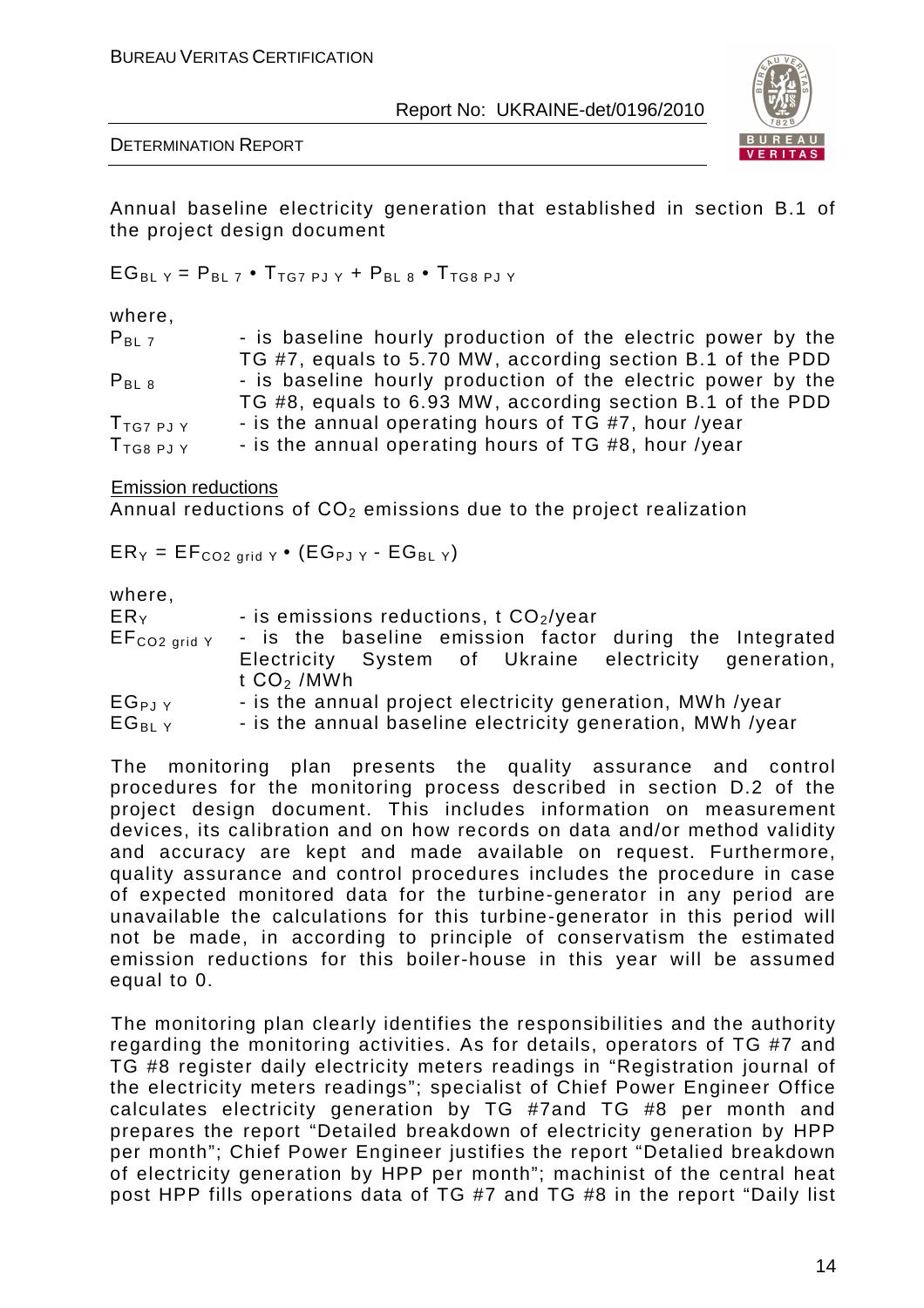

DETERMINATION REPORT

of the turbine-generators operations"; monthly operation hours of TG #7 and TG #8 are calculated by Chief of Turbine Shop #2 of ACPW (it is data submission in production and technical department of HPP for crosscheck); HPP economist fills operation hours data in the report "Performance figures of HPP per month"; Chief of HPP justifies the report "Performance figures of HPP per month"; the person, responsible for monitoring, ensures the storage of data, needed for the calculation of the emission reduction units, on the electronic and paper, and hands the data over to Camco. As a result of monitoring procedure, based on the methods and algorithms, described above in this section (refer section D.2 of the PDD), Camco makes calculation of the emission reduction units and prepares the report on the project monitoring. Moreover, structure of monitoring system at ACPW is envisaged in the figure D.1 of the project design document.

On the whole, the monitoring plan reflects good monitoring practices appropriate to the project type.

The monitoring plan provides, in tabular form, a complete compilation of the data that need to be collected for its application, including data that are measured or sampled and data that are collected from other sources (e.g. official documents and proprietary estimated data etc.) but not including data that are calculated with equations.

The identified areas of concern as to the monitoring plan, project participants response and Bureau Veritas Certification's conclusion are described in Appendix A (refer to CAR16, CAR26, CAR17, CAR18, CAR19, CAR20, CAR21, CL01, CL02, FAR01).

#### **4.8 Leakage (40-41)**

The project design document of the JI project "Installation of the AlfaCond steam condensation systems on the turbine-generators of the Heat and Power Plant of JSC "Avdeevskiy coke-processing works" describes with arguments the situation about project leakage as following: since the additional electricity generation associates with the new more effective equipment installation but not with production, transportation and firing of additional amount of fuel, project leakages are absent.

#### **4.9 Estimation of emission reductions or enhancements of net removals (42-47)**

The estimation of emission reduction provided in the PDD based on JI specific approach, developed for regarded JI project activity. The PDD indicates direct assessment of emission reductions as the approach chosen to estimate the emission reductions generated by the project.

The PDD provides the ex ante estimates of: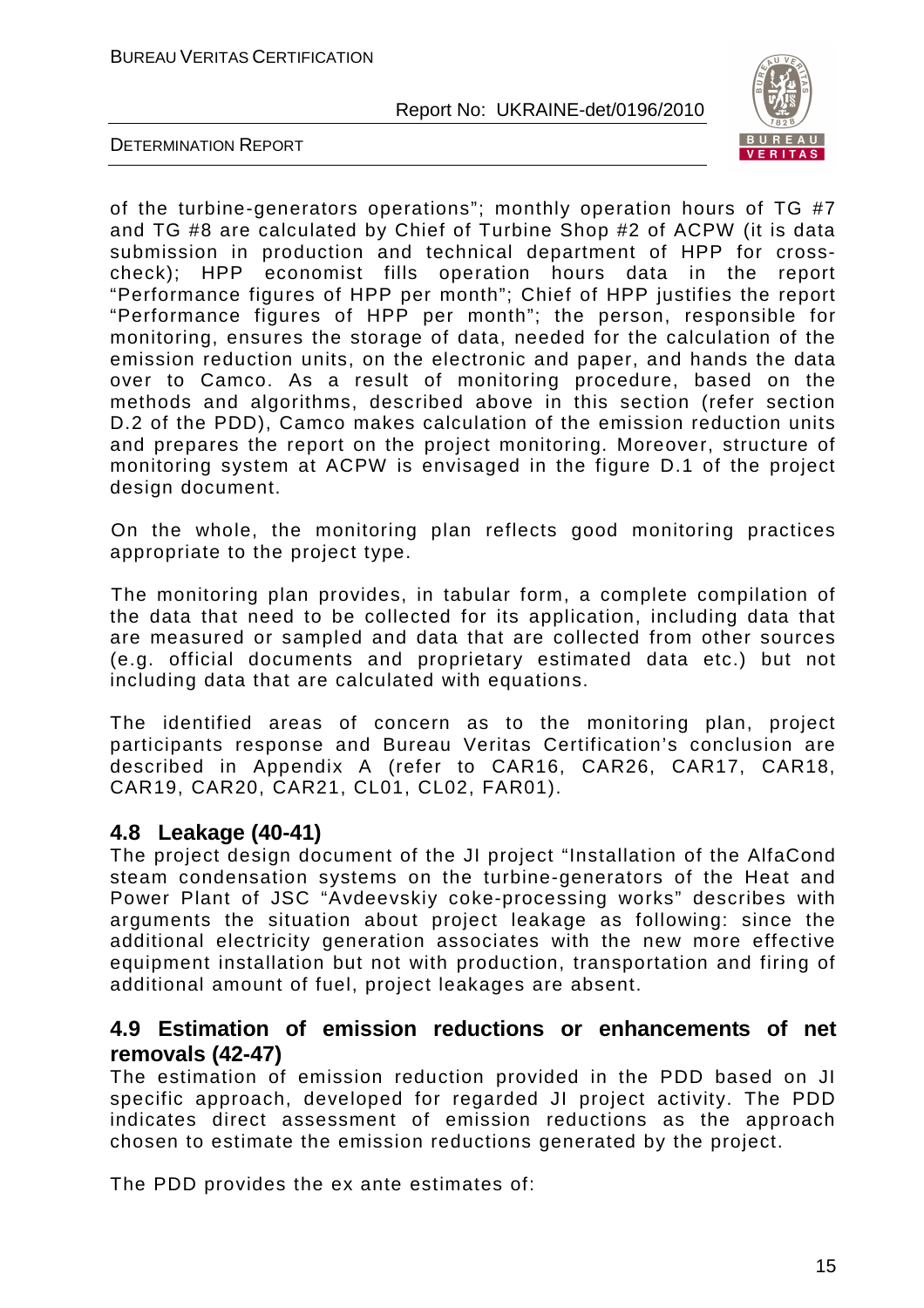

DETERMINATION REPORT

(a) Emission reductions from the project (within the project boundary), which are 215 549 tons of  $CO<sub>2</sub>$  equivalent for the first crediting period 2008-2012 and 749 250 tons of  $CO<sub>2</sub>$  equivalent for the following crediting period 2013-2022;

(b) Leakage is considered in the PDD as zero tons of  $CO<sub>2</sub>$  equivalent;

(c) Emission reductions adjusted by leakage (based on (a)-(b) above), which are 215 549 tons of  $CO<sub>2</sub>$  equivalent for the first crediting period 2008-2012 and 749 250 tons of  $CO<sub>2</sub>$  equivalent for the following crediting period 2013-2022.

The estimates referred to above are given:

(a) On a annually basis;

- (b) From 23/02/2008 to 31/12/2022, covering the whole crediting period;
- (c) On a source-by-source/sink-by-sink basis;
- (d) For each GHG gas, which are  $CO<sub>2</sub>$ .

(e) In tonnes of  $CO<sub>2</sub>$  equivalent, using global warming potentials defined by decision 2/CP.3 or as subsequently revised in accordance with Article 5 of the Kyoto Protocol;

As described in section E of the project design document, baseline emissions are calculated upon difference between project and baseline electricity generation by TG #7 and #8. In the PDD there were used a list of formulae such as:

Project electricity generation

 $EG_{PJ Y} = P_{TG7 PJ Y} \cdot T_{TG7 PJ Y} + P_{TG8 PJ Y} \cdot T_{TG8 PJ Y}$ 

where,

| $P_{TG7PJY}$            | - is the project electricity hourly production by TG#7, estimated |
|-------------------------|-------------------------------------------------------------------|
|                         | in section B.2 (Table B.6) of the PDD, MW                         |
| $P$ <sub>TG8</sub> PJ Y | - is the project electricity hourly production by TG#8, estimated |
|                         | in section B.2 (Table B.6) of the PDD, MW                         |
| $T_{TG7PJY}$            | - is the annual operating hours of TG #7, estimated in section    |
|                         | B.2 (Table B.7) of the PDD, hour /year                            |
| $T_{TGB\ PJ\ Y}$        | - is the annual operating hours of TG #8, estimated in section    |
|                         | B.2 (Table B.7) of the PDD, hour /year                            |

Baseline electricity generation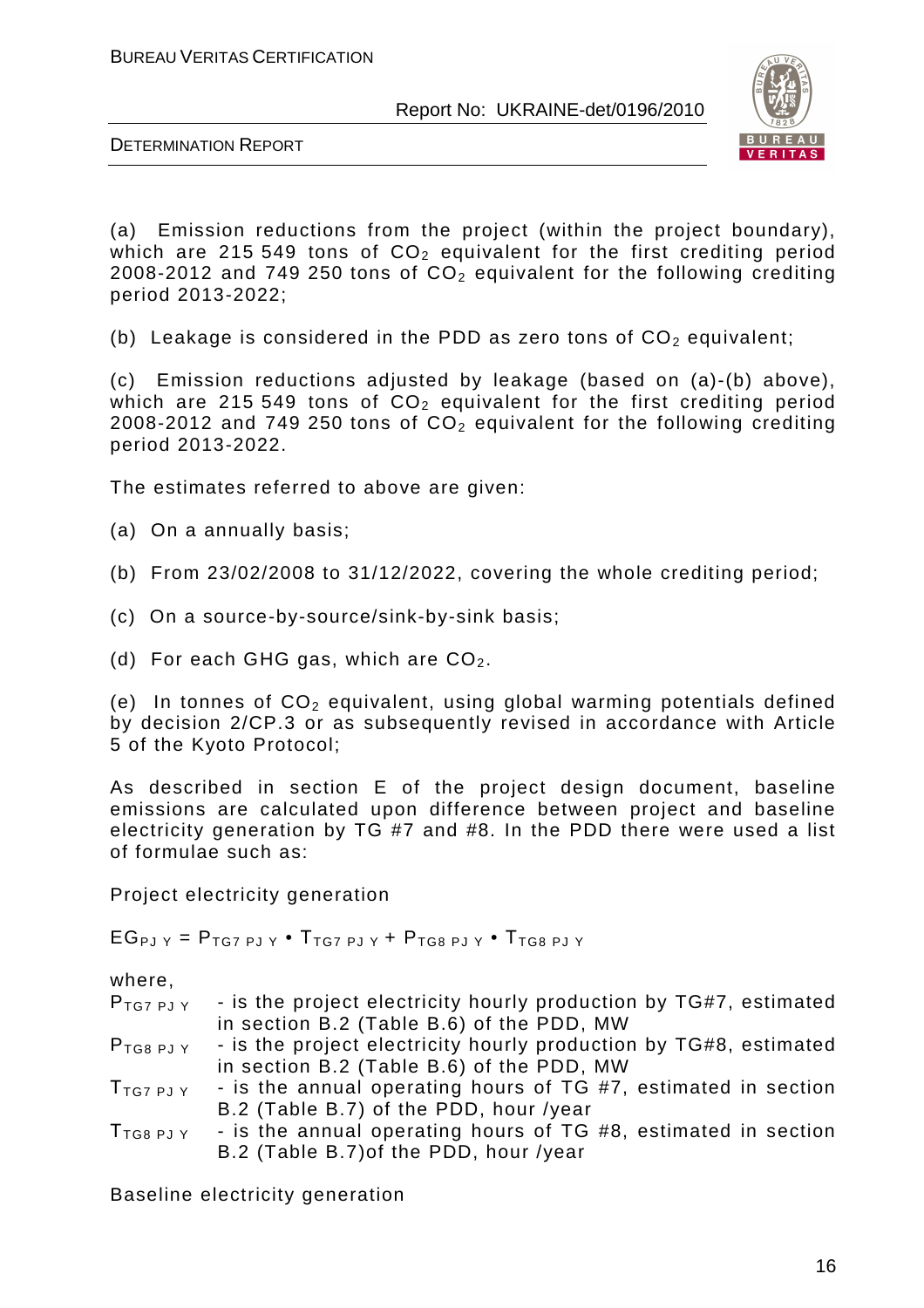

DETERMINATION REPORT

| where,<br>$P$ TG7 BLY<br>$P_{TG8BLY}$<br>$T$ <sub>TG7</sub> bl y<br>$T_{\text{TG8 BL Y}}$ | - is the baseline electricity hourly production by TG#7,<br>estimated in section B.2 of the PDD, MW<br>- is the baseline electricity hourly production by TG#8,<br>estimated in section B.2 of the PDD, MW<br>- is the annual operating hours of TG #7, estimated in section<br>B.2 (Table B.7) of the PDD, hour /year<br>- is the annual operating hours of TG #8, estimated in section<br>B.2 (Table B.7) of the PDD, hour /year |
|-------------------------------------------------------------------------------------------|------------------------------------------------------------------------------------------------------------------------------------------------------------------------------------------------------------------------------------------------------------------------------------------------------------------------------------------------------------------------------------------------------------------------------------|
| <b>Baseline emission</b>                                                                  |                                                                                                                                                                                                                                                                                                                                                                                                                                    |
|                                                                                           | $BE_Y = EF_{CO2 grid Y} \cdot (EG_{PJ Y} - EG_{BL Y})$                                                                                                                                                                                                                                                                                                                                                                             |
| where,<br>BEY<br>$EF_{CO2\ grid\ Y}$<br>$EG_{PJ}Y$<br>$EG_{BLY}$                          | - is $CO2$ baseline emission, t $CO2/year$<br>- is the baseline emission factor during the IESU electricity<br>generation, $t CO2$ /MWh<br>- is the annual project electricity generation, MWh /year<br>- is the annual baseline electricity generation, MWh /year                                                                                                                                                                 |
| <b>Emission reduction</b>                                                                 |                                                                                                                                                                                                                                                                                                                                                                                                                                    |
| $ER_{Y} = BE_{Y}$                                                                         |                                                                                                                                                                                                                                                                                                                                                                                                                                    |
| where,<br>$ER_{Y}$<br>$BE_{Y}$                                                            | - is $CO2$ emission reductions, t $CO2/year$<br>- is $CO2$ baseline emissions, t $CO2/year$                                                                                                                                                                                                                                                                                                                                        |

The formula used for calculating the estimates referred above are consistent throughout the section E of the PDD.

For calculating the estimates referred to above, key factors, e.g. electricity generation and  $CO<sub>2</sub>$  emission factor during the IESU electricity generation influencing the baseline emissions and the activity level of the project and the emissions as well as risks associated with the project were taken into account.

Data sources used for calculating the estimates referred to above, such as monitoring data registration journal and official documents, etc. are clearly identified, reliable and transparent.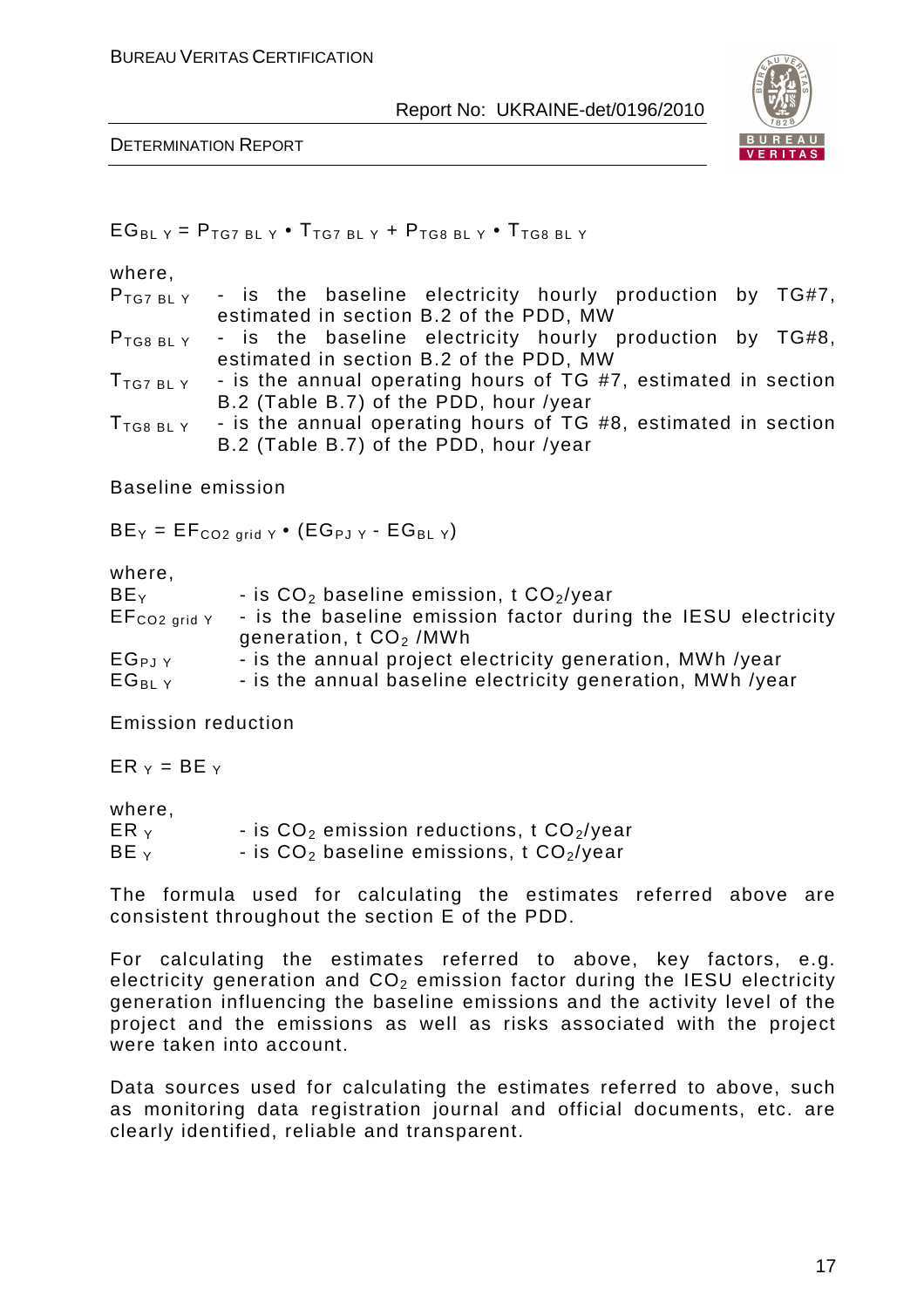

DETERMINATION REPORT

Emission factors, such as  $CO<sub>2</sub>$  emission factor during the IESU electricity generation, were selected by carefully balancing accuracy and reasonableness, and appropriately justified of the choice.

The estimation referred to above is based on conservative assumptions and the most plausible scenarios in a transparent manner.

The estimates referred to above are consistent throughout the project design document of the JI project "Installation of the AlfaCond steam condensation systems on the turbine-generators of the Heat and Power Plant of JSC "Avdeevskiy coke-processing works".

The annual average of estimated emission reductions over the crediting period is calculated by dividing the total estimated emission reductions or enhancements of net removals over the crediting period by the total months of the crediting period, and multiplying by twelve.

The PDD version 1.4 includes an illustrative ex ante emission reduction due to the JI project activity.

The identified areas of concern as to estimation of emission reductions, project participants response and Bureau Veritas Certification's conclusion are described in Appendix A (refer to CAR04, CAR05, CAR06, CAR07, CAR22, CAR23, CAR25, CL03).

#### **4.10 Environmental impacts (48)**

The PDD lists and attaches documentation on the analysis of the environmental impacts of the project, including transboundary impacts, in accordance with procedures as determined by the host Party (refer to section F of the PDD).

As for national requirements, necessity of the conduct and procedure of Environmental Impact Assessment (EIA) for investment project are defined in the following laws: (a) Envoronmental Law" #1264-XII dated 25.06.1991; (b) "Law on the ecological expertise" #45/95-BP dated 09.02.1995; (c) "Law on the investment activity" №1560-XII dated 18.09.1991. However carrying out of Environmental Impact Assessment is not mandatory in case of equipment replacement without changes of technical parameters which can result in negative impact on the environment. It is states by Cabinet of Ministers Resolution #1269 "About procedure of the investment projects approval and state expertise" dated 31.10.2007. In this case only sanitary and epidemiological expertise should be provided. As a result of sanitary and epidemiological expertise, ACPW obtains the positive opinion letter on the project of AlfaCond system installation on the TG#8 from Donetsk sanitary and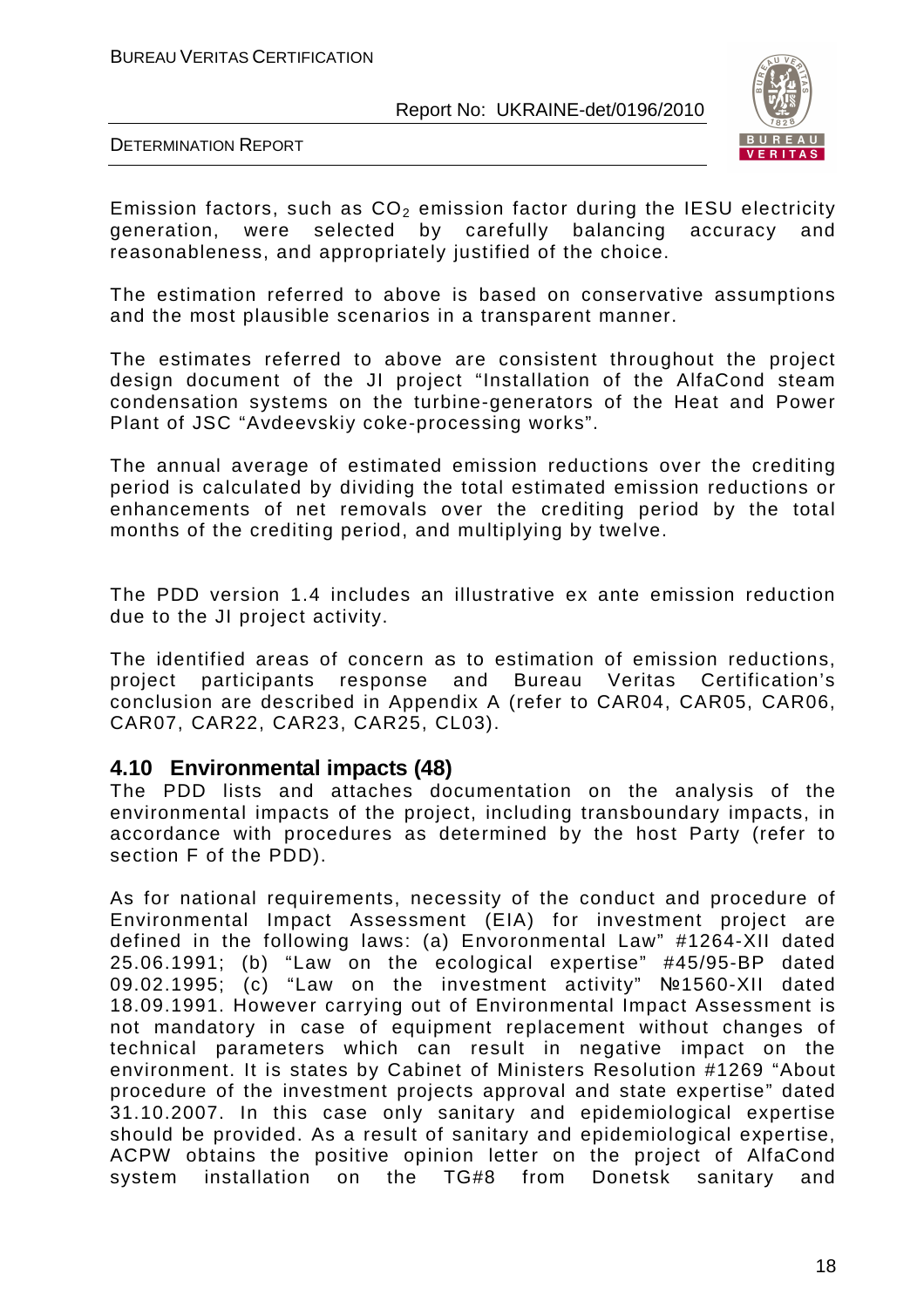

DETERMINATION REPORT

epidemiological station. According to the letter, the condensation process does not attend by contaminant emission and does not have the impact on the quality and quantity of plant emission into atmosphere and water sources. As described in the PDD, in the nearest future the same letter is planned to obtain for Alfa Cond system installation on the TG#7.

As for transboundary impact, Ukraine has ratified three Protocols to the UN Convention on Long-range Transboundary Air Pollution. Two of these Protocols are directly related to the reduction and control over the hazardous substances emissions (refer to section F.1 of the PDD).

Based on consideration of environmental impact due to the JI project, the project is fully in accordance with the commitments of Ukraine under the UN Convention on Long-range Transboundary Air Pollution.

The identified areas of concern as to environmental impacts, project participants response and Bureau Veritas Certification's conclusion are described in Appendix A (refer to CAR24).

#### **4.11 Stakeholder consultation (49)**

Stakeholder consultation was not undertaken as it is not required by the host Party of the regarded JI project. Nevertheless, during the project realization the local public community was informed via the mass-media and ACPW newspaper "Zavodchanin". As a result, no comments on the project were received.

#### **4.12 Determination regarding small scale projects (50-57)**

Not applicable.

#### **4.13 Determination regarding land use, land-use change and forestry (LULUCF) projects (58-64)**

Not applicable.

## **4.14 Determination regarding programmes of activities (65-73)**

Not applicable.

#### **5 SUMMARY AND REPORT OF HOW DUE ACCOUNT WAS TAKEN OF COMMENTS RECEIVED PURSUANT TO PARAGRAPH 32 OF THE JI GUIDELINES**

No comments, pursuant to paragraph 32 of the Joint Implementation Guidelines, were received.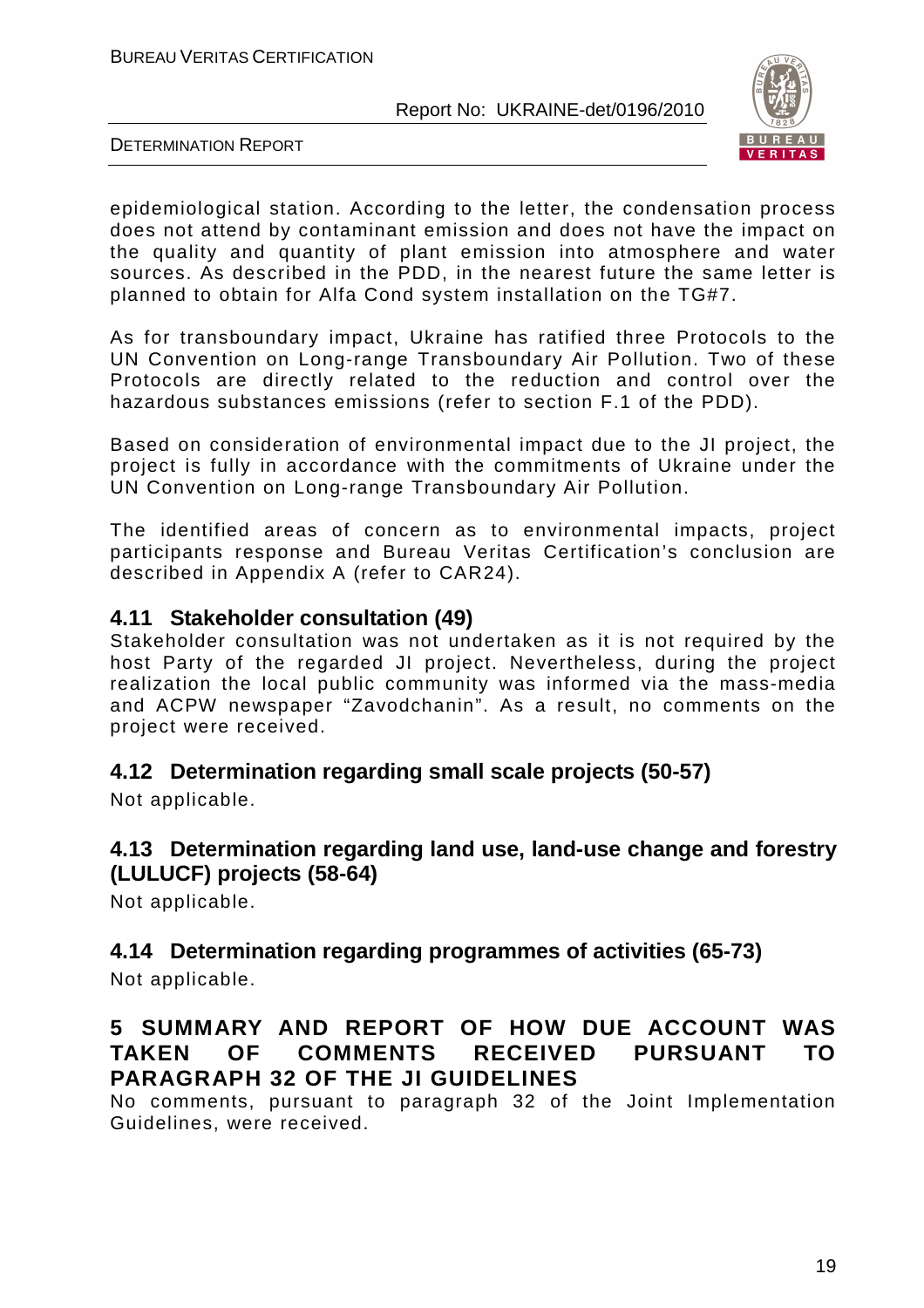

DETERMINATION REPORT

#### **6 DETERMINATION OPINION**

Bureau Veritas Certification has performed a determination of the JI project "Installation of the AlfaCond steam condensation systems on the turbine-generators of the Heat and Power Plant of JSC "Avdeevskiy cokeprocessing works" at Donetsk region, Ukraine. The determination was performed on the basis of UNFCCC criteria and host country criteria and also on the criteria given to provide for consistent project operations, monitoring and reporting.

The determination consisted of the following three phases: i) a desk review of the project design and the baseline and monitoring plan; ii) follow-up interviews with project stakeholders; iii) the resolution of outstanding issues and the issuance of the final determination report and opinion.

Project participants used the latest tool for demonstration of the additionality allowing for a grace period of eight months when the PDD is submitted for publication. In line with this tool, the PDD investment analysis, barrier analysis, and common practice analysis were used to determine that the project activity itself is not the baseline scenario.

Emission reductions attributable to the project are hence additional to any that would occur in the absence of the project activity. Given that the project is implemented and maintained as designed, the project is likely to achieve the estimated amount of emission reductions.

The determination revealed pending issues related to the current determination stage of the project: the written approval of the project is not issued. If the written approval and the authorization by the host Party are awarded, it is our opinion that the project as described in the project design document version 2.0 dated 04/12/2012 meets all the relevant UNFCCC requirements for the determination stage and the relevant host Party criteria.

The review of the project design documentation (version 2.0) and the subsequent follow-up interviews have provided Bureau Veritas Certification with sufficient evidence to determine the fulfillment of stated criteria. In our opinion, the project correctly applies and meets the relevant UNFCCC requirements for the JI and the relevant host country criteria.

The determination is based on the information made available to us and the engagement conditions detailed in this report.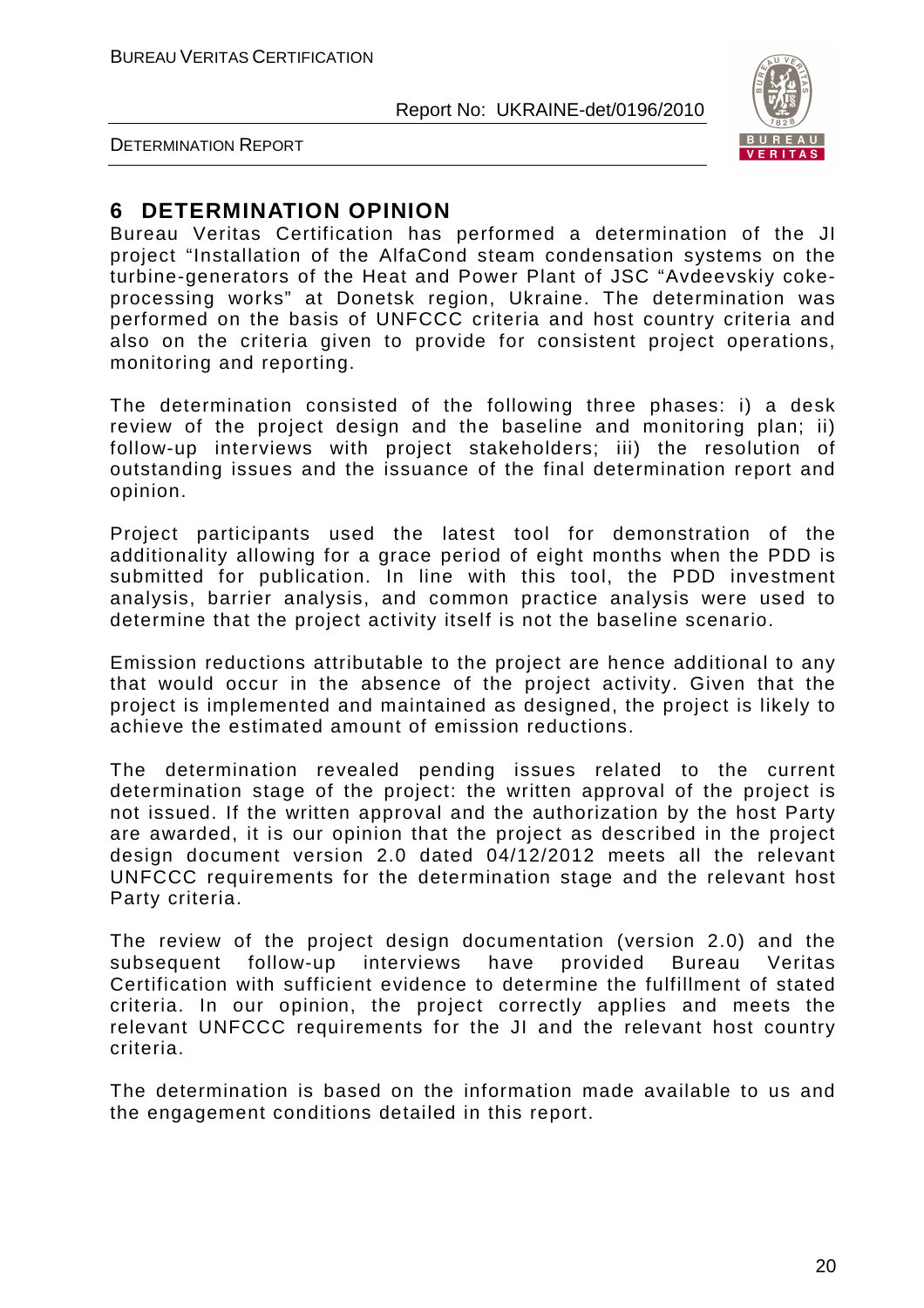

DETERMINATION REPORT

#### **7 REFERENCES**

#### **Category 1 Documents:**

Documents provided by Camco Carbon Russia Limited that relate directly to the GHG components of the project.

- /1/ Project design document of the JI project "Installation of the AlfaCond steam condensation systems on the turbine-generators of the Heat and Power Plant of JSC "Avdeevskiy coke-processing works" version 1.0 dated 31/01/2011
- /2/ Project design document of the JI project "Installation of the AlfaCond steam condensation systems on the turbine-generators of the Heat and Power Plant of JSC "Avdeevskiy coke-processing works" version 1.1 dated 27/04/2011
- /3/ Project design document of the JI project "Installation of the AlfaCond steam condensation systems on the turbine-generators of the Heat and Power Plant of JSC "Avdeevskiy coke-processing works" version 1.2 dated 21/06/2011
- /4/ Project design document of the JI project "Installation of the AlfaCond steam condensation systems on the turbine-generators of the Heat and Power Plant of JSC "Avdeevskiy coke-processing works" version 1.3 dated 22/02/2012
- /5/ Project design document of the JI project "Installation of the AlfaCond steam condensation systems on the turbine-generators of the Heat and Power Plant of JSC "Avdeevskiy coke-processing works" version 1.4 dated 07/03/2012
- /6/ Project design document of the JI project "Installation of the AlfaCond steam condensation systems on the turbine-generators of the Heat and Power Plant of JSC "Avdeevskiy coke-processing works" version 1.5 dated 16/03/2012
- /7/ Project design document of the JI project "Installation of the AlfaCond steam condensation systems on the turbine-generators of the Heat and Power Plant of JSC "Avdeevskiy coke-processing works" version 1.6 dated 23/03/2012
- /8/ Letter of Endorsement #1459/23/7 dated 24/09/2010 of the JI project "Installation of the AlfaCond steam condensation systems on the turbine-generators of the Heat and Power Plant of JSC "Avdeevskiy coke-processing works" that was issued by National Environmental Investment Agency of Ukraine
- /9/ Project design document of the JI project "Installation of the AlfaCond steam condensation systems on the turbine-generators of the Heat and Power Plant of JSC "Avdeevskiy coke-processing works" version 2.0 dated 04/12/2012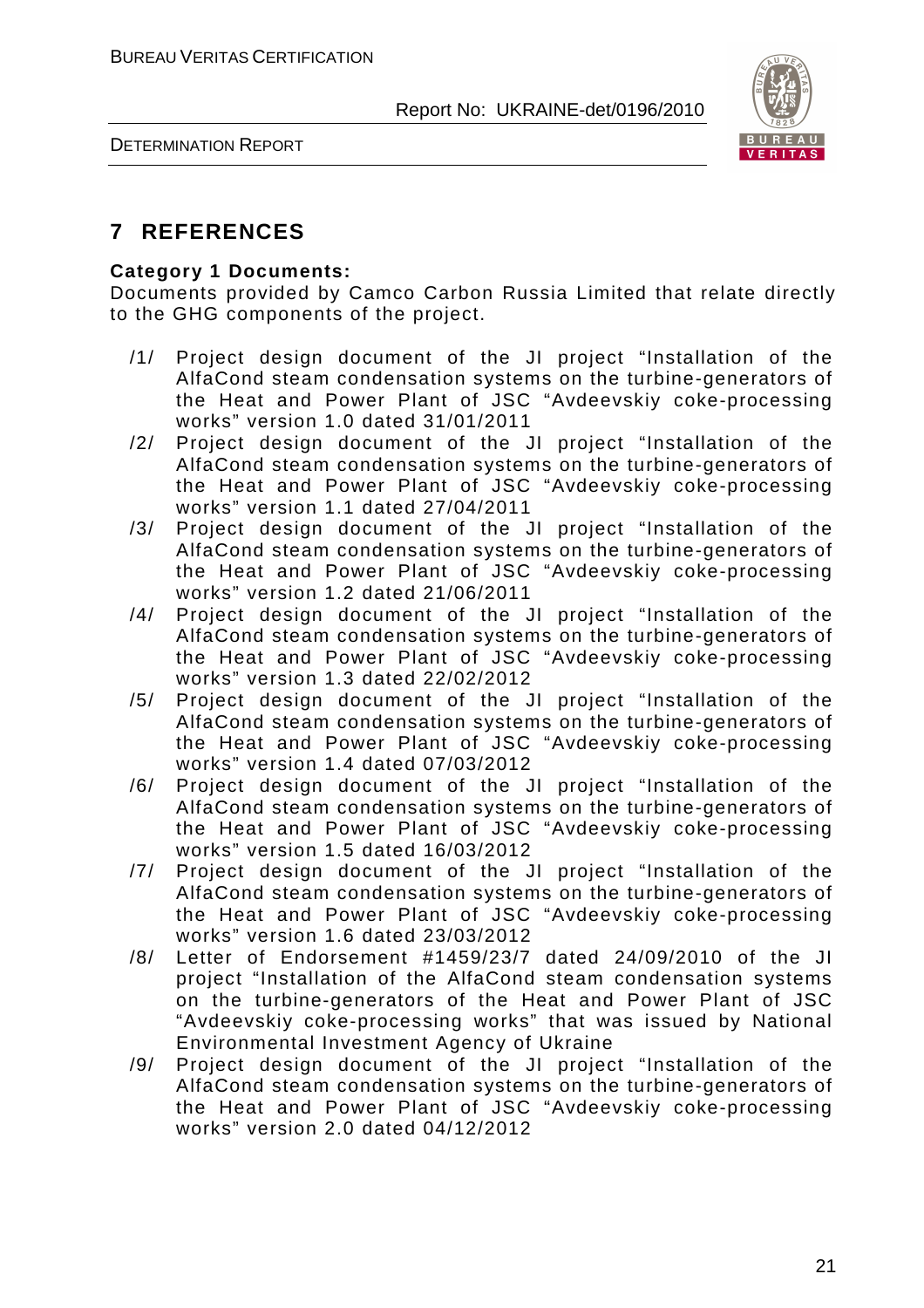DETERMINATION REPORT



#### **Category 2 Documents:**

Background documents related to the design and/or methodologies employed in the design or other reference documents.

- /1/ Report note #740/23а/387 dated 18/01/2010 on Annual form #2- TP (air)
- /2/ Air protection report for 2009, Annual form #2-TP (air)
- /3/ Air protection report for 2010, Annual form #2-TP (air)
- /4/ Permit # 1 410 200 000 18 of 18/02/2009 on pollutant emissions into the air by stationary sources, issued by Donetsk Region Environmental Protection State Administration, valid from 18/02/2009 till 18/02/2014
- /5/ Attestation certificate #ВЛ-355/2010 dated 26/03/2010, valid till 26/03/2014, issued by Donetsk Scientific and Production Centre of Standardization, Metrology and Certification SE
- /6/ Expert opinion #631 dated 26/07/2010, issued to JSC "Avdeevskiy coke-processing works" general director H. Vlasov, head of Project and Consult department H. Kyhel (turbine-generator #7)
- /7/ Expert opinion #14.-01.-15.-2157.10 dated 24/06/2010 concerning compliance of project documents to requirements of legal acts on labour protection and industrial safety (Turbine-generator #7 Technical Upgrade with Alfa Cond 800 Steam Condensation System Working Project)
- /8/ Equipment acceptance act #3 dated 26/02/2008 of turbinegenerator #8
- /9/ Acceptance-transferring statement #568 of repaired, reconstructed and modernized objects approved on 23/06/2008
- /10/ Order #258 dated 03/04/2008 on commissioning of turbinegenerator PT-12-35/10M at central heating and power plant workshop
- /11/ Measurement equipment passport dated 16.08.2007 on 3-phase active meter, serial #111923
- /12/ Measurement equipment passport dated 16/08/2007 on 3-phase reactive meter, serial #598427
- /13/ Measurement equipment passport dated 13/11/2007 on 3-phase reactive meter, serial #097060
- /14/ Measurement equipment passport dated 15/04/2008 on 3-phase active meter, serial #143327
- /15/ Protocol #741 dated 14/11/2007 of power meter (serial #097060) calibration
- /16/ Protocol #487 dated 23/04/2008 of power meter (serial #143327) calibration
- /17/ Protocol #631 dated 22/08/2007 of power meter (serial #143327) calibration
- /18/ Performance data of main equipment at turbine workshop #2 on January 2011 (TG #7, TG #8)
- /19/ Main equipment of heat and power plant running hours logbook on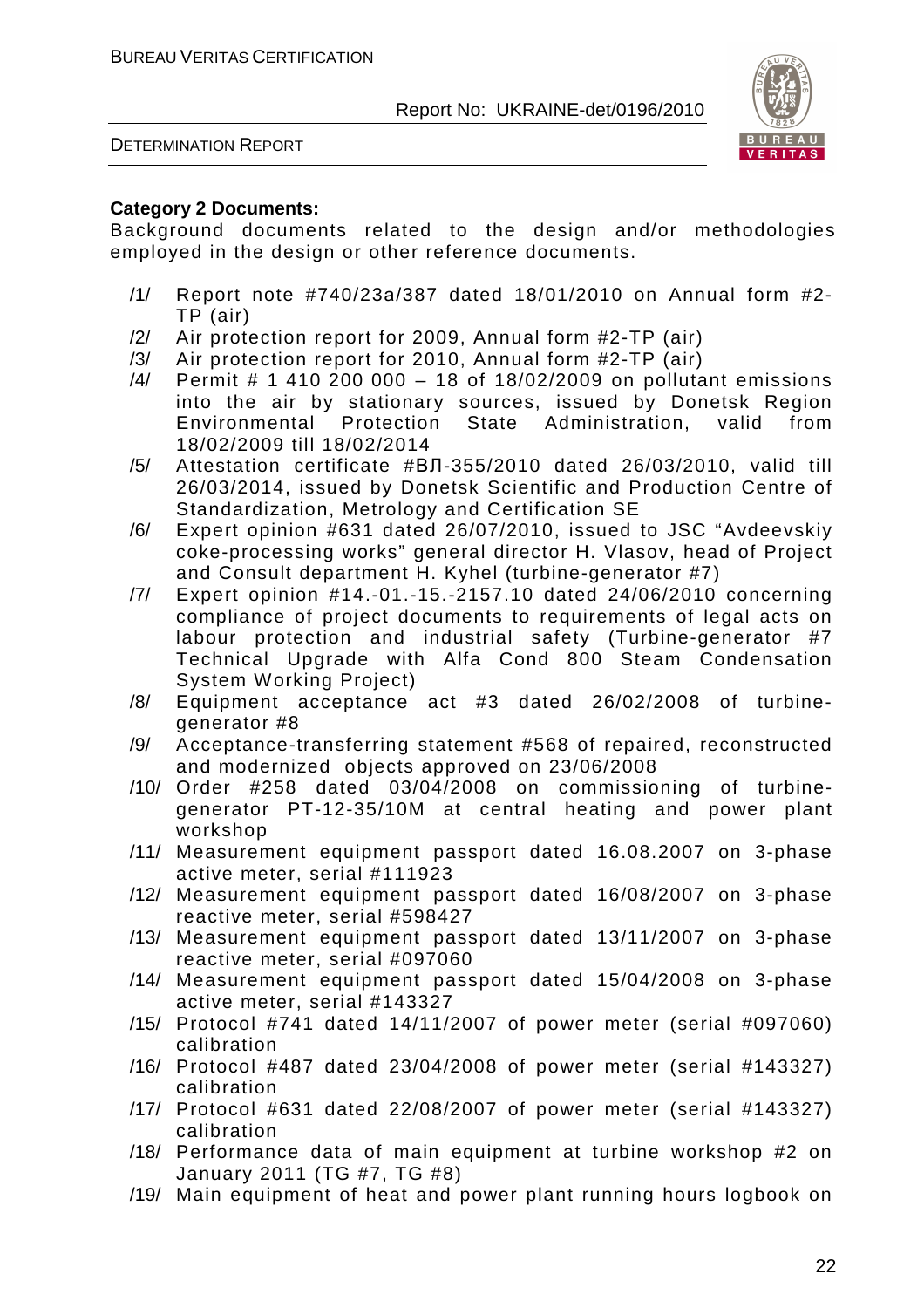

DETERMINATION REPORT

2004, 2005, 2006, 2007, 2008

- /20/ Power meters data logbook, started on 01/01/2007
- /21/ Request #74 dated 01/02/2008 on production and technical courses (Alfa Cond condensation unit operation training of personnel of heat and power plant turbine workshop #2)
- /22/ Protocol #19 dated 20/02/2008 on knowledge assessment of personnel who underwent training on Alfa Cond 800-WFM operation
- /23/ Order #24 dated 01/02/2008 of chief engineer on heat and power plant personnel training on special education courses
- /24/ Expert opinion #67 dated 19/02/2008, issued to JSC "Avdeevskiy coke-processing works" chief engineer S. Kaufman (turbinegenerator #8)
- /25/ State sanitary and epidemiological expertise conclusion #336/031 dated 15/02/2008 (Turbine-generator #8 Technical Upgrade with Alfa Cond 800 Steam Condensation System Working Project)
- /26/ Protocol №336/031 dated 15/02/2008 of state sanitary and epidemiological expertise (Turbine-generator #8 Technical Upgrade with Alfa Cond 800 Steam Condensation System Working Project)
- /27/ Expert opinion #14-02-3237.08 dated 26/05/2008 on equipment conformity to requirements of legal acts concerning labour protection and production safety, issued to JSC "Avdeevskiy cokeprocessing works" general director H. Vlasov (Alfa Cond 800 Steam Condensation System)
- /28/ Expert opinion #14-01-3237.08 dated 27/03/2008 on equipment conformity to requirements of legal acts concerning labour protection and production safety, issued to JSC "Avdeevskiy cokeprocessing works" general director H. Vlasov (Alfa Cond 800 Steam Condensation System, turbine-generator #8)
- /29/ Alfa Cond 800 Steam Condensation System Operation Manual, approved on 14/02/2008
- /30/ Alfa Cond 800 Steam Condensation System Technical Specification dated 24/11/2004
- /31/ Heat and power plant turbine-generator #8
- /32/ 3-phase active meter, serial #111923, 3-phase reactive meter, serial #598427 (turbine-generator #7)
- /33/ 3-phase reactive meter, serial #097060, 3-phase active meter, serial #143327 (turbine-generator #8)
- /34/ Turbine workshop #2 energy production and consumption logbook
- /35/ Protocol #14 dated 14/07/2006 on technical council committee concerning investment projects
- /36/ Protocol #2 dated 14/08/2006 of Investment Committee Meeting
- /37/ Note to the head of the investment department V. Kalnytskyi on average frequency of energy production by turbine-generator #8
- /38/ Technical progress serves JSC "Avdeevskiy coke-processing works"/ Zavodchanyn magazine #13 (599) dated 13/03/2007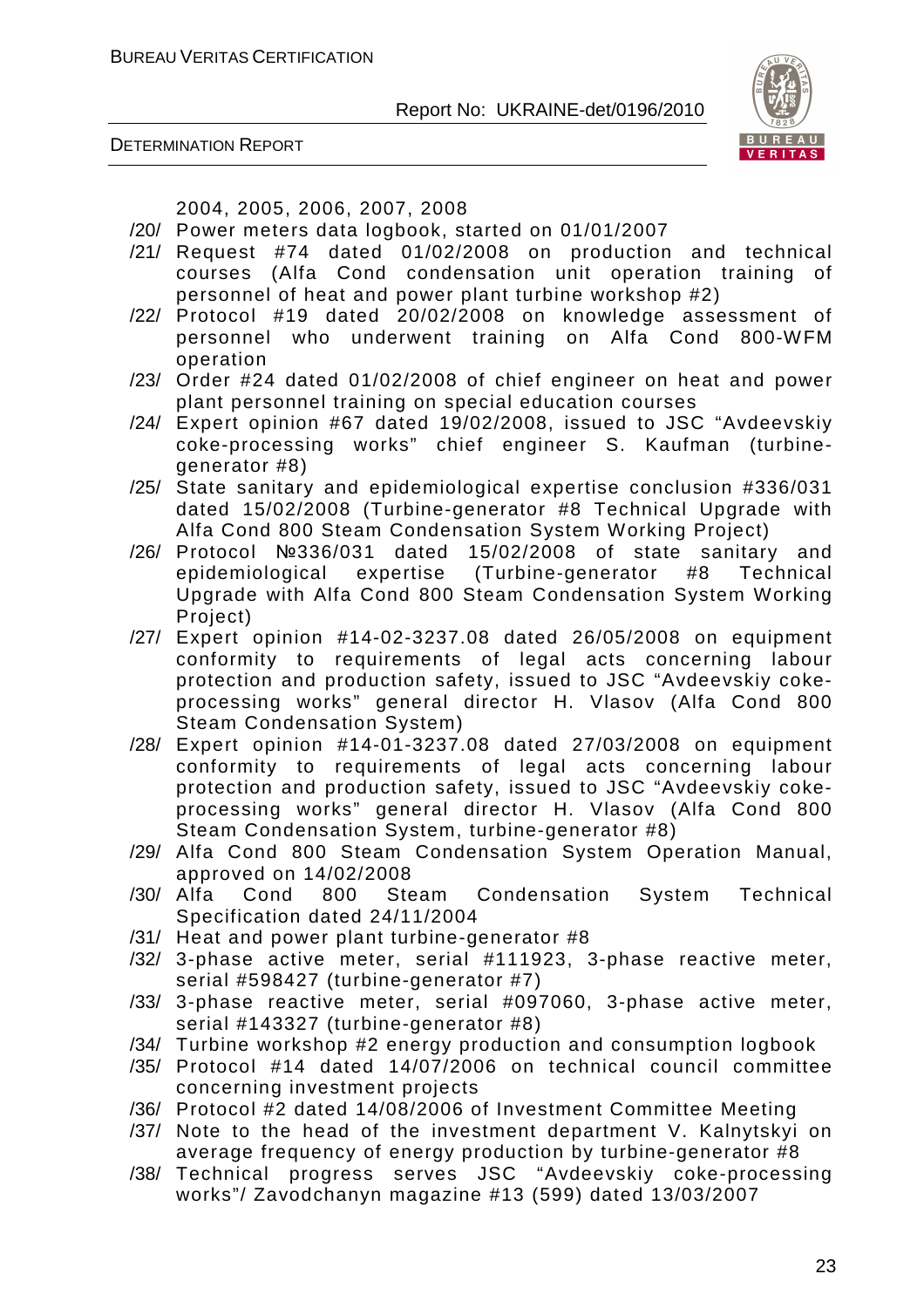DETERMINATION REPORT



- /39/ Unique equipment for JSC "Avdeevskiy coke-processing works"/ Zavodchanyn magazine #12 (2554) dated 21/03/2008
- /40/ Order #13 dated 25/07/2006 on discounting rate determination
- /41/ Energy audit report and recommendations for JSC "Avdeevskiy coke-processing works", Energy and steam combined production, improvement of energy efficiency at JSC "Avdeevskiy cokeprocessing works", May 1998, American State Pacific North-Western Laboratory, Reasonable Energy and Ecology Consumption Agency, Ukraine
- /42/ Protocol #14 of technical council of agreement of investment projects dated 14/07/2006.
- /43/ Order #13 dated 25/07/2007 of determination of discount rate
- /44/ Staff reports of OJSC "ACPW" of information providing.
- /45/ Technical report 25643. Operation test of turret cooling towers #1 and #2 of CHP run-around cycle at OJSC "ACPW"
- /46/ Staff report #02-2/30/719 dated 22/04/2011 of audit information of OJSC "ACPW"
- /47/ Estimates of production cost of CHP of OJSC "Avdeevskiy cokeprocessing works" for first half-year 2006 (actual data)
- /48/ Letter # 02-1/07/50-1052 about modernization works of JSC "Avdeevskiy coke-processing works" dated 01/02/2012

#### **Persons interviewed:**

List persons interviewed during the determination or persons that contributed with other information that are not included in the documents listed above.

- /1/ V. Kirbaba Deputy chief engineer of environmental protection of JSC "Avdeevskiy coke-processing works"
- /2/ V. Shevtsova Chief of laboratory of JSC "Avdeevskiy cokeprocessing works"
- /3/ S. Shmalko Chief of the HPP shop at JSC "Avdeevskiy cokeprocessing works"
- /4/ M. Iavorskyi Plant methrologist of JSC "Avdeevskiy cokeprocessing works"
- /5/ Y. Maliar Plant power engineering specialist of JSC "Avdeevskiy coke-processing works"
- /6/ V. Skarshevskii Deputy director of Directorate of energy programs of Metinvest Holding LLC
- /7/ O. Ryumin JI/CDM manager of "Camco Carbon Russia Limited"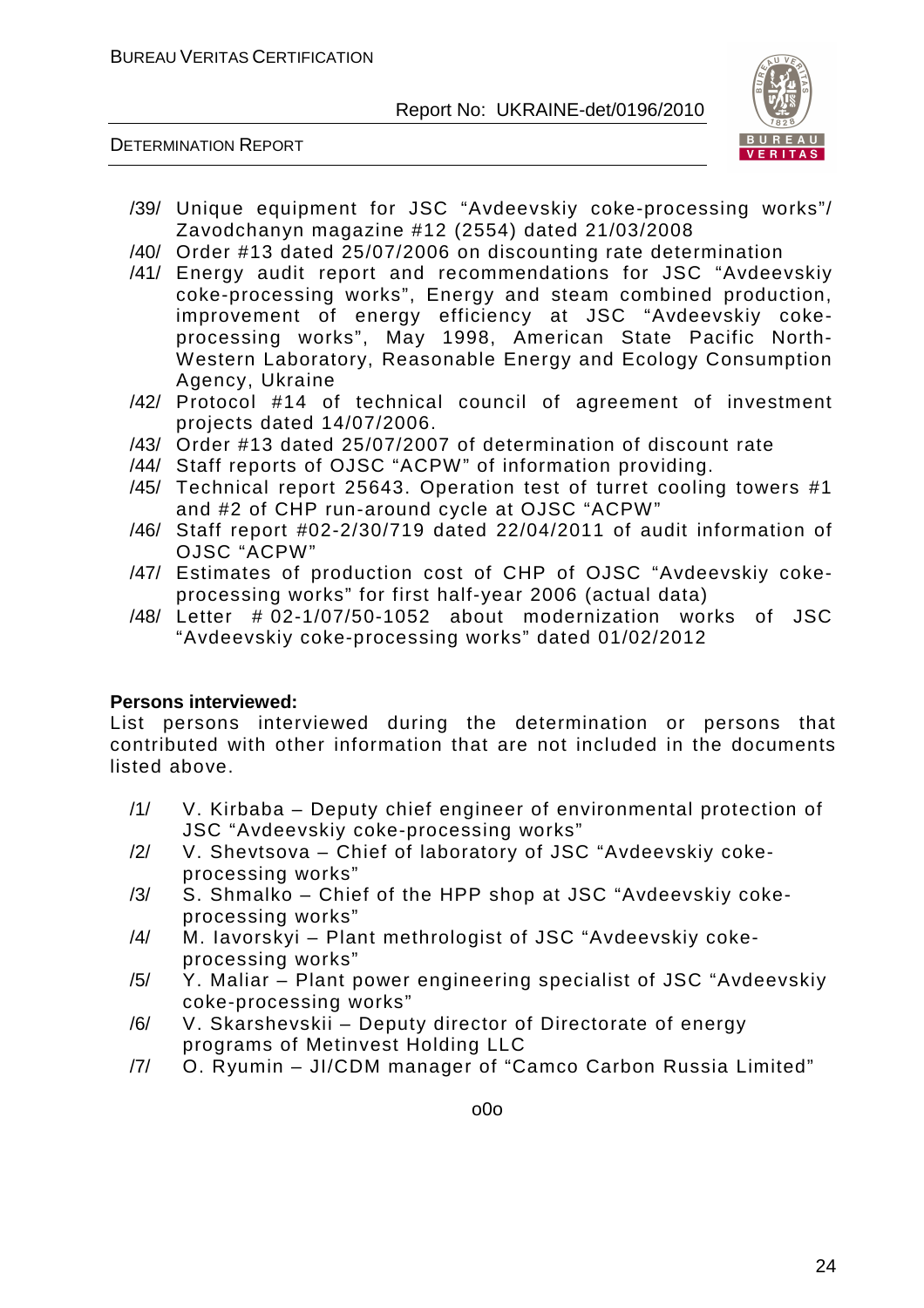

#### DETERMINATION REPORT

### APPENDIX A: DETERMINATION PROTOCOL

| Table 1 |                            |  |  | Check list for determination, according JOINT IMPLEMENTATION DETERMINATION AND VERIFICATION |  |  |
|---------|----------------------------|--|--|---------------------------------------------------------------------------------------------|--|--|
|         | <b>MANUAL (Version 01)</b> |  |  |                                                                                             |  |  |

| <b>DVM</b>                                | <b>Check Item</b>                                                                                                                                                                                                          | <b>Initial finding</b>                                                                                                                                                                                                                                                                               | <b>Draft</b>     | <b>Final</b>     |  |  |  |  |
|-------------------------------------------|----------------------------------------------------------------------------------------------------------------------------------------------------------------------------------------------------------------------------|------------------------------------------------------------------------------------------------------------------------------------------------------------------------------------------------------------------------------------------------------------------------------------------------------|------------------|------------------|--|--|--|--|
| <b>Paragra</b>                            |                                                                                                                                                                                                                            |                                                                                                                                                                                                                                                                                                      | <b>Conclusio</b> | <b>Conclusio</b> |  |  |  |  |
| ph                                        |                                                                                                                                                                                                                            |                                                                                                                                                                                                                                                                                                      | $\mathsf{n}$     | $\mathsf{n}$     |  |  |  |  |
| <b>General description of the project</b> |                                                                                                                                                                                                                            |                                                                                                                                                                                                                                                                                                      |                  |                  |  |  |  |  |
| Title of the project                      |                                                                                                                                                                                                                            |                                                                                                                                                                                                                                                                                                      |                  |                  |  |  |  |  |
|                                           | Is the title of the project presented?                                                                                                                                                                                     | The title of project is "Installation of AlfaCond<br>condensation systems<br>turbine-<br>steam<br>on<br>generators of the Heat and Power Plant of JSC<br>"Avdeevskiy coke-processing works".                                                                                                         | OK.              | <b>OK</b>        |  |  |  |  |
| Ξ.                                        | Is the sectoral scope to which the<br>project pertains presented?                                                                                                                                                          | Sectoral scope of the project is (1) Energy<br>industries (renewable/non-renewable sources).                                                                                                                                                                                                         | <b>OK</b>        | OK               |  |  |  |  |
|                                           | Is the current version number of the<br>document presented?                                                                                                                                                                | The current version number of the presented PDD<br>is 1.0 dated 31/01/2011.                                                                                                                                                                                                                          | <b>OK</b>        | <b>OK</b>        |  |  |  |  |
|                                           | Is the date when the document was<br>completed presented?                                                                                                                                                                  | The date when the PDD version<br>1.0<br>was<br>completed is 31/01/2011.                                                                                                                                                                                                                              | <b>OK</b>        | <b>OK</b>        |  |  |  |  |
|                                           | <b>Description of the project</b>                                                                                                                                                                                          |                                                                                                                                                                                                                                                                                                      |                  |                  |  |  |  |  |
|                                           | Is the purpose of the project included<br>with<br>a<br>concise,<br>summarizing<br>explanation (max. 1-2 pages) of the:<br>a) Situation existing prior to the starting<br>date of the project;<br>b) Baseline scenario; and | The purpose of the JI project is improving of<br>turbine-generator efficiency and increasing own<br>electricity generation by "Avdeevskiy coke-<br>processing works" (ACPW) due to installation of<br>the AlfaCond steam condensation systems on the<br>turbine-generators #7 and #8 of the Heat and |                  | <b>OK</b>        |  |  |  |  |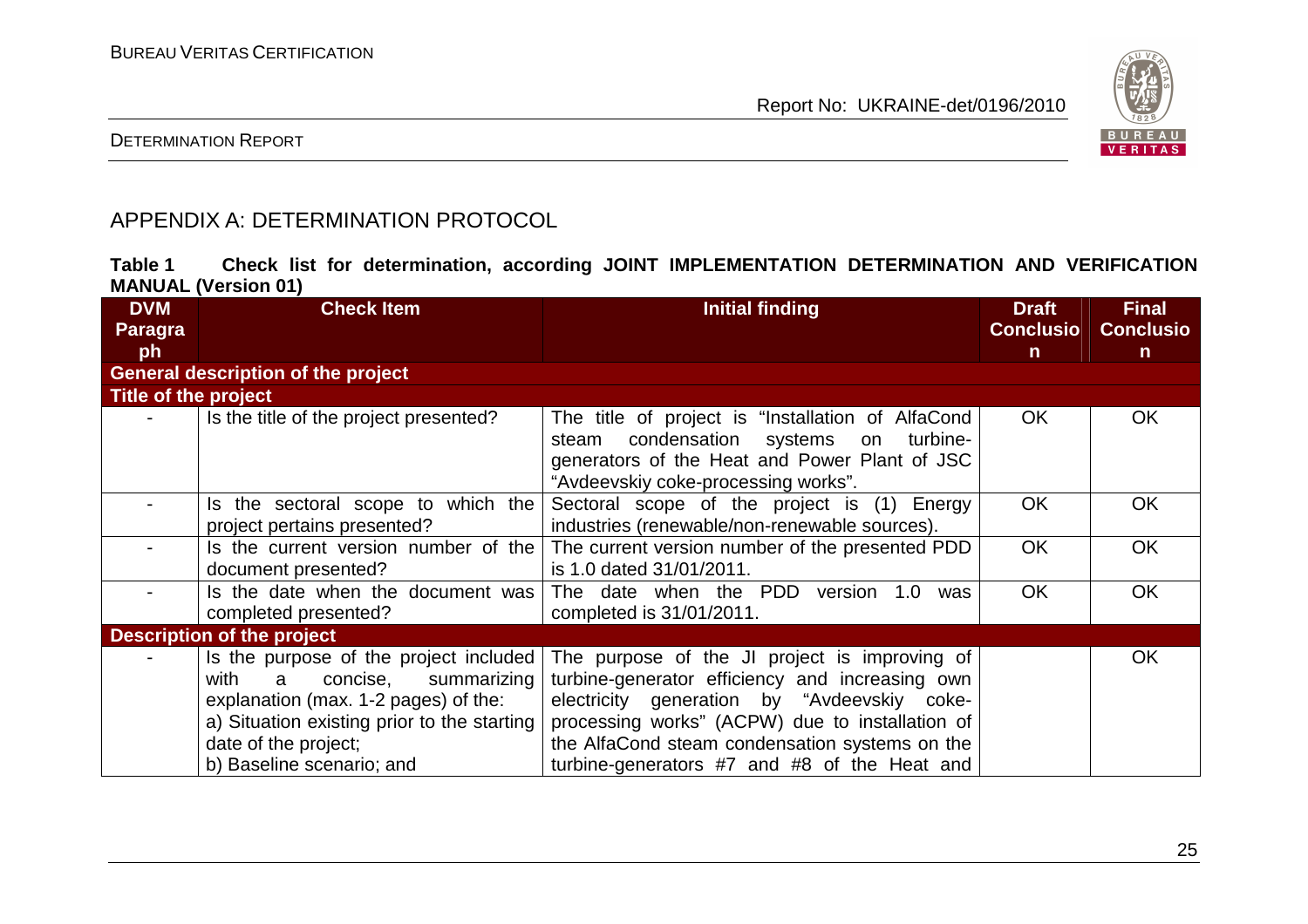

|                |                                                                               |                                                                                                                                                                                                                                                                                                                                                                                                                                                                                                                                                                                                                                                                                                                                                                                                                                                                                                                                                                                                                                                                                                                                                                                                                                        |                   | VENIIAS.         |
|----------------|-------------------------------------------------------------------------------|----------------------------------------------------------------------------------------------------------------------------------------------------------------------------------------------------------------------------------------------------------------------------------------------------------------------------------------------------------------------------------------------------------------------------------------------------------------------------------------------------------------------------------------------------------------------------------------------------------------------------------------------------------------------------------------------------------------------------------------------------------------------------------------------------------------------------------------------------------------------------------------------------------------------------------------------------------------------------------------------------------------------------------------------------------------------------------------------------------------------------------------------------------------------------------------------------------------------------------------|-------------------|------------------|
| <b>DVM</b>     | <b>Check Item</b>                                                             | <b>Initial finding</b>                                                                                                                                                                                                                                                                                                                                                                                                                                                                                                                                                                                                                                                                                                                                                                                                                                                                                                                                                                                                                                                                                                                                                                                                                 | <b>Draft</b>      | <b>Final</b>     |
| <b>Paragra</b> |                                                                               |                                                                                                                                                                                                                                                                                                                                                                                                                                                                                                                                                                                                                                                                                                                                                                                                                                                                                                                                                                                                                                                                                                                                                                                                                                        | <b>Conclusio</b>  | <b>Conclusio</b> |
| ph             |                                                                               |                                                                                                                                                                                                                                                                                                                                                                                                                                                                                                                                                                                                                                                                                                                                                                                                                                                                                                                                                                                                                                                                                                                                                                                                                                        | $\mathsf{n}$      | $\mathsf{n}$     |
|                | c) Project scenario (expected outcome,<br>including a technical description)? | Power Plant of ACPW.<br>Situation existing before project equipment<br>installation is described in section A.2 of the PDD.<br>According to the described information, KP-540/2<br>type condensers were installed on turbine-<br>generators (TG) #7,8 of the HPP prior the project<br>realization. Insufficient cooling surface of these<br>condensers did not allow turbine-generators to<br>achieve design electricity generation.<br>Furthermore, the heat power plant used coke oven<br>gas as the fuel. Now, new dry coke quenching<br>equipment has been installed, so steam boiler<br>shop has large quantity of free steam. This steam<br>may be used for producing electricity by turbo-<br>generators #7 and #8; but existing condensers KP-<br>540/2 has twice lower cooling ability than required<br>if all the steam would be going to condenser.<br>Project scenario envisages installation<br>new<br>AlfaCond steam condensation systems at the<br>turbine-generators $# 7,8$ , instead of KP-540/2<br>condensers. Average production of turbine-<br>generators #7,8 will be increased, with constant<br>consumption level. Additional<br>fuel<br>project<br>electricity replaced electricity from the Ukraine<br>grid. |                   |                  |
|                |                                                                               | Corrective Action Request 02 (CAR02). Please,                                                                                                                                                                                                                                                                                                                                                                                                                                                                                                                                                                                                                                                                                                                                                                                                                                                                                                                                                                                                                                                                                                                                                                                          | CAR <sub>02</sub> | <b>OK</b>        |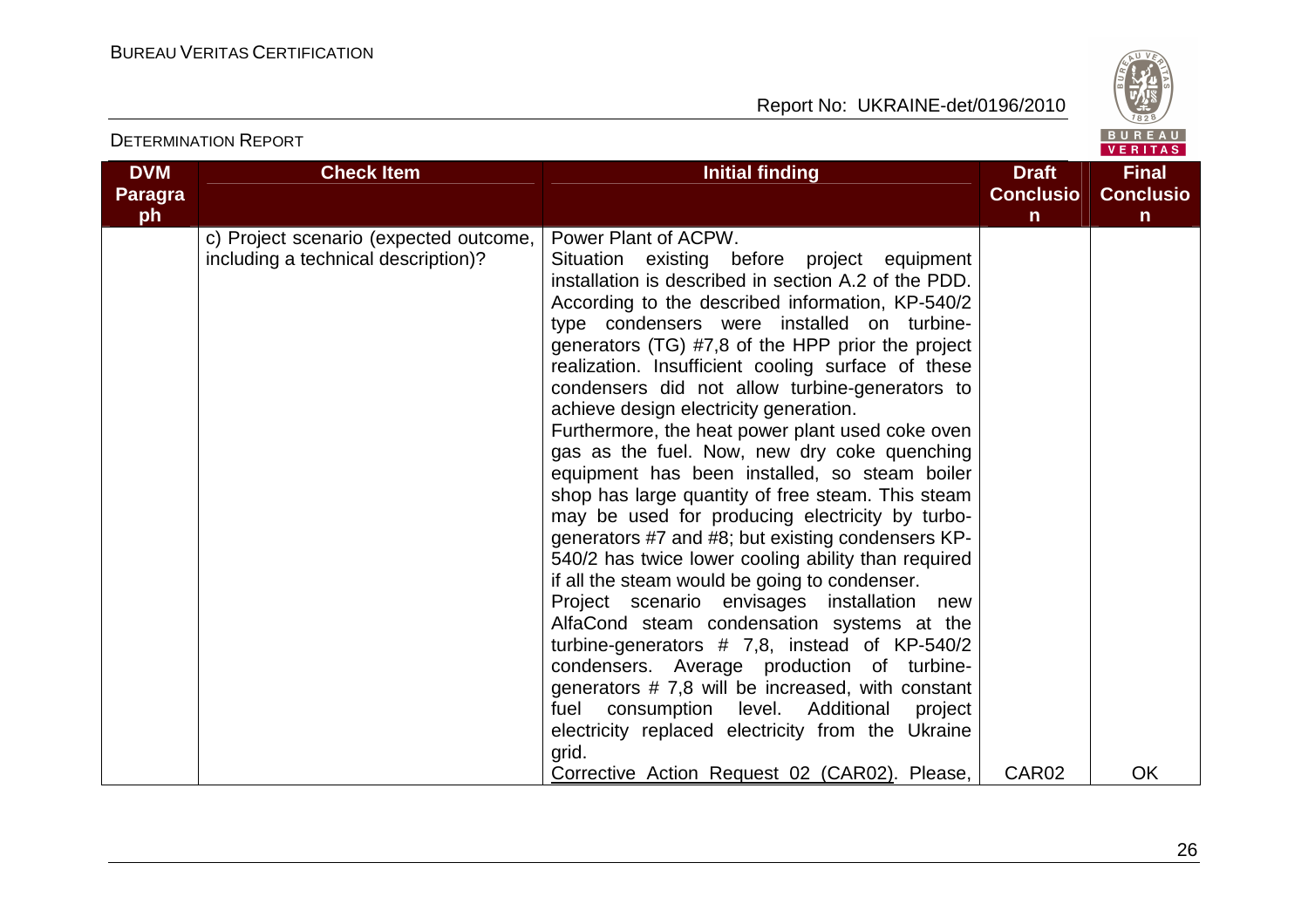

VERITAS

**DVM Paragraph Check Item Initial finding Check Item Initial finding Check Item Initial finding Initial finding Initial finding ConclusionFinal Conclusion** briefly summarize chosen baseline scenario in section A.2 of the PDD. The history of the project is briefly summarised in- Is the history of the project (incl. its JI component) briefly summarized? the section A.2 of the PDD. Preliminary works at project started in 2006, with consideration given to protocol the opportunity of using Kyoto mechanisms during project realisation. Based on the documents, condensing system on turbine-generator #8 was commissioned in February 2008. Delivery contract for condensing system on turbine-generator #7 was signed in October 2010 and it is planned to begin operate in February 2011. As a fact, turbine-generator #7 was commissioned in March 2011. Corrective Action Request 03 (CAR03). Please, summarize the history of the JI project including its JI component and provide references to the documented evidence. CAR03 | OK **Project participants** - **Are project participants and Party(ies)** involved in the project listed? Yes, project participants such as JSC "Avdeevskiy coke-processing work" and Metinvest International S.A. and Parties involved such as Ukraine and the Switzerland are listed in the PDD. In the PDD information about project participants OK OK - Is the data of the project participants presented in tabular format? -  $\vert$  Is contact information provided in Contact information of participants (JSC  $\vert$  OK  $\vert$  OK is presented in tabular format. OK OK

#### DETERMINATION REPORT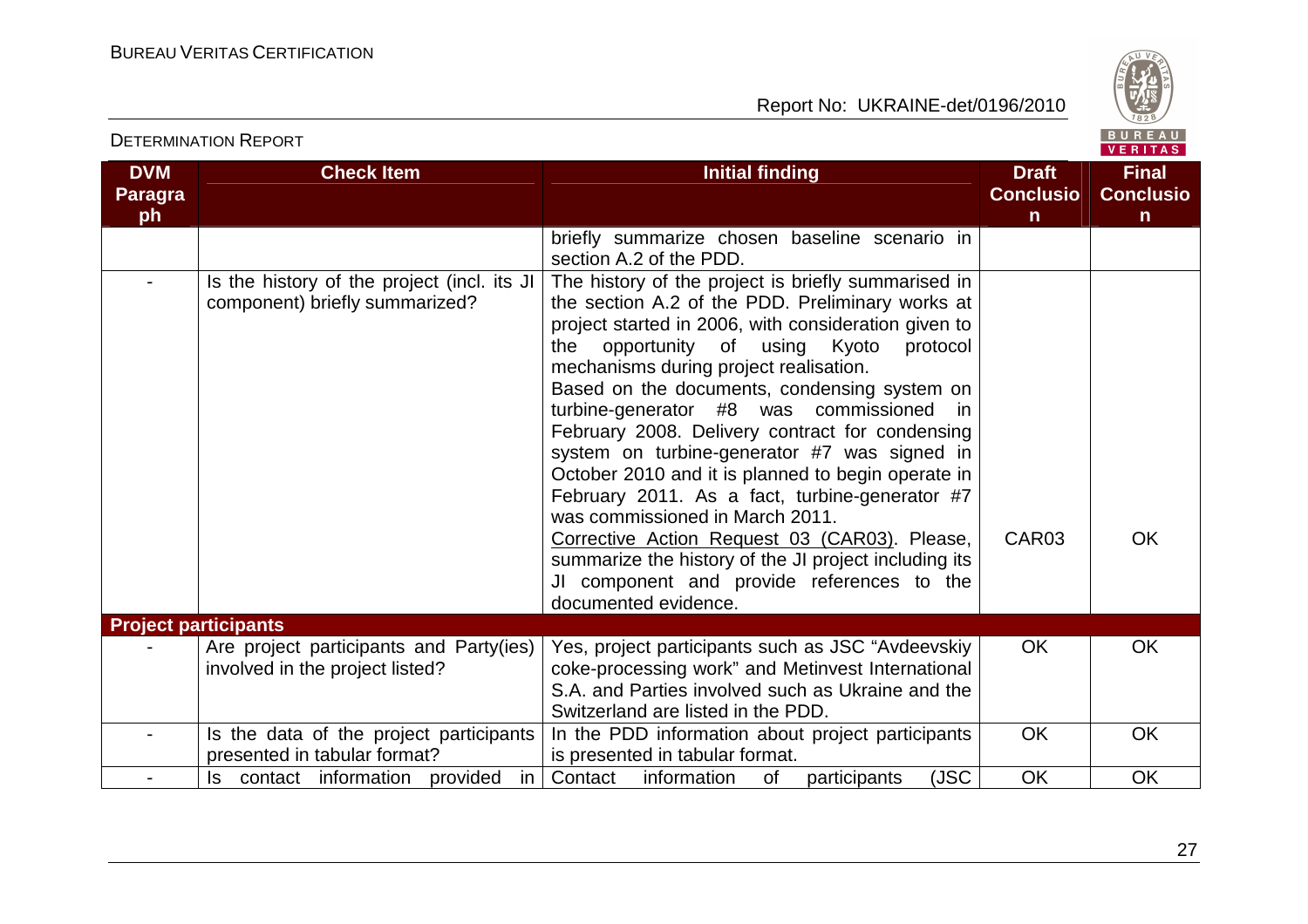

| <b>DETERMINATION REPORT</b>        |                                                                                                                                                                                                                                       |                                                                                                                                                                                                                                                         |                                                  | BUREAU<br><b>VERITAS</b>                         |
|------------------------------------|---------------------------------------------------------------------------------------------------------------------------------------------------------------------------------------------------------------------------------------|---------------------------------------------------------------------------------------------------------------------------------------------------------------------------------------------------------------------------------------------------------|--------------------------------------------------|--------------------------------------------------|
| <b>DVM</b><br><b>Paragra</b><br>ph | <b>Check Item</b>                                                                                                                                                                                                                     | <b>Initial finding</b>                                                                                                                                                                                                                                  | <b>Draft</b><br><b>Conclusio</b><br>$\mathsf{n}$ | <b>Final</b><br><b>Conclusio</b><br>$\mathsf{n}$ |
|                                    | Annex 1 of the PDD?                                                                                                                                                                                                                   | "Avdeevskiy coke-processing work" and Metinvest<br>International S.A.) is provided in Annex 1 of<br>the PDD.                                                                                                                                            |                                                  |                                                  |
|                                    | Is it indicated, if it is the case, if the<br>Party involved is a host Party?                                                                                                                                                         | Yes, Ukraine is indicated as host Party.                                                                                                                                                                                                                | <b>OK</b>                                        | OK                                               |
|                                    | <b>Technical description of the project</b>                                                                                                                                                                                           |                                                                                                                                                                                                                                                         |                                                  |                                                  |
|                                    | <b>Location of the project</b>                                                                                                                                                                                                        |                                                                                                                                                                                                                                                         |                                                  |                                                  |
|                                    | Host Party(ies)                                                                                                                                                                                                                       | <b>Ukraine</b>                                                                                                                                                                                                                                          | OK                                               | <b>OK</b>                                        |
| $\blacksquare$                     | Region/State/Province etc.                                                                                                                                                                                                            | Donetskiy region                                                                                                                                                                                                                                        | <b>OK</b>                                        | <b>OK</b>                                        |
| $\blacksquare$                     | City/Town/Community etc.                                                                                                                                                                                                              | Avdeevka town                                                                                                                                                                                                                                           | <b>OK</b>                                        | <b>OK</b>                                        |
| $\overline{\phantom{0}}$           | Detail of the physical location, including<br>information allowing<br>the<br>unique  <br>identification of the project. (This<br>section should not exceed one page)                                                                  | The project has been implemented at JSC<br>"Avdeevskiy Coke-Processing Work", located in<br>Avdeevka in Donetsk region of Ukraine. Its<br>coordinates are 48°09' N, 37°44' N.<br>The section of location of the project is not exceed<br>one page.      | <b>OK</b>                                        | <b>OK</b>                                        |
|                                    |                                                                                                                                                                                                                                       | Technologies to be employed, or measures, operations or actions to be implemented by the project                                                                                                                                                        |                                                  |                                                  |
|                                    | technology(ies)<br>to<br>Are<br>the<br>be <sub>1</sub><br>employed, or measures, operations or<br>actions to be implemented by the<br>project, including all relevant technical<br>data and the implementation schedule<br>described? | Project developer described in section A.4.2 of the<br>PDD main characteristics and parameters of<br>condenser type KP-540/2 and steam condensation<br>system type AlfaCond.<br>Also, there is presented the schedule of the JI<br>project realization. |                                                  | <b>OK</b>                                        |
|                                    |                                                                                                                                                                                                                                       | Clarification Request 01 (CL01). Please, provide<br>data of steam consumption by condenser type KP-<br>540/2 and the AlfaCond steam condensation                                                                                                        | CL <sub>01</sub>                                 | <b>OK</b>                                        |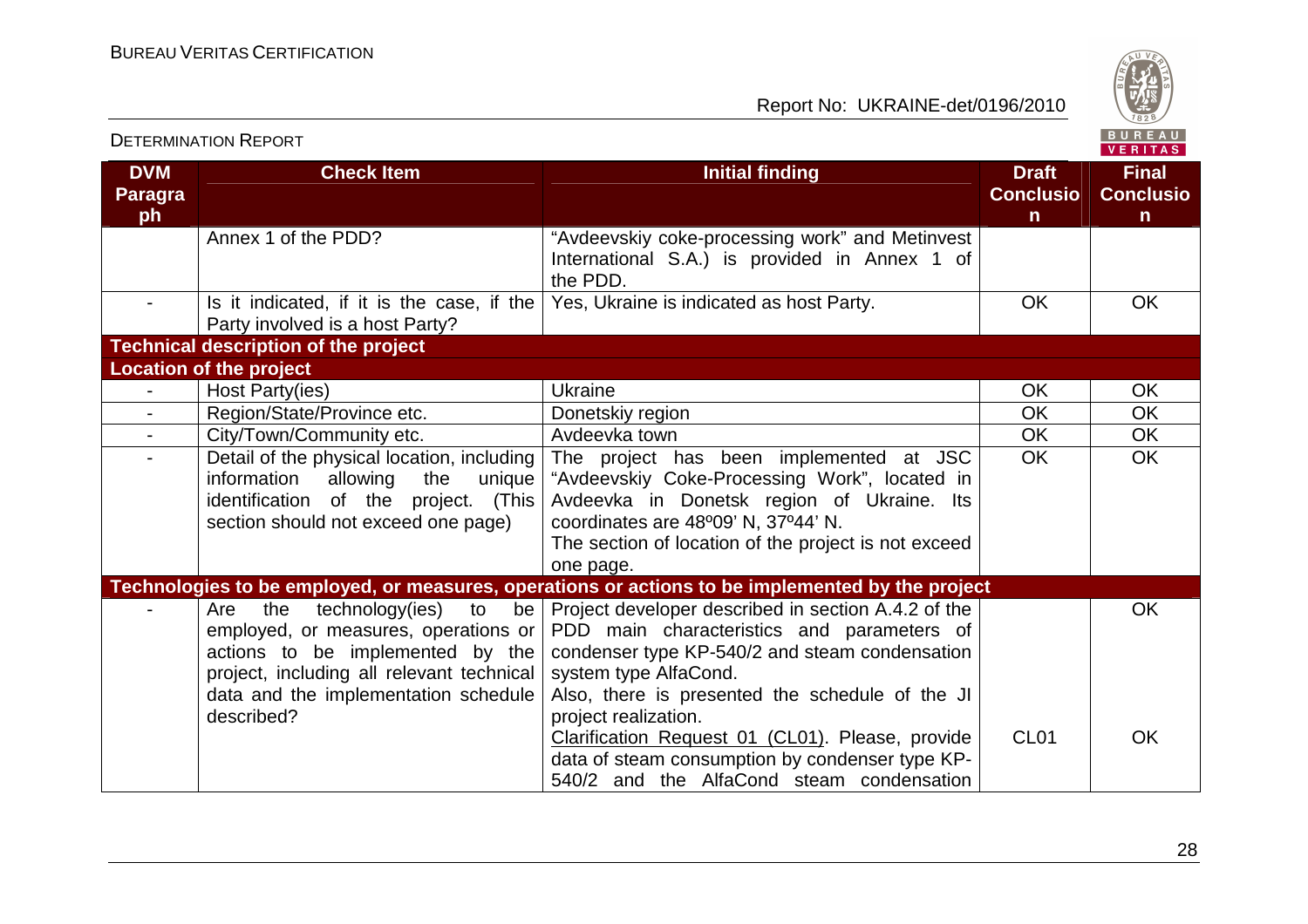

|                                    | <b>DETERMINATION REPORT</b>                                                             |                                                                                                                                                                                                                                                                                                                                                                                                                                                                                                                                                                                           |                                                  | BUREAU<br><b>VERITAS</b>                         |
|------------------------------------|-----------------------------------------------------------------------------------------|-------------------------------------------------------------------------------------------------------------------------------------------------------------------------------------------------------------------------------------------------------------------------------------------------------------------------------------------------------------------------------------------------------------------------------------------------------------------------------------------------------------------------------------------------------------------------------------------|--------------------------------------------------|--------------------------------------------------|
| <b>DVM</b><br><b>Paragra</b><br>ph | <b>Check Item</b>                                                                       | <b>Initial finding</b>                                                                                                                                                                                                                                                                                                                                                                                                                                                                                                                                                                    | <b>Draft</b><br><b>Conclusio</b><br>$\mathsf{n}$ | <b>Final</b><br><b>Conclusio</b><br>$\mathsf{n}$ |
|                                    |                                                                                         | system (e.g. daily, monthly or yearly average<br>data).<br>Clarification Request 02 (CL02). Please, clarify in<br>the PDD why turbine-generators #7 and #8 were<br>chosen for JI project implementation.                                                                                                                                                                                                                                                                                                                                                                                  | CL <sub>02</sub>                                 | <b>OK</b>                                        |
|                                    |                                                                                         | Brief explanation of how the anthropogenic emissions of greenhouse gases by sources are to be reduced by the<br>proposed JI project, including why the emission reductions would not occur in the absence of the proposed project,                                                                                                                                                                                                                                                                                                                                                        |                                                  |                                                  |
|                                    | taking into account national and/or sectoral policies and circumstances                 |                                                                                                                                                                                                                                                                                                                                                                                                                                                                                                                                                                                           |                                                  |                                                  |
|                                    | reductions are to<br>emission<br>achieved? (This section should not<br>exceed one page) | Is it stated how anthropogenic GHG   As stated in the PDD, reduction of GHG emission<br>be will be achieved at heat power plant of JSC<br>"Avdeevka Coke-processing work" as a result of<br>new AlfaCond steam condensation systems<br>installation. As a result of the JI project<br>implementation, additional amount of electricity<br>generation is used instead of electricity from<br>Ukrainian grid. Therefore, there are achieved the<br>decrease of electricity consumption from Ukrainian<br>grid and GHG emission reductions.<br>Corrective Action Request 04 (CAR04). Please, | CAR04                                            | <b>OK</b>                                        |
|                                    |                                                                                         | make information<br>of increasing<br>electricity<br>generation value consistent throughout the PDD<br>(section A.2 and section A.4.3).                                                                                                                                                                                                                                                                                                                                                                                                                                                    |                                                  |                                                  |
|                                    |                                                                                         | Corrective Action Request 05 (CAR05). Please,<br>prove with evidences in section A.4.3 why<br>replacement of the standard condensers in HPP<br>by steam condensation systems is not common                                                                                                                                                                                                                                                                                                                                                                                                | CAR05                                            | <b>OK</b>                                        |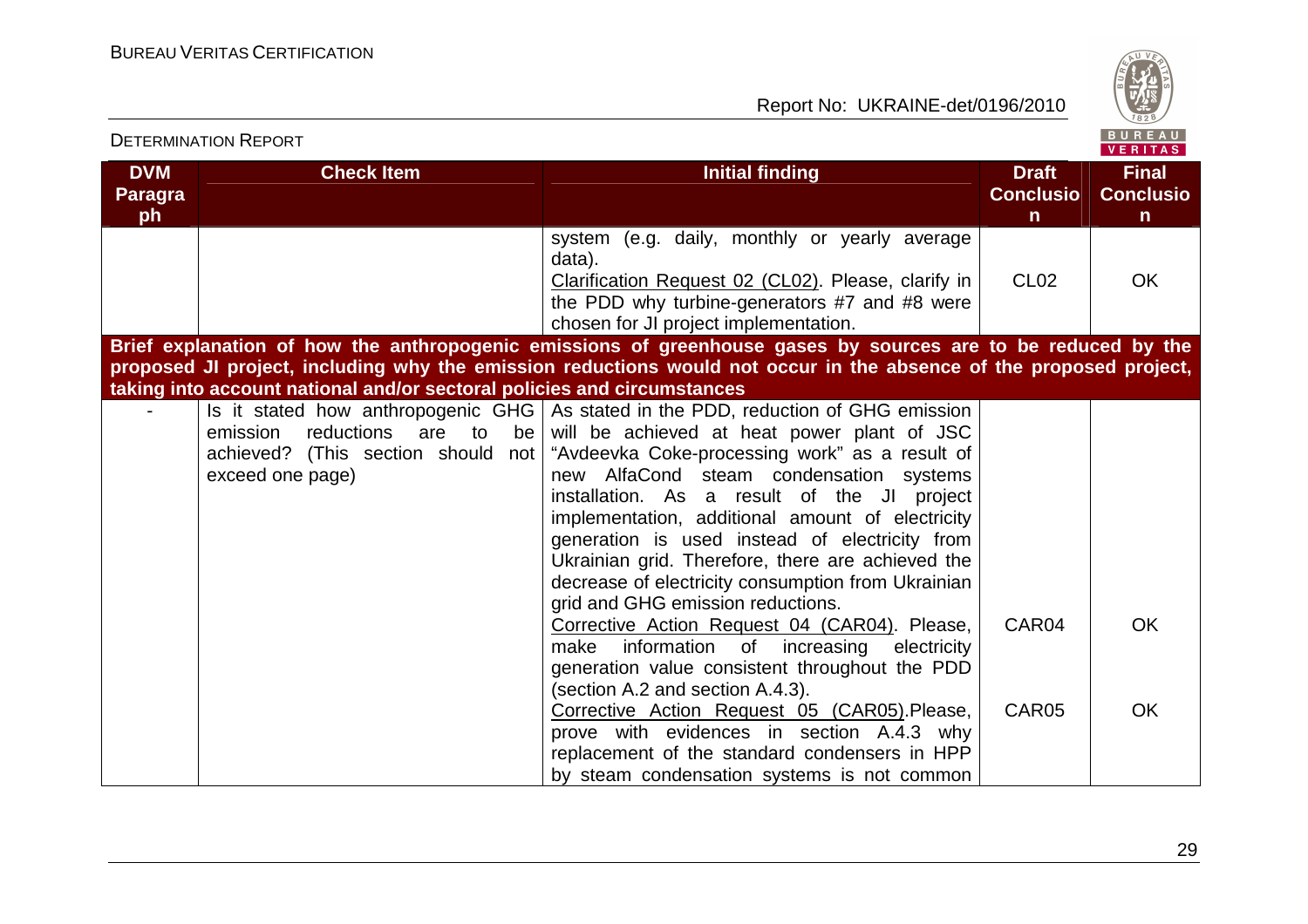

| <b>DVM</b><br><b>Paragra</b><br>ph | <b>Check Item</b>                                                                                       | <b>Initial finding</b>                                                                                                                                                                                                                                                                                                                  | <b>Draft</b><br><b>Conclusio</b><br>$\mathsf{n}$ | <b>Final</b><br><b>Conclusio</b><br>$\mathsf{n}$ |
|------------------------------------|---------------------------------------------------------------------------------------------------------|-----------------------------------------------------------------------------------------------------------------------------------------------------------------------------------------------------------------------------------------------------------------------------------------------------------------------------------------|--------------------------------------------------|--------------------------------------------------|
|                                    |                                                                                                         | practice for Ukraine coke producers or provide<br>reference to section B.2, where this item is<br>regarded.                                                                                                                                                                                                                             |                                                  |                                                  |
|                                    | Is it provided the estimation of emission<br>reductions over the crediting period?                      | In section A.4.3.1. of the PDD there is provided<br>estimation of emission reduction over the crediting<br>period 2008-2012 (181 251 $tCO2$ equivalent). Also,<br>provided estimation of emission reductions over<br>the crediting period 2013-2022 (629 420 tCO2<br>equivalent).                                                       | <b>OK</b>                                        | <b>OK</b>                                        |
|                                    | Is it provided the estimated annual<br>reduction for the chosen credit period in<br>tCO <sub>2</sub> e? | It's presented the estimated annual reduction for<br>the credit period (2008-2022) in tCO2 equivalent in<br>the project design document.                                                                                                                                                                                                | <b>OK</b>                                        | <b>OK</b>                                        |
|                                    | Are the data from questions above<br>presented in tabular format?                                       | The data of estimated emissions reduction<br>provided in tabular format in section A.4.3.1. of the<br>PDD.                                                                                                                                                                                                                              | <b>OK</b>                                        | OK                                               |
|                                    | Estimated amount of emission reductions over the crediting period                                       |                                                                                                                                                                                                                                                                                                                                         |                                                  |                                                  |
|                                    | Is the length of the crediting period<br>indicated?                                                     | The length of the crediting period is indicated, i.e.<br>crediting period is from 23/02/2008 till 31/12/2012<br>or 4 years and 10 months. Also, project developer<br>stated the length of the period over the first<br>crediting period for what the estimation of emission<br>reductions was calculated, i.e. 2013-2022 (10<br>years). |                                                  | OK                                               |
|                                    |                                                                                                         | Corrective Action Request 06 (CAR06). Please,<br>include the period 2013-2022 to section C.3 and<br>consider it as the crediting period; and revise the                                                                                                                                                                                 | CAR06                                            | <b>OK</b>                                        |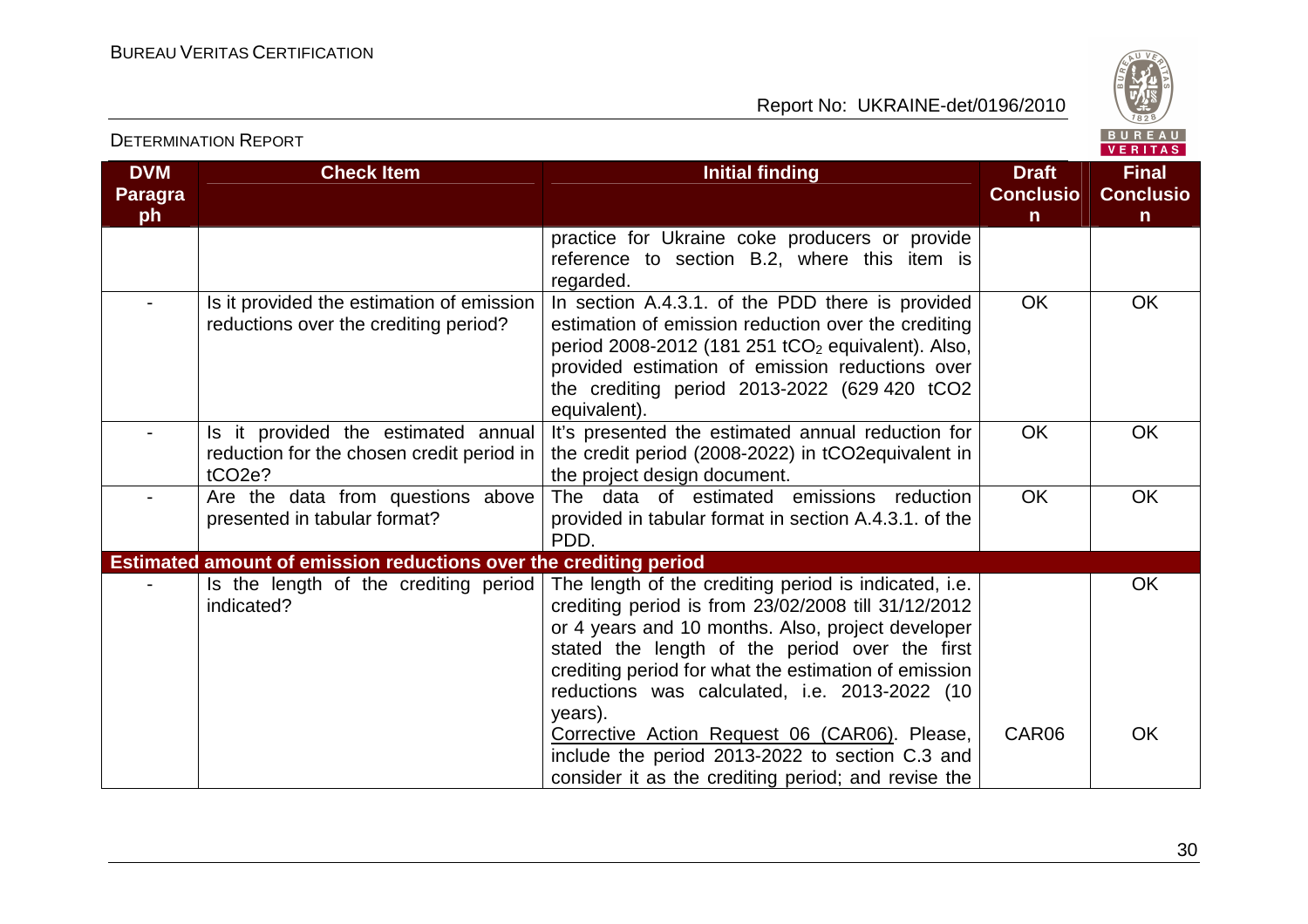

| <b>DVM</b><br><b>Paragra</b><br>ph | <b>Check Item</b>                                                                                                                       | <b>Initial finding</b>                                                                                                                                                                                                                                                                                                                                                                                                                  | <b>Draft</b><br><b>Conclusio</b><br>n | <b>Final</b><br><b>Conclusio</b><br>n |
|------------------------------------|-----------------------------------------------------------------------------------------------------------------------------------------|-----------------------------------------------------------------------------------------------------------------------------------------------------------------------------------------------------------------------------------------------------------------------------------------------------------------------------------------------------------------------------------------------------------------------------------------|---------------------------------------|---------------------------------------|
|                                    |                                                                                                                                         | name of the period in table A.3 of the project<br>design document.<br>Clarification Request 03 (CL03). Please, clarify in<br>section A.4.3.1 of the PDD why 15 years were<br>chosen as the crediting period.                                                                                                                                                                                                                            | CL <sub>03</sub>                      | <b>OK</b>                             |
|                                    | Are estimates of total as well as annual<br>emission<br>and<br>average<br>annual<br>reductions in tonnes of CO2 equivalent<br>provided? | All request information consists in section A.4.3.1<br>of the PDD. Also, refer to sections of the<br>determination protocol above.<br>Corrective Action Request (CAR07). In Table A.2<br>of the PDD the calculation annual average value of<br>emission reduction during the crediting period is<br>not correct. Please, recalculate mentioned value<br>taking into account that the length of crediting<br>period is not full 5 years. | CAR07                                 | <b>OK</b>                             |
|                                    | <b>Project approvals by Parties</b>                                                                                                     |                                                                                                                                                                                                                                                                                                                                                                                                                                         |                                       |                                       |
| 19                                 | Have the DFPs of all Parties listed as<br>"Parties involved" in the PDD provided<br>written project approvals?                          | Project Idea Note had been submitted for review of<br>the National Environmental Investment Agency of<br>(NEIA). NEIA<br>Ukraine<br>issued<br>Letter<br>0f<br>Endorsement #1459/23/7 dated 24 September<br>2010.                                                                                                                                                                                                                        | <b>OK</b>                             | <b>OK</b>                             |
| 19                                 | Does the PDD identify at least the host<br>Party as a "Party involved"?                                                                 | In the PDD is identified Ukraine as a Host Party,<br>and the Switzerland as a Party involved to the<br>considered JI project.                                                                                                                                                                                                                                                                                                           | <b>OK</b>                             | <b>OK</b>                             |
| 19                                 | Has the DFP of the host Party issued a<br>written project approval?                                                                     | Corrective Action Request 01 (CAR01). Please,<br>provide Letter of Approval of the host Party.                                                                                                                                                                                                                                                                                                                                          | CAR01                                 | CAR01 is<br>pending                   |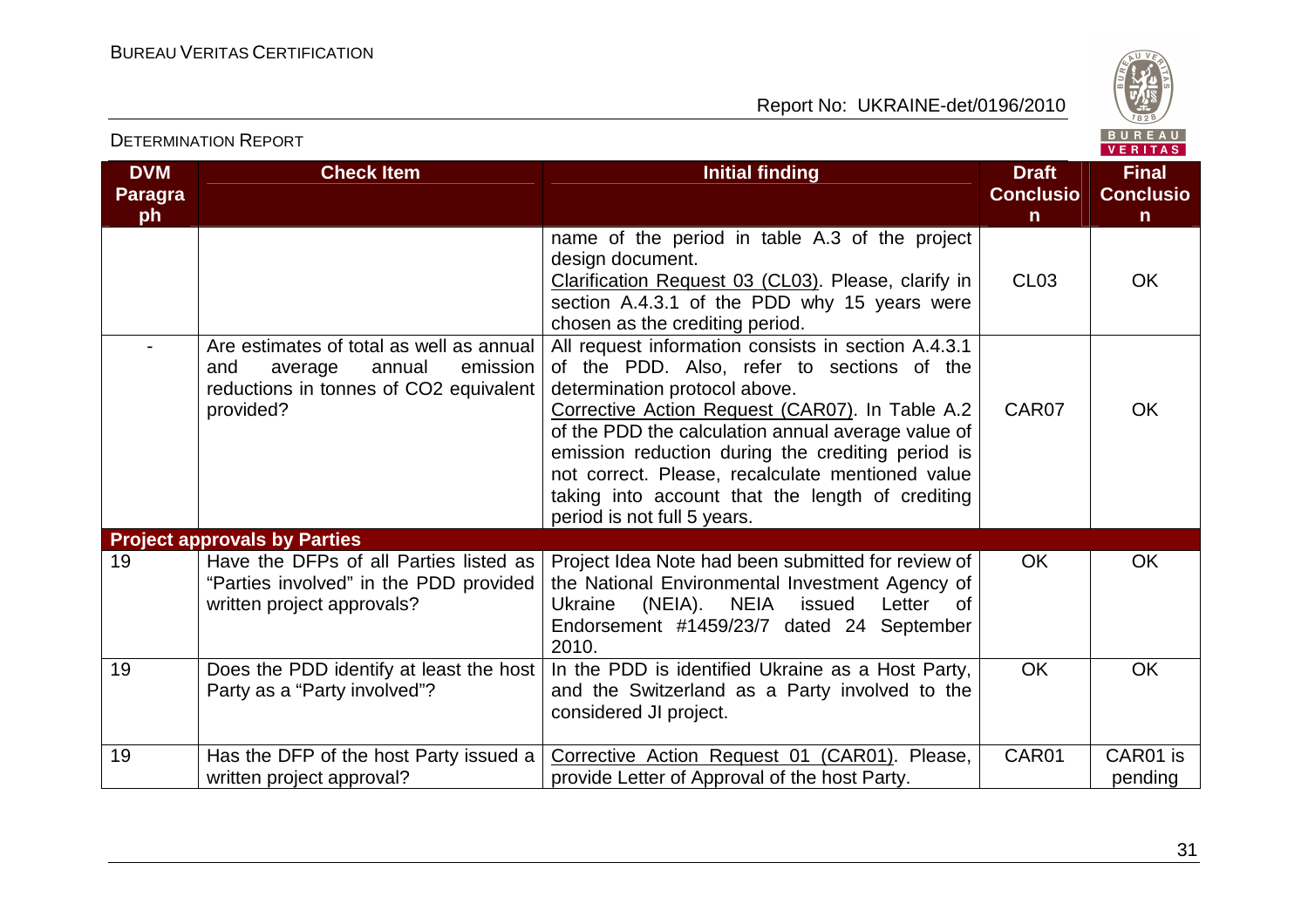

|                              |                                                                                                                                                                                                                                                                                                                                                                                                                            |                                                                                                                                                                                                                                                                                                                                                                 |                                  | 1.1111777                        |
|------------------------------|----------------------------------------------------------------------------------------------------------------------------------------------------------------------------------------------------------------------------------------------------------------------------------------------------------------------------------------------------------------------------------------------------------------------------|-----------------------------------------------------------------------------------------------------------------------------------------------------------------------------------------------------------------------------------------------------------------------------------------------------------------------------------------------------------------|----------------------------------|----------------------------------|
| <b>DVM</b><br><b>Paragra</b> | <b>Check Item</b>                                                                                                                                                                                                                                                                                                                                                                                                          | <b>Initial finding</b>                                                                                                                                                                                                                                                                                                                                          | <b>Draft</b><br><b>Conclusio</b> | <b>Final</b><br><b>Conclusio</b> |
| ph                           |                                                                                                                                                                                                                                                                                                                                                                                                                            |                                                                                                                                                                                                                                                                                                                                                                 | $\mathsf{n}$                     | $\mathsf{n}$                     |
| 20                           | Are all the written project approvals by<br>Parties involved unconditional?                                                                                                                                                                                                                                                                                                                                                | See section 19 above.                                                                                                                                                                                                                                                                                                                                           |                                  |                                  |
|                              | <b>Authorization of project participants by Parties involved</b>                                                                                                                                                                                                                                                                                                                                                           |                                                                                                                                                                                                                                                                                                                                                                 |                                  |                                  |
| 21                           | Is each of the legal entities listed as<br>in the PDD<br>participants<br>project<br>authorized by a Party<br>involved, which is also listed in the<br>PDD, through:<br>- A written project approval by a Party<br>involved, explicitly indicating the name<br>of the legal entity? or<br>- Any other form of project participant<br>authorization in<br>writing,<br>explicitly<br>indicating the name of the legal entity? | After finishing of project determination report, the<br>PD <sub>D</sub><br>with<br>supporting<br>documents<br>and<br>Determination Report will be presented to State<br>Environmental Agency of Ukraine for receiving the<br>Letter of Approval that will authorized project<br>participants.<br>Also, see section 19 and section 20 of this protocol<br>above. |                                  |                                  |
| <b>Baseline setting</b>      |                                                                                                                                                                                                                                                                                                                                                                                                                            |                                                                                                                                                                                                                                                                                                                                                                 |                                  |                                  |
| 22                           | Does the PDD explicitly indicate which<br>of the following approaches is used for<br>identifying the baseline?<br>- JI specific approach<br>- Approved CDM methodology<br>approach                                                                                                                                                                                                                                         | In PDD explicitly indicated that JI specific<br>approach is used for identifying the baseline, since<br>among the methodologies approved by the CDM<br>Executive Board there is none fully matching the<br>proposed JI project.                                                                                                                                 | <b>OK</b>                        | <b>OK</b>                        |
|                              | JI specific approach only                                                                                                                                                                                                                                                                                                                                                                                                  |                                                                                                                                                                                                                                                                                                                                                                 |                                  |                                  |
| 23                           | Does the PDD provide a detailed<br>theoretical description in a complete<br>and transparent manner?                                                                                                                                                                                                                                                                                                                        | PDD provides detailed description four plausible<br>future scenarios. This information is considered in<br>section B.1 of the PDD.                                                                                                                                                                                                                              | <b>OK</b>                        | <b>OK</b>                        |
| 23                           |                                                                                                                                                                                                                                                                                                                                                                                                                            | Does the PDD provide justification that According to the information stated in the project                                                                                                                                                                                                                                                                      |                                  |                                  |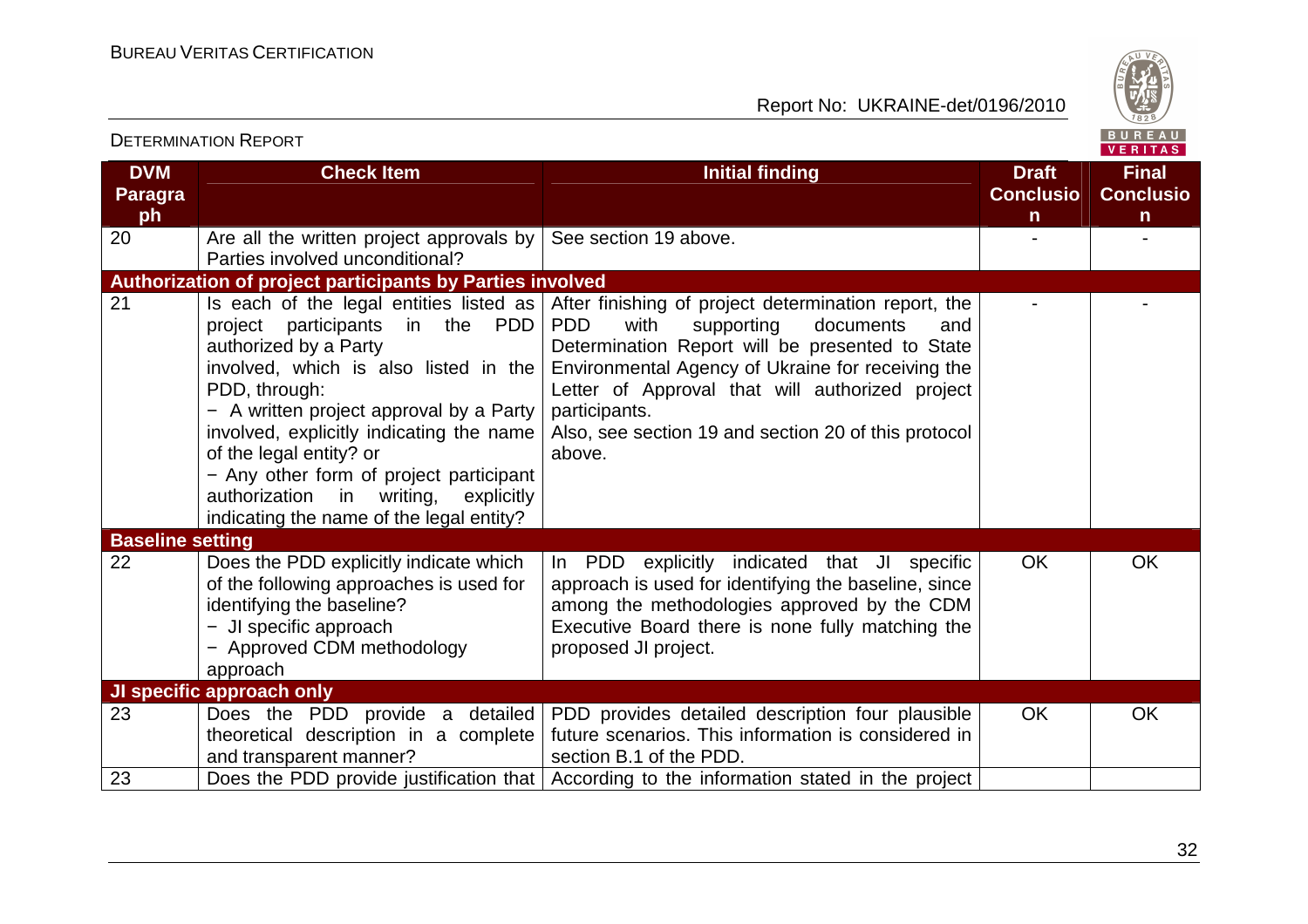

| DETERMINATION REPORT<br>VERITAS    |                                                                                                                                                                                                                                                                                                                                                                                                                                                                                                                                                                                                                                                                                                                                                                                                                                                                                                                                   |                                                                                                                                                                                                                                                                                                                                                                                                                                                                                                                                                                                                                                                                                                                                                                                                                                |                                                  |                                                  |
|------------------------------------|-----------------------------------------------------------------------------------------------------------------------------------------------------------------------------------------------------------------------------------------------------------------------------------------------------------------------------------------------------------------------------------------------------------------------------------------------------------------------------------------------------------------------------------------------------------------------------------------------------------------------------------------------------------------------------------------------------------------------------------------------------------------------------------------------------------------------------------------------------------------------------------------------------------------------------------|--------------------------------------------------------------------------------------------------------------------------------------------------------------------------------------------------------------------------------------------------------------------------------------------------------------------------------------------------------------------------------------------------------------------------------------------------------------------------------------------------------------------------------------------------------------------------------------------------------------------------------------------------------------------------------------------------------------------------------------------------------------------------------------------------------------------------------|--------------------------------------------------|--------------------------------------------------|
| <b>DVM</b><br><b>Paragra</b><br>ph | <b>Check Item</b>                                                                                                                                                                                                                                                                                                                                                                                                                                                                                                                                                                                                                                                                                                                                                                                                                                                                                                                 | <b>Initial finding</b>                                                                                                                                                                                                                                                                                                                                                                                                                                                                                                                                                                                                                                                                                                                                                                                                         | <b>Draft</b><br><b>Conclusio</b><br>$\mathsf{n}$ | <b>Final</b><br><b>Conclusio</b><br>$\mathsf{n}$ |
|                                    | the baseline is established:<br>(a) By listing and describing plausible<br>future scenarios on the basis of<br>conservative<br>assumptions<br>and<br>selecting the most plausible one?<br>(b) Taking into account relevant<br>national and/or sectoral policies and<br>circumstance?<br>- Are key factors that affect a baseline<br>taken into account?<br>(c)<br>In a transparent manner with<br>regard to the choice of approaches,<br>assumptions,<br>methodologies,<br>parameters, date sources and key<br>factors?<br>(d) Taking into account of uncertainties<br>and using conservative assumptions?<br>(e) In such a way that ERUs cannot be<br>earned for decreases in activity levels<br>outside the project or due to force<br>majeure?<br>(f) By drawing on the list of standard<br>variables contained in appendix B to<br>"Guidance on criteria for baseline<br>setting<br>monitoring",<br>and<br>as<br>appropriate? | design document, four plausible future scenarios<br>presented in a complete and transparent manner.<br>First plausible future scenario was chosen as<br>baseline. Identified possible scenarios were<br>analysed taking into account key factors of<br>national and/or sectoral policies that affect the<br>implementation of the regarded scenarios.<br>Also, in section B.1 all baseline data and<br>parameters are presented in a tabular format with<br>detailed explanation of each ones.<br>Corrective Action Request 08 (CAR08). In the<br>table of parameter of baseline hourly electricity<br>production there is indicated 2010; as a matter of<br>fact, data of the last three years prior to devices<br>commissioning<br>used.<br>Please,<br>were<br>make<br>amendments in the table of section B.1 in the<br>PDD. | CAR08                                            | <b>OK</b>                                        |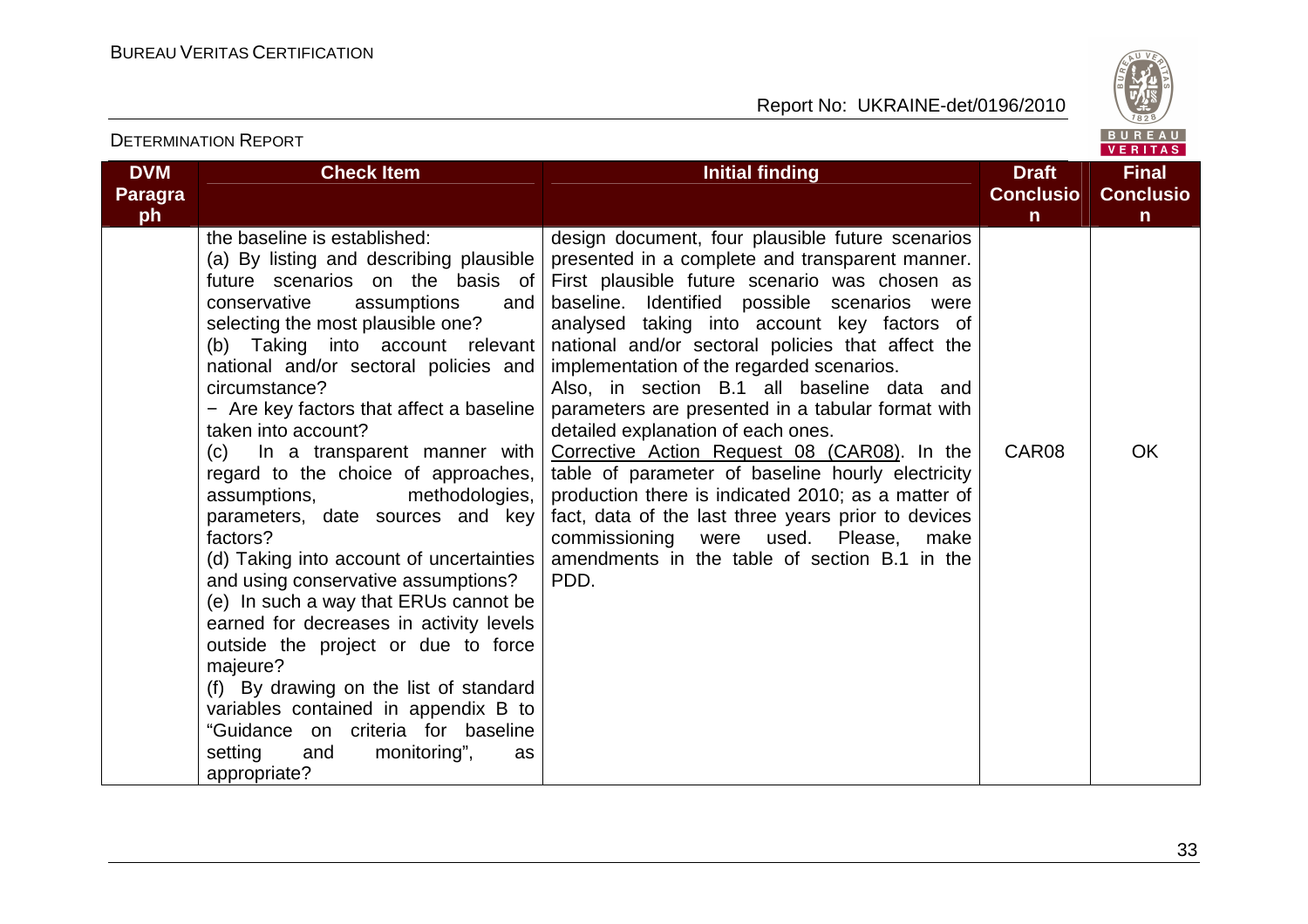DETERMINATION REPORT

Report No: UKRAINE-det/0196/2010



#### VERITAS **DVM Check Item Initial finding Check Item Initial finding Check Item Initial finding Initial finding Initial finding Final Paragra Conclusio Conclusioph nn**  $\overline{OK}$ OK OK 24 If selected elements or combinations of As stated in the PDD, any CDM methodologies approved CDM methodologies or don't use for choice, justification and setting of methodological tools for baseline baseline; because among the methodologies setting are used, are the selected approved by the CDM Executive Board there is none fully matching the proposed JI project. elements or combinations together with the elements supplementary developed by the project participants in line with 23 above? 25 If a multi-project emission factor is For this project there is used Carbon Emission OK OK used, does the PDD provide Factor for power generation in the Integrated appropriate justification? Electricity System of Ukraine, which is assessed by State Environmental Investment Agency of Ukraine for JI projects developed in Ukraine. **Approved CDM methodology approach only**  26 (a) Does the PDD provide the title, Not applicable  $\overline{O}$  OK  $\overline{O}$  OK OK reference number and version of the approved CDM methodology used? 26 (a)  $\vert$  Is the approved CDM methodology the Not applicable  $\overline{O}$  OK  $\overline{O}$  OK OK most recent valid version when the PDD is submitted for publication? If not, is the methodology still within the grace period (was the methodology revised to a newer version in the past two months)? 26 (b) Does the PDD provide a description of Not applicable OK OK why the approved CDM methodology is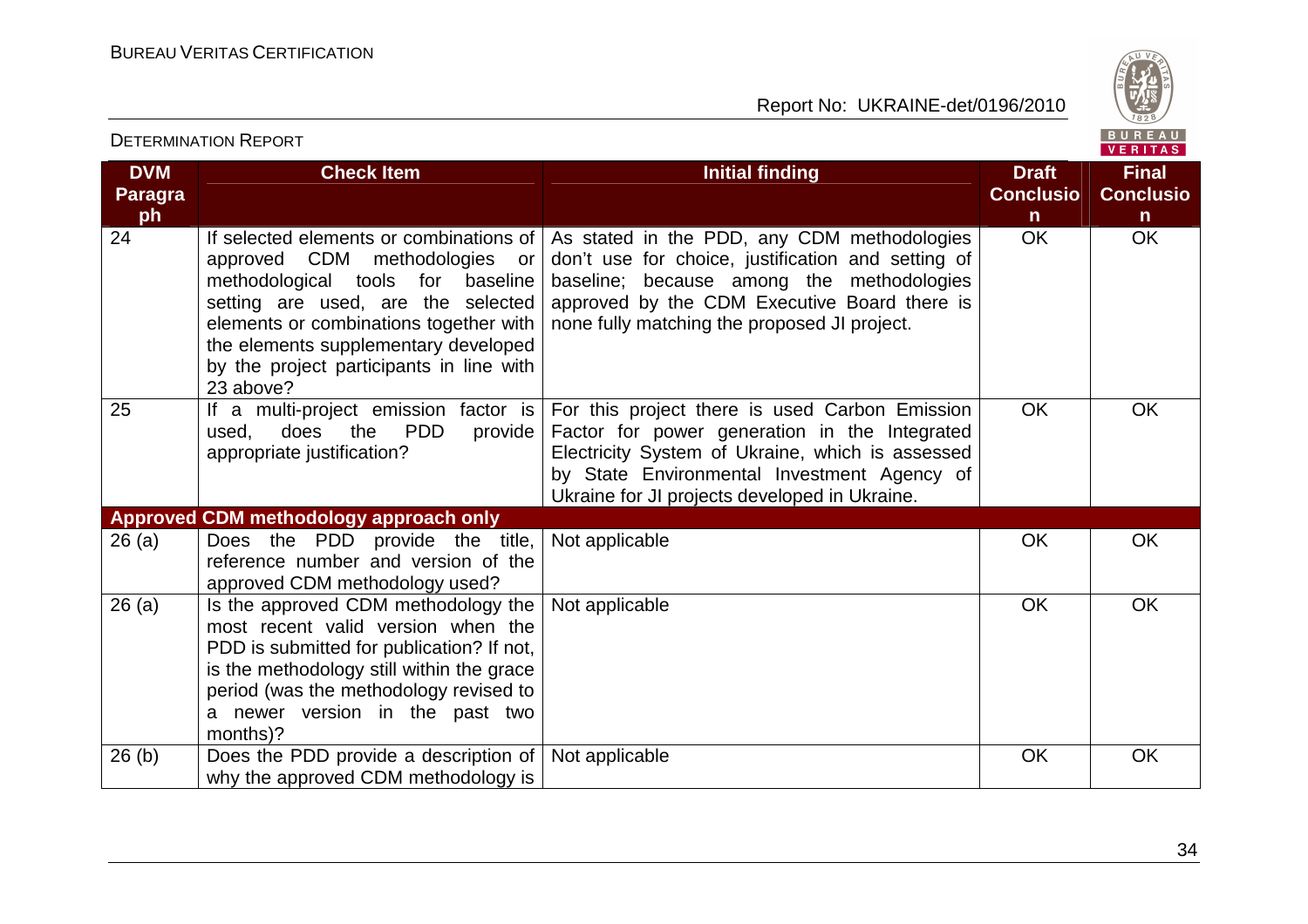

| <b>DETERMINATION REPORT</b>        |                                                                                                                                                                                                                                                                                                                                                                                                                                                                                                                                                                                                                                |                                                                                                                                                                                                                                                                                                                                                                                                                                                                                                                        |                                                  | BUREAU<br><b>VERITAS</b>                         |
|------------------------------------|--------------------------------------------------------------------------------------------------------------------------------------------------------------------------------------------------------------------------------------------------------------------------------------------------------------------------------------------------------------------------------------------------------------------------------------------------------------------------------------------------------------------------------------------------------------------------------------------------------------------------------|------------------------------------------------------------------------------------------------------------------------------------------------------------------------------------------------------------------------------------------------------------------------------------------------------------------------------------------------------------------------------------------------------------------------------------------------------------------------------------------------------------------------|--------------------------------------------------|--------------------------------------------------|
| <b>DVM</b><br><b>Paragra</b><br>ph | <b>Check Item</b>                                                                                                                                                                                                                                                                                                                                                                                                                                                                                                                                                                                                              | <b>Initial finding</b>                                                                                                                                                                                                                                                                                                                                                                                                                                                                                                 | <b>Draft</b><br><b>Conclusio</b><br>$\mathsf{n}$ | <b>Final</b><br><b>Conclusio</b><br>$\mathsf{n}$ |
|                                    | applicable to the project?                                                                                                                                                                                                                                                                                                                                                                                                                                                                                                                                                                                                     |                                                                                                                                                                                                                                                                                                                                                                                                                                                                                                                        |                                                  |                                                  |
| 26(c)                              | Are all explanations, descriptions and<br>analyses pertaining to the baseline in<br>the PDD made in accordance with the<br>referenced<br>approved CDM methodology?                                                                                                                                                                                                                                                                                                                                                                                                                                                             | Not applicable                                                                                                                                                                                                                                                                                                                                                                                                                                                                                                         | <b>OK</b>                                        | <b>OK</b>                                        |
| 26(d)                              | Is the baseline identified appropriately                                                                                                                                                                                                                                                                                                                                                                                                                                                                                                                                                                                       | Not applicable                                                                                                                                                                                                                                                                                                                                                                                                                                                                                                         | <b>OK</b>                                        | <b>OK</b>                                        |
|                                    | as a result?                                                                                                                                                                                                                                                                                                                                                                                                                                                                                                                                                                                                                   |                                                                                                                                                                                                                                                                                                                                                                                                                                                                                                                        |                                                  |                                                  |
| <b>Additionality</b>               |                                                                                                                                                                                                                                                                                                                                                                                                                                                                                                                                                                                                                                |                                                                                                                                                                                                                                                                                                                                                                                                                                                                                                                        |                                                  |                                                  |
|                                    | JI specific approach only                                                                                                                                                                                                                                                                                                                                                                                                                                                                                                                                                                                                      |                                                                                                                                                                                                                                                                                                                                                                                                                                                                                                                        |                                                  |                                                  |
| 28                                 | Does the PDD indicate which of the<br>following approaches for demonstrating<br>additionality is used?<br>Provision of traceable<br>and<br>(a)<br>transparent information showing the<br>baseline was identified on the basis of<br>conservative assumptions, that the<br>project scenario is not part of the<br>identified baseline scenario and that<br>the project will lead to emission<br>of<br>reductions<br>enhancements<br><b>or</b><br>removals:<br>Provision<br>of traceable<br>(b)<br>and<br>transparent information that an AIE has<br>already positively determined that a<br>comparable<br>project<br>(to<br>be) | As indicated in the project design document, the<br>approved "Tool for demonstration assessment and<br>additionality" version 05.2<br>was<br>used<br>for<br>demonstration of additionality. As presented in<br>previous sentence, the latest version of the tool<br>was used.<br>Consideration that the project scenario is not part<br>of the identified baseline scenario and that the<br>project will lead to emission reductions were<br>performed by project developer and provided in<br>section B.2 of the PDD. | <b>OK</b>                                        | <b>OK</b>                                        |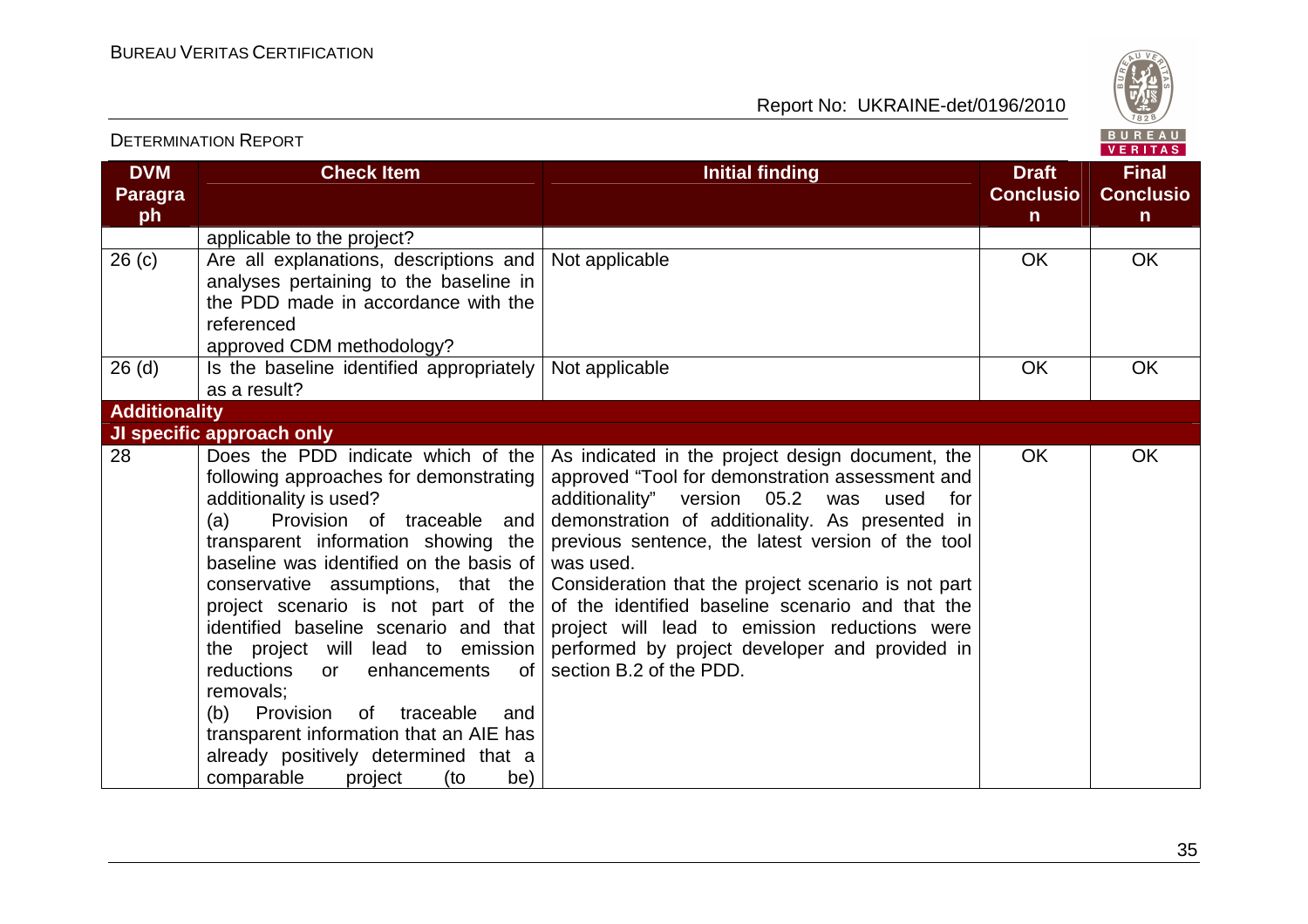

| <b>DETERMINATION REPORT</b>        |                                                                                                                                                                                                                                                                                                                                                           |                                                                                                                                                                                                                                                                                                                                                                                                                                                                                                                                                                                                                                         | BUREAU<br><b>VERITAS</b>                         |                                       |
|------------------------------------|-----------------------------------------------------------------------------------------------------------------------------------------------------------------------------------------------------------------------------------------------------------------------------------------------------------------------------------------------------------|-----------------------------------------------------------------------------------------------------------------------------------------------------------------------------------------------------------------------------------------------------------------------------------------------------------------------------------------------------------------------------------------------------------------------------------------------------------------------------------------------------------------------------------------------------------------------------------------------------------------------------------------|--------------------------------------------------|---------------------------------------|
| <b>DVM</b><br><b>Paragra</b><br>ph | <b>Check Item</b>                                                                                                                                                                                                                                                                                                                                         | <b>Initial finding</b>                                                                                                                                                                                                                                                                                                                                                                                                                                                                                                                                                                                                                  | <b>Draft</b><br><b>Conclusio</b><br>$\mathsf{n}$ | <b>Final</b><br><b>Conclusio</b><br>n |
|                                    | implemented<br>under<br>comparable<br>circumstances has additionality;<br>(c) Application of the most recent<br>"Tool for<br>version of the<br>the<br>demonstration and<br>assessment<br>0f<br>additionality. (allowing for a two-month<br>grace period) or any other method for<br>proving additionality approved by the<br><b>CDM Executive Board".</b> |                                                                                                                                                                                                                                                                                                                                                                                                                                                                                                                                                                                                                                         |                                                  |                                       |
| 29(a)                              | Does the PDD provide a justification of<br>the applicability of the approach with a<br>clear and transparent description?                                                                                                                                                                                                                                 | Corrective Action Request 09 (CAR09). Taking<br>into account that developer is introducing the<br>internal benchmark, according to the Additionality<br>Tool it shall be "demonstrated that this benchmark<br>has been consistently used in the past, i.e. that<br>project activities under similar conditions<br>developed by the same company used the same<br>benchmark". Please, provide the official order of<br>the Metinvest Holding "On the establishment of the<br>discount rate» mentioned in the PDD and<br>confirmation that this order has been consistently<br>followed during the project decision period and<br>before. | CAR09                                            | <b>OK</b>                             |
|                                    |                                                                                                                                                                                                                                                                                                                                                           | Corrective Action Request 10 (CAR10). Please,<br>adjust the cash flows for 2016 and 2017 for<br>expected inflation index as it is done for previous<br>years.                                                                                                                                                                                                                                                                                                                                                                                                                                                                           | CAR <sub>10</sub>                                | <b>OK</b>                             |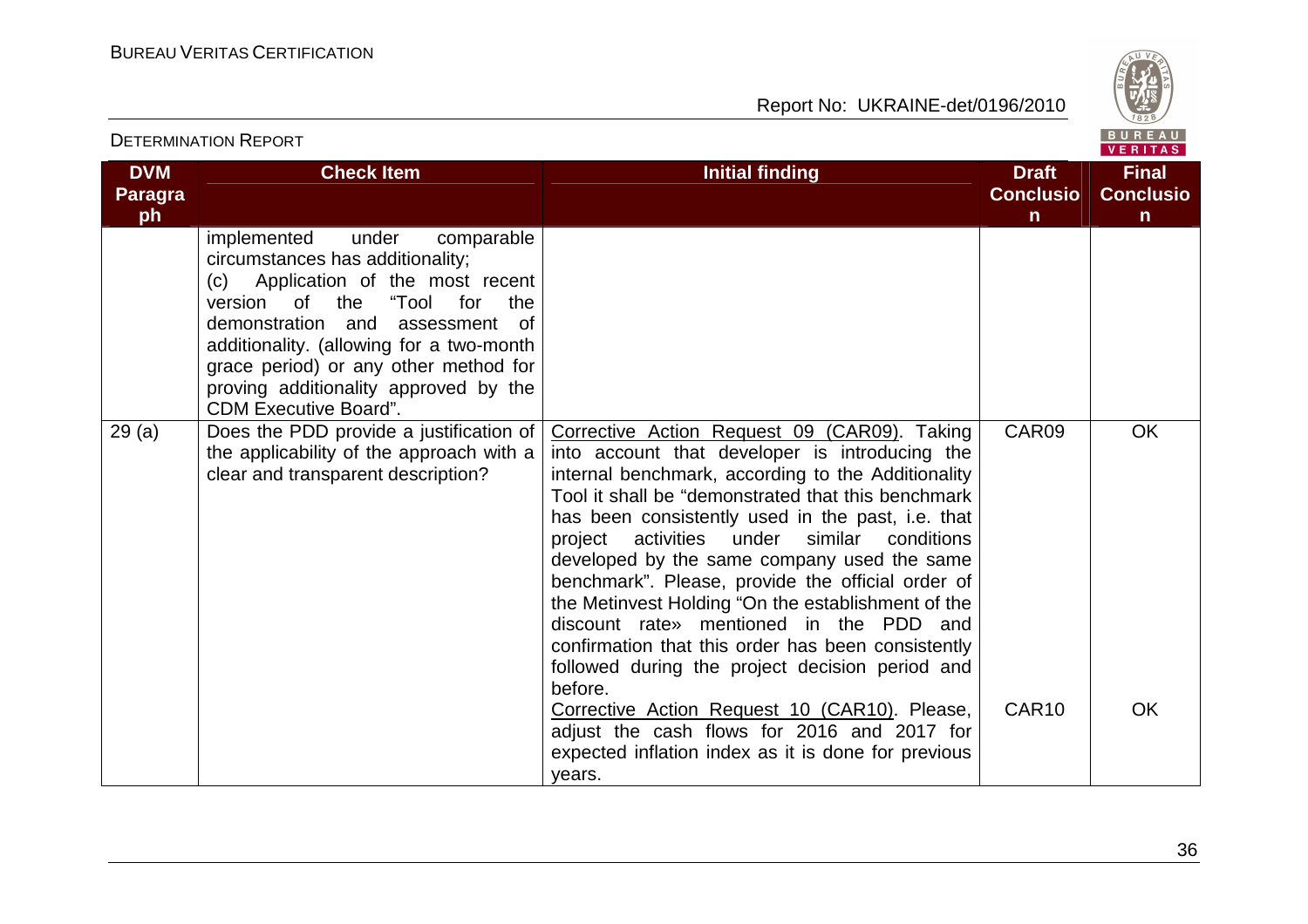

| <b>DETERMINATION REPORT</b> |                   |                                                                                                                                                                                                                                                                                                                                                                                                                                                                                                                       |                                  | BUREAU<br><b>VERITAS</b>         |
|-----------------------------|-------------------|-----------------------------------------------------------------------------------------------------------------------------------------------------------------------------------------------------------------------------------------------------------------------------------------------------------------------------------------------------------------------------------------------------------------------------------------------------------------------------------------------------------------------|----------------------------------|----------------------------------|
| <b>DVM</b><br>Paragra<br>ph | <b>Check Item</b> | <b>Initial finding</b>                                                                                                                                                                                                                                                                                                                                                                                                                                                                                                | <b>Draft</b><br><b>Conclusio</b> | <b>Final</b><br><b>Conclusio</b> |
|                             |                   |                                                                                                                                                                                                                                                                                                                                                                                                                                                                                                                       | n<br>CAR11                       | $\mathsf{n}$<br><b>OK</b>        |
|                             |                   | Corrective Action Request 11 (CAR11). Please,<br>note that the Guidance article 4 requires the fair<br>value of the project assets at the end of the<br>assessment period to be included in the cash flow<br>for the final year. The book value or potential<br>selling price (scrap value) may be used for this                                                                                                                                                                                                      |                                  |                                  |
|                             |                   | purpose.                                                                                                                                                                                                                                                                                                                                                                                                                                                                                                              |                                  |                                  |
|                             |                   | Corrective Action Request 12 (CAR12). Please,<br>note that in order to calculate the income the<br>energy selling tariffs are currently used. Taking<br>into account the data provided in PDD showing<br>that the project is aimed to reduce the<br>procurement of electricity from the grid, the<br>electricity purchase tariffs shall be used for<br>calculations. Please, indicate the reputable source<br>of the tariff data as well.                                                                             | CAR12                            | <b>OK</b>                        |
|                             |                   | Clarification Request 04 (CL04). On page 2 of the<br>PDD the developer states: "Therefore increase of<br>electricity generation due to the<br>project<br>implementation doesn't increase fuel combustion<br>at the ACPW". Taking into account that the project<br>certainly will not lead to any increase in service<br>and maintenance costs of the coke-oven gas<br>capturing equipment and turbogenerator units<br>besides probably some minor additional expenses<br>for servicing the new heat exchangers, where | CL <sub>04</sub>                 | <b>OK</b>                        |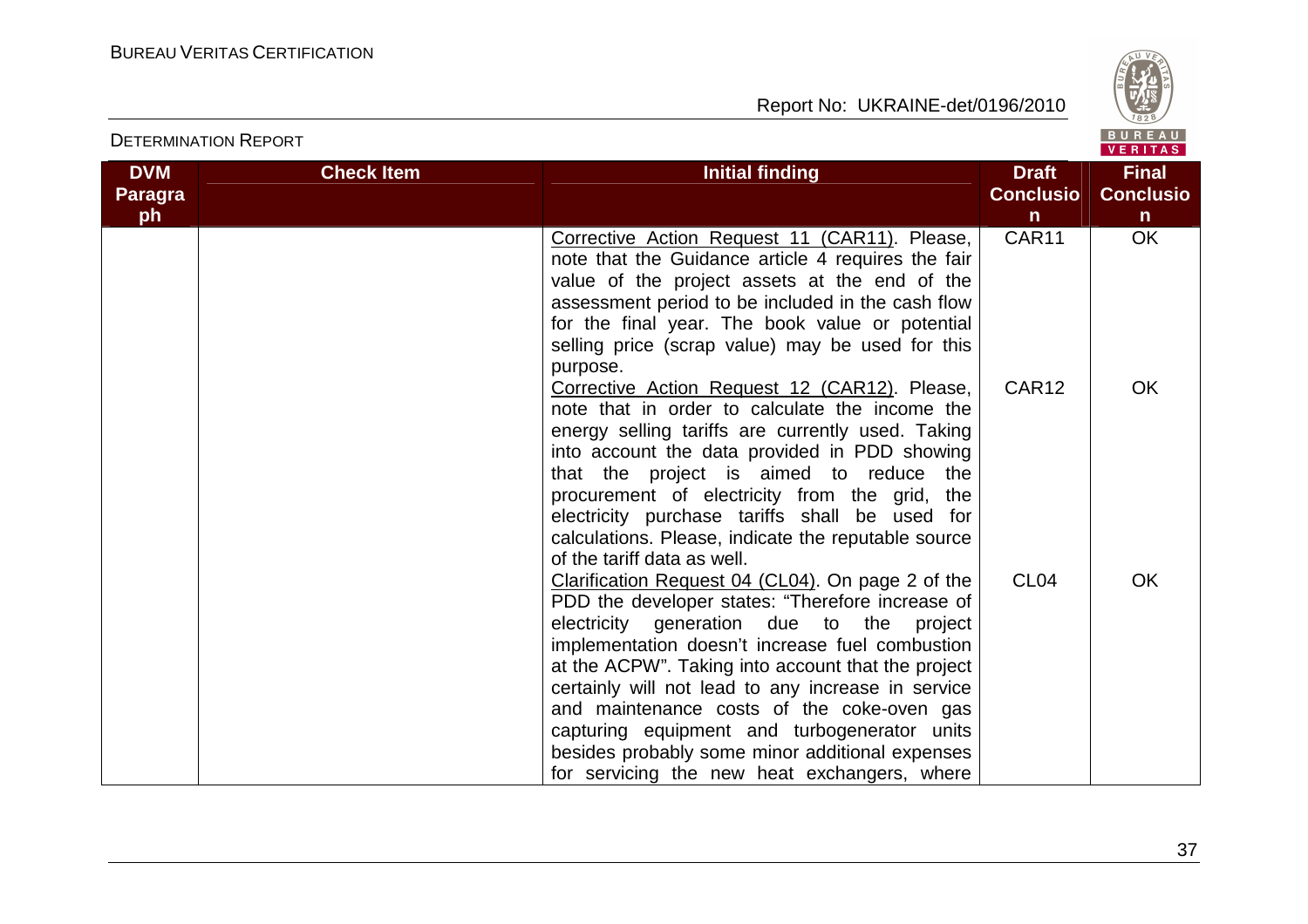

| <b>DVM</b><br><b>Paragra</b><br>ph | <b>Check Item</b>                                                                                                                                     | <b>Initial finding</b>                                                                                                                                                                                                                                                                                                                                                    | <b>Draft</b><br><b>Conclusio</b><br>$\mathsf{n}$ | <b>Final</b><br><b>Conclusio</b><br>$\mathsf{n}$ |
|------------------------------------|-------------------------------------------------------------------------------------------------------------------------------------------------------|---------------------------------------------------------------------------------------------------------------------------------------------------------------------------------------------------------------------------------------------------------------------------------------------------------------------------------------------------------------------------|--------------------------------------------------|--------------------------------------------------|
|                                    |                                                                                                                                                       | substantial additional direct operational expenses<br>shown in investment analysis come from? Please,<br>clarify this issue and provide detailed break-down.<br>Corrective Action Request 13 (CAR13). The<br>additional electric power generation values used in<br>financial analysis differ substantially from the<br>relevant figures indicated in the table E1 on the | CAR <sub>13</sub>                                | <b>OK</b>                                        |
|                                    |                                                                                                                                                       | page 36 of the PDD. Please, correct whichever is<br>wrong.<br>Corrective Action Request 14 (CAR14). Please,<br>remove any protection of the formulas now present<br>in Excel file as required by the Guidance for the<br>Assessment of Investment analysis.                                                                                                               | CAR <sub>14</sub>                                | <b>OK</b>                                        |
| 29(b)                              | Are additionality proofs provided?                                                                                                                    | Additionality proofs are regarded in the PDD.<br>Refer to 29 (a) above.                                                                                                                                                                                                                                                                                                   |                                                  |                                                  |
| 29(c)                              | additionality<br>ls.<br>the<br>demonstrated<br>appropriately as a result?                                                                             | Additionality of given JI project are justified in the<br>PDD.<br>Also, please, see section 29 (a) and section 29 (b)<br>of this determination protocol.                                                                                                                                                                                                                  |                                                  |                                                  |
| 30                                 | If the approach 28 (c) is chosen, are all<br>explanations,<br>descriptions<br>and<br>analyses made in accordance with the<br>selected tool or method? | for<br>"Tool<br>demonstration<br>and<br>assessment<br>additionality" version 05.2 is followed by the JI<br>project developer during additionality proofs.                                                                                                                                                                                                                 | <b>OK</b>                                        | <b>OK</b>                                        |
|                                    | Approved CDM methodology approach only                                                                                                                |                                                                                                                                                                                                                                                                                                                                                                           |                                                  |                                                  |
| 31(a)                              | Does the PDD<br>provide the title,<br>reference number and version of the                                                                             | Not applicable                                                                                                                                                                                                                                                                                                                                                            | N/A                                              | N/A                                              |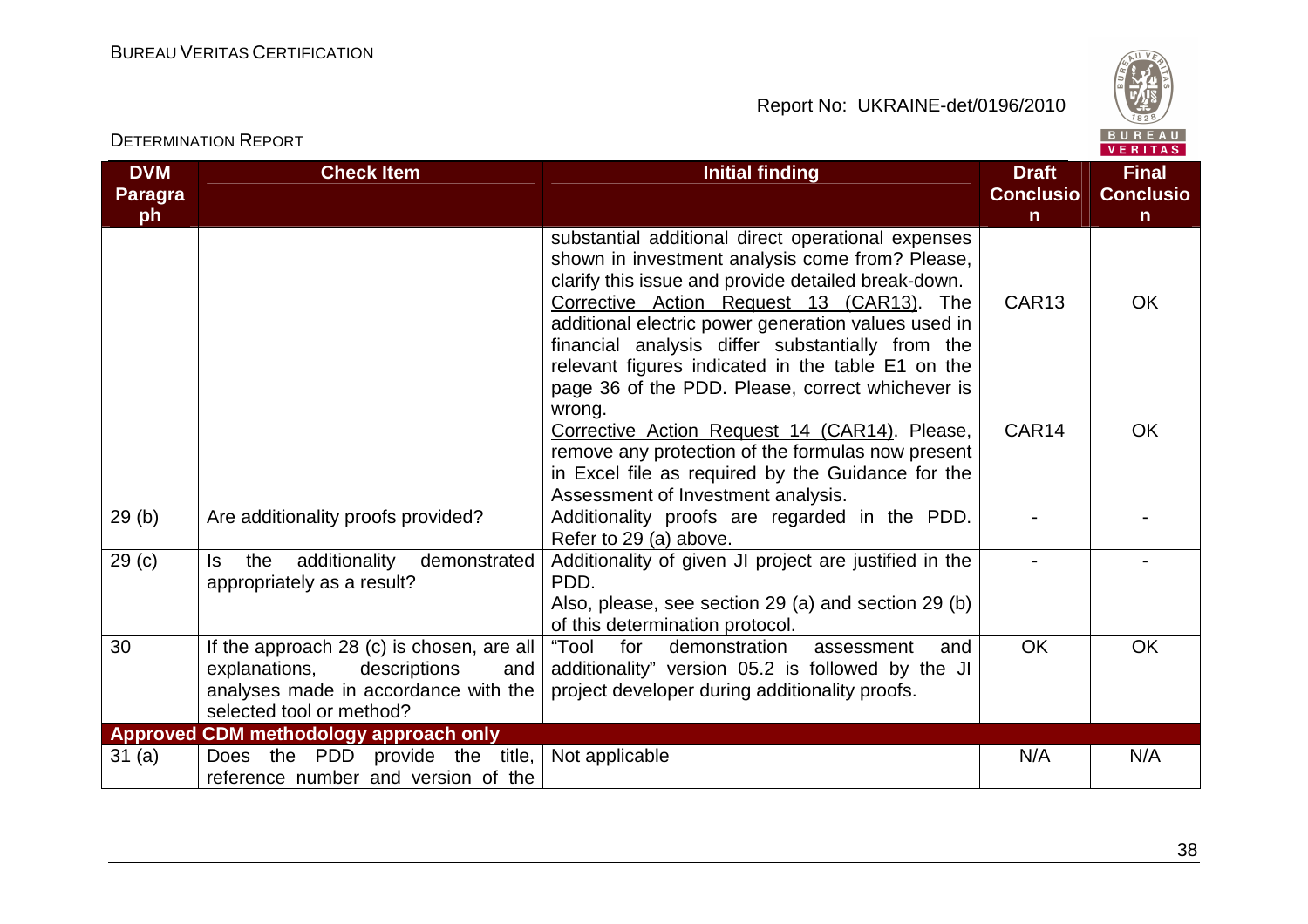

|                                    | <b>DETERMINATION REPORT</b>                                                                                                                                                                                                                                   |                                                                                                                                                                                                                                                                                                                                                                                                                                                                                                                                                  |                                                  | BUREAU<br>VERITAS                     |
|------------------------------------|---------------------------------------------------------------------------------------------------------------------------------------------------------------------------------------------------------------------------------------------------------------|--------------------------------------------------------------------------------------------------------------------------------------------------------------------------------------------------------------------------------------------------------------------------------------------------------------------------------------------------------------------------------------------------------------------------------------------------------------------------------------------------------------------------------------------------|--------------------------------------------------|---------------------------------------|
| <b>DVM</b><br><b>Paragra</b><br>ph | <b>Check Item</b>                                                                                                                                                                                                                                             | <b>Initial finding</b>                                                                                                                                                                                                                                                                                                                                                                                                                                                                                                                           | <b>Draft</b><br><b>Conclusio</b><br>$\mathsf{n}$ | <b>Final</b><br><b>Conclusio</b><br>n |
|                                    | approved CDM methodology used?                                                                                                                                                                                                                                |                                                                                                                                                                                                                                                                                                                                                                                                                                                                                                                                                  |                                                  |                                       |
| 31 <sub>(b)</sub>                  | Does the PDD provide a description of<br>why and how the referenced approved<br>CDM methodology is applicable to the<br>project?                                                                                                                              | Not applicable                                                                                                                                                                                                                                                                                                                                                                                                                                                                                                                                   | N/A                                              | N/A                                   |
| 31 <sub>(c)</sub>                  | Are all explanations, descriptions and<br>analyses with regard to additionality<br>made in accordance with the selected<br>methodology?                                                                                                                       | Not applicable                                                                                                                                                                                                                                                                                                                                                                                                                                                                                                                                   | N/A                                              | N/A                                   |
| 31 <sub>(d)</sub>                  | Are additionality proofs provided?                                                                                                                                                                                                                            | Not applicable                                                                                                                                                                                                                                                                                                                                                                                                                                                                                                                                   | N/A                                              | N/A                                   |
| 31(e)                              | additionality<br>demonstrated<br>the<br>ls.<br>appropriately as a result?                                                                                                                                                                                     | Not applicable                                                                                                                                                                                                                                                                                                                                                                                                                                                                                                                                   | N/A                                              | N/A                                   |
|                                    | Project boundary (applicable except for JI LULUCF projects)                                                                                                                                                                                                   |                                                                                                                                                                                                                                                                                                                                                                                                                                                                                                                                                  |                                                  |                                       |
|                                    | JI specific approach only                                                                                                                                                                                                                                     |                                                                                                                                                                                                                                                                                                                                                                                                                                                                                                                                                  |                                                  |                                       |
| 32(a)                              | Does the project boundary defined in<br>the PDD encompass all anthropogenic<br>emissions<br>by sources of GHGs that are:<br>(i) Under the control of the project<br>participants?<br>(ii) Reasonably<br>attributable to the<br>project?<br>(iii) Significant? | The project boundaries are defined in the PDD;<br>and anthropogenic sources of emissions were<br>determined. Furthermore, emission sources within<br>the project boundary are demonstrated in Figure<br>B.1 of the PDD section B.3.<br>Clarification Request 05 (CL05). Please, divide the<br>emission sources for three groups, i.e. which are<br>under the control of the JI project participants,<br>reasonably attributable to the project, and<br>significant to the JI project and clarify these<br>information in section B.3 of the PDD. | <b>CL05</b>                                      | <b>OK</b>                             |
| 32(b)                              | Is the project boundary defined on the $ $                                                                                                                                                                                                                    | See section 32 (a) of this table.                                                                                                                                                                                                                                                                                                                                                                                                                                                                                                                |                                                  |                                       |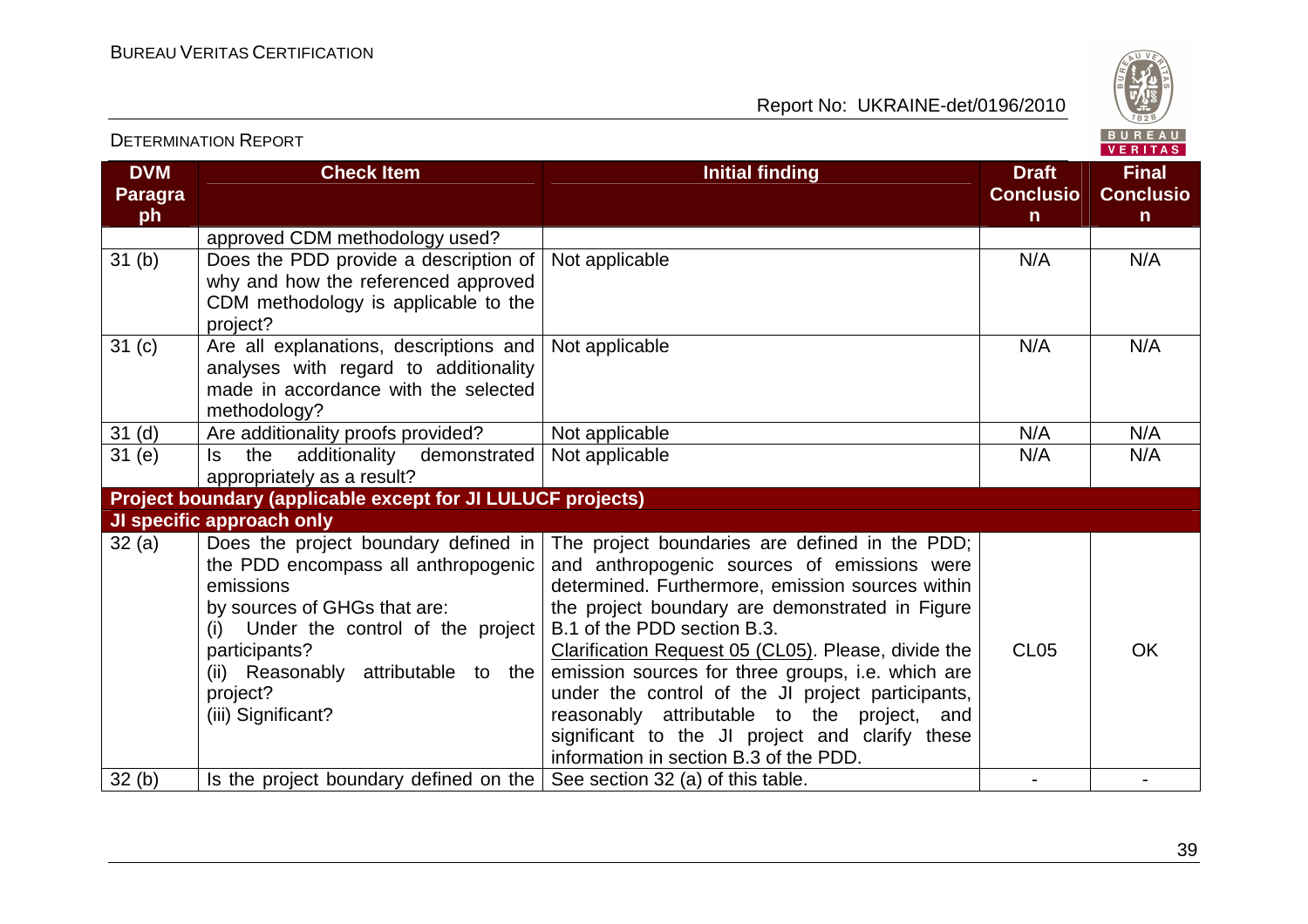

|                                    |                                                                                                                                                                                             |                                                                                                                                                                                                                                                                       |                                                  | <b>VENIIAS</b>                                   |
|------------------------------------|---------------------------------------------------------------------------------------------------------------------------------------------------------------------------------------------|-----------------------------------------------------------------------------------------------------------------------------------------------------------------------------------------------------------------------------------------------------------------------|--------------------------------------------------|--------------------------------------------------|
| <b>DVM</b><br><b>Paragra</b><br>ph | <b>Check Item</b>                                                                                                                                                                           | <b>Initial finding</b>                                                                                                                                                                                                                                                | <b>Draft</b><br><b>Conclusio</b><br>$\mathsf{n}$ | <b>Final</b><br><b>Conclusio</b><br>$\mathsf{n}$ |
|                                    | basis of a case-by-case assessment<br>with regard to the criteria referred to in<br>32 (a) above?                                                                                           |                                                                                                                                                                                                                                                                       |                                                  |                                                  |
| 32(c)                              | Are the delineation of the project<br>boundary and the gases and sources<br>included appropriately described and<br>justified in the PDD by using a figure or<br>flow chart as appropriate? | The delineation of the project boundary and<br>sources included are described in the PDD by<br>using figure B.1 Emission sources located within<br>the project boundary.                                                                                              | <b>OK</b>                                        | <b>OK</b>                                        |
| 32 <sub>(d)</sub>                  | Are all gases and sources included<br>explicitly stated, and the exclusions of<br>any sources related to the baseline or<br>the project are appropriately justified?                        | In section B.3 of the PDD all gases and sources<br>included are explicitly stated; the information<br>presented in table B.3.1.<br>Corrective Action Request 15 (CAR15). Please,<br>justify the exclusion of gases indicated in table<br>B.3.1 of the PDD.            | CAR <sub>15</sub>                                | <b>OK</b>                                        |
|                                    | Approved CDM methodology approach only                                                                                                                                                      |                                                                                                                                                                                                                                                                       |                                                  |                                                  |
| 33                                 | Is the project boundary defined in<br>accordance with the approved CDM<br>methodology?                                                                                                      | Not applicable                                                                                                                                                                                                                                                        | N/A                                              | N/A                                              |
| <b>Crediting period</b>            |                                                                                                                                                                                             |                                                                                                                                                                                                                                                                       |                                                  |                                                  |
| 34(a)                              | Does the PDD state the starting date of<br>the project as the date on which the<br>implementation or construction or real<br>action of the project will begin or<br>began?                  | The starting date of project is 14/08/2006. This<br>date is a date of project approval by Metinvest<br>investment committee. The document that justified<br>this date was provided during site visit.<br>Project commissioning and start-up<br>date is<br>23/02/2008. | <b>OK</b>                                        | <b>OK</b>                                        |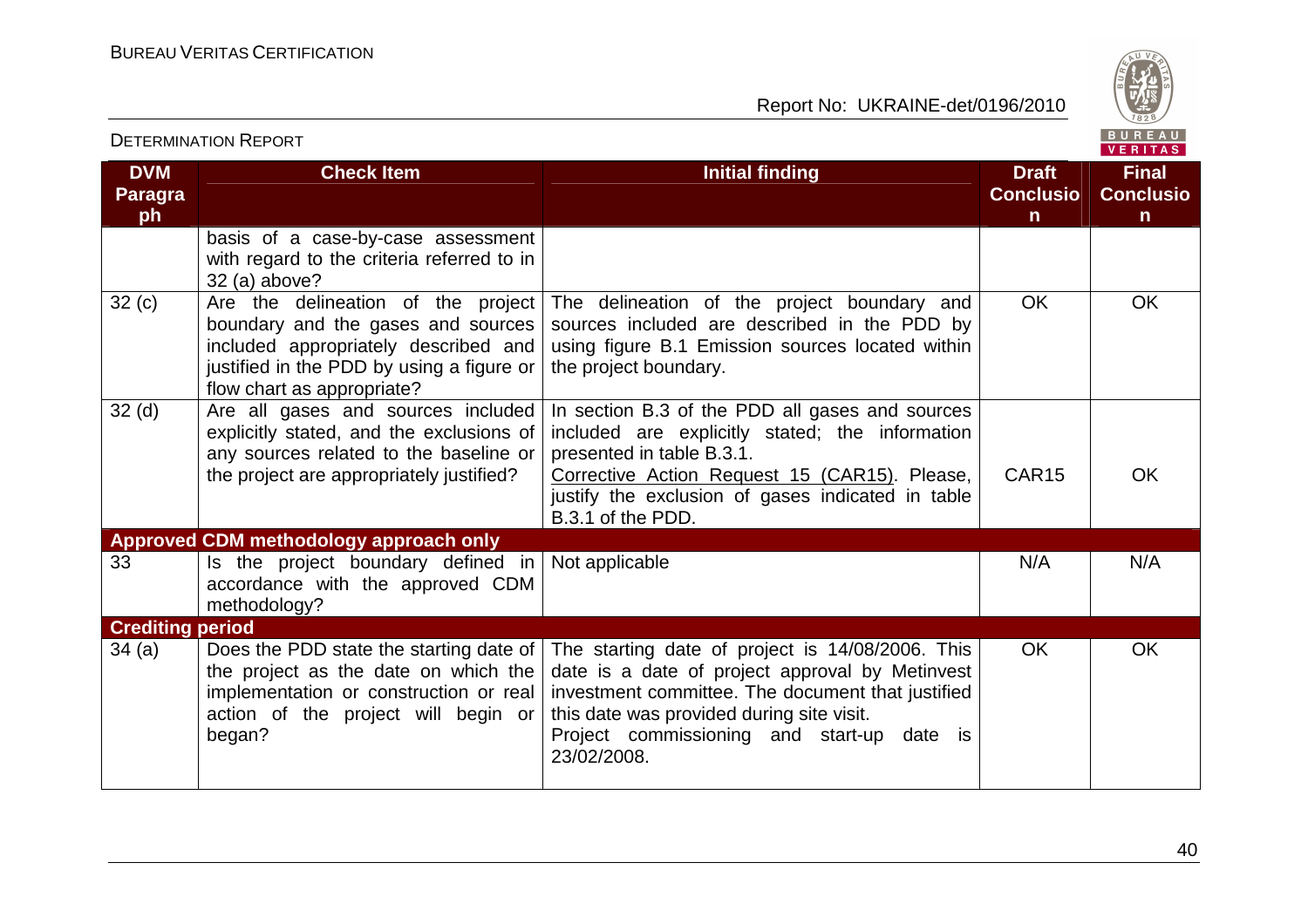

| <b>DVM</b><br><b>Paragra</b><br>ph | <b>Check Item</b>                                                                                                                                                                         | <b>Initial finding</b>                                                                                                                                                                                                                                                                                                                        | <b>Draft</b><br><b>Conclusio</b><br>n. | <b>Final</b><br><b>Conclusio</b><br>$\mathsf{n}$ |
|------------------------------------|-------------------------------------------------------------------------------------------------------------------------------------------------------------------------------------------|-----------------------------------------------------------------------------------------------------------------------------------------------------------------------------------------------------------------------------------------------------------------------------------------------------------------------------------------------|----------------------------------------|--------------------------------------------------|
| 34(a)                              | Is the starting date after the beginning<br>of 2000?                                                                                                                                      | Concerned JI project started in 2006.                                                                                                                                                                                                                                                                                                         | OK                                     | <b>OK</b>                                        |
| 34 <sub>(b)</sub>                  | Does the PDD state the expected<br>operational lifetime of the project in<br>years and months?                                                                                            | Expected operational lifetime provided in PDD is<br>25 years or 300 months.                                                                                                                                                                                                                                                                   | <b>OK</b>                              | OK                                               |
| 34(c)                              | Does the PDD state the length of the<br>crediting period in years and months?                                                                                                             | The length of the crediting period is provided in<br>years and months, namely 4 years and 10 month<br>or 58 month (from 23/02/2008 till 31/12/2012).<br>Please, see CAR06 in the determination protocol<br>as well.                                                                                                                           |                                        |                                                  |
| 34(c)                              | Is the starting date of the crediting<br>period on or after the date of the first<br>emission reductions or enhancements<br>of net removals generated by the<br>project?                  | In the PDD there is provided information that the<br>starting date of the crediting period is before the<br>date of the first emission reductions generated by<br>the JI project.                                                                                                                                                             | <b>OK</b>                              | <b>OK</b>                                        |
| $34$ (d)                           | Does the PDD state that the crediting<br>period for issuance of ERUs starts only<br>after the beginning of 2008 and does<br>not extend beyond the operational<br>lifetime of the project? | In the PDD stated that the crediting period has<br>began after the beginning 2008, i.e. 23/02/2008.                                                                                                                                                                                                                                           | <b>OK</b>                              | OK                                               |
| 34 <sub>(d)</sub>                  | If the crediting period extends beyond<br>2012, does the PDD state that the<br>extension is subject to the host Party<br>approval?<br>estimates<br>emission<br>Are<br>the<br>0f           | The estimation of emission reduction due to the JI<br>project is provided for the period 2008-2022.<br>As a fact, in the PDD the values of emission<br>reductions during the period 2008-2012 are<br>presented in table A.2. In addition, the values of<br>reductions or enhancements of net emission reductions for the period 2012-2022 are | <b>OK</b>                              | <b>OK</b>                                        |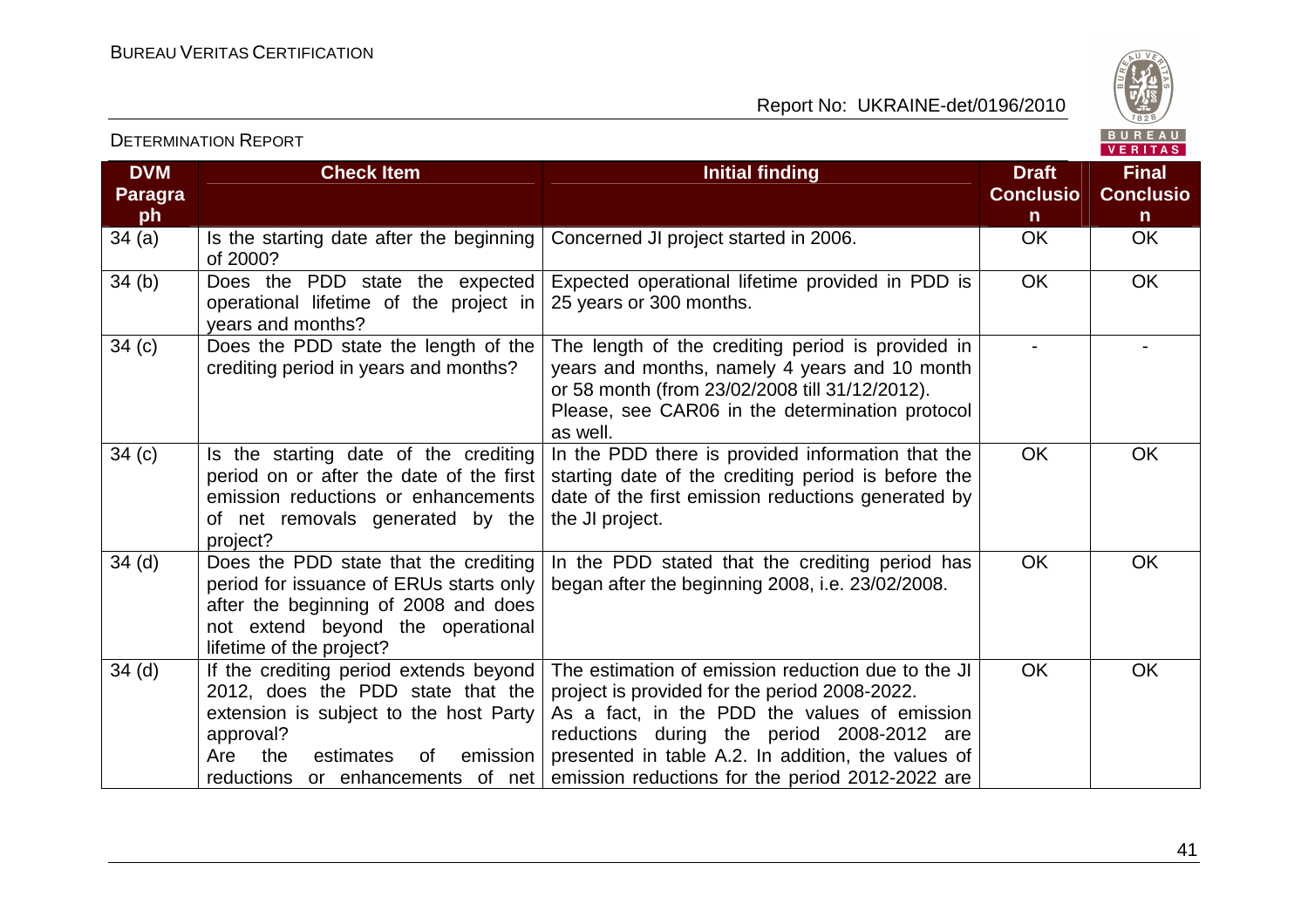

|                                    | <b>DETERMINATION REPORT</b>                                                                                                                                                                                                                                   |                                                                                                                                                                                                                                                                                                                                                                                                                         |                                                  | <b>BUREAU</b><br><b>VERITAS</b>                  |
|------------------------------------|---------------------------------------------------------------------------------------------------------------------------------------------------------------------------------------------------------------------------------------------------------------|-------------------------------------------------------------------------------------------------------------------------------------------------------------------------------------------------------------------------------------------------------------------------------------------------------------------------------------------------------------------------------------------------------------------------|--------------------------------------------------|--------------------------------------------------|
| <b>DVM</b><br><b>Paragra</b><br>ph | <b>Check Item</b>                                                                                                                                                                                                                                             | <b>Initial finding</b>                                                                                                                                                                                                                                                                                                                                                                                                  | <b>Draft</b><br><b>Conclusio</b><br>$\mathsf{n}$ | <b>Final</b><br><b>Conclusio</b><br>$\mathsf{n}$ |
|                                    | removals presented separately for<br>those until 2012 and those after 2012?                                                                                                                                                                                   | presented separately in table A.3 of the PDD.                                                                                                                                                                                                                                                                                                                                                                           |                                                  |                                                  |
| <b>Monitoring plan</b>             |                                                                                                                                                                                                                                                               |                                                                                                                                                                                                                                                                                                                                                                                                                         |                                                  |                                                  |
| 35                                 | Does the PDD explicitly indicate which<br>of the following approaches is used?<br>- JI specific approach<br>methodology<br>Approved CDM<br>approach                                                                                                           | The project developer uses JI specific approach<br>for monitoring plan establishing in accordance with<br>"Guidance on criteria for baseline settings and<br>monitoring".<br>Among approved CDM methodologies for baseline<br>setting and monitoring there is not a single one<br>than would be associated with the proposed JI<br>project.                                                                             | <b>OK</b>                                        | <b>OK</b>                                        |
|                                    | JI specific approach only                                                                                                                                                                                                                                     |                                                                                                                                                                                                                                                                                                                                                                                                                         |                                                  |                                                  |
| 36(a)                              | Does the monitoring plan describe:<br>relevant factors<br>All<br>and<br>key<br>characteristics that will be monitored?<br>- The period in which they will be<br>monitored?<br>- All decisive factors for the control and<br>reporting of project performance? | The monitoring plan describes factor and<br>parameters to be monitored, such as generation of<br>electricity by generators #7and #8; operational<br>time of these generators; carbon emission factor<br>for Ukraine electricity grid. (see section D.2 of<br>PDD).<br>Corrective Action Request 16 (CAR16). Please,<br>specify the recording frequency of monitoring<br>parameters in table of section D (e.g. monthly, | CAR16                                            | <b>OK</b>                                        |
|                                    |                                                                                                                                                                                                                                                               | yearly, etc).                                                                                                                                                                                                                                                                                                                                                                                                           |                                                  |                                                  |
| 36(b)                              | Does the monitoring plan specify the<br>indicators, constants and variables<br>used that are reliable, valid and provide<br>transparent picture of the emission                                                                                               | There is no constants and indicators used by<br>project developer regarding considered JI project                                                                                                                                                                                                                                                                                                                       | <b>OK</b>                                        | <b>OK</b>                                        |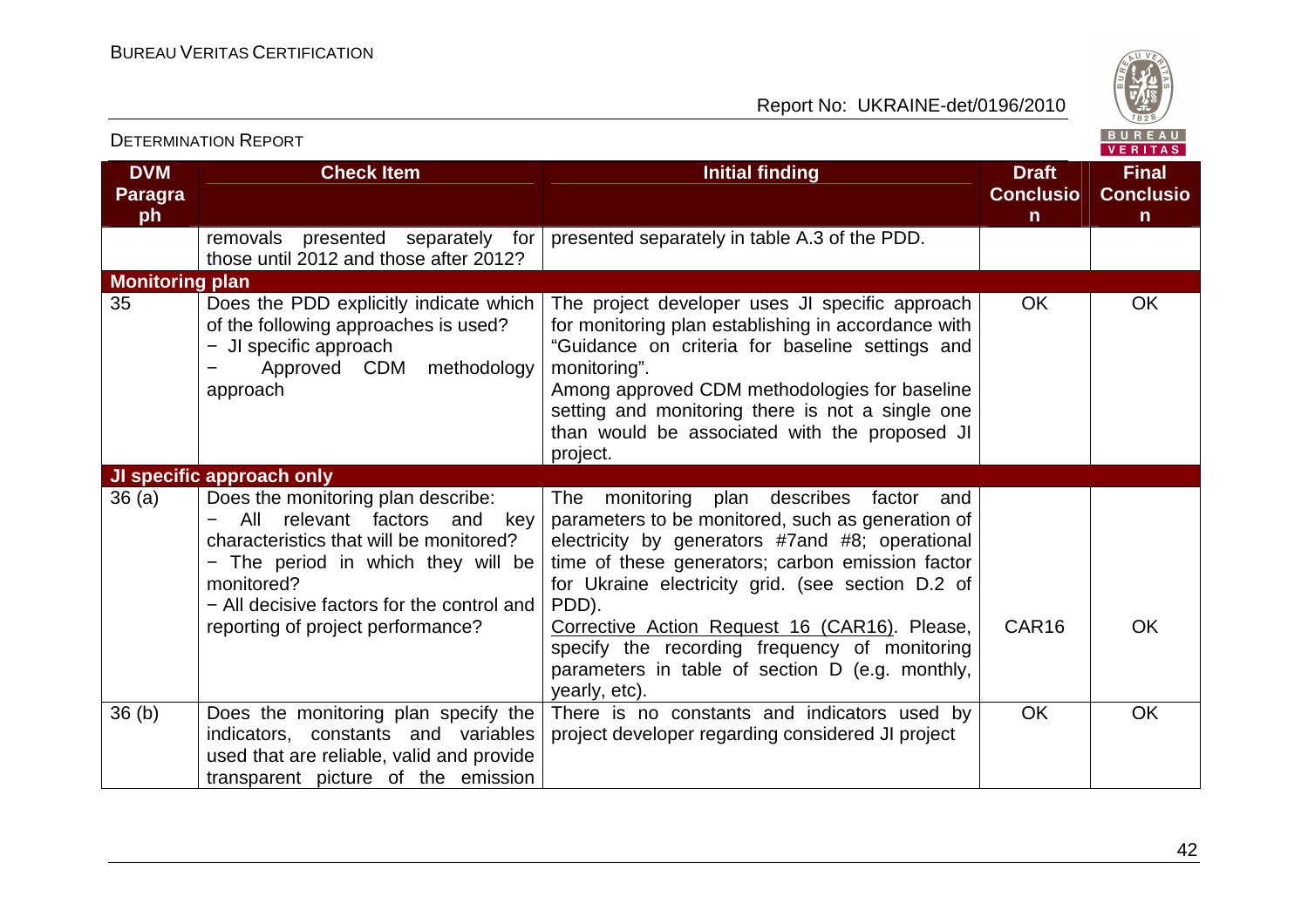DETERMINATION REPORT

Report No: UKRAINE-det/0196/2010



VERITAS

### **DVM Paragraph Check Item Initial finding Check Item Initial finding Check Item Initial finding Initial finding Initial finding ConclusionFinal Conclusion** reductions or enhancements of net removals to be monitored?  $36(b)$  If default values are used: − Are accuracy and reasonableness carefully balanced in their selection? − Do the default values originate from recognized sources? − Are the default values supported by statistical analyses providing reasonable confidence levels? − Are the default values presented in a transparent manner? 36 (b) (i)  $\vert$  For those values that are to be  $\vert$  EF of CO2 for Ukrainian electricity grid is In monitoring plan carbon emission factor for Ukrainian electricity grid is used as default value. Corrective Action Request 26 (CAR26). NEIA issued Order #43, Order #62, and Order #63 that approved new Grid Emission Factor. Please, use for calculation the recent values of Grid Emission Factor, and make corrections in the PDD. CAR26 OK provided by the project participants, does the monitoring plan clearly indicate how the values are to be selected and justified? assessed by TÜV SÜD Industrie Service GmbH for JI projects in Ukraine. The value of  $EF<sub>CO2</sub>$  has already been used by JI projects since 2008. OK OK 36 (b) (ii)  $\vert$  For other values, − Does the monitoring plan clearly indicate the precise references from which these values are taken? − Is the conservativeness of the values provided justified? The monitoring plan clearly indicates the source from which monitoring data that needed for calculations are taken. As a matter of fact, it is Detailed breakdown of electricity generation by HPP per month for electricity generation monitoring data and Performance figures of HPP per month for operating hours monitoring data. Moreover, there are presented first primary sources of monitoring data of this JI project (e.g.OK OK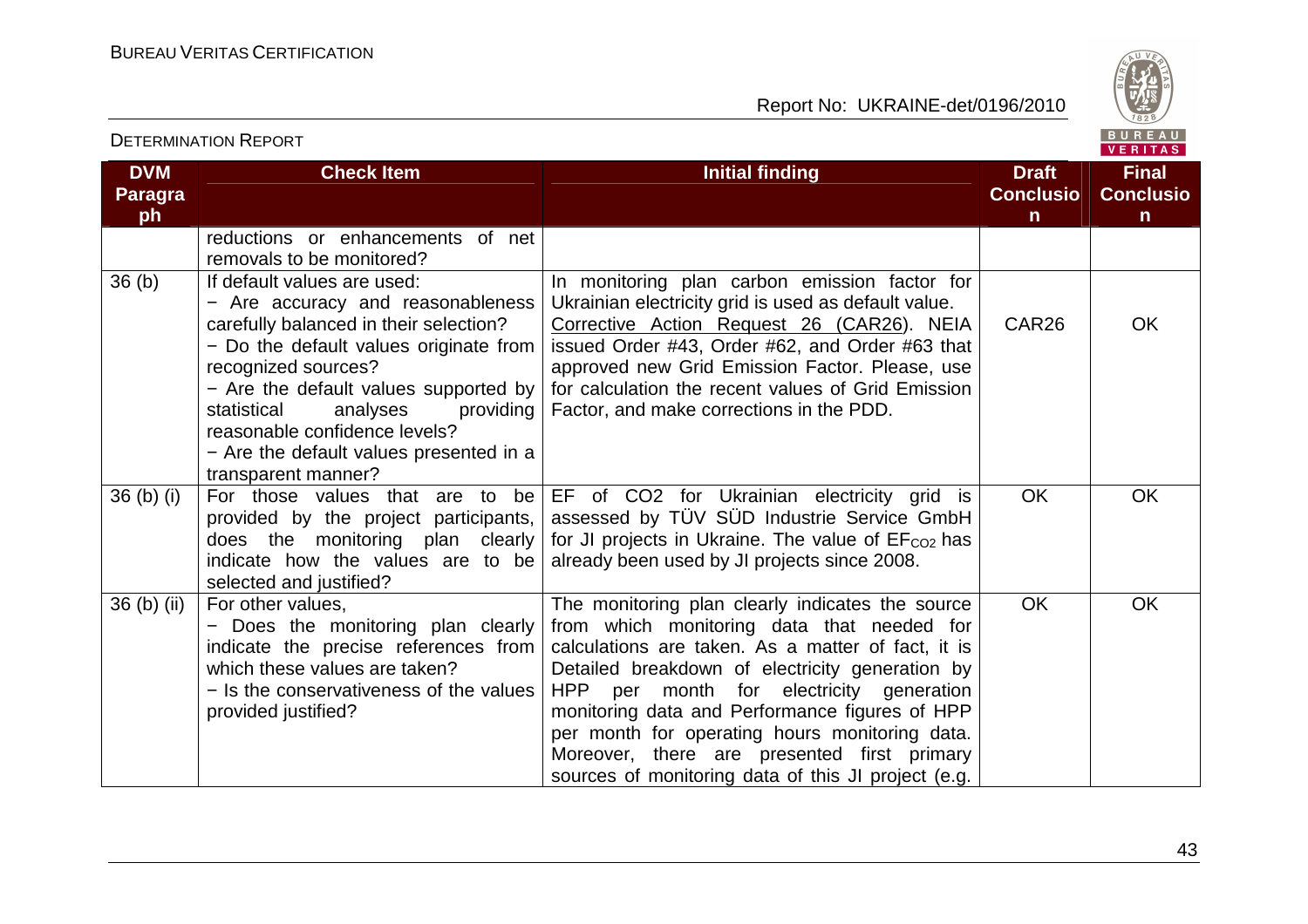

| <b>DVM</b><br>Paragra<br>ph      | <b>Check Item</b>                                                                                                                                                                          | <b>Initial finding</b>                                                                                                                                                                                                                                                                    | <b>Draft</b><br><b>Conclusio</b><br>$\mathsf{n}$ | <b>Final</b><br><b>Conclusio</b><br>$\mathsf{n}$ |
|----------------------------------|--------------------------------------------------------------------------------------------------------------------------------------------------------------------------------------------|-------------------------------------------------------------------------------------------------------------------------------------------------------------------------------------------------------------------------------------------------------------------------------------------|--------------------------------------------------|--------------------------------------------------|
|                                  |                                                                                                                                                                                            | refer to Figure D.1 Diagram of CO2 emission<br>monitoring system at ACPW provided in the PDD).                                                                                                                                                                                            |                                                  |                                                  |
| 36 (b) (iii)                     | For all<br>data<br>does<br>the<br>sources,<br>monitoring plan specify the procedures<br>to be followed if expected data are<br>unavailable?                                                | Corrective Action Request 17 (CAR17). Please,<br>specify the procedures to be followed if expected<br>monitoring data are unavailable.                                                                                                                                                    | CAR17                                            | OK                                               |
| 36<br>(b)<br>(iv)                | Are International System Unit (SI units)<br>used?                                                                                                                                          | All values through the PDD are not presented in<br>accordance to International System Units, but<br>some of them are used.                                                                                                                                                                | <b>OK</b>                                        | <b>OK</b>                                        |
| 36(b)(v)                         | Does the monitoring plan note any<br>parameters, coefficients, variables, etc.<br>that are used to calculate baseline<br>emissions or net removals but are<br>obtained through monitoring? | The monitoring plan doesn't note any parameters,<br>coefficients, variables, etc that are to be obtained<br>though monitoring in order to calculate baseline<br>emissions.                                                                                                                | <b>OK</b>                                        | OK                                               |
| 36 <sub>(b)</sub> <sub>(v)</sub> | Is the use of parameters, coefficients,<br>variables, etc. consistent between the<br>baseline and monitoring plan?                                                                         | According to the information from the monitoring<br>plan of JI project and project design document, the<br>use of parameters and variables are consistent<br>between the baseline and monitoring plan.                                                                                    | <b>OK</b>                                        | <b>OK</b>                                        |
| 36 <sub>(c)</sub>                | Does the monitoring plan draw on the<br>list of standard variables contained in<br>appendix B of "Guidance on criteria for<br>baseline setting and monitoring"?                            | The monitoring plan is established taking into<br>account the list of standard variables contained in<br>appendix B of "Guidance on criteria for baseline<br>setting and monitoring". For instance, Carbon<br>Emission Factor for electricity ( $EFCO2$ ) is used in<br>given JI project. | <b>OK</b>                                        | OK                                               |
| 36 <sub>(d)</sub>                | Does the monitoring plan explicitly and<br>clearly distinguish:                                                                                                                            | Corrective Action Request 18 (CAR18). Please,<br>clearly indicate in the monitoring plan of the PDD                                                                                                                                                                                       | CAR18                                            | <b>OK</b>                                        |

## DETERMINATION REPORT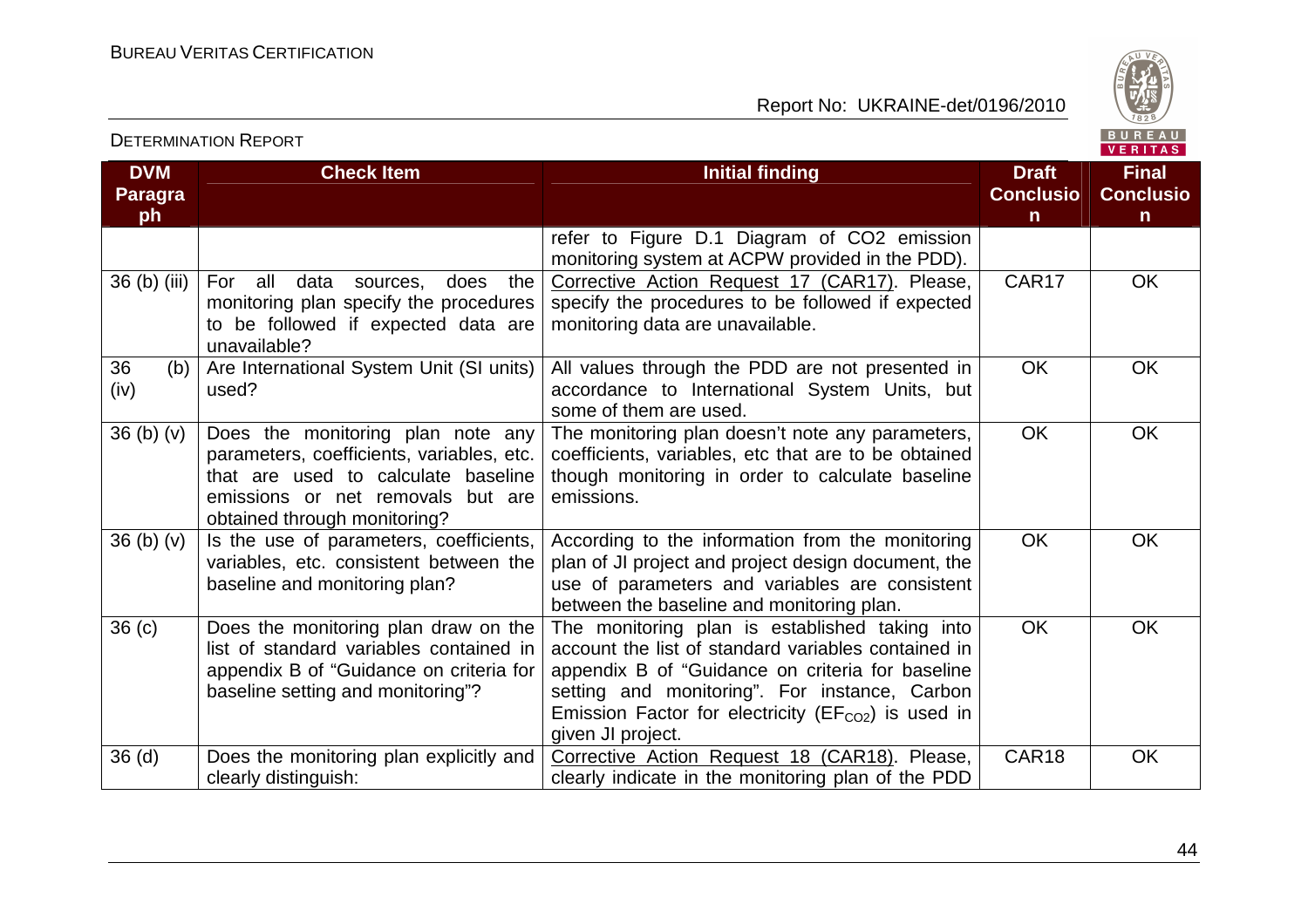

#### VERITAS **DVM Check Item Initial finding Check Item Initial finding Check Item Initial finding Initial finding Initial finding Final Paragra Conclusio Conclusioph nn** (i) Data and parameters that are not division of the parameters into three groups, such monitored throughout the crediting as: period, but are determined only once (i) Data and parameters that are not monitored (and thus remain fixed throughout the throughout the crediting period, but are determined crediting period), and that are available only once (and thus remain fixed throughout the already at the stage of determination? crediting period), and that are available already at (ii) Data and parameters that are not the stage of determination; monitored throughout the crediting (ii) Data and parameters that are not monitored period, but are determined only once throughout the crediting period, but are determined (and thus remain fixed throughout the only once (and thus remain fixed throughout the crediting period), but that are not crediting period), but that are not already available already available at the stage of at the stage of determination; determination? (iii) Data and parameters that are monitored (iii) Data and parameters that are throughout the crediting period. monitored throughout the crediting If any group is not applicable to parameters and period? data of given JI project, please, state so in the PDD. 36 (e) Does the monitoring plan describe the Yes, methods for data monitoring and establish OK OK methods employed for data monitoring frequency of the last ones are specified in the monitoring plan described in the PDD. (including its frequency) and recording? According to the PDD, there is performed direct monitoring of emission reduction from the JI project. 36 (f) Does the monitoring plan elaborate all Monitoring plan elaborates the formulae used for algorithms and formulae used for the calculation and estimation of baseline emissions estimation/calculation of baseline and emission reductions due to the JI project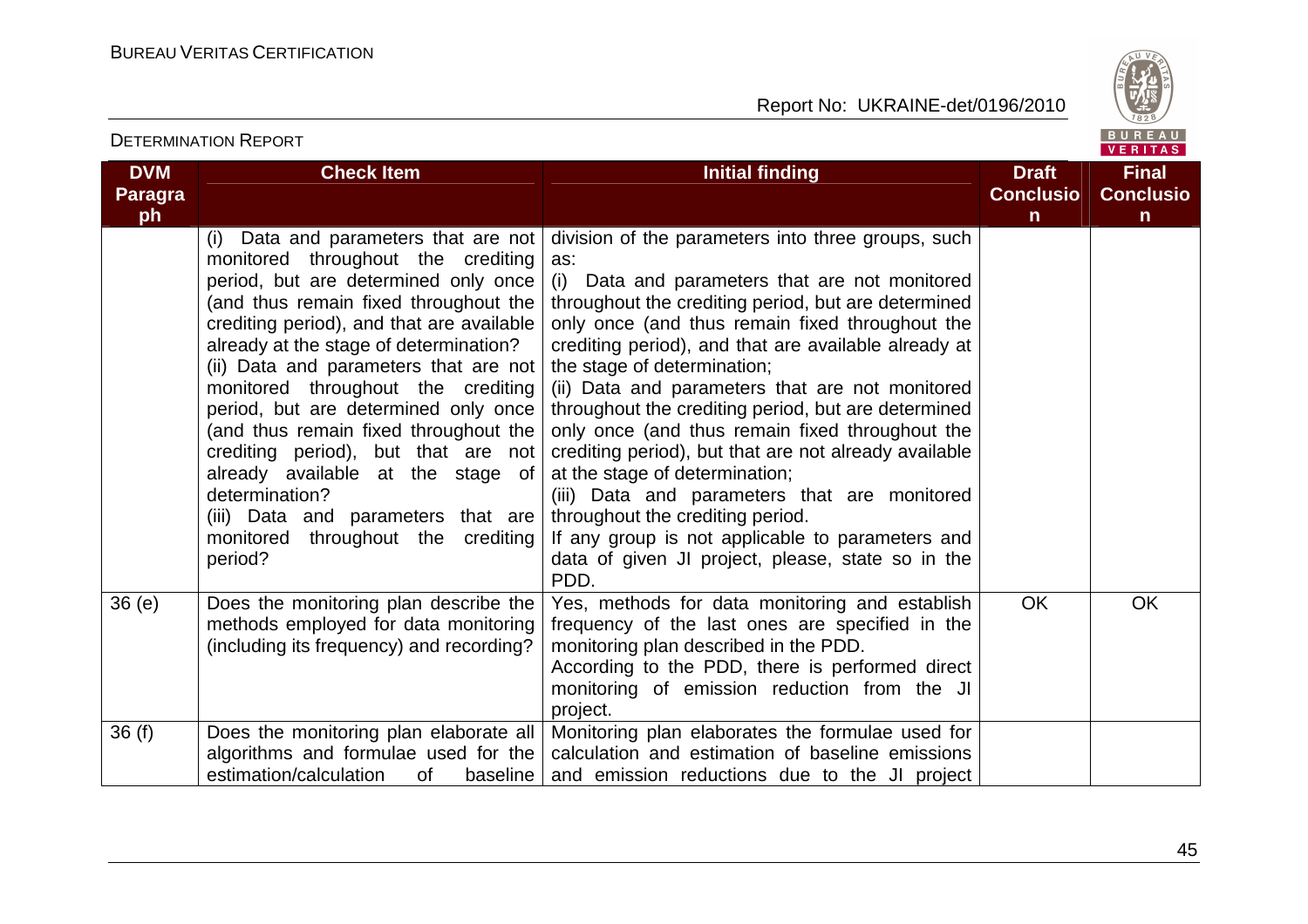

### VERITAS **DVM Check Item Initial finding Check Item Initial finding Initial finding Initial finding Initial finding Initial finding Initial finding Initial finding Initial finding Initial finding Initial finding Initial finding Initial Final Paragra Conclusio Conclusioph nn** project | implementation. Furthermore, the PDD states emissions/removals and emissions/removals or following: since additional electricity generation monitoring of emission reductions from due to the project realization is not connected with the project, leakage, as appropriate? increasing of fossil fuel combustion, the project emissions are equal to zero. Corrective Action Request 19 (CAR19). Please, CAR19 OK reconsider the formulae in section D and section E; and explain in more details conditions for usage of all formulae needed for calculation of emissions and emissions reduction due to the JI project in section E. 36 (f) (i) Is the underlying rationale for the The underlying rationale for the formulae is OK OK algorithms/formulae explained? presented. 36 (f) (ii)  $\begin{vmatrix} \text{Are} & \text{consistent} \\ \text{Variables} & \text{equation} \end{vmatrix}$  All variables and equation formats are consistent OK OK formats, subscripts etc. used? and used in appropriately way. OK OK 36 (f) (iii) Are all equations numbered? The sequations needed for calculations described in section D and section E of the PDD. All equations are numbered. 36 (f) (iv) Are all variables, with units indicated Units are provided for each variable from the OK OK defined? formulae. 36 (f)  $(v)$  Is the conservativeness of the The conservativeness of procedures are justified. | OK | OK algorithms/procedures justified? 36 (f) (v)  $\overline{\phantom{a}}$  To the extent possible, are methods to OK OK Uncertainty level in key parameters identified as quantitatively account for uncertainty in low in table D.2 "Quality control and quality key parameters included? assurance procedures undertaken for data monitored".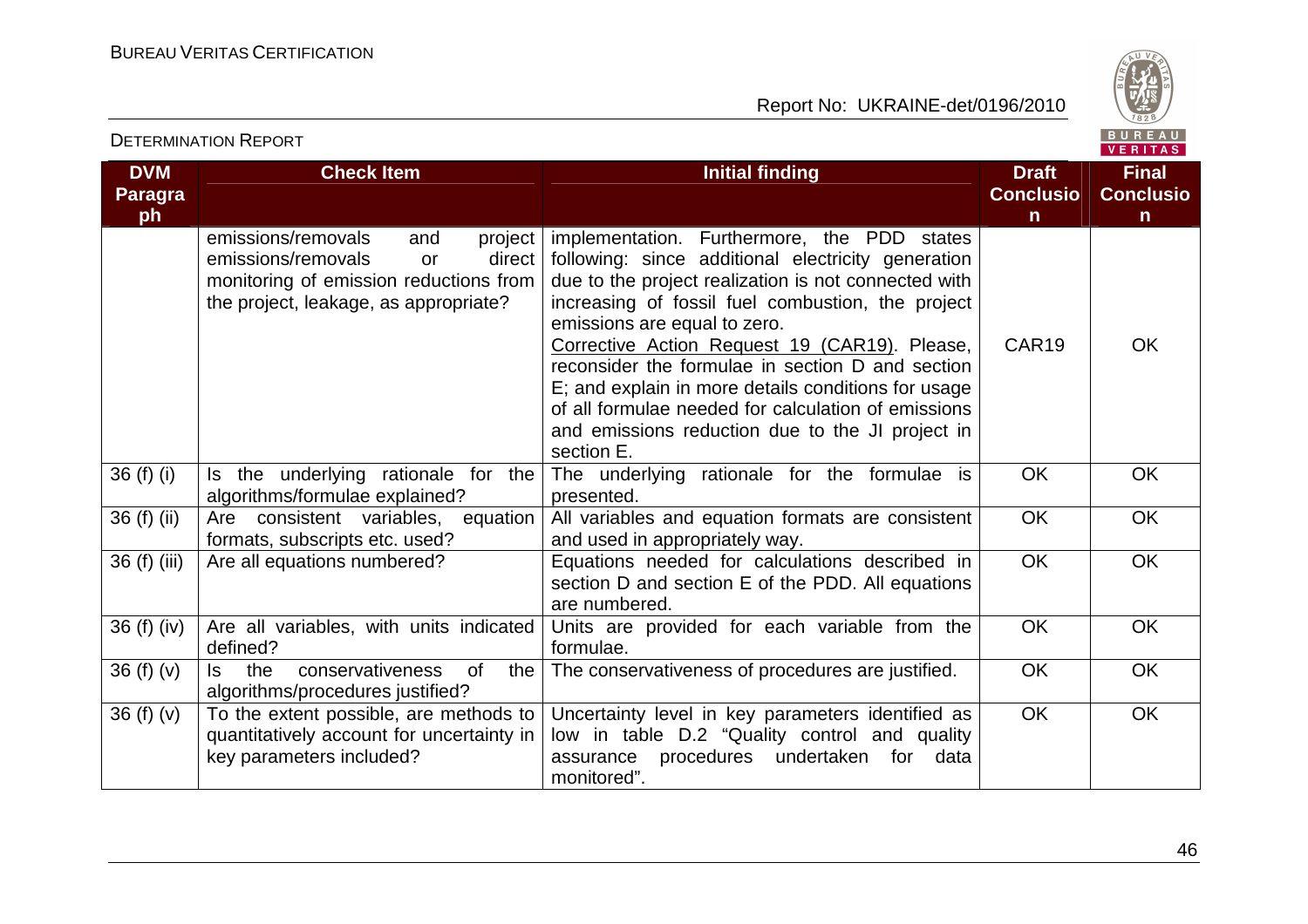

|                             |                                                                                                                                                                               |                                                                                                                                                                    |                                                  | V E R I T A S                                    |
|-----------------------------|-------------------------------------------------------------------------------------------------------------------------------------------------------------------------------|--------------------------------------------------------------------------------------------------------------------------------------------------------------------|--------------------------------------------------|--------------------------------------------------|
| <b>DVM</b><br>Paragra<br>ph | <b>Check Item</b>                                                                                                                                                             | <b>Initial finding</b>                                                                                                                                             | <b>Draft</b><br><b>Conclusio</b><br>$\mathsf{n}$ | <b>Final</b><br><b>Conclusio</b><br>$\mathsf{n}$ |
| 36 (f) (vi)                 | Is consistency between the elaboration<br>of the<br>baseline scenario and the procedure<br>for calculating the emissions or net<br>removals of the baseline ensured?          | There is consistency between the elaboration of<br>the baseline scenario and the procedure for<br>calculating the emissions of the baseline scenario.              | <b>OK</b>                                        | <b>OK</b>                                        |
| 36 (f) (vii)                | Are any parts of the algorithms or<br>formulae that are not self-evident<br>explained?                                                                                        | Please, see CAR of this determination protocol.                                                                                                                    |                                                  |                                                  |
| 36 (f) (vii)                | Is it justified that the procedure is<br>consistent with standard technical<br>procedures in the relevant sector?                                                             | In the PDD project developer describes the<br>monitoring procedure that is in compliance with<br>technical procedure at JSC "Avdeevskiy coke-<br>processing works. | <b>OK</b>                                        | OK                                               |
| 36 (f) (vii)                | Are references provided as necessary?                                                                                                                                         | In section D of the PDD there are provided<br>environmental<br>references<br>national<br>to<br>the<br>legislation in relevant sectors.                             | <b>OK</b>                                        | OK                                               |
| 36 (f) (vii)                | implicit<br>Are<br>explicit<br>and<br>key<br>assumptions explained in a transparent<br>manner?                                                                                | Key assumptions are explained in the PDD.                                                                                                                          | <b>OK</b>                                        | <b>OK</b>                                        |
| 36 (f) (vii)                | Is it clearly stated which assumptions<br>procedures<br>have<br>significant<br>and<br>uncertainty associated with them, and<br>how such uncertainty is to<br>be<br>addressed? | In the project design document there is not stated<br>any information about significant uncertainty level<br>of assumptions and procedures.                        | <b>OK</b>                                        | <b>OK</b>                                        |
| 36 (f) (vii)                | Is the uncertainty of key parameters<br>described and, where possible, is an<br>uncertainty range at 95% confidence                                                           | In the PDD project developer described the<br>uncertainty level of key parameters. Uncertainty<br>level of concerned data was assessed as low.                     | <b>OK</b>                                        | OK                                               |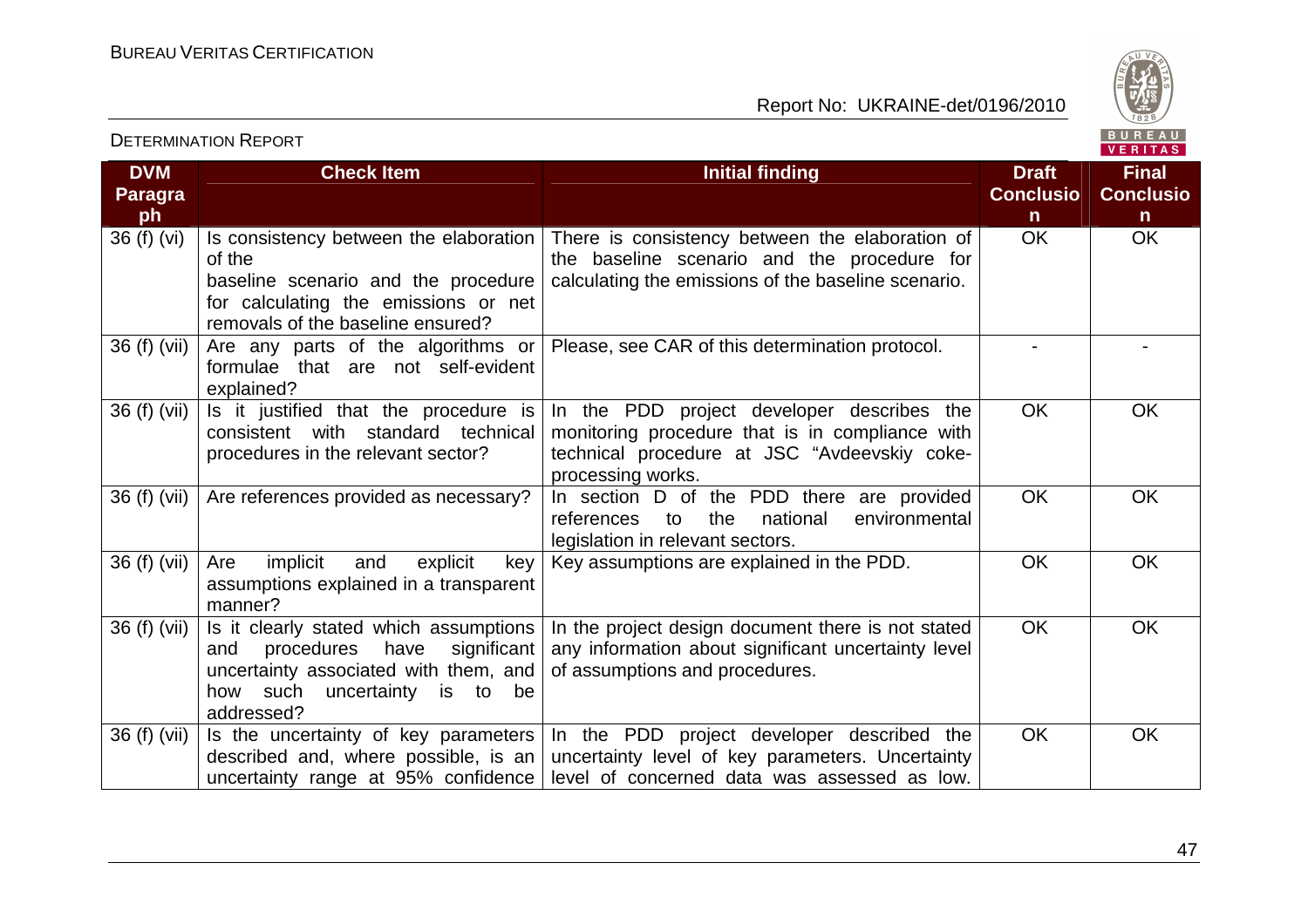

|                                    |                                                                                                                                                                                                                                                                                                         |                                                                                                                                                                                                                                                                                                                                   |                                                  | VERIIAS.                                         |
|------------------------------------|---------------------------------------------------------------------------------------------------------------------------------------------------------------------------------------------------------------------------------------------------------------------------------------------------------|-----------------------------------------------------------------------------------------------------------------------------------------------------------------------------------------------------------------------------------------------------------------------------------------------------------------------------------|--------------------------------------------------|--------------------------------------------------|
| <b>DVM</b><br><b>Paragra</b><br>ph | <b>Check Item</b>                                                                                                                                                                                                                                                                                       | <b>Initial finding</b>                                                                                                                                                                                                                                                                                                            | <b>Draft</b><br><b>Conclusio</b><br>$\mathsf{n}$ | <b>Final</b><br><b>Conclusio</b><br>$\mathsf{n}$ |
|                                    | key parameters for the<br>level<br>for<br>calculation of emission reductions or<br>of net<br>enhancements<br>removals<br>provided?                                                                                                                                                                      | Measuring<br>devices for monitoring<br>0f<br>key<br>parameters are calibrated/verified in compliance<br>with the state regulation, JSC ACPW standards<br>and approved methodologies in order to assure<br>quality control of monitoring data.                                                                                     |                                                  |                                                  |
| 36(9)                              | Does the monitoring plan identify a<br>national or international monitoring<br>standard if such standard has to be<br>and/or is applied to certain aspects of<br>the project?<br>Does the monitoring plan provide a<br>reference as to where a detailed<br>description of the standard can be<br>found? | No national or international monitoring standard<br>are used for monitoring of the JI project<br>implementation.                                                                                                                                                                                                                  | <b>OK</b>                                        | <b>OK</b>                                        |
| 36(h)                              | Does the monitoring plan document   Not applicable for given JI project.<br>techniques, if used for<br>statistical<br>monitoring, and that they are used in a<br>conservative manner?                                                                                                                   |                                                                                                                                                                                                                                                                                                                                   | <b>OK</b>                                        | OK                                               |
| 36 (i)                             | Does the monitoring plan present the<br>quality<br>control<br>assurance<br>and<br>procedures for the monitoring process,<br>including, as appropriate, information<br>on calibration and on how records on<br>data and/or method validity and<br>accuracy are kept and made available<br>upon request?  | In monitoring plan section D.2 and D.3 of the<br>quality<br>assurance and<br>control<br>procedures,<br>including information about calibration and how<br>monitoring data are to be recorded and collected.<br>Corrective Action Request 20 (CAR20). Please,<br>provide Calibration plan of JI project measurement<br>equipments. | CAR <sub>20</sub>                                | OK<br>OK                                         |

DETERMINATION REPORT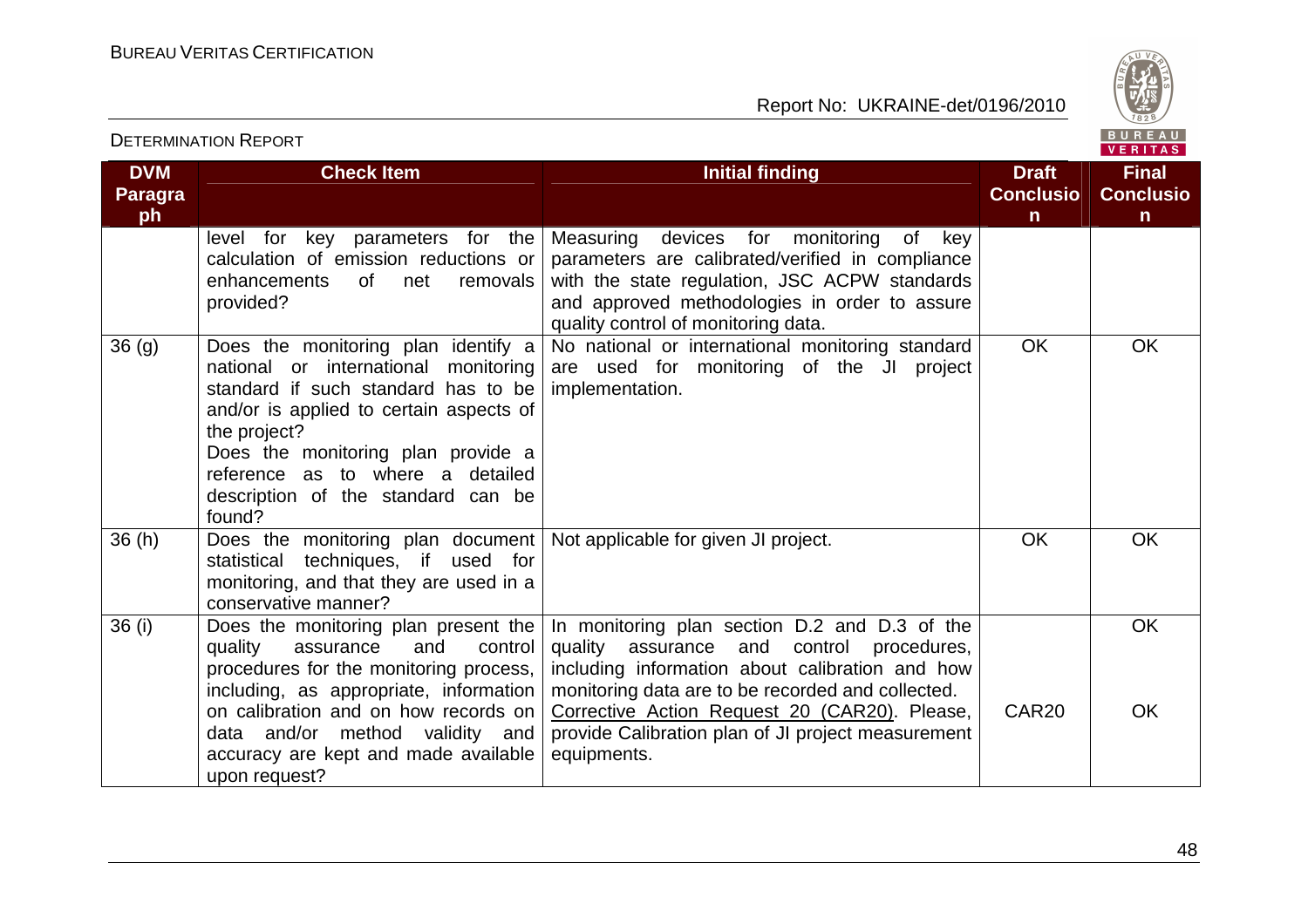

VERITAS

#### **DVM Paragraph Check Item Initial finding Check Item Initial finding Check Item Initial finding Initial finding Initial finding Conclusion** $\overline{OK}$ **Final Conclusion** OK OK 36 (j) Does the monitoring plan clearly identify the responsibilities and the authority regarding the monitoring activities? 36 (k) Does the monitoring plan, on the Monitoring plan identified the responsible departments and persons regarding monitoring activities of the JI project in section D.2 and section D.3 of the PDD. According to the section B.2 of the PDD, no similarwhole, reflect good monitoring practices appropriate to the project type? If it is a JI LULUCF project, is the good practice guidance developed by IPCC applied? 36 (l) Does the monitoring plan provide, in activity to this project not identified in Ukraine, so good monitoring practice to this type project is unavailable. Corrective Action Request 21 (CAR21). In section D.3 of the PDD stated that considered JI project isthe SSC-JI project. Please, correct. Presented in the PDD monitoring plan provides a CAR21 OK tabular form, a complete compilation of the data that need to be collected for its application, including data that are measured or sampled and data that are collected from other sources but not including data that are calculated with equations? 36 (m) Does the monitoring plan indicate that complete compilation of the data that need to be collected for its application, including data that are measured or sampled and data that are collected from other sources. Data connected with baseline scenario and emission reduction calculation are stated in tabular format in section D of the PDD. OK OK the data monitored and required for verification are to be kept for two years after the last transfer of ERUs for the project? 37 If selected elements or combinations of Forward Action Request 01 (FAR01). Please, provide document that confirms that the monitoring data are to be saved during crediting period and two years after last transfer of ER's for the JI project. The approved CDM methodologies for baseline FAR01 FAR01 should be checked during next verification approved CDM methodologies or setting and monitoring are not used for OK OK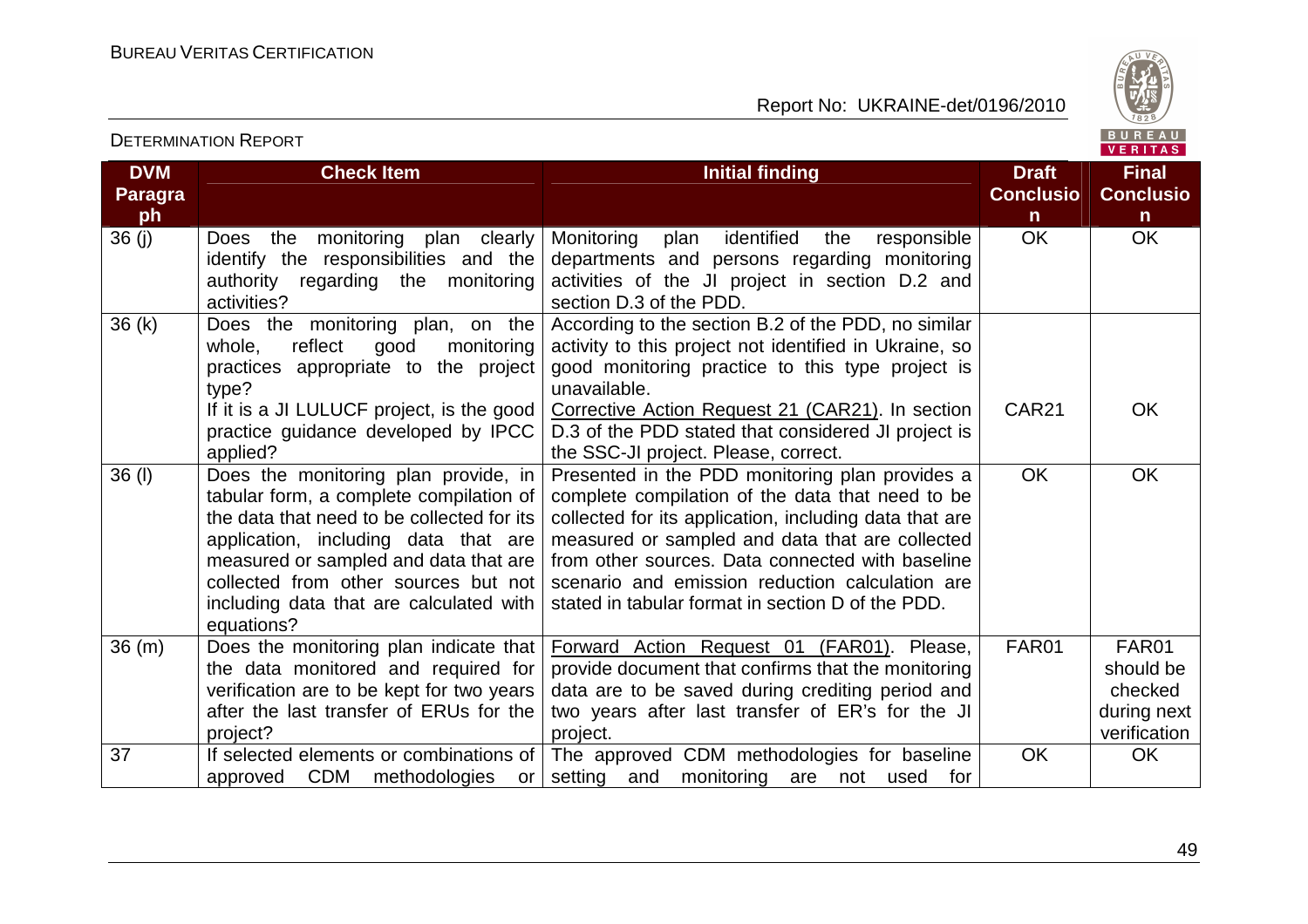

|                                    | <b>DETERMINATION REPORT</b>                                                                                                                                                                                                                                  |                                                                                                                                                                                    |                                                  | BUREAU<br>VERITAS                                |
|------------------------------------|--------------------------------------------------------------------------------------------------------------------------------------------------------------------------------------------------------------------------------------------------------------|------------------------------------------------------------------------------------------------------------------------------------------------------------------------------------|--------------------------------------------------|--------------------------------------------------|
| <b>DVM</b><br><b>Paragra</b><br>ph | <b>Check Item</b>                                                                                                                                                                                                                                            | <b>Initial finding</b>                                                                                                                                                             | <b>Draft</b><br><b>Conclusio</b><br>$\mathsf{n}$ | <b>Final</b><br><b>Conclusio</b><br>$\mathsf{n}$ |
|                                    | methodological tools are<br>used<br>for<br>establishing the monitoring plan, are<br>the selected elements or combination.<br>together with elements supplementary<br>developed by the project participants in<br>line with 36 above?                         | consideration of this JI project monitoring plan,<br>approved<br><b>CDM</b><br>because<br>the<br>among<br>methodologies there is none fully matching the<br>considered JI project. |                                                  |                                                  |
|                                    | Approved CDM methodology approach only                                                                                                                                                                                                                       |                                                                                                                                                                                    |                                                  |                                                  |
| 38(a)                              | Does the PDD provide the title,<br>reference number and version of the<br>approved CDM methodology used?                                                                                                                                                     | Not applicable                                                                                                                                                                     | N/A                                              | N/A                                              |
| 38 <sub>(a)</sub>                  | Is the approved CDM methodology the<br>most recent valid version when the<br>PDD is submitted for publication? If not,<br>is the methodology still within the grace<br>period (was the methodology revised to<br>a newer version in the past two<br>months)? | Not applicable                                                                                                                                                                     | N/A                                              | N/A                                              |
| 38(b)                              | Does the PDD provide a description of<br>why the approved CDM methodology is<br>applicable to the project?                                                                                                                                                   | Not applicable                                                                                                                                                                     | N/A                                              | N/A                                              |
| 38 <sub>(c)</sub>                  | Are all explanations, descriptions and<br>analyses pertaining to monitoring in the<br>PDD made in accordance with the<br>referenced<br><b>CDM</b><br>approved<br>methodology?                                                                                | Not applicable                                                                                                                                                                     | N/A                                              | N/A                                              |
| 38 <sub>(d)</sub>                  | Is the monitoring plan established                                                                                                                                                                                                                           | Not applicable                                                                                                                                                                     | N/A                                              | N/A                                              |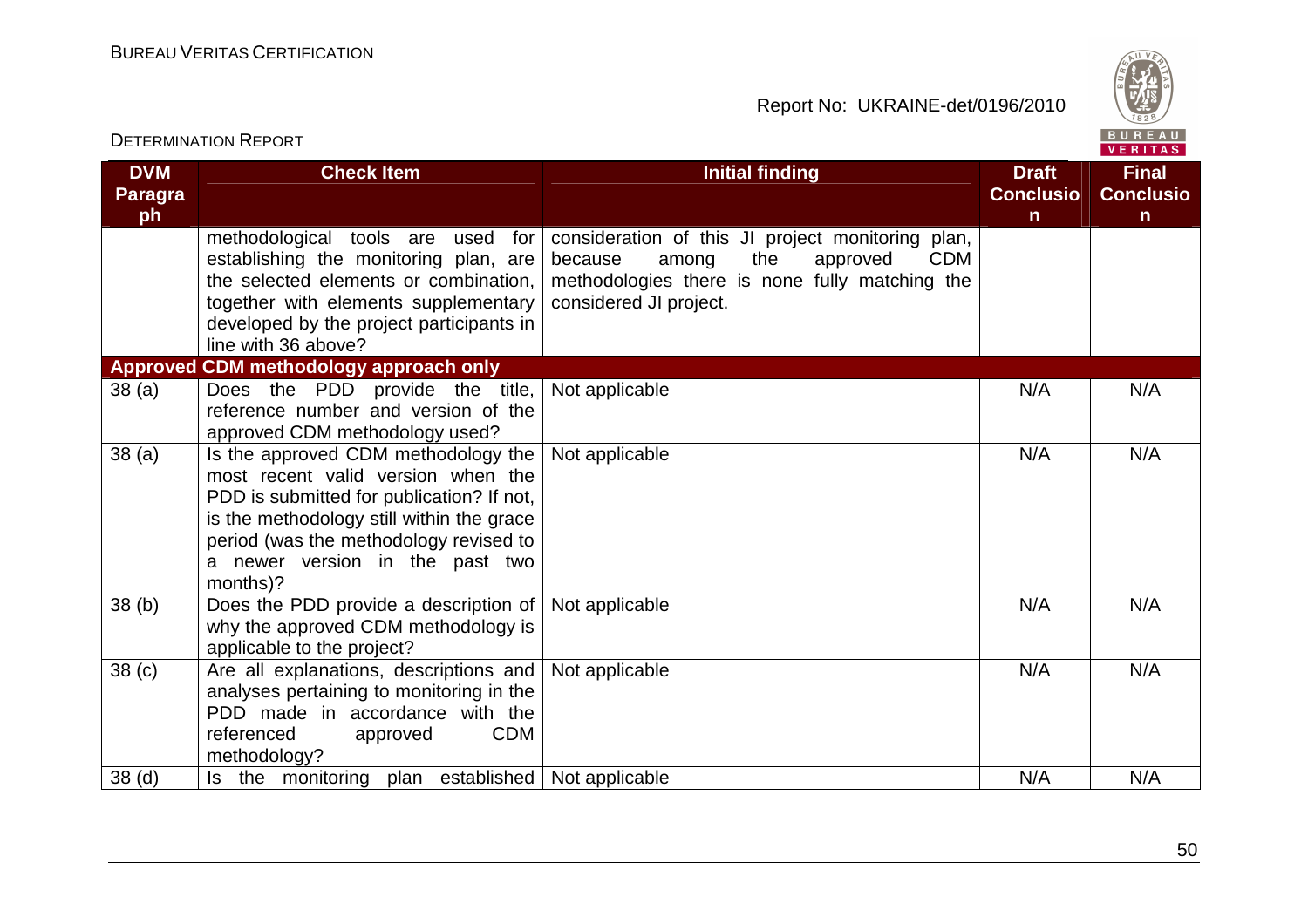

| <b>DETERMINATION REPORT</b>                                                                                                                                                                                                                                                                                                                                                                                                                                                                                                                                                                                                                                                                                                                                                                                                                                                                                                                                  |                        |                                                  | <b>DUNLAU</b><br><b>VERITAS</b>                  |
|--------------------------------------------------------------------------------------------------------------------------------------------------------------------------------------------------------------------------------------------------------------------------------------------------------------------------------------------------------------------------------------------------------------------------------------------------------------------------------------------------------------------------------------------------------------------------------------------------------------------------------------------------------------------------------------------------------------------------------------------------------------------------------------------------------------------------------------------------------------------------------------------------------------------------------------------------------------|------------------------|--------------------------------------------------|--------------------------------------------------|
| <b>DVM</b><br><b>Check Item</b><br><b>Paragra</b><br>ph                                                                                                                                                                                                                                                                                                                                                                                                                                                                                                                                                                                                                                                                                                                                                                                                                                                                                                      | <b>Initial finding</b> | <b>Draft</b><br><b>Conclusio</b><br>$\mathsf{n}$ | <b>Final</b><br><b>Conclusio</b><br>$\mathsf{n}$ |
| appropriately as a result?                                                                                                                                                                                                                                                                                                                                                                                                                                                                                                                                                                                                                                                                                                                                                                                                                                                                                                                                   |                        |                                                  |                                                  |
| Applicable to both JI specific approach and approved CDM methodology approach                                                                                                                                                                                                                                                                                                                                                                                                                                                                                                                                                                                                                                                                                                                                                                                                                                                                                |                        |                                                  |                                                  |
| 39<br>the monitoring plan indicates<br>$\mathsf{If}$<br>overlapping monitoring periods during<br>the crediting period:<br>(a) Is the underlying project composed<br>of clearly identifiable components for<br>which<br>reductions<br>emission<br>enhancements of removals can be<br>calculated independently?<br>(b) Can monitoring be performed<br>independently for each of these<br>components (i.e. the data/parameters<br>monitored for one component are not<br>dependent on/effect data/parameters to<br>be monitored for another component)?<br>(c) Does the monitoring plan ensure<br>that monitoring is performed for all<br>components and that in these cases all<br>the requirements of the JI guidelines<br>and further guidance by the JISC<br>regarding monitoring are met?<br>(d) Does the monitoring plan explicitly<br>provide for overlapping monitoring<br>periods of clearly defined project<br>components, justify its need and state | Not applicable<br>or   | N/A                                              | N/A                                              |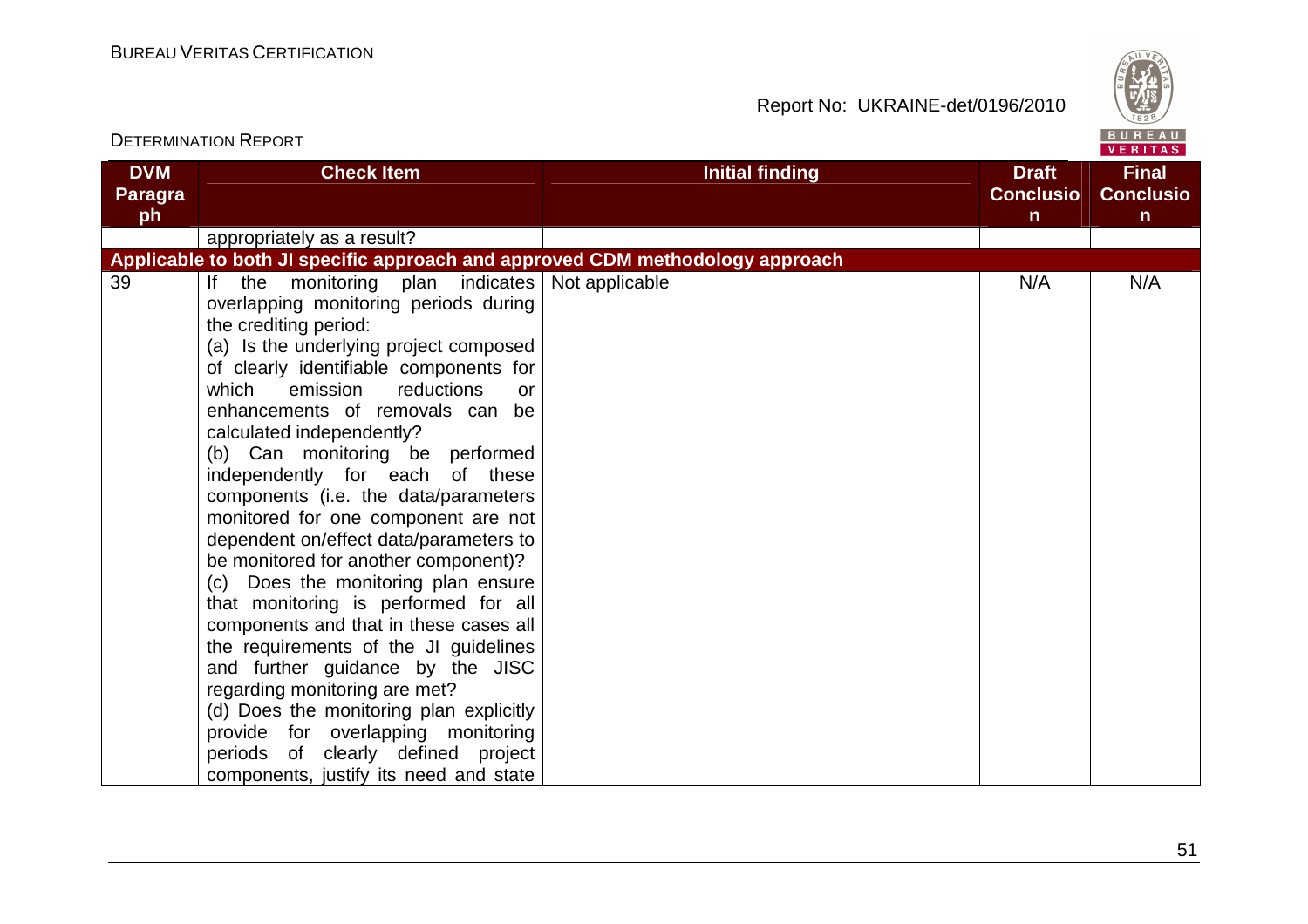

|                                    | <b>DETERMINATION REPORT</b>                                                                                                                                                                                                         |                                                                                                                                                                                                                                                                                       |                                                  | B U K E A U  <br>VERITAS                         |
|------------------------------------|-------------------------------------------------------------------------------------------------------------------------------------------------------------------------------------------------------------------------------------|---------------------------------------------------------------------------------------------------------------------------------------------------------------------------------------------------------------------------------------------------------------------------------------|--------------------------------------------------|--------------------------------------------------|
| <b>DVM</b><br><b>Paragra</b><br>ph | <b>Check Item</b>                                                                                                                                                                                                                   | <b>Initial finding</b>                                                                                                                                                                                                                                                                | <b>Draft</b><br><b>Conclusio</b><br>$\mathsf{n}$ | <b>Final</b><br><b>Conclusio</b><br>$\mathsf{n}$ |
|                                    | how the conditions mentioned in (a)-(c)<br>are met?                                                                                                                                                                                 |                                                                                                                                                                                                                                                                                       |                                                  |                                                  |
| <b>Leakage</b>                     |                                                                                                                                                                                                                                     |                                                                                                                                                                                                                                                                                       |                                                  |                                                  |
|                                    | JI specific approach only                                                                                                                                                                                                           |                                                                                                                                                                                                                                                                                       |                                                  |                                                  |
| 40(a)                              | Does the PDD appropriately describe<br>an assessment of the potential leakage<br>of the project and appropriately explain  <br>which sources of leakage are to be<br>which<br>calculated<br>and<br>can<br>be<br>neglected?          | As developers of project design document regard,<br>doesn't<br>project<br>activity<br>relate<br>the<br>with<br>transportation, firing, or production, so additional<br>amount of fuel is not needed. Thus, project<br>leakage is absent.<br>Please, see CAR15 of this protocol above. |                                                  |                                                  |
| 40(b)                              | Does the PDD provide a procedure for<br>an ex ante estimate of leakage?                                                                                                                                                             | According to the information and justification<br>stated in the PDD, leakage is absent. Please, refer<br>to section B.3 of the PDD.                                                                                                                                                   | <b>OK</b>                                        | <b>OK</b>                                        |
|                                    | Approved CDM methodology approach only                                                                                                                                                                                              |                                                                                                                                                                                                                                                                                       |                                                  |                                                  |
| 41                                 | Are the leakage and the procedure for<br>its estimation defined in accordance<br>with the approved CDM methodology?                                                                                                                 | Not applicable                                                                                                                                                                                                                                                                        | <b>OK</b>                                        | <b>OK</b>                                        |
|                                    | <b>Estimation of emission reductions or enhancements of net removals</b>                                                                                                                                                            |                                                                                                                                                                                                                                                                                       |                                                  |                                                  |
| 42                                 | Does the PDD indicate which of the<br>following approaches it chooses?<br>(a) Assessment of emissions or net<br>removals in the baseline scenario and<br>in the project scenario<br>(b) Direct assessment of emission<br>reductions | As indicated in the PDD, direct assessment of<br>emission reductions is performed during the JI<br>project implementation.                                                                                                                                                            | <b>OK</b>                                        | <b>OK</b>                                        |
| 43                                 | If the approach (a) in 42 is chosen, See section 42 of this protocol.                                                                                                                                                               |                                                                                                                                                                                                                                                                                       | <b>OK</b>                                        | <b>OK</b>                                        |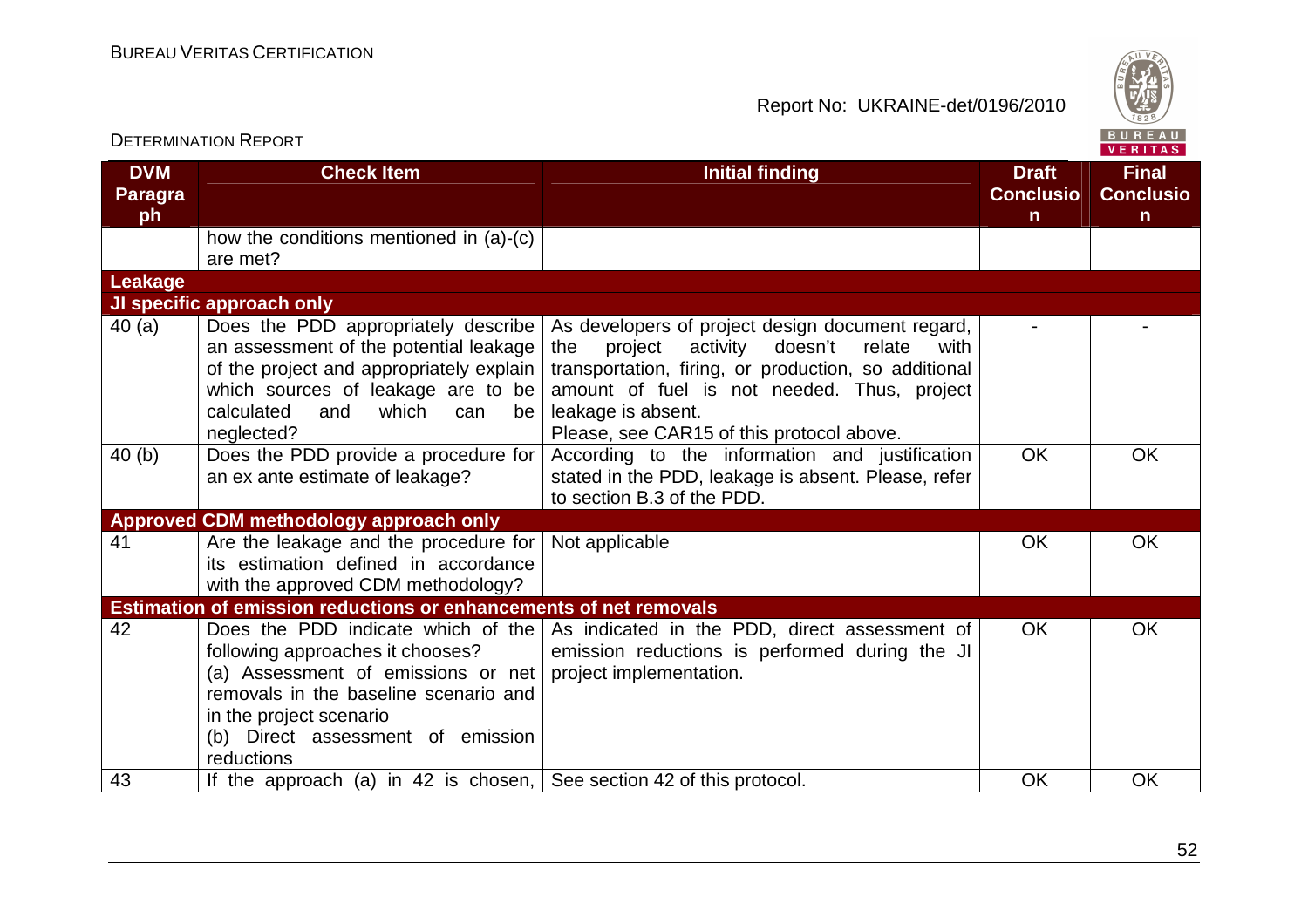

| <b>DETERMINATION REPORT</b>        |                                                                                                                                                                                                                                                                                                                                                                                                                                                                                                                                                                                                                                                                                                                                              |                                                                                                                                                                                                                                                                                                                                  |                                                  |                                                  |
|------------------------------------|----------------------------------------------------------------------------------------------------------------------------------------------------------------------------------------------------------------------------------------------------------------------------------------------------------------------------------------------------------------------------------------------------------------------------------------------------------------------------------------------------------------------------------------------------------------------------------------------------------------------------------------------------------------------------------------------------------------------------------------------|----------------------------------------------------------------------------------------------------------------------------------------------------------------------------------------------------------------------------------------------------------------------------------------------------------------------------------|--------------------------------------------------|--------------------------------------------------|
| <b>DVM</b><br><b>Paragra</b><br>ph | <b>Check Item</b>                                                                                                                                                                                                                                                                                                                                                                                                                                                                                                                                                                                                                                                                                                                            | <b>Initial finding</b>                                                                                                                                                                                                                                                                                                           | <b>Draft</b><br><b>Conclusio</b><br>$\mathsf{n}$ | <b>Final</b><br><b>Conclusio</b><br>$\mathsf{n}$ |
| 44                                 | PDD<br>the<br>provide ex ante<br>does<br>estimates of:<br>(a) Emissions or net removals for the<br>project scenario (within the project<br>boundary)?<br>(b) Leakage, as applicable?<br>(c) Emissions or net removals for the<br>baseline scenario (within the project<br>boundary)?<br>(d)<br>reductions<br>Emission<br>or<br>enhancements<br>of<br>net<br>removals<br>adjusted by leakage?<br>If the approach (b) in 42 is chosen,<br>does the PDD provide ex ante<br>estimates of:<br>reductions<br>(a)<br>Emission<br>or<br>enhancements of net removals (within<br>the project boundary)?<br>(b) Leakage, as applicable?<br>(c)<br>Emission<br>reductions<br><b>or</b><br>enhancements<br>0f<br>net<br>removals<br>adjusted by leakage? | The estimated emission reductions are provided<br>ex ante in PDD. As for leakage, it is considered as<br>absent, because additional electricity generation<br>by the AlfaCond steam condensation systems that<br>does not concern with production, transportation<br>and firing of additional amount of fuel at the JSC<br>ACPW. | <b>OK</b>                                        | <b>OK</b>                                        |
| 45                                 | For both approaches in 42<br>(a) Are the estimates in 43 or 44 given:<br>(i) On a periodic basis?<br>(ii) At least from the beginning until                                                                                                                                                                                                                                                                                                                                                                                                                                                                                                                                                                                                  | estimation<br><b>The</b><br>of<br>baseline<br>emissions<br>and<br>emission reduction are made on a periodic basis<br>from beginning to the end of the crediting period<br>for each year.                                                                                                                                         |                                                  | OK                                               |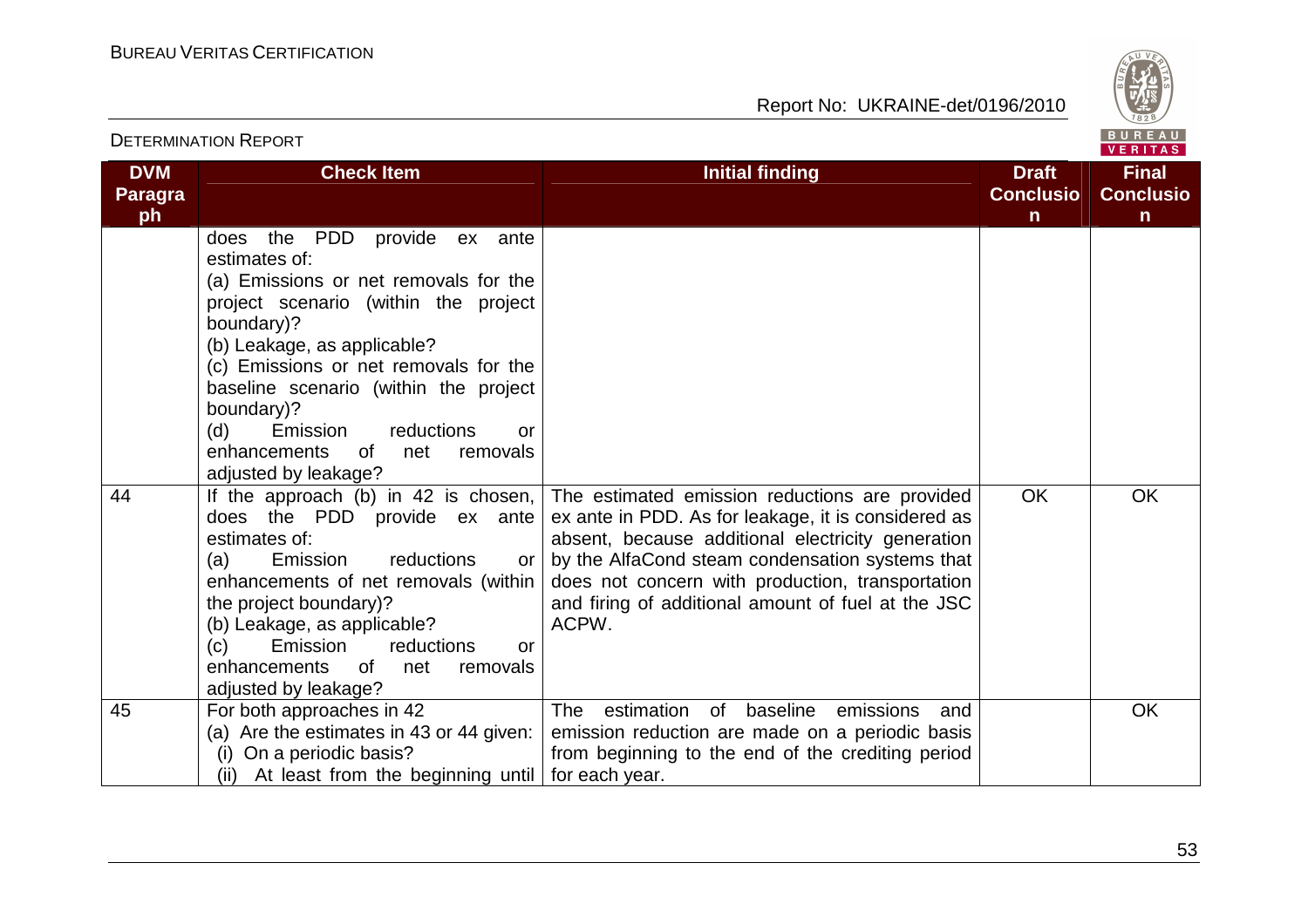

| <b>DVM</b><br><b>Paragra</b><br>ph | <b>Check Item</b>                                                                                                                                                                                                                                                                                                                                                                                                                                                                                                                                                                                                                                                                                                                                                                                                                                                  | <b>Initial finding</b>                                                                                                                                                                                                                                                                                                                                                                                                                                                                                                                                                                                                                                                                                                                                                                                                                                                                                                                                                                                                                                                                                                                                                                                                                                                                                | <b>Draft</b><br><b>Conclusio</b><br>n | <b>Final</b><br><b>Conclusio</b><br>$\mathsf{n}$ |  |  |
|------------------------------------|--------------------------------------------------------------------------------------------------------------------------------------------------------------------------------------------------------------------------------------------------------------------------------------------------------------------------------------------------------------------------------------------------------------------------------------------------------------------------------------------------------------------------------------------------------------------------------------------------------------------------------------------------------------------------------------------------------------------------------------------------------------------------------------------------------------------------------------------------------------------|-------------------------------------------------------------------------------------------------------------------------------------------------------------------------------------------------------------------------------------------------------------------------------------------------------------------------------------------------------------------------------------------------------------------------------------------------------------------------------------------------------------------------------------------------------------------------------------------------------------------------------------------------------------------------------------------------------------------------------------------------------------------------------------------------------------------------------------------------------------------------------------------------------------------------------------------------------------------------------------------------------------------------------------------------------------------------------------------------------------------------------------------------------------------------------------------------------------------------------------------------------------------------------------------------------|---------------------------------------|--------------------------------------------------|--|--|
|                                    | the end of the crediting period?<br>(iii) On a source-by-source/sink-by-<br>sink<br>basis?<br>(iv) For each GHG?<br>(v) In tones of CO2 equivalent, using<br>global warming potentials defined by<br>decision 2/CP.3 or as subsequently<br>revised in accordance with Article 5 of<br>the Kyoto Protocol?<br>(b) Are the formula used for calculating<br>the<br>estimates in 43 or 44 consistent<br>throughout the PDD?<br>(c) For calculating estimates in 43 or  <br>44, are key factors influencing the<br>baseline emissions or removals and the<br>activity level of the project and the<br>emissions or net removals as well as<br>risks associated with the project taken<br>into account, as appropriate?<br>Are data sources used for<br>(d)<br>calculating the estimates in 43 or 44<br>clearly<br>identified,<br>reliable<br>and<br>transparent?<br>(e) | Estimations of emission reductions are carried out<br>for $CO2$ as greenhouse gas. Calculations are<br>regarded in $t \text{ CO}_2$ equivalent.<br>Formulae used for calculating the estimates<br>concerning in section D and section E are<br>consistent throughout the PDD and calculation<br>Excel spreadsheets.<br>As there was already mentioned above, data<br>sources used for calculating the estimates are<br>clearly identified.<br>Among key factors influencing the baseline<br>emissions or the activity level of the project as well<br>as risks associated with the project Carbon<br>Emission Factor for electricity is taken into<br>account. The emission factor of Ukrainian grid that<br>used for calculation the estimates in the JI project<br>are selected for usage with appropriate accuracy.<br>Choice of emission factor is justified in the project<br>design documents.<br>Conservative assumptions are taken into account<br>while estimating emission reduction.<br>In the PDD there are provided tables with<br>calculation results of CO2 emission reductions. As<br>a fact, estimated total value of CO2 emission<br>reductions for the first crediting period is 181 251 t<br>Are emission factors (including   CO2 equivalent; moreover, estimated total value of |                                       |                                                  |  |  |

DETERMINATION REPORT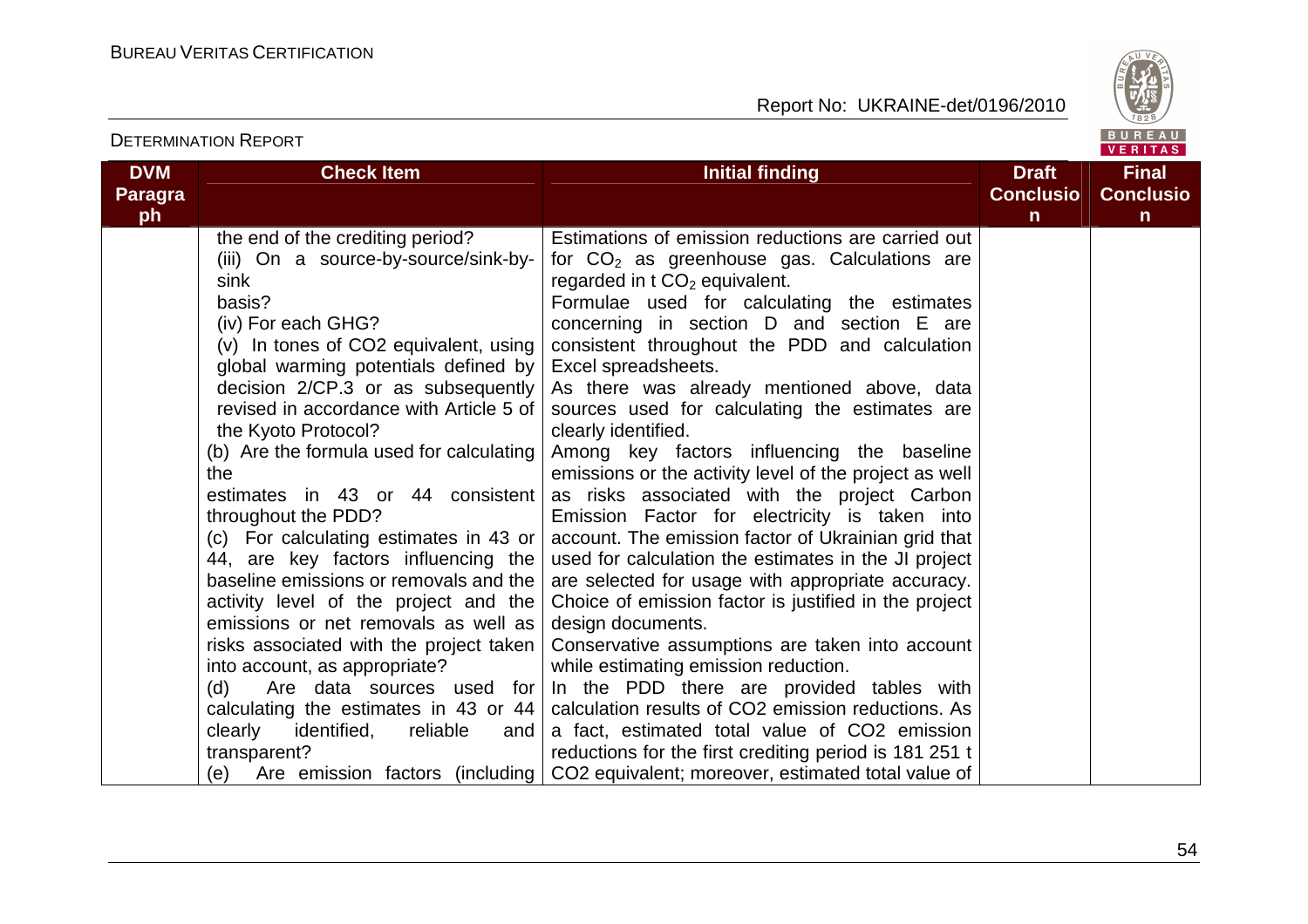DETERMINATION REPORT



| <b>DVM</b><br><b>Paragra</b> | <b>Check Item</b>                                                                                                                                                                                                                                                                                                                                 | <b>Initial finding</b>                                                                                                                                                                                                                                 | <b>Draft</b><br><b>Conclusio</b> | <b>Final</b><br><b>Conclusio</b> |
|------------------------------|---------------------------------------------------------------------------------------------------------------------------------------------------------------------------------------------------------------------------------------------------------------------------------------------------------------------------------------------------|--------------------------------------------------------------------------------------------------------------------------------------------------------------------------------------------------------------------------------------------------------|----------------------------------|----------------------------------|
| ph                           |                                                                                                                                                                                                                                                                                                                                                   |                                                                                                                                                                                                                                                        | $\mathsf{n}$                     | n                                |
|                              | default emission factors) if used for<br>calculating the estimates in 43 or 44<br>carefully<br>selected<br>by<br>balancing<br>accuracy and reasonableness, and<br>appropriately justified of the choice?                                                                                                                                          | CO2 emission reductions for the period 2013-2022<br>is 629 420 t CO2 equivalent.<br>Corrective Action Request 25 (CAR25). Please,<br>revise value of electricity generation by TG#7 for<br>2009 and the value of electricity generation by             | CAR <sub>25</sub>                | <b>OK</b>                        |
|                              | (f) Is the estimation in 43 or 44 based<br>on conservative assumptions and the<br>plausible<br>scenarios<br>most<br>in l<br>a<br>transparent manner?<br>Are the estimates in 43 or 44<br>(q)                                                                                                                                                      | TG#8 for 2010 that indicated in the PDD and Excel<br>file and correct as well as supporting calculations.<br>Corrective Action Request 22 (CAR22). Please,<br>state in the title of table E.3 and table E.4 the<br>periods for what ERs are estimated. | CAR <sub>22</sub>                | <b>OK</b>                        |
|                              | consistent throughout the PDD?<br>(h) Is the annual average of estimated<br>emission reductions or enhancements<br>of net removals calculated by dividing<br>the total estimated emission reductions<br>or enhancements of net removals over<br>the crediting period by the total months<br>of the crediting period and multiplying<br>by twelve? | Corrective Action Request 23 (CAR23). Please,<br>provide in table E.3 and table E.4 the annual<br>average value of CO2 emission reductions.                                                                                                            | CAR <sub>23</sub>                | <b>OK</b>                        |
| 46                           | If the calculation of the baseline<br>emissions or<br>net removals is to be performed ex<br>post, does the PDD include<br>an<br>illustrative ex ante emissions or net<br>removals calculation?                                                                                                                                                    | The calculations of the baseline emissions are to<br>be performed ex post. Also, in the PDD there are<br>provided ex ante calculation of emissions. All<br>estimated values are presented in section E of the<br>PDD and Excel spreadsheets.           | <b>OK</b>                        | <b>OK</b>                        |
|                              | <b>Approved CDM methodology approach only</b>                                                                                                                                                                                                                                                                                                     |                                                                                                                                                                                                                                                        |                                  |                                  |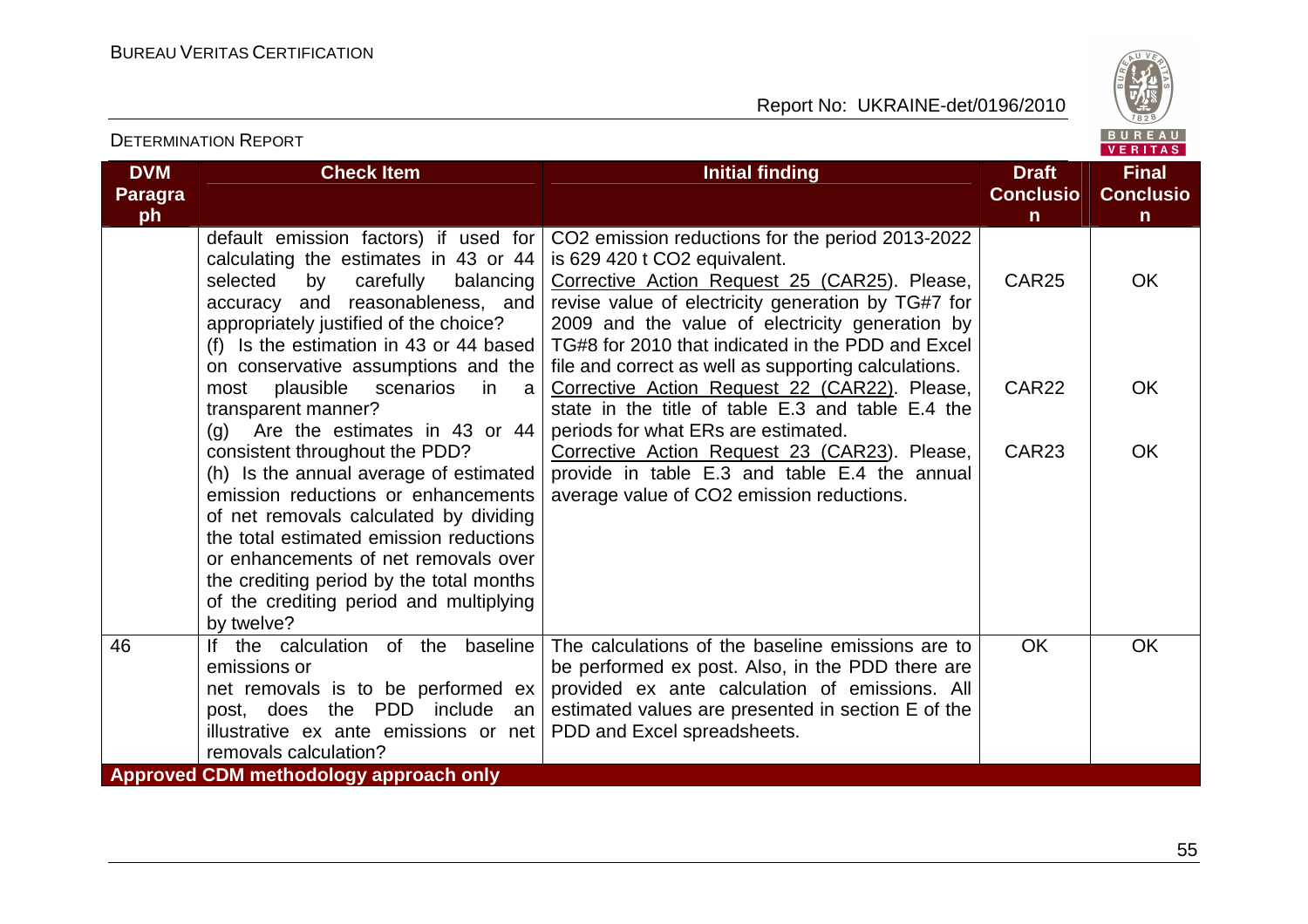

|                                    | DETERMINATION I VEL ORT                                                                                                                                                                                                                                                                                                                                                                                                                                                                                                                                                                                                                                                                                              |                        |                                                  | VERITAS                                          |
|------------------------------------|----------------------------------------------------------------------------------------------------------------------------------------------------------------------------------------------------------------------------------------------------------------------------------------------------------------------------------------------------------------------------------------------------------------------------------------------------------------------------------------------------------------------------------------------------------------------------------------------------------------------------------------------------------------------------------------------------------------------|------------------------|--------------------------------------------------|--------------------------------------------------|
| <b>DVM</b><br><b>Paragra</b><br>ph | <b>Check Item</b>                                                                                                                                                                                                                                                                                                                                                                                                                                                                                                                                                                                                                                                                                                    | <b>Initial finding</b> | <b>Draft</b><br><b>Conclusio</b><br>$\mathsf{n}$ | <b>Final</b><br><b>Conclusio</b><br>$\mathsf{n}$ |
| 47(a)                              | Is the estimation of emission reductions<br>or enhancements of net removals<br>made in accordance with the approved<br>CDM methodology?                                                                                                                                                                                                                                                                                                                                                                                                                                                                                                                                                                              | Not applicable         | N/A                                              | N/A                                              |
| 47(b)                              | Is the estimation of emission reductions<br>or enhancements of net removals<br>presented in the PDD:<br>- On a periodic basis?<br>- At least from the beginning until the<br>end of the crediting period?<br>- On a source-by-source/sink-by-sink<br>basis?<br>- For each GHG?<br>- In tones of CO2 equivalent, using<br>global warming potentials defined by<br>decision 2/CP.3 or as subsequently<br>revised in accordance with Article 5 of<br>the Kyoto Protocol?<br>- Are the formula used for calculating<br>the estimates consistent throughout the<br>PDD?<br>Are<br>the<br>estimates<br>consistent<br>throughout the<br>PDD?<br>- Is the annual average of estimated<br>emission reductions or enhancements | Not applicable         | N/A                                              | N/A                                              |

### DETERMINATION REPORT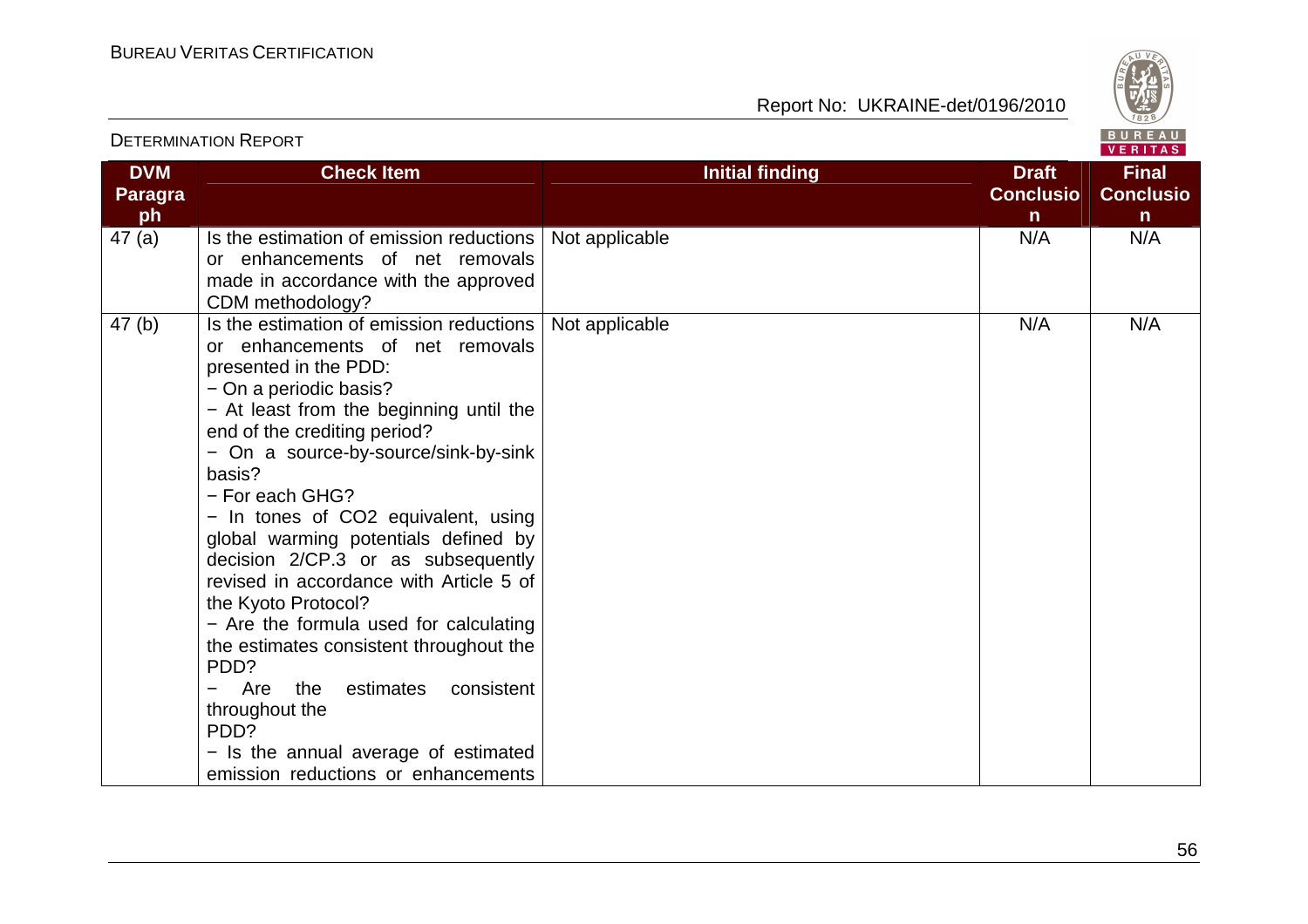

|                                    | <b>DETERMINATION REPORT</b>                                                                                                                                                                                                                        |                                                                                                                                                                                                                                                                                                                                                                                                                                                                                                                                                                                                                                                                                                                                                                                                                                    |                                                  |                                                  |
|------------------------------------|----------------------------------------------------------------------------------------------------------------------------------------------------------------------------------------------------------------------------------------------------|------------------------------------------------------------------------------------------------------------------------------------------------------------------------------------------------------------------------------------------------------------------------------------------------------------------------------------------------------------------------------------------------------------------------------------------------------------------------------------------------------------------------------------------------------------------------------------------------------------------------------------------------------------------------------------------------------------------------------------------------------------------------------------------------------------------------------------|--------------------------------------------------|--------------------------------------------------|
| <b>DVM</b><br><b>Paragra</b><br>ph | <b>Check Item</b>                                                                                                                                                                                                                                  | <b>Initial finding</b>                                                                                                                                                                                                                                                                                                                                                                                                                                                                                                                                                                                                                                                                                                                                                                                                             | <b>Draft</b><br><b>Conclusio</b><br>$\mathsf{n}$ | <b>Final</b><br><b>Conclusio</b><br>$\mathsf{n}$ |
|                                    | of net removals calculated by dividing<br>the total estimated emission reductions<br>or enhancements of net removals over<br>the crediting period by the total months<br>of the crediting period and multiplying<br>by twelve?                     |                                                                                                                                                                                                                                                                                                                                                                                                                                                                                                                                                                                                                                                                                                                                                                                                                                    |                                                  |                                                  |
|                                    | <b>Environmental impacts</b>                                                                                                                                                                                                                       |                                                                                                                                                                                                                                                                                                                                                                                                                                                                                                                                                                                                                                                                                                                                                                                                                                    |                                                  |                                                  |
| 48 (a)                             | Does the<br><b>PDD</b><br>list<br>attach<br>and<br>documentation on the analysis of the<br>environmental impacts of the project,<br>including transboundary impacts, in<br>with<br>accordance<br>procedures<br>as<br>determined by the host Party? | The project design document includes description<br>of the environmental impact assessment of the JI<br>project that performed in accordance with<br>procedure determined in Ukraine. Referenced<br>environmental documents are listed in section F.1<br>of the PDD.<br>information<br>from the<br>Based<br>provided<br>on<br>AlfaCond<br>documents,<br>installed<br>steam<br>condensation system does not lead to negative<br>impact on the environment. Positive opinion<br>letter #336/031 dated 15/02/2008 of the AlfaCond<br>system installation on the turbine-generator #8<br>issued by Donetsk sanitary and epidemiological<br>station has been obtained.<br>Corrective Action Request 24 (CAR24). Please,<br>regard the transboundary impacts as a result of<br>the JI project implementation in section F of the<br>PDD. | CAR <sub>24</sub>                                | <b>OK</b>                                        |
| 48 <sub>(b)</sub>                  |                                                                                                                                                                                                                                                    | If the analysis in 48 (a) indicates that   Please, refer to section F of the PDD and section                                                                                                                                                                                                                                                                                                                                                                                                                                                                                                                                                                                                                                                                                                                                       | <b>OK</b>                                        | OK                                               |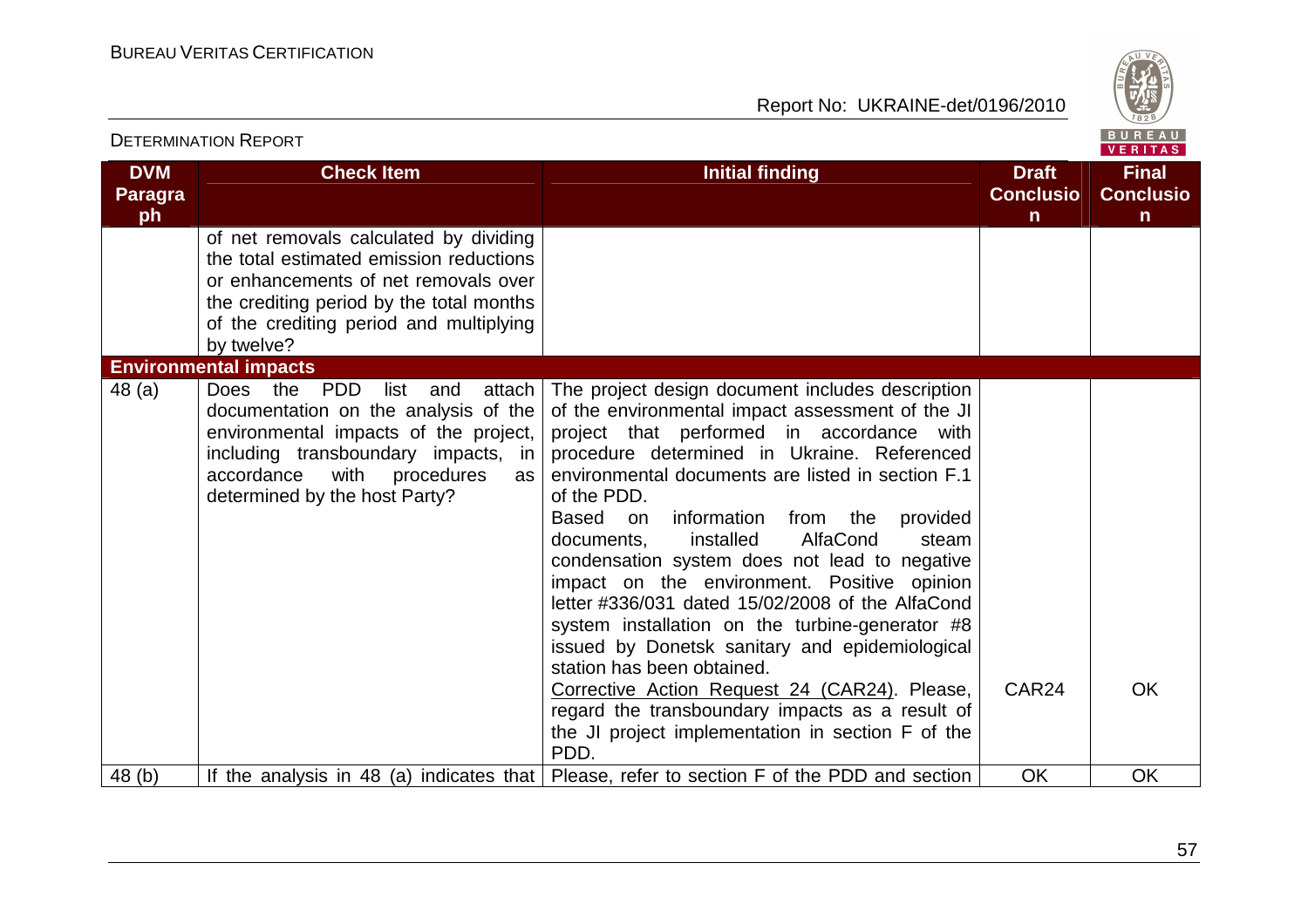

| <b>DETERMINATION REPORT</b>                                                                                                                                                                                                                                                                                                                                                         |                                                                                                                                                                                                                                                                                                                                                                                                                                                                                                      |                                                  |                                                  |  |  |
|-------------------------------------------------------------------------------------------------------------------------------------------------------------------------------------------------------------------------------------------------------------------------------------------------------------------------------------------------------------------------------------|------------------------------------------------------------------------------------------------------------------------------------------------------------------------------------------------------------------------------------------------------------------------------------------------------------------------------------------------------------------------------------------------------------------------------------------------------------------------------------------------------|--------------------------------------------------|--------------------------------------------------|--|--|
| <b>DVM</b><br><b>Check Item</b><br><b>Paragra</b><br>ph                                                                                                                                                                                                                                                                                                                             | <b>Initial finding</b>                                                                                                                                                                                                                                                                                                                                                                                                                                                                               | <b>Draft</b><br><b>Conclusio</b><br>$\mathsf{n}$ | <b>Final</b><br><b>Conclusio</b><br>$\mathsf{n}$ |  |  |
| environmental<br>impacts<br>the<br>are<br>considered significant by the project<br>participants or the host Party, does the<br>PDD provide conclusion and all<br>references<br>supporting<br>to<br>documentation of an environmental<br>impact assessment undertaken<br>in.<br>accordance with the procedures as<br>required by the host Party?                                     | $48(a)$ above.                                                                                                                                                                                                                                                                                                                                                                                                                                                                                       |                                                  |                                                  |  |  |
| <b>Stakeholder consultation</b>                                                                                                                                                                                                                                                                                                                                                     |                                                                                                                                                                                                                                                                                                                                                                                                                                                                                                      |                                                  |                                                  |  |  |
| 49<br>stakeholder<br>consultation<br>lf.<br>was<br>undertaken in<br>accordance with the procedure as<br>required by the host Party, does the<br>PDD provide:<br>(a) A list of stakeholders from whom $ $<br>comments on the projects have been<br>received, if any?<br>(b) The nature of the comments?<br>(c) A description on whether and how<br>the comments have been addressed? | The Host Party doesn't require stakeholder<br>consultation process for the JI project.<br>During the project realization, the local public<br>community was informed via the mass-media and<br><b>ACPW</b><br>newspaper "Zavodchanin" (published<br>articles of the ACPW newspaper "Zavodchanin"<br>were provided during site visit). No comments<br>connected with JI project implementation were<br>received.<br>Also, stakeholder's comments will be collected<br>during determination procedure. | <b>OK</b>                                        | <b>OK</b>                                        |  |  |
| Determination regarding small-scale projects (additional elements for assessment)                                                                                                                                                                                                                                                                                                   |                                                                                                                                                                                                                                                                                                                                                                                                                                                                                                      |                                                  |                                                  |  |  |
| Applicable to bundled JI SSC projects only                                                                                                                                                                                                                                                                                                                                          |                                                                                                                                                                                                                                                                                                                                                                                                                                                                                                      |                                                  |                                                  |  |  |
| <b>Applicable to all JI SSC projects</b><br>Determination regarding land use, land-use change and forestry projects (additional/alternative elements for assessment)                                                                                                                                                                                                                |                                                                                                                                                                                                                                                                                                                                                                                                                                                                                                      |                                                  |                                                  |  |  |
|                                                                                                                                                                                                                                                                                                                                                                                     | Determination regarding programmes of activities (additional/alternative elements for assessment)                                                                                                                                                                                                                                                                                                                                                                                                    |                                                  |                                                  |  |  |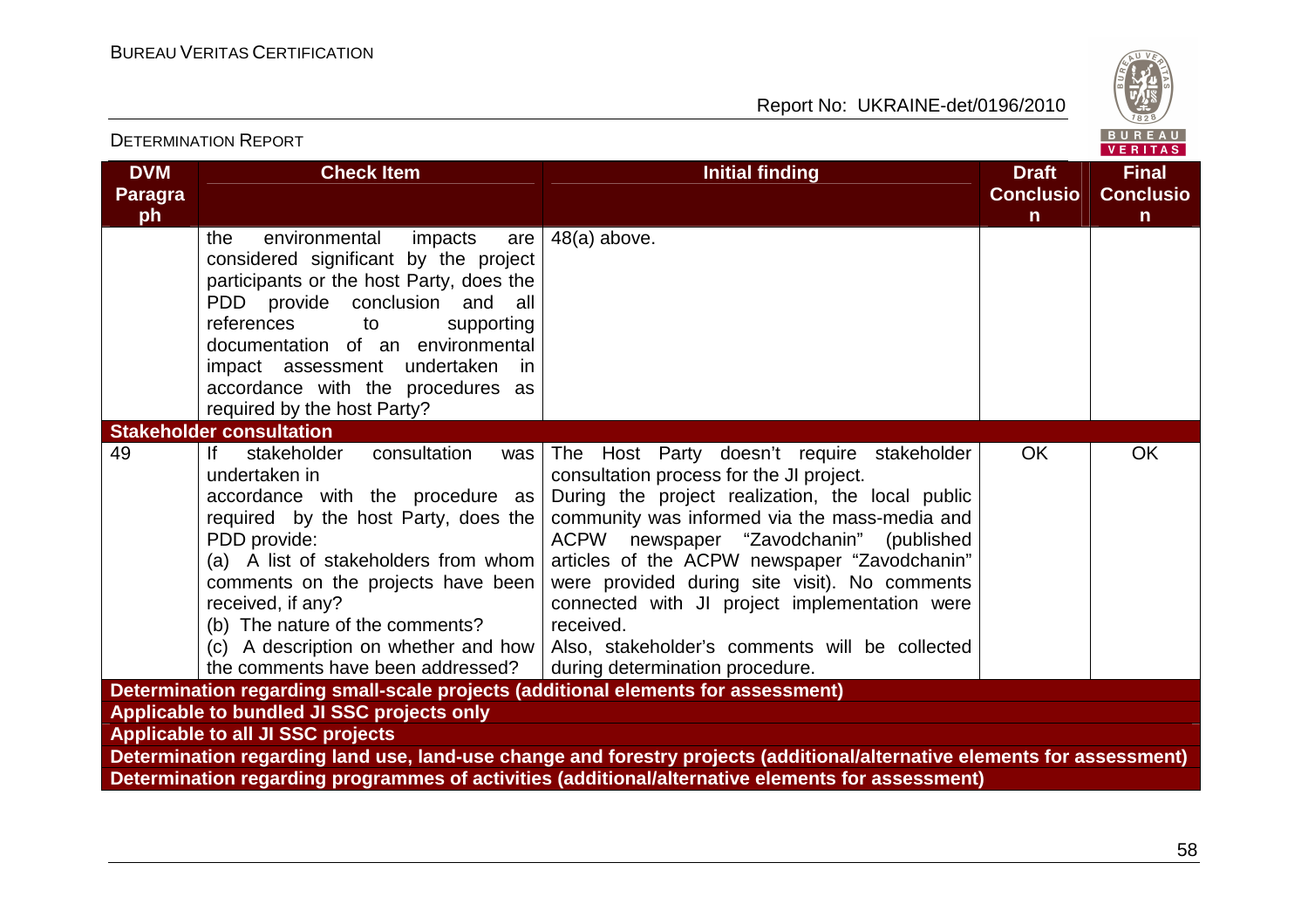

## DETERMINATION REPORT

# **Table 2 Resolution of Corrective Action and Clarification Requests**

| Draft report clarifications and corrective<br>action requests by validation team                                                     | Ref. to<br>checklis<br>questio<br>n in<br>table 1 | <b>Summary of project participant</b><br>response                                                                                                                                                                                                                                                                                                                                                                                                                                                           | <b>Determination team</b><br>conclusion                                                             |
|--------------------------------------------------------------------------------------------------------------------------------------|---------------------------------------------------|-------------------------------------------------------------------------------------------------------------------------------------------------------------------------------------------------------------------------------------------------------------------------------------------------------------------------------------------------------------------------------------------------------------------------------------------------------------------------------------------------------------|-----------------------------------------------------------------------------------------------------|
| Corrective Action Request 01<br>(CAR01).<br>Please, provide Letter of Approval of the host<br>Party.                                 | Table 1,<br>19                                    | In accordance with the "Requirements"<br>for the Joint Implementation Projects<br>preparation" (Order #33 from 25th of<br>June, 2008) issued by National<br>Environmental Investment Agency of<br>Ukraine (NEIA) to receive a Letter of<br>Approval for the JI project the project<br>owner should provide to the NEIA the<br>determination report of the proposed<br>project.<br>Thus the project approval (Letter of<br>Approval) will be attached to the final<br>version of PDD and will be provided to | To be pending.                                                                                      |
|                                                                                                                                      |                                                   | verifier after completion of the<br>determination report.                                                                                                                                                                                                                                                                                                                                                                                                                                                   |                                                                                                     |
| Corrective Action Request 02<br><u>(CAR02)</u> .<br>Please, briefly summarize chosen baseline<br>scenario in section A.2 of the PDD. | Table 1                                           | <b>Brief</b><br>baseline scenario is added to Section<br>A.2. Please see the PDD, p.2                                                                                                                                                                                                                                                                                                                                                                                                                       | description of the chosen   The additional information was<br>added to the PDD. Issue is<br>closed. |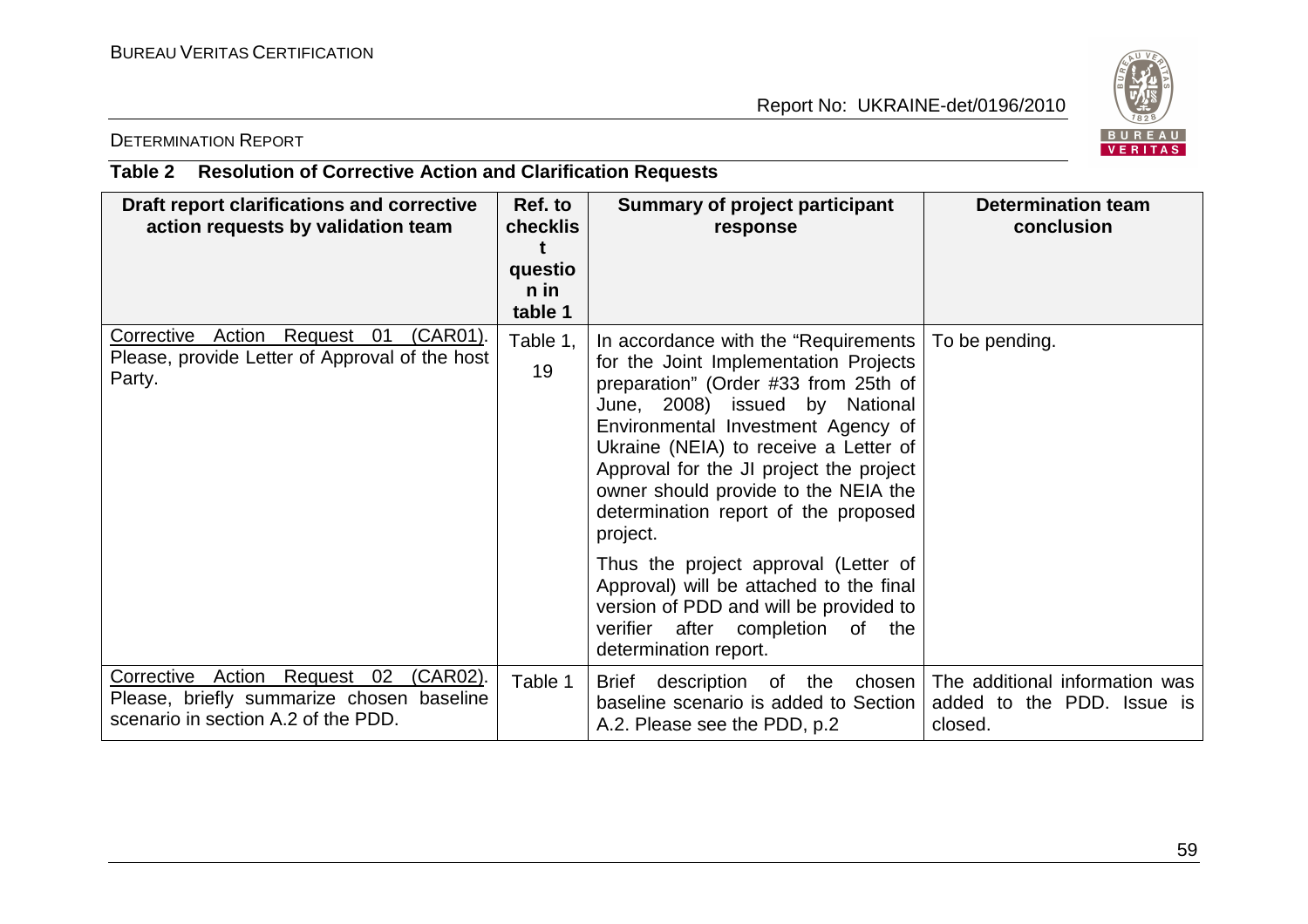

| <b>DETERMINATION REPORT</b>                                                                                                                                                                                                                                                                                           |         |                                                                                                                                                                                                                                         | BUREAU<br>VERITAS                                                                                                                                 |
|-----------------------------------------------------------------------------------------------------------------------------------------------------------------------------------------------------------------------------------------------------------------------------------------------------------------------|---------|-----------------------------------------------------------------------------------------------------------------------------------------------------------------------------------------------------------------------------------------|---------------------------------------------------------------------------------------------------------------------------------------------------|
| Corrective Action Request 03 (CAR03).<br>Please, summarize the history of the JI<br>project including its JI component and provide<br>references to the documented evidence.                                                                                                                                          | Table 1 | The history of the JI project including<br>its JI component is summarized in<br>Section A.2. Documented evidence is<br>provided to determinator.<br>Please see the PDD, p.2<br>Please see file "1. Protocol of the JI<br>consideration" | The documented evidence was<br>provided<br>and<br>requested<br>information was represented in<br>the project design document.<br>Issue is closed. |
| Corrective Action Request 04 (CAR04).<br>Please, make information of increasing<br>electricity generation value<br>consistent<br>throughout the PDD (section A.2 and section<br>(A.4.3).                                                                                                                              | Table 1 | Actually<br>generation  <br>electricity<br>increasing due to Alfa Cond system<br>installation on the turbine-generator<br>#8 is 50%. Appropriate change is<br>made in Section A.4.3. Please see the<br>PDD, p.10.                       | According to the clarification,<br>issue is closed.                                                                                               |
| Corrective<br>Action<br>05<br>Request<br>(CAR05). Please, prove with evidences in<br>section A.4.3 why replacement of the<br>standard condensers in HPP by steam<br>condensation systems is not common<br>practice for Ukraine coke producers or<br>provide reference to section B.2, where this<br>item is regarded. | Table 1 | Link to the common practice analysis<br>in Section B.2 is added to the Section<br>A.4.3. Please see the PDD, p.10.                                                                                                                      | Issue is closed<br>based<br>on<br>additional information provided<br>in the PDD.                                                                  |
| Corrective Action Request 06 (CAR06).<br>Please, include the period 2013-2022 to<br>section C.3 and consider it as the crediting<br>period; and revise the name of the period in<br>table A.3 of the project design document.                                                                                         | Table 1 | The period 2013-2022 is included to<br>section C.3 and the name of Table A.3<br>is revised. Please see the PDD, p.11,<br>26.                                                                                                            | Issue is closed.                                                                                                                                  |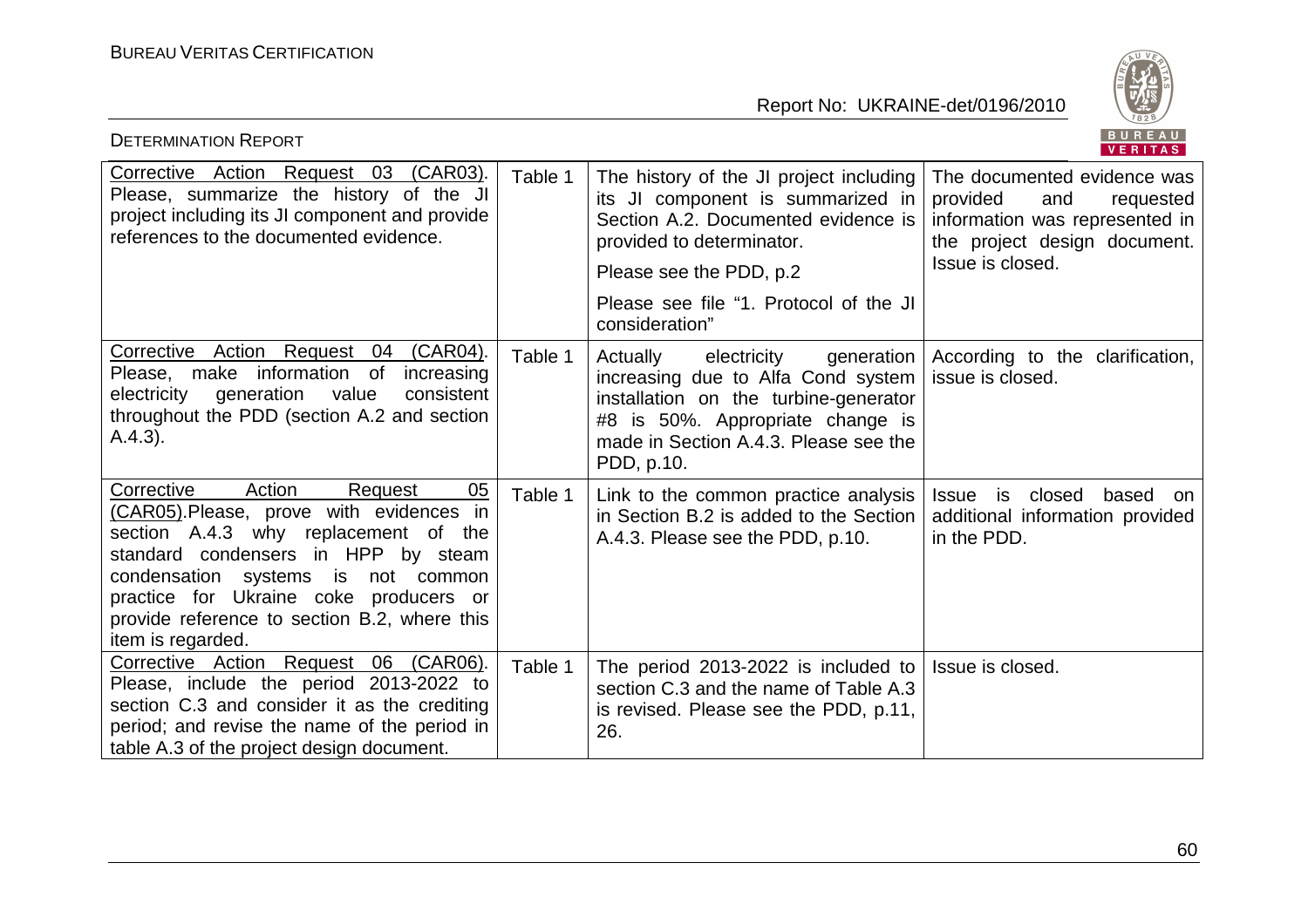

| <b>DETERMINATION REPORT</b>                                                                                                                                                                                                                                                                                      |                |                                                                                                                                                                                                                                                                                                 | B U K E A U<br><b>VERITAS</b>                             |
|------------------------------------------------------------------------------------------------------------------------------------------------------------------------------------------------------------------------------------------------------------------------------------------------------------------|----------------|-------------------------------------------------------------------------------------------------------------------------------------------------------------------------------------------------------------------------------------------------------------------------------------------------|-----------------------------------------------------------|
| Corrective Action Request (CAR07). In Table<br>A.2 of the PDD the calculation annual<br>average value of emission reduction during<br>the crediting period is not correct. Please,<br>recalculate mentioned value taking into<br>account that the length of crediting period is<br>not full 5 years.             | Table 1        | Annual average value of emission<br>reductions during the crediting period<br>is recalculated taking into account that<br>the length of crediting period is 4<br>years and 10 months. Please see the<br>PDD, Table A.2, p.11.                                                                   | Appropriate amendment was<br>made, thus, issue is closed. |
| Corrective Action Request 08 (CAR08). In the<br>table of parameter of baseline hourly<br>electricity production there is indicated 2010;<br>as a matter of fact, data of the last three<br>years prior to devices commissioning were<br>used. Please, make amendments in the table<br>of section B.1 in the PDD. | Table 1.<br>23 | Baseline hourly electricity production<br>is based on data of the last three   the PDD. Issue is closed.<br>years prior to devices commissioning.<br>For TG#8 are used 2004-2006 data,<br>for $TG#7 - 2008-2010$ . Appropriate<br>changes are made in Section B.1.<br>Please see the PDD, p.16. | The information was clarified in                          |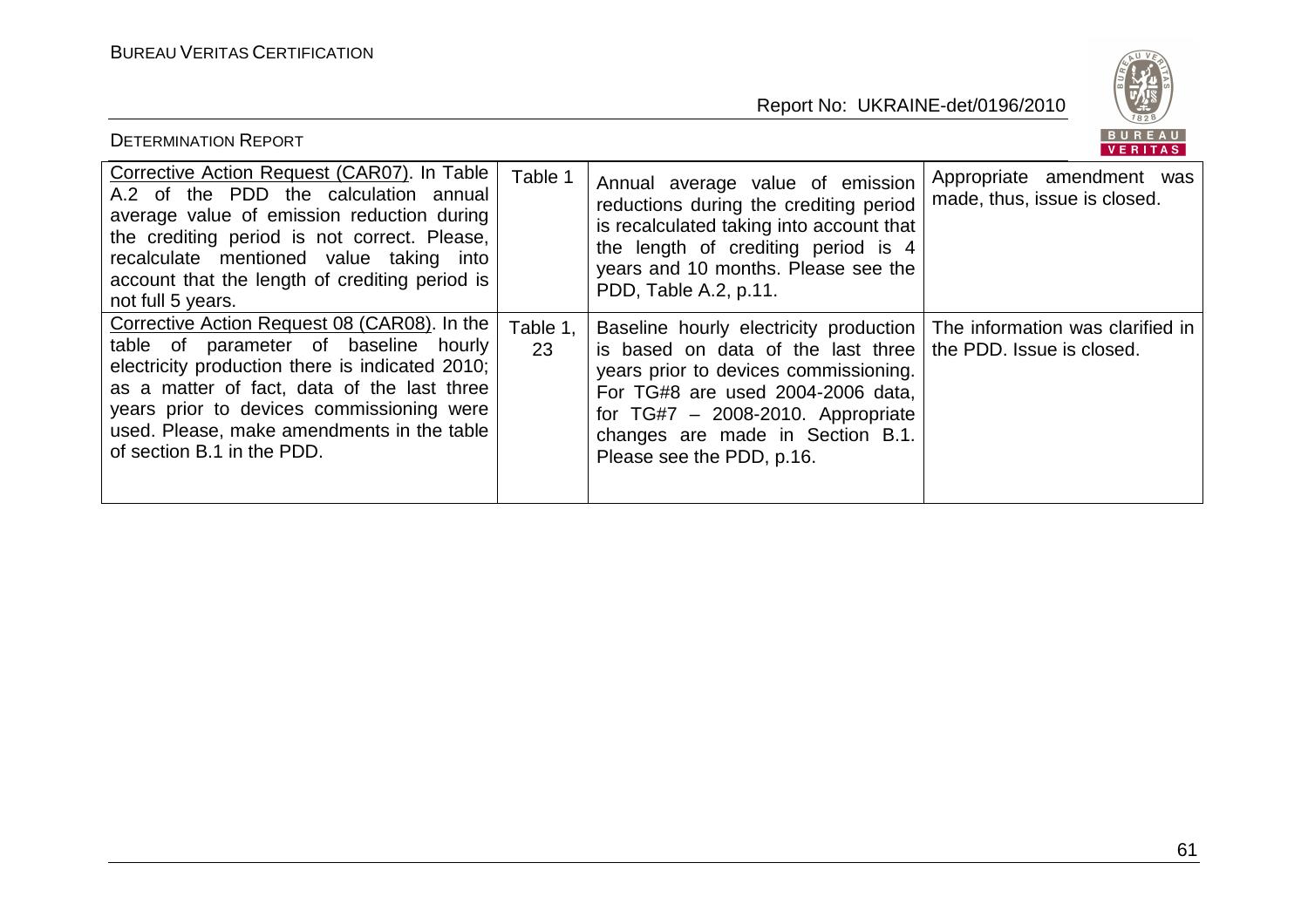

| <b>DETERMINATION REPORT</b>                                                                                                                                                                                                                                                                                                                                                                                                                                                                                                                                                                                                                                        |                   |                                                                                                                                                                                                                                                                                                                                                                                                                                                                                                                                                                                                                                                                                                                                                                                                                                                                                       | BUREAU<br><b>VERITAS</b>                                                                                                                                                                                                                                                                                                                                                                                                                                                                                                                                                                                                                                           |
|--------------------------------------------------------------------------------------------------------------------------------------------------------------------------------------------------------------------------------------------------------------------------------------------------------------------------------------------------------------------------------------------------------------------------------------------------------------------------------------------------------------------------------------------------------------------------------------------------------------------------------------------------------------------|-------------------|---------------------------------------------------------------------------------------------------------------------------------------------------------------------------------------------------------------------------------------------------------------------------------------------------------------------------------------------------------------------------------------------------------------------------------------------------------------------------------------------------------------------------------------------------------------------------------------------------------------------------------------------------------------------------------------------------------------------------------------------------------------------------------------------------------------------------------------------------------------------------------------|--------------------------------------------------------------------------------------------------------------------------------------------------------------------------------------------------------------------------------------------------------------------------------------------------------------------------------------------------------------------------------------------------------------------------------------------------------------------------------------------------------------------------------------------------------------------------------------------------------------------------------------------------------------------|
| Corrective Action Request 09 (CAR09).<br>Taking into account that developer is<br>introducing the internal benchmark, according<br>the Additionality Tool it shall<br>be<br>to<br>"demonstrated that this benchmark has been<br>consistently used in the past, i.e. that project<br>activities under similar conditions developed<br>by the same company used the same<br>benchmark". Please, provide the official order<br>of the<br>Metinvest Holding "On<br>the<br>of<br>the<br>discount<br>establishment<br>rate»<br>mentioned in the PDD and confirmation that<br>this order has been consistently followed<br>during the project decision period and before. | Table 1.<br>29(a) | Response 1. Official order of the<br>"On<br>Holding<br>the<br>Metinvest<br>establishment of the discount rate» dd<br>26.07.2006 and information about a<br>project which used the same discount<br>rate are provided to determinator.<br>Please see files:<br>"2. Order 'On the establishment of the<br>discount rate"<br>"3. 'Reconstruction of the benzol shop'<br>Project"<br>"4. 'Modernization of scale' Project"<br>Response 2.<br>JSK "ACPW" joined to the Metinvest<br>in 2006 and hadn't used benchmark<br>analysis of investment projects in the<br>previous years.<br>Presentation<br>investment<br>and<br>calculations for the project "Recycling<br>of off-size scrap in the drop-hammer<br>plant of Azovstal" dated 2004 is used<br>as an additional evidence of internal<br>benchmark<br>appliance<br>the<br>in.<br>metallurgical enterprises of Metinvest<br>Holding. | Conclusion 1. Please note that<br>Guidance<br>the<br>the<br>on<br>Investment<br>Assessment<br>of<br>Analysis p13 required that the<br>developer shall demonstrate<br>consistent application of the<br>benchmark for the<br>internal<br>similar projects for at least<br>three years preceding project<br>decision.<br>The order of the Metinvest<br>Holding "On the establishment<br>of the discount rate» is dated<br>25/07/2006 and the project<br>14.08.2006.<br>date<br>is<br>start<br>Thereby we need additional<br>evidence<br>for<br>the<br>internal<br>benchmark appliance for the<br>period of 2003-2006.<br>Final conclusion.<br>OK. The issue is closed |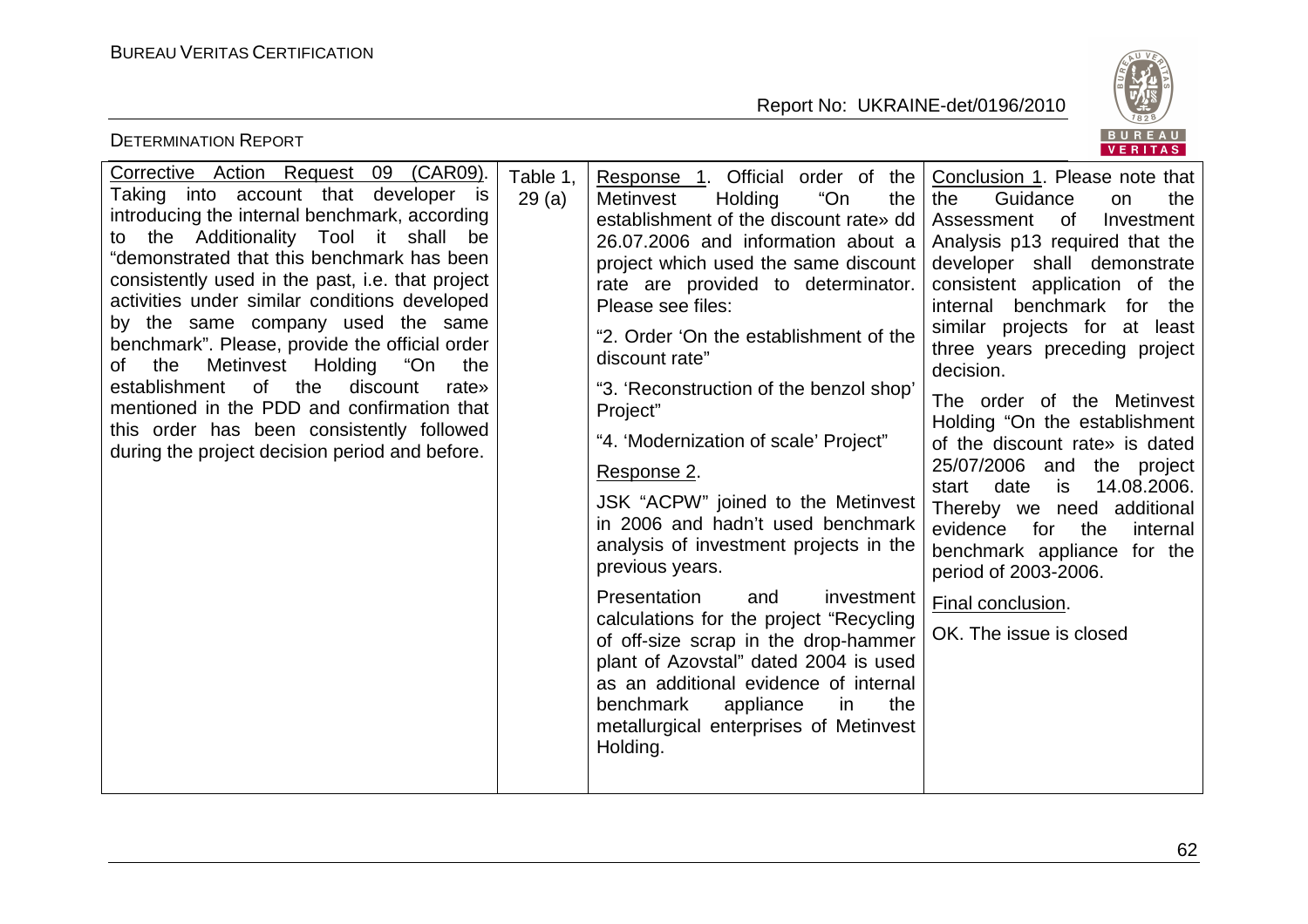

| <b>DETERMINATION REPORT</b>                                                                                                                                            |                   |                                                                                                                                                                                                                         | <b>RIIRFAII</b><br><b>VERITAS</b> |
|------------------------------------------------------------------------------------------------------------------------------------------------------------------------|-------------------|-------------------------------------------------------------------------------------------------------------------------------------------------------------------------------------------------------------------------|-----------------------------------|
|                                                                                                                                                                        |                   | Azovstal<br>the<br>investment<br>In.<br>calculations benchmark was set equal<br>to 22%. This is more than benchmark<br>used in the ACPW project. Therefore<br>15%-benchmark is appropriate for the<br>proposed Project. |                                   |
|                                                                                                                                                                        |                   | Please see file "12. Azovstal project"<br>p.7                                                                                                                                                                           |                                   |
| Corrective Action<br>Request<br>10<br>(CAR10).<br>Please, adjust the cash flows for 2016 and<br>2017 for expected inflation index as it is done<br>for previous years. | Table 1,<br>29(a) | Cash flows for 2016 and 2017 are   OK. The issue is closed.<br>recalculated taking<br>into<br>account<br>inflation index.<br>Please see file "Avdeevka investment"<br>calculation ver.2"                                |                                   |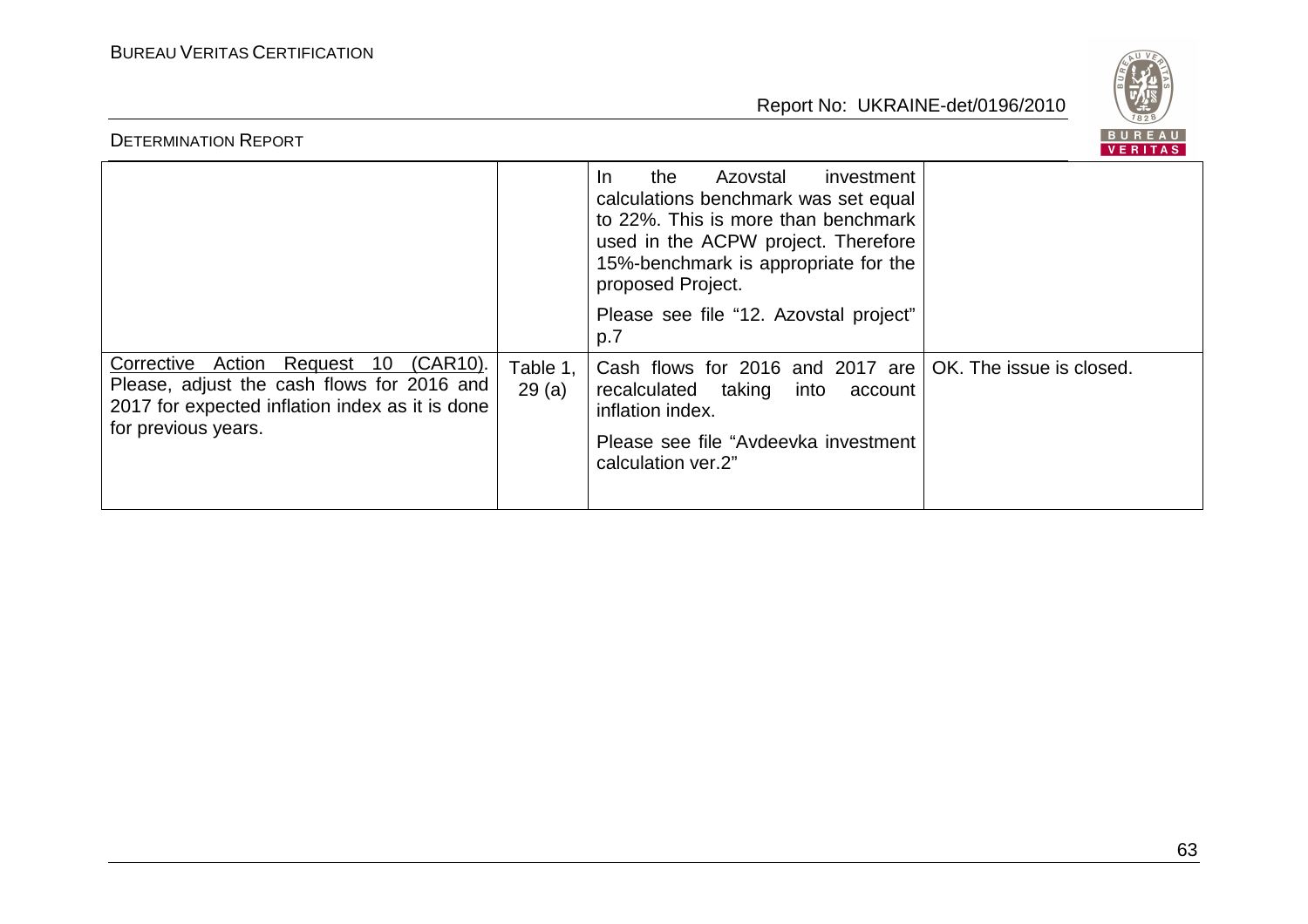BUREAU<br>VERITAS

| <b>DETERMINATION REPORT</b>                                                                                                                                                                                                                                                                                                     |                   |                                                                                                                                                                                                                                                                                                                                                                                                                                                                                                                                                                                                               | BUREAU<br><b>VERITAS</b>                                                                                                                                                                                                                                                                                                                       |
|---------------------------------------------------------------------------------------------------------------------------------------------------------------------------------------------------------------------------------------------------------------------------------------------------------------------------------|-------------------|---------------------------------------------------------------------------------------------------------------------------------------------------------------------------------------------------------------------------------------------------------------------------------------------------------------------------------------------------------------------------------------------------------------------------------------------------------------------------------------------------------------------------------------------------------------------------------------------------------------|------------------------------------------------------------------------------------------------------------------------------------------------------------------------------------------------------------------------------------------------------------------------------------------------------------------------------------------------|
| (CAR11).<br>Corrective Action Request 11<br>Please, note that the Guidance article 4<br>requires the fair value of the project assets at<br>the end of the assessment period to be<br>included in the cash flow for the final year.<br>The book value or potential selling price<br>(scrap value) may be used for this purpose. | Table 1,<br>29(a) | Response 1. Fair value of the project   Conclusion 1. I recommend to<br>assets at the end of the assessment<br>period is included in the cash flow for<br>the final year.<br>Please see files: "5. Cost of scrap", "<br>6. Weight of Alfa Cond system",<br>"Avdeevka investment calculation<br>ver.2"<br>Response 2.<br>Liquidating value is included as a<br>2017.<br>positive<br>cash<br>flow<br>for<br>References to this input are presented<br>on sheet "Исх. данные".<br>Results of investment analisys is<br>renewed in the PDD (p.22).<br>Please see file "Avdeevka investment"<br>calculation ver.3" | account for liquidating value<br>while calculating IRR of the<br>project not only NPV. For<br>example you may<br>indicate<br>negative investment expenses<br>for 2017 (cell T22 on sheet<br>«Денежные потоки».<br>Unfortunately<br>now<br>any<br>reference to<br>this<br>input is<br>missing.<br>Final conclusion.<br>OK. The issue is closed. |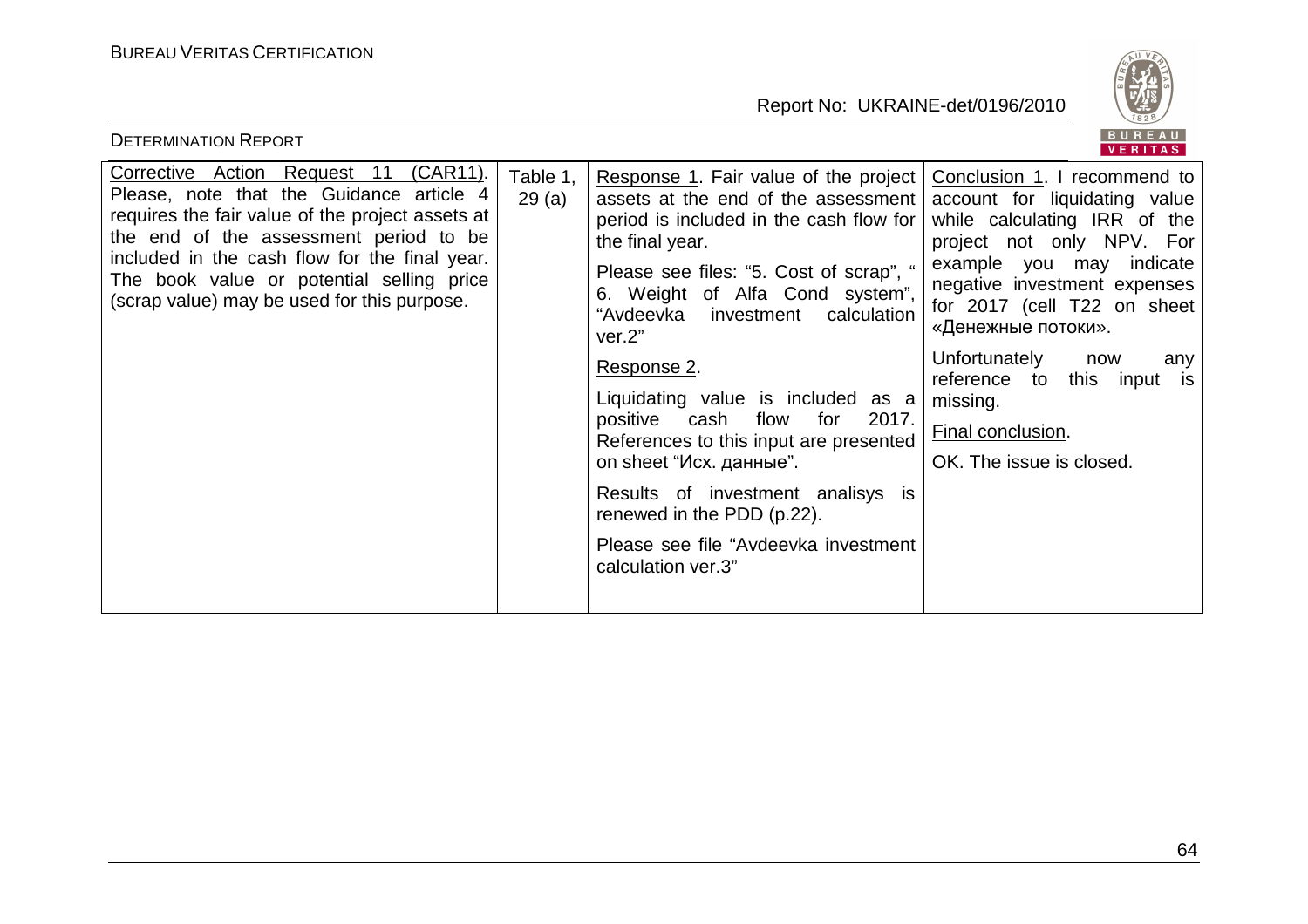

| <b>DETERMINATION REPORT</b>                                                                                                                                                                                                                                                                                                                                                                                                               |                   |                                                                                                                                                                                                                                                                                                                                                                                                                                                                                                                                                                                                                                                                                                                                                                                                                                                                                                                                                                                 | BUREAU<br><b>VERITAS</b> |
|-------------------------------------------------------------------------------------------------------------------------------------------------------------------------------------------------------------------------------------------------------------------------------------------------------------------------------------------------------------------------------------------------------------------------------------------|-------------------|---------------------------------------------------------------------------------------------------------------------------------------------------------------------------------------------------------------------------------------------------------------------------------------------------------------------------------------------------------------------------------------------------------------------------------------------------------------------------------------------------------------------------------------------------------------------------------------------------------------------------------------------------------------------------------------------------------------------------------------------------------------------------------------------------------------------------------------------------------------------------------------------------------------------------------------------------------------------------------|--------------------------|
| Corrective Action Request 12 (CAR12).<br>Please, note that in order to calculate the<br>income the energy selling tariffs are currently<br>used. Taking into account the data provided<br>in PDD showing that the project is aimed to<br>reduce the procurement of electricity from the<br>grid, the electricity purchase tariffs shall be<br>used for calculations. Please, indicate the<br>reputable source of the tariff data as well. | Table 1,<br>29(a) | In line with CDM Methodological Tool<br>"Tool for the demonstration and<br>assessment of additionality" (Version<br>05.2) input values used in investment<br>be valid<br>analysis<br>should<br>and<br>applicable at the time<br>of<br>the<br>investment decision taken<br>by the<br>project participant.<br>According to the data presented in the<br>Table B.1<br>balance of delivery-<br>purchasing of electricity by ACPW<br>was positive in 2005 and the company<br>sold<br>electricity to the external<br>consumers. So, at the moment of<br>investment analysis preparation (at<br>the beginning of 2006) specialists of<br>ACPW investment department used<br>energy selling tariffs as applicable<br>value for the calculation of income.<br>They couldn't predict further change of<br>the ACPW electricity balance at that<br>moment.<br>Economical department of ACPW is<br>the source of energy selling tariffs<br>data.<br>Please see file "7. Electricity tariff" | OK. The issue is closed. |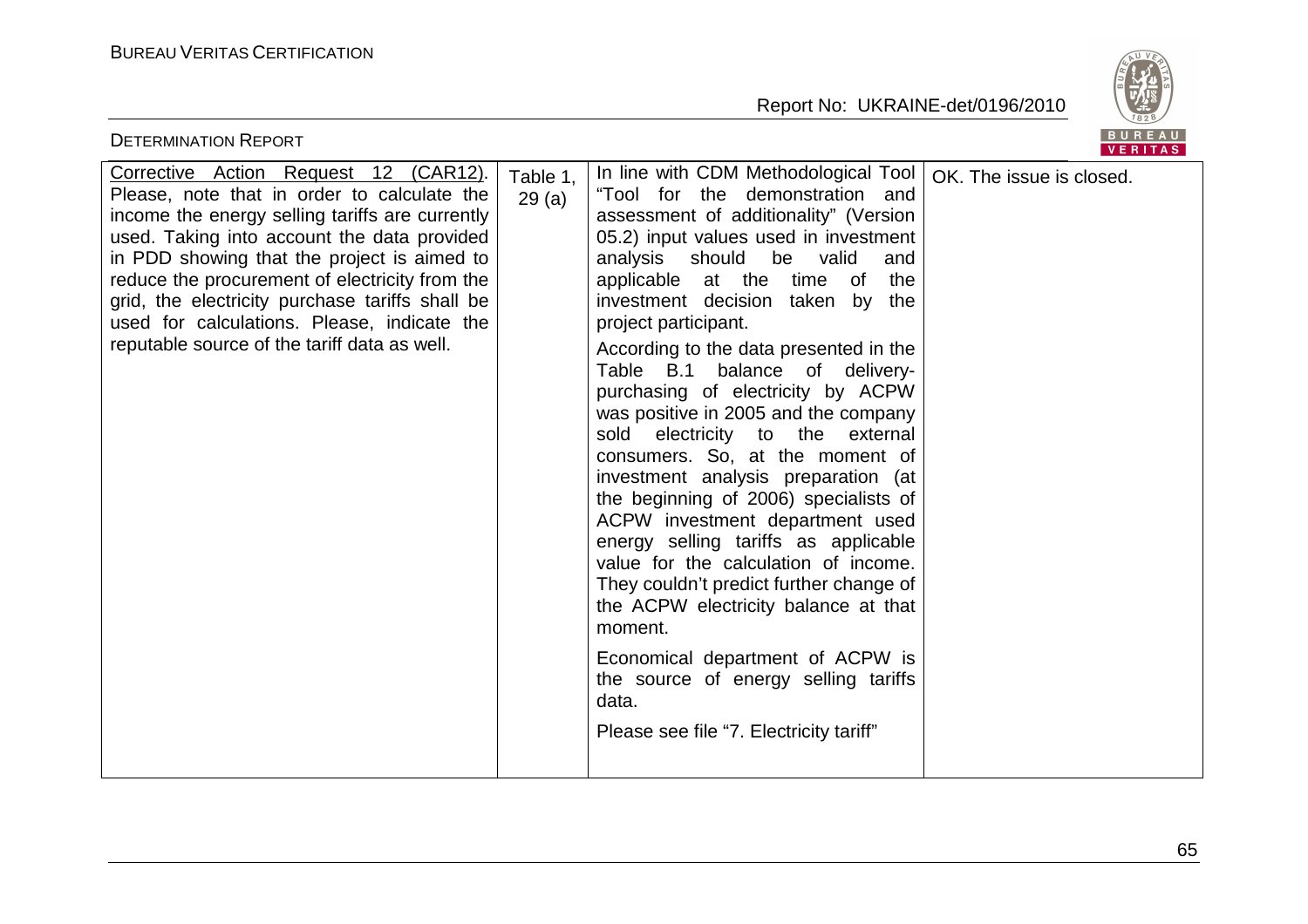

| <b>DETERMINATION REPORT</b>                                                                                                                                                                                                                                             |                   |                                                                                                                                                                                                                                                                                                                                                                                                                                                                              | BUREAU<br>VERITAS                                                                                                                        |
|-------------------------------------------------------------------------------------------------------------------------------------------------------------------------------------------------------------------------------------------------------------------------|-------------------|------------------------------------------------------------------------------------------------------------------------------------------------------------------------------------------------------------------------------------------------------------------------------------------------------------------------------------------------------------------------------------------------------------------------------------------------------------------------------|------------------------------------------------------------------------------------------------------------------------------------------|
| Corrective Action Request 13 (CAR13). The<br>additional electric power generation values<br>used in financial analysis differ substantially<br>from the relevant figures indicated in the table<br>E1 on the page 36 of the PDD. Please,<br>correct whichever is wrong. | Table 1,<br>29(a) | Alfa<br>Cond<br>Response<br>steam<br>$\overline{1}$ .<br>condensation system was specially<br>designed for ACPW conditions and it<br>is unique. Therefore at the moment of<br>investment<br>analisys<br>preparation<br>project owner has not reliable forecast<br>regarding<br>increasing<br>of<br>hourly<br>production of turbine-generators due<br>to the project realization.                                                                                             | Conclusion 1. Formally it is OK<br>as the financial analysis is<br>based<br>the<br>information<br>on<br>available for the project start. |
|                                                                                                                                                                                                                                                                         |                   | For the investment calculation this<br>parameter was estimated on the basis<br>of technical report "Operational tests<br>of cooling towers #1 and #2 of HPP<br>recirculation system" by "Production<br>technical<br>enterprise<br>and<br>"UkrEnergochermet".                                                                                                                                                                                                                 |                                                                                                                                          |
|                                                                                                                                                                                                                                                                         |                   | According to the report increasing of<br>the cooling area of condensators is<br>equivalent of the vacuum changing in<br>the cooling system from 0.6-0.65<br>kgf/sm <sup>2</sup> up to 0.9 kgf/sm <sup>2</sup> . Results of<br>test showed that in this case<br>increasing of the hourly production of<br>the turbine-generators would be 1.0-<br>1.5 MW. This data is used as the<br>basis for estimation of the electric<br>power generation during investment<br>analysis. |                                                                                                                                          |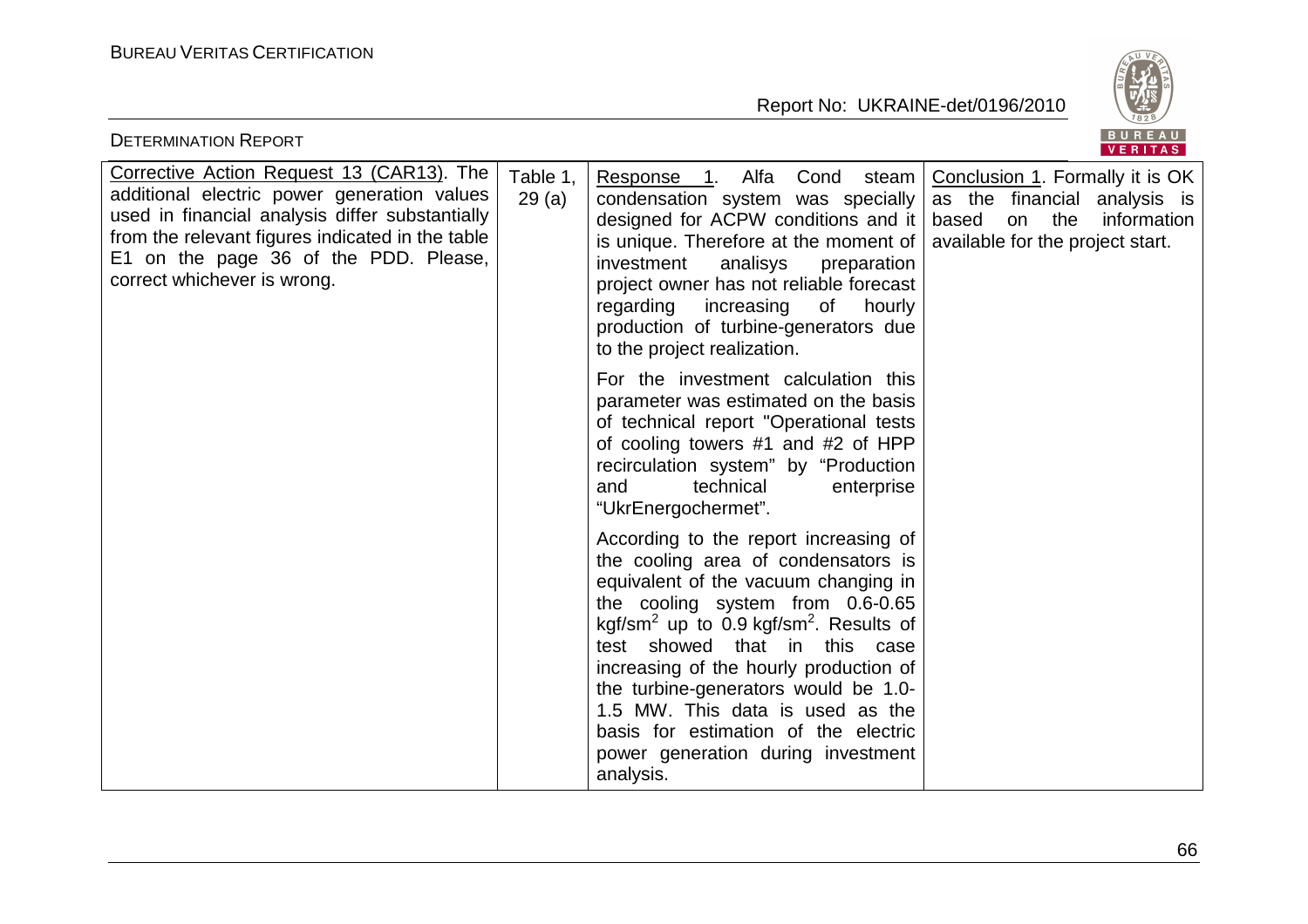

# DETERMINATION REPORT

|                                                                                                                                                                                                  |                               | Please see file "9. Forecast of the<br>hourly production"                                                                                                    |                                                  |
|--------------------------------------------------------------------------------------------------------------------------------------------------------------------------------------------------|-------------------------------|--------------------------------------------------------------------------------------------------------------------------------------------------------------|--------------------------------------------------|
| Corrective Action Request 14 (CAR14).<br>Please, remove any protection of the<br>formulas now present in Excel file as required<br>by the Guidance for the Assessment of<br>Investment analysis. | Table 1,<br>29(a)             | Protection of the formulas in the Excel  <br>file with the investment analisys is<br>removed.<br>Please see file "Avdeevka investment"<br>calculation ver.2" | OK. The issue is closed.                         |
| Corrective Action Request 15 (CAR15).<br>Please, justify the exclusion of<br>gases<br>indicated in table B.3.1 of the PDD.                                                                       | Table 1,<br>32 <sub>(d)</sub> | Additional clarification related<br>to<br>exclusion of gases is included in table<br>B.3.1. Please see the PDD p.25.                                         | Issue is closed.                                 |
| Corrective Action Request 16 (CAR16).<br>Please, specify the recording frequency of<br>monitoring parameters in table of section D<br>(e.g. monthly, yearly, etc).                               | Table 1,<br>36(a)             | The recording frequency of monitoring<br>parameters in table of section D is<br>specified. Please see the PDD. p.29.                                         | According to the amendments,<br>issue is closed. |
| Corrective Action Request 17<br>$(CAR17)$ .<br>Please, specify the procedures to be followed<br>if expected monitoring data are unavailable.                                                     | Table 1,<br>36(b)<br>(iii)    | Procedures to be followed if expected<br>monitoring data are unavailable are<br>specified in Section D.2 of monitoring<br>plan. Please see the PDD. p.33.    | The procedure was specified.<br>Issue is closed. |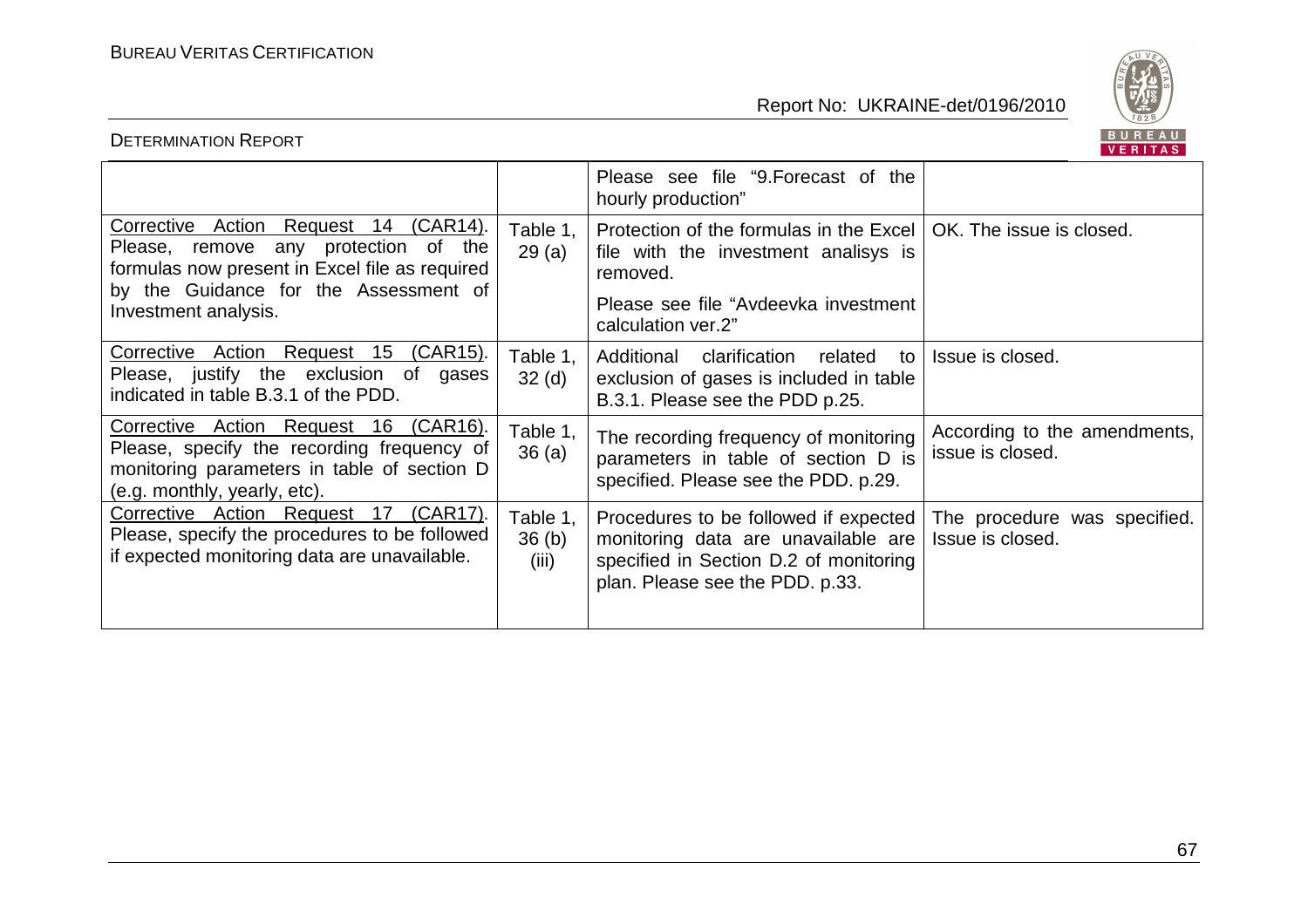

| <b>DETERMINATION REPORT</b>                                                                                                                                                                                                                                                                                                                                                                                                                                                                                                                                                                                                                                                                                                                                                                                                                                                               |                               |                                                                                                                                                                                                                                                                                                                                                                                                                                                                                                                                                               | <b>BUREAU</b><br>VERITAS                                                                                    |
|-------------------------------------------------------------------------------------------------------------------------------------------------------------------------------------------------------------------------------------------------------------------------------------------------------------------------------------------------------------------------------------------------------------------------------------------------------------------------------------------------------------------------------------------------------------------------------------------------------------------------------------------------------------------------------------------------------------------------------------------------------------------------------------------------------------------------------------------------------------------------------------------|-------------------------------|---------------------------------------------------------------------------------------------------------------------------------------------------------------------------------------------------------------------------------------------------------------------------------------------------------------------------------------------------------------------------------------------------------------------------------------------------------------------------------------------------------------------------------------------------------------|-------------------------------------------------------------------------------------------------------------|
| Corrective Action Request 18 (CAR18).<br>Please, clearly indicate in the monitoring plan<br>of the PDD division of the parameters into<br>three groups, such as:<br>Data and parameters that are not<br>(i)<br>monitored throughout the crediting period, but<br>are determined only once (and thus remain<br>fixed throughout the crediting period), and<br>that are available already at the stage of<br>determination;<br>(ii) Data and parameters that are not<br>monitored throughout the crediting period, but<br>are determined only once (and thus remain<br>fixed throughout the crediting period), but that<br>are not already available at the stage of<br>determination;<br>(iii) Data and parameters that are monitored<br>throughout the crediting period.<br>If any group is not applicable to parameters<br>and data of given JI project, please, state so<br>in the PDD. | Table 1,<br>36 <sub>(d)</sub> | All data and parameters which is<br>needed<br>emission<br>reductions<br>for<br>calculation except Ukrainian grid<br>emission factor and baseline hourly<br>production of the electric power by the<br>TG #7,8 are monitored throughout the<br>crediting period. Grid emission factor<br>and baseline hourly production by the<br>TG #7,8 are not monitored but already<br>determined at the stage of the PDD<br>There are no<br>preparation.<br>fixed<br>parameters which is unavailable at the<br>stage of the PDD preparation. Please<br>see the PDD. p.31. | Project<br>parameters<br>were<br>divided into groups. Issue is<br>closed.                                   |
| Corrective Action Request 19 (CAR19).<br>Please, reconsider the formulae in section D<br>and section E; and explain in more details<br>conditions for usage of all formulae needed<br>for calculation of emissions and emissions<br>reduction due to the JI project in section E.                                                                                                                                                                                                                                                                                                                                                                                                                                                                                                                                                                                                         | Table 1,<br>36(f)             | formulas<br>E<br><b>The</b><br>section<br>in l<br>are<br>reconsidered in line with section D<br>calculations. Please see the PDD.<br>p.36-37.                                                                                                                                                                                                                                                                                                                                                                                                                 | closed<br>due<br><b>Issue</b><br>is.<br>to<br>corrections<br>provided<br>in<br>the<br>section E of the PDD. |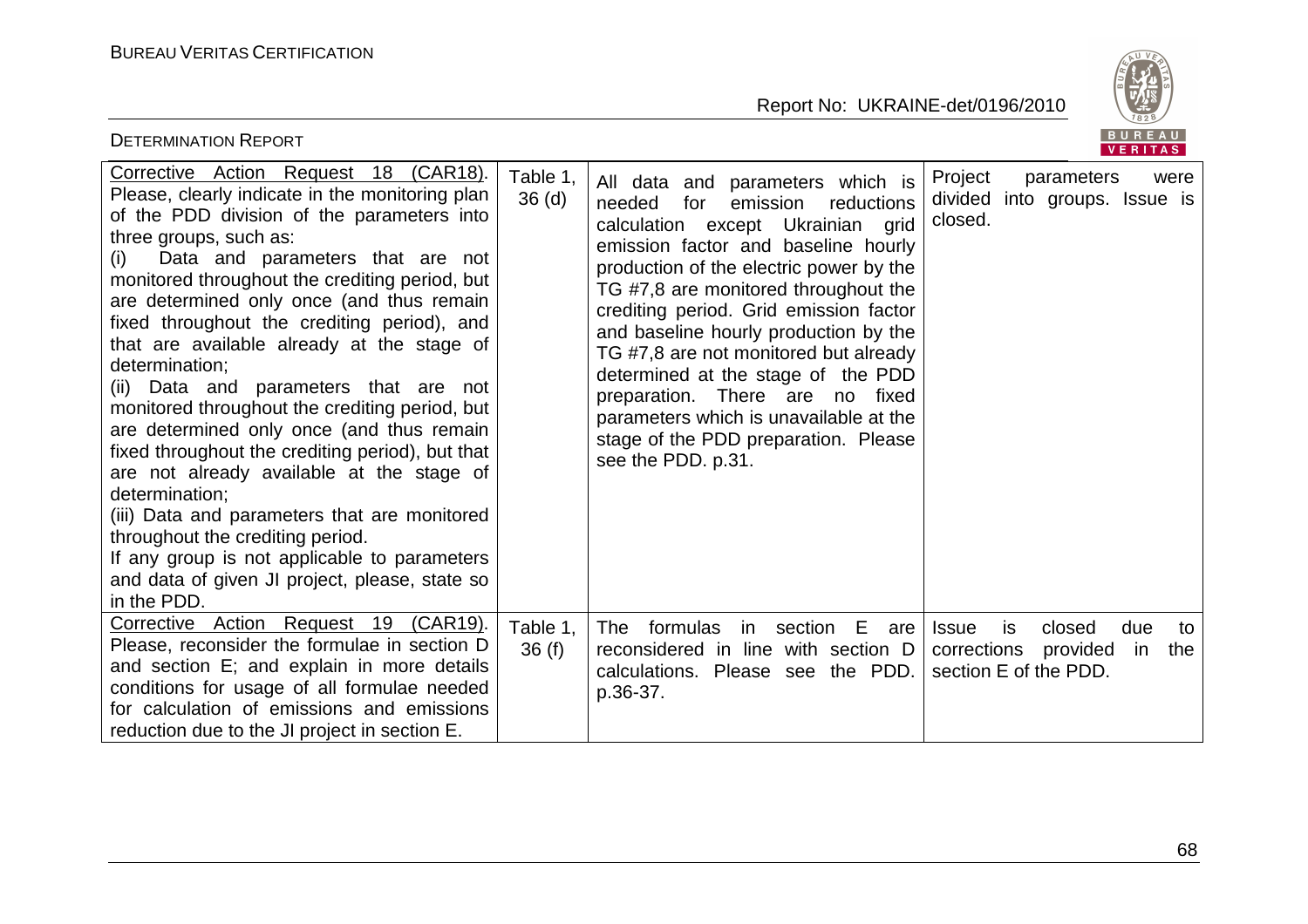

| <b>DETERMINATION REPORT</b>                                                                                                                                                                                                                                               |                    |                                                                                                                                                                                                           | BUREAU<br>VERITAS                                                                                 |
|---------------------------------------------------------------------------------------------------------------------------------------------------------------------------------------------------------------------------------------------------------------------------|--------------------|-----------------------------------------------------------------------------------------------------------------------------------------------------------------------------------------------------------|---------------------------------------------------------------------------------------------------|
| Corrective Action Request 20 (CAR20).<br>Please, provide Calibration plan of JI project<br>measurement equipments.                                                                                                                                                        | Table 1,<br>36 (i) | Calibration<br>JI<br>of<br>project<br>plan<br>measurement equipments is provided<br>to determinator. Please see file<br>"9. Verification schedule of electric<br>meters".                                 | The document was provided for<br>revision. Issue is closed.                                       |
| Corrective Action Request 21 (CAR21). In<br>section D.3 of the PDD stated that considered<br>JI project is the SSC-JI project. Please,<br>correct.                                                                                                                        | Table 1,<br>36 (k) | Sentence in Section D.3 is corrected.<br>Please see the PDD, p.35.                                                                                                                                        | Issue is closed.                                                                                  |
| Corrective Action Request 22 (CAR22).<br>Please, state in the title of table E.3 and table<br>E.4 the periods for what ERs are estimated.                                                                                                                                 | Table 1,<br>45     | The titles of Tables E.4 and E.5 are<br>changed. Please see the PDD, p.38.                                                                                                                                | The information<br>was added.<br>Issue is closed.                                                 |
| Corrective Action Request 23 (CAR23).<br>Please, provide in table E.3 and table E.4 the<br>annual average value of CO2 emission<br>reductions.                                                                                                                            | Table 1,<br>45     | The annual average values of CO2<br>emission reductions are provided in<br>tables E.4 and E.5.<br>Please see the PDD, p.38.                                                                               | According to the corrections,<br>issue is closed.                                                 |
| Corrective Action Request 24 (CAR24).<br>Please, regard the transboundary impacts as<br>a result of the JI project implementation in<br>section F of the PDD.                                                                                                             | Table 1,<br>48(a)  | The transboundary impacts as a result<br>of the JI project implementation are<br>considered in section F of the PDD.<br>Please see the PDD, p.39-40.                                                      | <b>Based</b><br>the<br>provided<br>on<br>information in section F of the<br>PDD, issue is closed. |
| Corrective Action Request 25<br>(CAR25).<br>Please, revise value of electricity generation<br>by TG#7 for 2009 and the value of electricity<br>generation by TG#8 for 2010 that indicated in<br>the PDD and Excel file and correct as well as<br>supporting calculations. | Table 1,<br>45     | Values of electricity generation by<br>TG#7 for 2009 and by TG#8 for 2010<br>are specified as a result of site-visit.<br><b>These</b><br>values<br>corrected<br>are<br>throughout the PDD and Excel file. | The values were revised and<br>requested amendments were<br>made. Thus, issue is closed.          |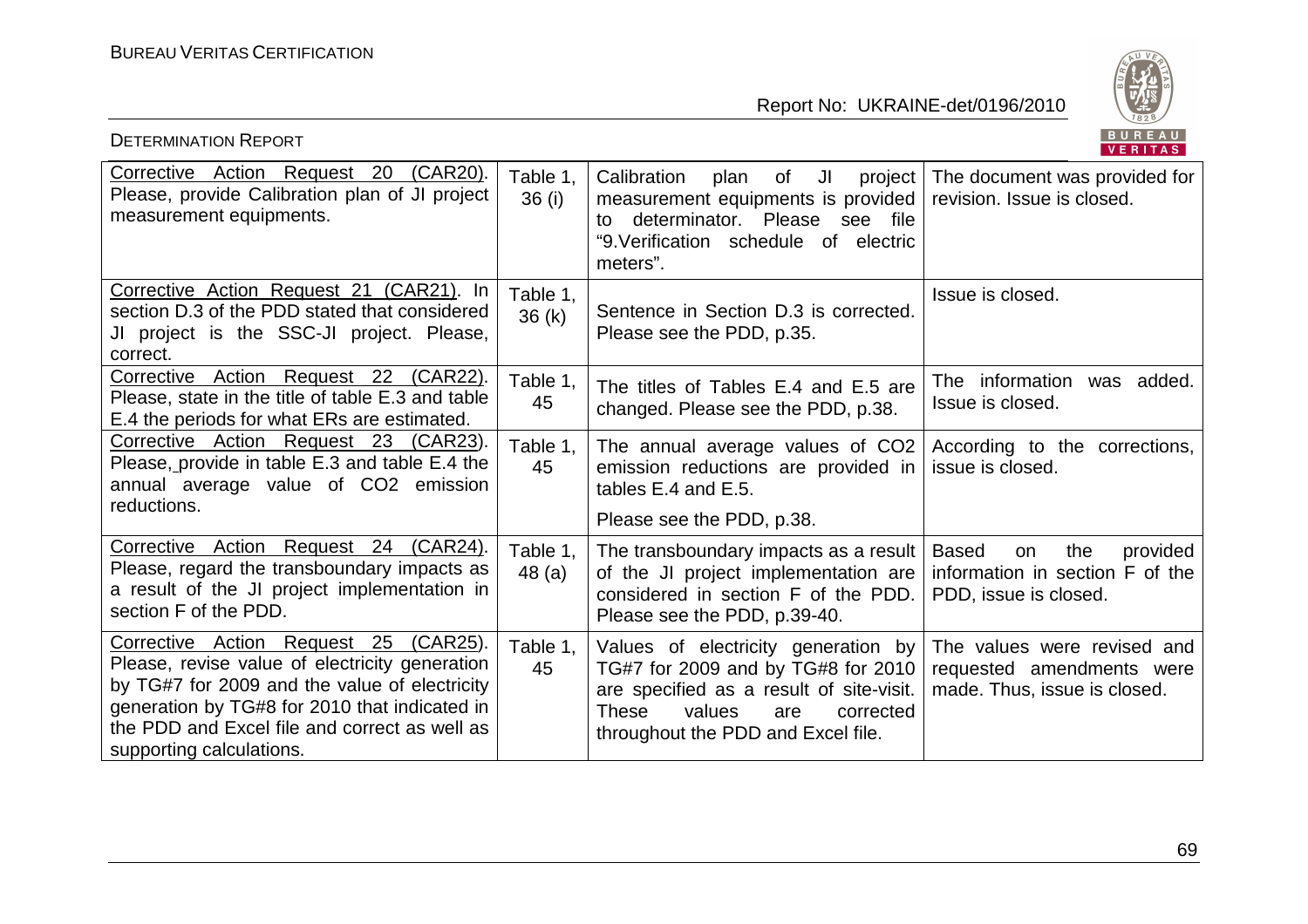

| <b>DETERMINATION REPORT</b>                                                                                                                                                                                                                          |                               |                                                                                                                                                                                                                                                                                                                                                                                                                                                                                                                                          | BUREAU<br><b>VERITAS</b>  |
|------------------------------------------------------------------------------------------------------------------------------------------------------------------------------------------------------------------------------------------------------|-------------------------------|------------------------------------------------------------------------------------------------------------------------------------------------------------------------------------------------------------------------------------------------------------------------------------------------------------------------------------------------------------------------------------------------------------------------------------------------------------------------------------------------------------------------------------------|---------------------------|
| Corrective Action Request 26 (CAR26). NEIA<br>issued Order #43, Order #62, and Order #63<br>that approved new Grid Emission Factor.<br>Please, use for calculation the recent values<br>of Grid Emission Factor, and make<br>corrections in the PDD. | Table 1,<br>36 <sub>(b)</sub> | New Grid Emission Factors approved According to the latest version<br>by NEIA are used for baseline<br>emission calculations throughout the $\vert$ documents, issue is closed.<br>PDD including the monitoring plan of<br>the project.                                                                                                                                                                                                                                                                                                  | of the PDD and supporting |
| Clarification Request 01 (CL01). Please,<br>provide data of steam consumption by<br>condenser type KP-540/2 and the AlfaCond<br>steam condensation system (e.g. daily,<br>monthly or yearly average data).                                           | Table 1                       | Comparison of steam consumption by   Issue is closed.<br>turbine-generators $\#$ 6,7,9 equipped<br>with condenser type KP-540/2 and<br>turbine-generator #8<br>with<br>the<br>AlfaCond steam condensation system<br>in 2009 is presented in Table B.8.<br>Steam consumption on the turbine-<br>generator #8 is higher due to the<br>project realization. But specific steam<br>consumption (per MWh) on the<br>turbine-generator #8 is slightly lower<br>(down to 15% in relation to the<br>average value). Please see the PDD,<br>p.20. |                           |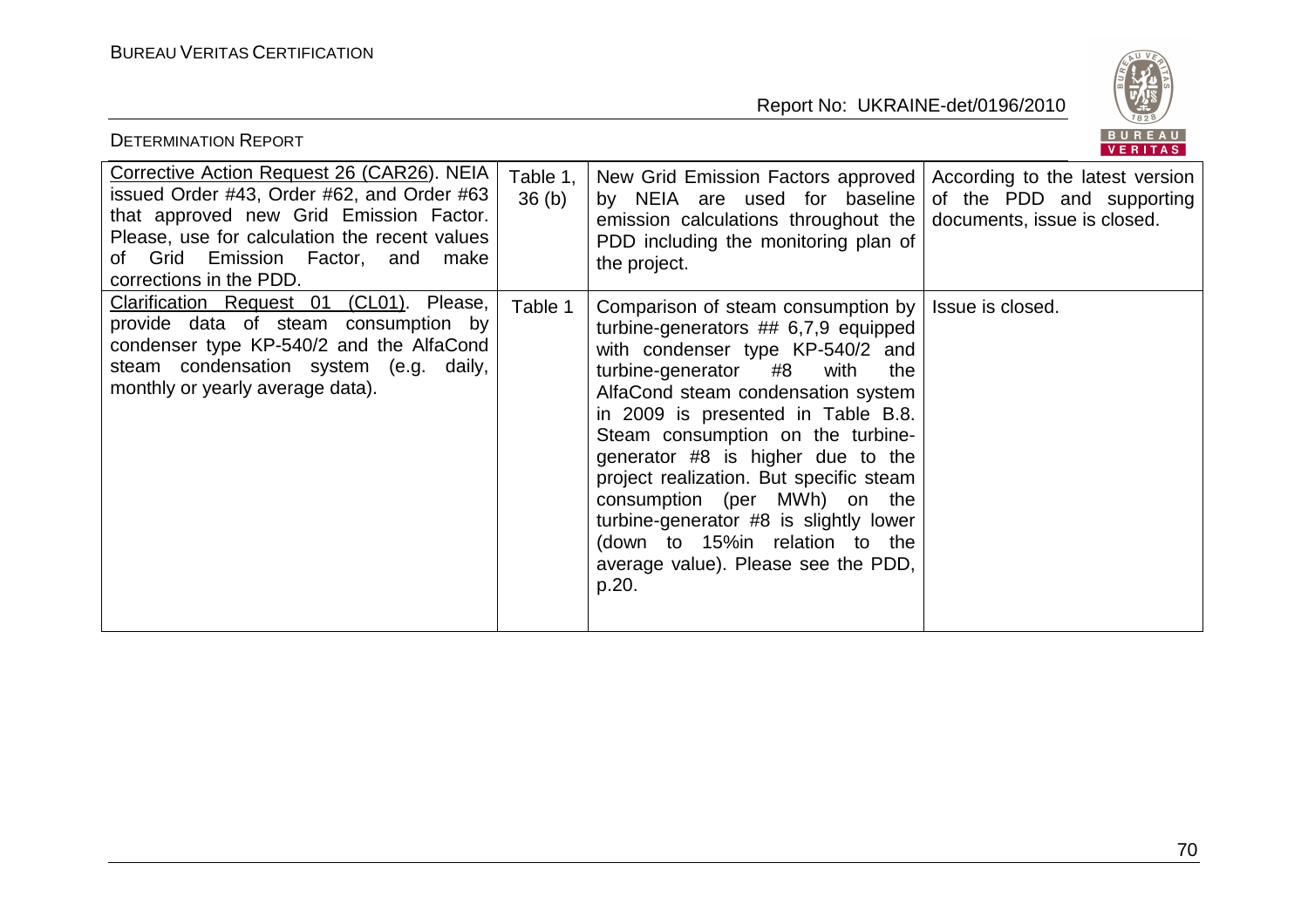

| <b>DETERMINATION REPORT</b>                                                                                                                         |         |                                                                                                                                                                                                                                                                                               | BUREAU<br>VERITAS                                               |
|-----------------------------------------------------------------------------------------------------------------------------------------------------|---------|-----------------------------------------------------------------------------------------------------------------------------------------------------------------------------------------------------------------------------------------------------------------------------------------------|-----------------------------------------------------------------|
| Clarification Request 02 (CL02). Please,<br>clarify in the PDD why turbine-generators #7<br>and #8 were<br>chosen for JI project<br>implementation. | Table 1 | The turbine-generators ##6,7 and<br>$\#48,9$ supply electricity through the<br>different electricity lines. So provided Issue is closed.<br>two<br>decision was made to reconstruct one<br>from each pair of turbine-generators<br>and as a result the lines will be<br>electricity-balanced. | Clarification about the turbine-<br>choice<br>generators<br>was |
|                                                                                                                                                     |         | Turbine-generators #7 and #8 were<br>chosen because time of their planned<br>discontinuance of operation matched<br>with the schedule of the project<br>realization.                                                                                                                          |                                                                 |
| Clarification Request 03 (CL03). Please,<br>clarify in section A.4.3.1 of the PDD why 15<br>years were chosen as the crediting period.              | Table 1 | Crediting period 2008-2022 were<br>chosen in line with the order of<br>Ukrainian Cabinet of Ministers #1313<br>25.11.2009<br>which<br>foresaw<br>dd.<br>possibility of endorsement of emission<br>reductions till 31.12.2022.                                                                 | Issue is closed.                                                |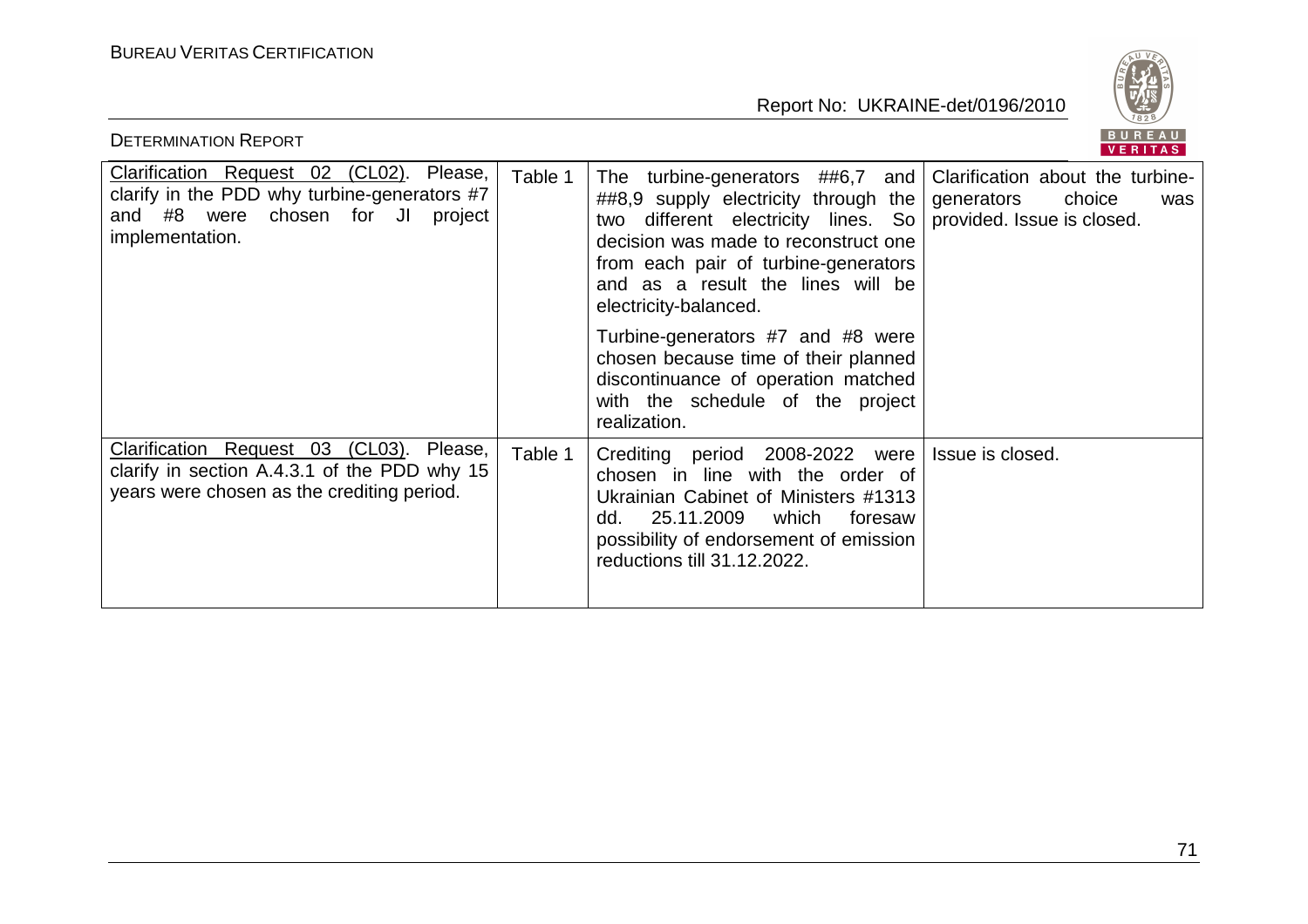

| <b>DETERMINATION REPORT</b>                                                                                                                                                                                                                                                                                                                                                                                                                                                                                                                                                                                                                                                                                                                                                                                                                                       | BUREAU<br>VERITAS                                                                                                                                                                                                                                                                                                                                                                                                                                                                                                                                                                                                                                                                                                                                                                                                                                                                                                                                                                                                                                                                                                                                                                                                                                                                                                                                                                                                                                                                                                                                                                                                                                                                                                                                                                                                                      |
|-------------------------------------------------------------------------------------------------------------------------------------------------------------------------------------------------------------------------------------------------------------------------------------------------------------------------------------------------------------------------------------------------------------------------------------------------------------------------------------------------------------------------------------------------------------------------------------------------------------------------------------------------------------------------------------------------------------------------------------------------------------------------------------------------------------------------------------------------------------------|----------------------------------------------------------------------------------------------------------------------------------------------------------------------------------------------------------------------------------------------------------------------------------------------------------------------------------------------------------------------------------------------------------------------------------------------------------------------------------------------------------------------------------------------------------------------------------------------------------------------------------------------------------------------------------------------------------------------------------------------------------------------------------------------------------------------------------------------------------------------------------------------------------------------------------------------------------------------------------------------------------------------------------------------------------------------------------------------------------------------------------------------------------------------------------------------------------------------------------------------------------------------------------------------------------------------------------------------------------------------------------------------------------------------------------------------------------------------------------------------------------------------------------------------------------------------------------------------------------------------------------------------------------------------------------------------------------------------------------------------------------------------------------------------------------------------------------------|
| Clarification Request 04 (CL04). On page 2 of<br>Table 1,<br>the PDD the developer states: "Therefore<br>electricity<br>29(a)<br>increase of electricity generation due to the<br>project implementation doesn't increase fuel<br>electricity<br>combustion at the ACPW". Taking into<br>account that the project certainly will not lead<br>to any increase in service and maintenance<br>CL01).<br>costs of the coke-oven gas capturing<br>equipment and turbogenerator units besides<br><b>Therefore</b><br>probably some minor additional expenses for<br>servicing the new heat exchangers, where<br>substantial additional direct operational<br>expenses shown in investment analysis come<br>from? Please, clarify this issue and provide<br>detailed break-down.<br>condition).<br>approach.<br>Response 2.<br>productions<br>approximately 20% of them. | Response 1. Steam is needed for<br>Conclusion 1. Please provide<br>by ACPW<br>generation<br>the break-down of the costs<br>turbine-generators. So, increasing of<br>related to the production of the<br>generation<br>turbine-<br>by<br>steam.<br>generators ##7,8 due to the project<br>Conclusion 2. Please note that<br>leads to the growth of steam<br>the file "13. Steam production<br>consumption (See also response to<br>costs" provides the information<br>for the $1st$ quarter of 2011 while<br>calculations<br>in the financial<br>operational<br>expenses<br>include the cost of steam generation<br>model are based on the data<br>in the steam boilers. For ACPW<br>available as of 2005. Due to the<br>conditions specific consumption of<br>substantial changes in prices<br>steam was estimated as 4.3 Gcal per<br>and production volumes during<br>2005-2011 it can not serve as<br>MWh of electricity or in monetary<br>terms 89.47 UAH per MWh (for 2006<br>the correct reference to the<br>production costs.<br>The others electricity generation costs<br>Please provide the relevant<br>such as service and maintenance<br>document for 2005 with the<br>costs are excluded from investment<br>quantity of the electrical energy<br>analysis in line with conservative<br>produced<br>and<br>the<br>steam<br>directed to turbines indicated<br>Please see file "10. Electricity Costs"<br>as well.<br>Conclusion 3. Please note, that<br>The break-down of steam production<br>according to the document<br>costs is provided to DOE.<br>submitted variable costs for<br>production of additional heat<br>Technological fuel (Coke gas) costs<br>energy (energy $+$ fuel and<br>are included in the total steam<br>materials + current repairs -<br>consist<br>costs<br>and<br>cost of by products) amount to |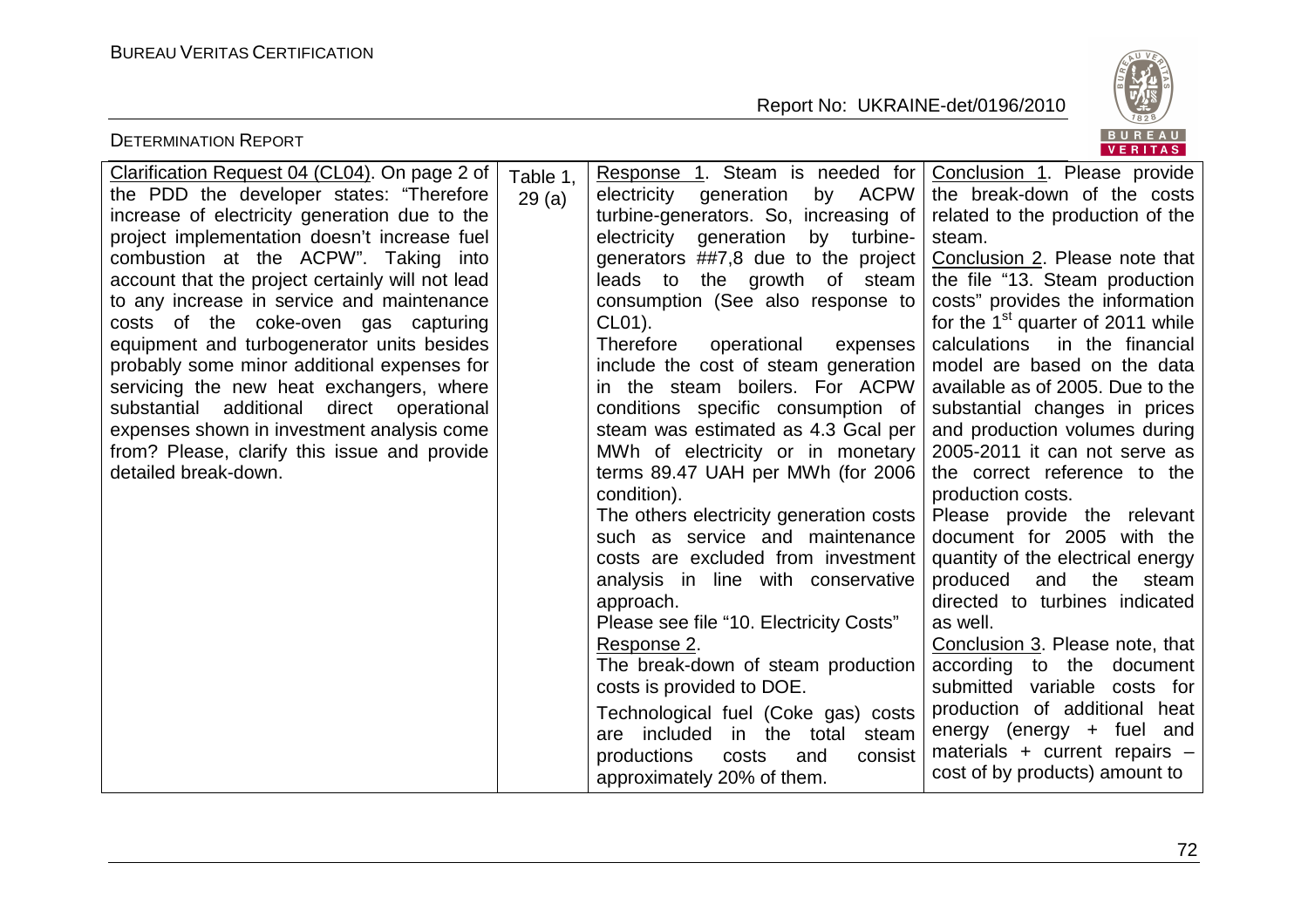

| <b>DETERMINATION REPORT</b> |                                                                                                                                                                                                                                                                                                                                                                                                                                                                                                                                                                                                                                                                                                                                                                                                                                                                                                                                                                                                                                                                   | BUREAU<br><b>VERITAS</b>                                                                                                                                                                                                                                                                                                                                                                                                                                                                                                                                                                                                                                                                                                                                                                                                                                                        |
|-----------------------------|-------------------------------------------------------------------------------------------------------------------------------------------------------------------------------------------------------------------------------------------------------------------------------------------------------------------------------------------------------------------------------------------------------------------------------------------------------------------------------------------------------------------------------------------------------------------------------------------------------------------------------------------------------------------------------------------------------------------------------------------------------------------------------------------------------------------------------------------------------------------------------------------------------------------------------------------------------------------------------------------------------------------------------------------------------------------|---------------------------------------------------------------------------------------------------------------------------------------------------------------------------------------------------------------------------------------------------------------------------------------------------------------------------------------------------------------------------------------------------------------------------------------------------------------------------------------------------------------------------------------------------------------------------------------------------------------------------------------------------------------------------------------------------------------------------------------------------------------------------------------------------------------------------------------------------------------------------------|
|                             | Since coke gas is a by-product of the<br>coke production then coke gas costs<br>are very low (29 UAH per th. $m^3$ ). They<br>include only the costs of the gas<br>cleaning and its transportation to HPP<br>which are needed for burning of coke<br>gas in the HPP steam boilers. For the<br>baseline burning of coke gas on the<br>flare these costs would not have been<br>required.<br>Please see file "13. Steam production<br>cost" provided to DOE.<br>Response 3. The break-down of<br>steam production costs as of first half<br>of 2006 which is time of decision<br>making is provided to DOE.<br>The quantity of the electrical energy<br>produced and the steam directed to<br>turbines<br>indicated<br>file<br>is.<br><i>in</i><br>"10. Electrcity costs" which was send<br>to DOE earlier. Electricity generation<br>for the first half of 2006 was 71 834<br>MWh and steam directed to turbine<br>was 269 th. Gcal.<br>Please see file:"14. Steam production<br>cost 2006"<br>Response 4. The variable costs<br>related to production of 1 KWh of | 13.782 UAH/GJ. Thereby the<br>additional<br>of<br>steam<br>cost<br>consumed for production of the<br>electrical energy by the CHP<br>unit will amount to 13,782 UAH<br>not UAH 24,19.<br>the<br>variable<br>Hence<br>costs<br>related to production of 1 KWh<br>of electrical energy in 2006 will<br>be UAH 0,050478 instead of<br>UAH 0,089478. I kindly ask you<br>to apply this value in your<br>financial calculations.<br>Conclusion 4.<br>I kindly ask you<br>to add<br>description<br>of the<br>auxiliary<br>modifications<br>equipment<br>in in<br>section A.4.2. Please indicate<br>clearly<br>relation<br>between<br>replacement of the condensers,<br>pipelines and cooling tower.<br>Why all these measures are<br>integral part of the present<br>project.<br>Final<br>Conclusion.<br><b>The</b><br>additional<br>description<br>was<br>provided. Issue is closed. |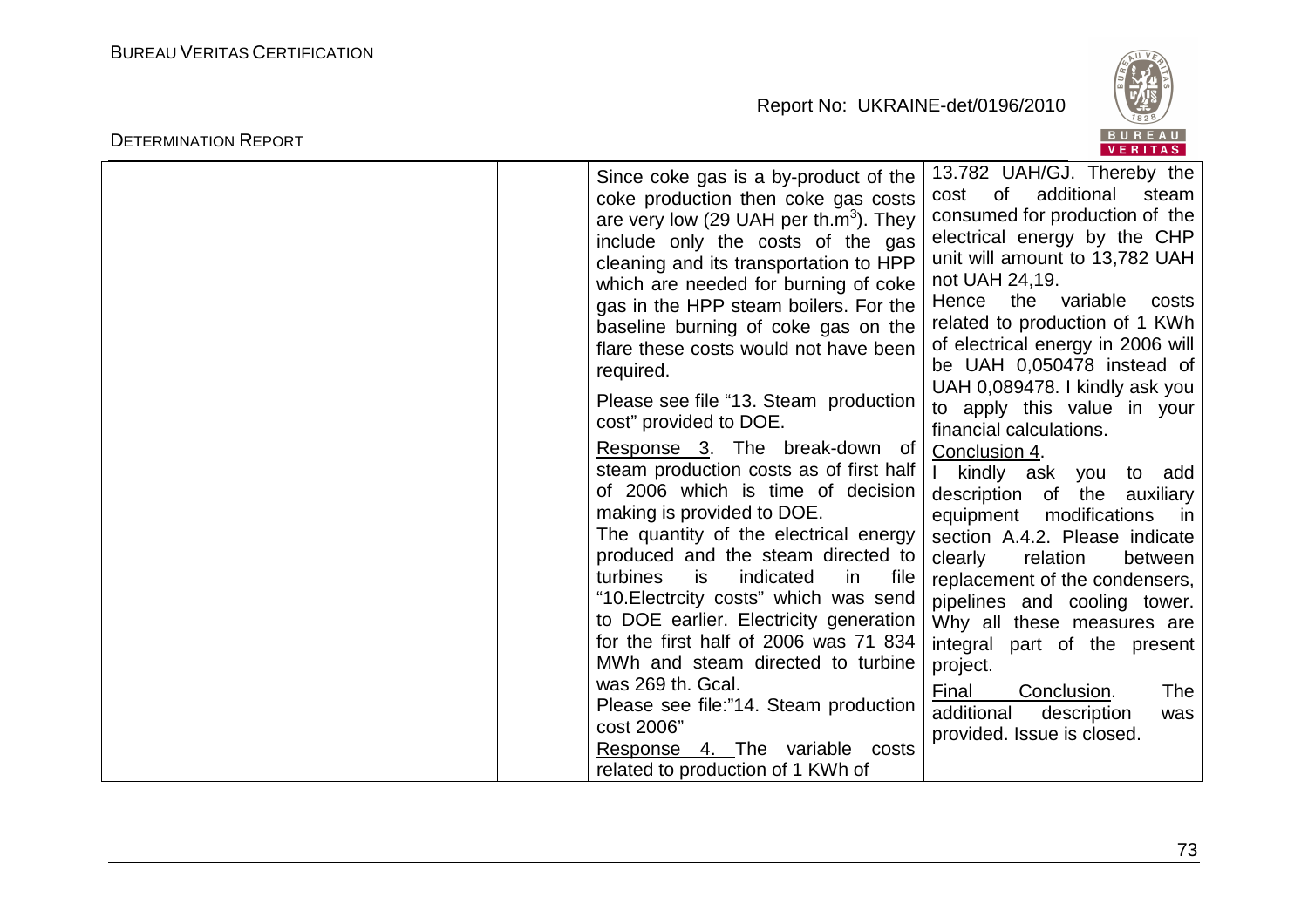

| BUREAU<br><b>DETERMINATION REPORT</b><br><b>VERITAS</b>                                                                                                                                                                                                                                                         |                   |                                                                                                                                                                                                                                                                                                                                                                                                                                                                                                                                         |                             |  |
|-----------------------------------------------------------------------------------------------------------------------------------------------------------------------------------------------------------------------------------------------------------------------------------------------------------------|-------------------|-----------------------------------------------------------------------------------------------------------------------------------------------------------------------------------------------------------------------------------------------------------------------------------------------------------------------------------------------------------------------------------------------------------------------------------------------------------------------------------------------------------------------------------------|-----------------------------|--|
|                                                                                                                                                                                                                                                                                                                 |                   | to UAH<br>electrical<br>energy (equal<br>0,050478) are used in financial<br>calculations.<br>Modernization costs of Heat and<br>Power plant auxiliary equipment<br>related to the project are included in<br>the project investment costs.<br>Please see files:<br>"15. Modernization of auxiliary<br>equipment"<br>"Avdeevka investment<br>calculation<br>$ver.3$ ".<br>Please also see the PDD, p.22.<br>Response 5. Description of the<br>auxiliary equipment modifications is<br>added to section A.4.2.<br>Please see the PDD, p.9 |                             |  |
| Clarification Request 05 (CL05).<br>Please,<br>divide the emission sources for three groups,<br>i.e. which are under the control of the JI<br>project participants, reasonably attributable to<br>the project, and significant to the JI project<br>and clarify these information in section B.3 of<br>the PDD. | Table 1,<br>32(a) | All emission sources pointed in Table   Information was provided, and<br>B.3.1 are under the control of the<br>project participants and reasonably<br>attributable to the project. Information<br>significance of<br>emission<br>about<br>sources is added in Section B.3 of the<br>PDD. Please see the PDD.23-25.                                                                                                                                                                                                                      | that's why issue is closed. |  |